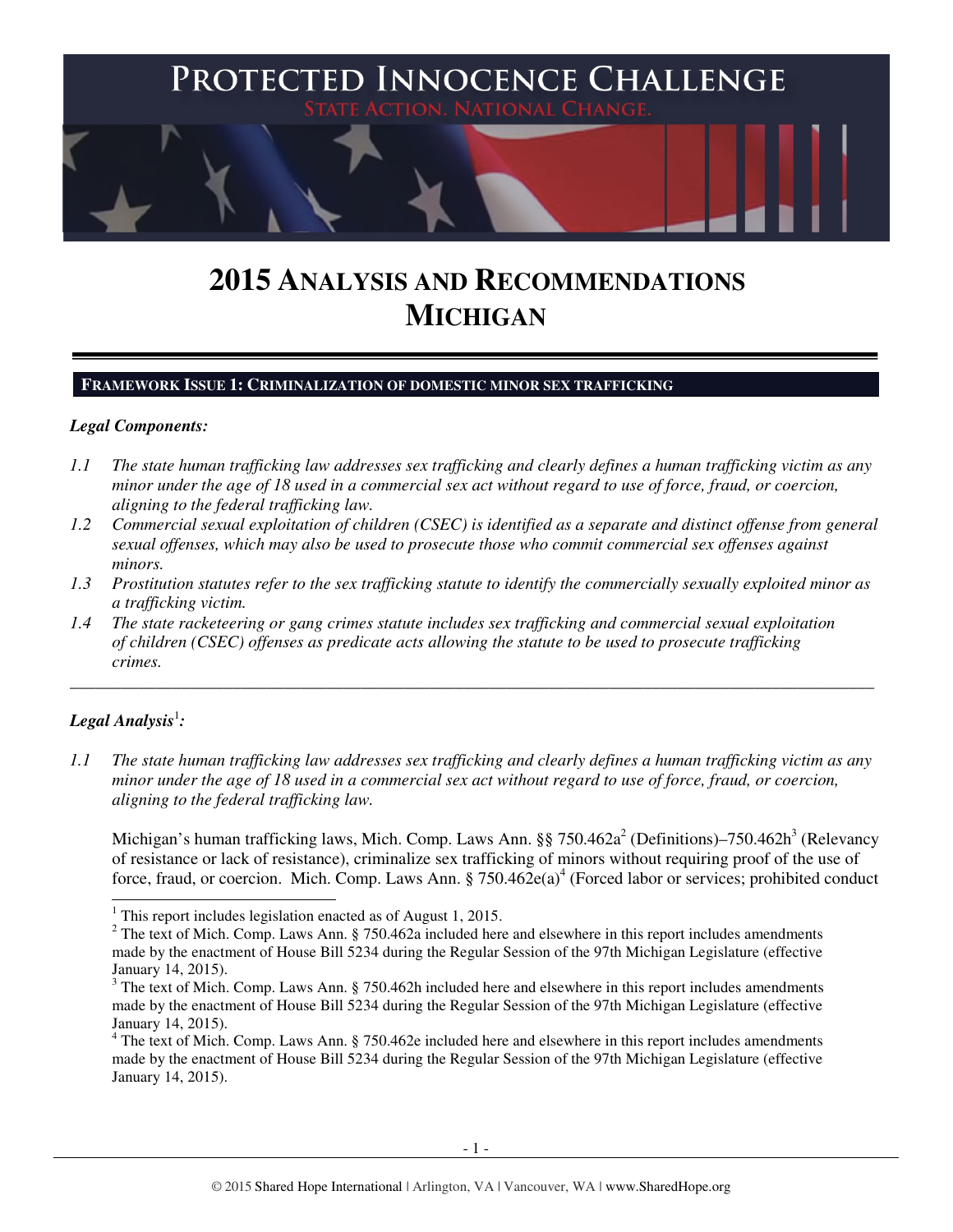as relates to age of minor) states that "[a] person shall not do any of the following, regardless of whether the person knows the age of the minor: (a) [r]ecruit, entice, harbor, transport, provide, or obtain by any means a minor<sup>5</sup> for commercial sexual activity."<sup>6</sup> Mich. Comp. Laws Ann.  $\S 750.462e(b)$ , which makes it a crime to "[r]ecruit, entice, harbor, transport, provide, or obtain by any means a minor for forced labor or services," may also apply to domestic minor sex trafficking offenses since the definition of "services" under Mich. Comp. Laws Ann. § 750.462a(l) (Definitions) includes "commercial sexual activity and sexually explicit performances." However, proof of force, fraud or coercion would be required in a prosecution under Mich. Comp. Laws Ann. §  $750.462e(b)$ .<sup>7</sup>

A violation of Mich. Comp. Laws Ann. § 750.462e is a felony punishable by imprisonment up to 20 years, a fine of up to \$20,000, or both.<sup>8</sup> Mich. Comp. Laws Ann. § 750.462f(2).<sup>9</sup> Additionally, pursuant to Mich. Comp. Laws Ann. § 750.462f(3) (Violation of MCL 750.462b, 750.462c, and 750.462d; violation of MCL 750.462e; attempting, conspiring, or soliciting another to violate chapter; violation of law arising out of same transaction; consecutive terms; restitution), "A person who attempts, conspires, or solicits another to violate this chapter is subject to the same penalty as a person who commits a violation of this chapter."

*1.2 Commercial sexual exploitation of children (CSEC) is identified as a separate and distinct offense from general sexual offenses, which may also be used to prosecute those who commit commercial sex offenses against minors.* 

The following laws make CSEC a crime in Michigan:

- 1. Mich. Comp. Laws Ann. § 750.13 (Enticing away female under sixteen; felony, penalty) makes it a crime to "take or entice away any female under the age of 16 years, from her father, mother, guardian, or other person having the legal charge of her person, without their consent, either for the purpose of prostitution, concubinage, sexual intercourse or marriage." A conviction for violating Mich. Comp. Laws Ann. § 750.13 is punishable as a felony by imprisonment up to 10 years. Mich. Comp. Laws Ann. § 750.13.
- 2. Mich. Comp. Laws Ann. § 750.145c(2) (Definitions; child sexually abusive activity or material; penalties) states,

A person who persuades, induces, entices, coerces, causes, or knowingly allows a child $10$  to engage in a child sexually abusive activity<sup>11</sup> for the purpose of producing any child sexually abusive material,<sup>12</sup> or a

<sup>11</sup> *See supra* note **Error! Bookmark not defined.**.

l

<sup>&</sup>lt;sup>5</sup> Mich. Comp. Laws Ann. § 750.462a(j) (Definitions) defines a "minor" as "an individual under 18 years of age."

<sup>&</sup>lt;sup>6</sup> "Commercial sexual activity' means 1 or more of the following for which anything of value is given or received by any person: (i) An act of sexual penetration or sexual contact as those terms are defined in section 520a [Definitions]. (ii) Any conduct prohibited under section 145c [Definitions; child sexually abusive activity or material; penalties]. (iii) Any sexually explicit performance as that term is defined in section 3 of 1978 PA 33, MCL 722.673 [Definitions]." Mich. Comp. Laws Ann. § 750.462a(c). *See supra* note 2.

<sup>&</sup>lt;sup>7</sup> Mich. Comp. Laws Ann. § 750.462a(g) (Definitions) defines "[f]orced labor or services" as "labor or services that are obtained or maintained by force, fraud, or coercion." *See supra* note 2.

<sup>8</sup> *See infra* Appendix A for further discussion of sentencing guidelines.

<sup>&</sup>lt;sup>9</sup> The text of Mich. Comp. Laws Ann. § 750.462f included here and elsewhere in this report includes amendments made by the enactment of House Bill 5234 during the Regular Session of the 97th Michigan Legislature (effective January 14, 2015).

<sup>&</sup>lt;sup>10</sup> Mich. Comp. Laws Ann. § 750.145c(1)(b) defines "child" as "a person who is less than 18 years of age, subject to the affirmative defense created in subsection (6) regarding persons emancipated by operation of law."

<sup>&</sup>lt;sup>12</sup> Mich. Comp. Laws Ann. § 750.145c(1)(m) defines "child sexually abusive material" as "any depiction, whether made or produced by electronic, mechanical, or other means, including a developed or undeveloped photograph, picture, film, slide, video, electronic visual image, computer diskette, computer or computer-generated image, or picture, or sound recording which is of a child or appears to include a child engaging in a listed sexual act; a book, magazine, computer, computer storage device, or other visual or print or printable medium containing such a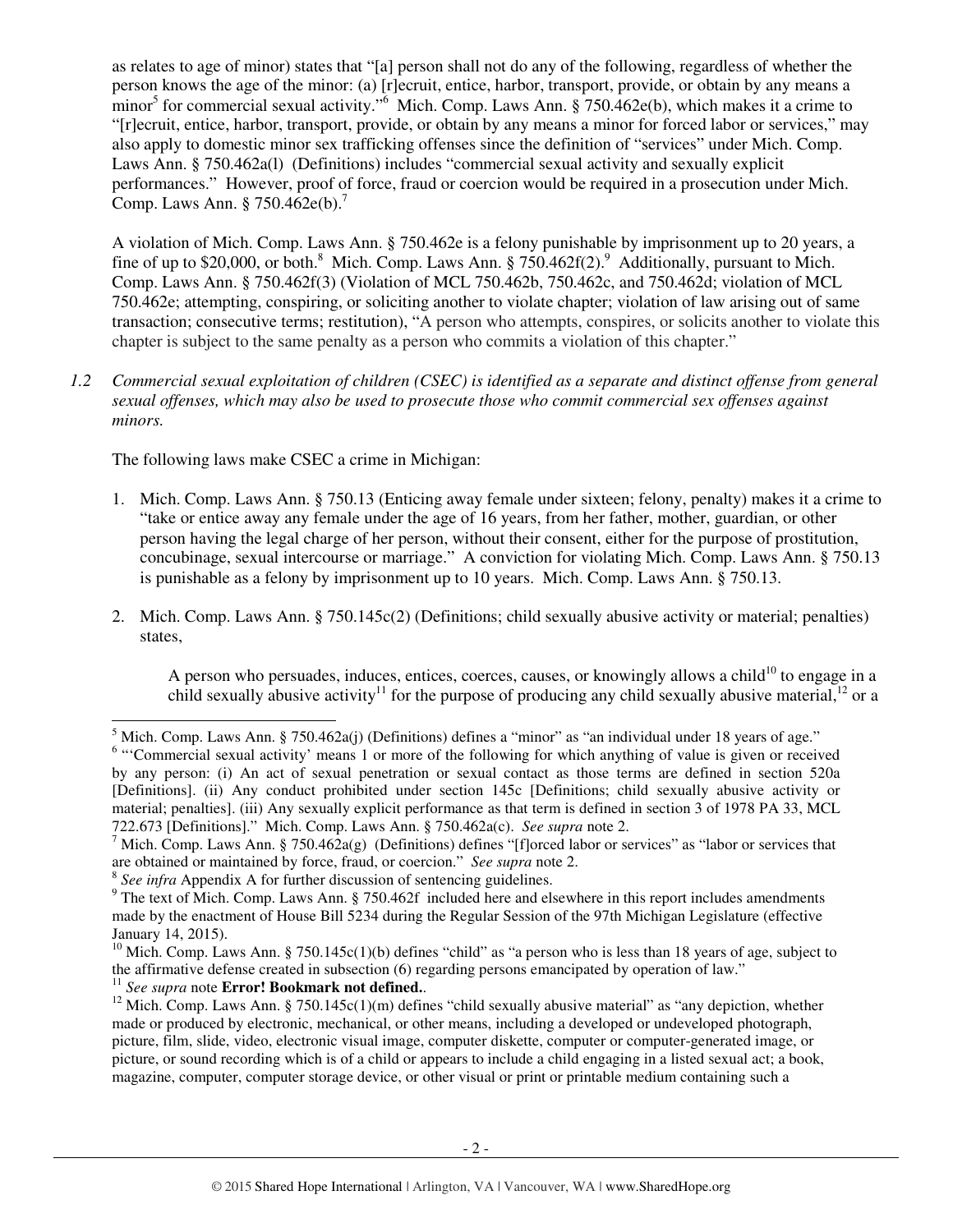person who arranges for, produces, makes, or finances, or a person who attempts or prepares or conspires to arrange for, produce, make, or finance any child sexually abusive activity or child sexually abusive material is guilty of a felony, punishable by imprisonment for not more than 20 years, or a fine of not more than \$100,000.00, or both, if that person knows, has reason to know, or should reasonably be expected to know that the child is a child or that the child sexually abusive material includes a child or that the depiction constituting the child sexually abusive material appears to include a child, or that person has not taken reasonable precautions to determine the age of the child.

3. Pursuant to Mich. Comp. Laws Ann. § 449a(2)13 (Engaging services for purpose of prostitution, lewdness, or assignation; engaging services with person less than 18 years of age for purpose of prostitution, lewdness, or assignation; penalty), "A person who engages or offers to engage the services of another person, who is less than 18 years of age and who is not his or her spouse, for the purpose of prostitution, lewdness, or assignation, by the payment in money or other forms of consideration, is guilty of a crime punishable as provided in section 451." Under Mich. Comp. Laws Ann. § 451(4)14 (Violation of MCL 750.448, 750.449, 750.449a(1), 750.450, or 750.462; prior convictions; penalty; prosecution of person under 18 years of age; presumption; report; investigation by department of human services; "prior conviction" defined.), "A person convicted of violating section 449a(2) is guilty of a felony punishable by imprisonment for not more than 5 years or a fine of not more than \$10,000.00 or both."

The following laws may also apply to commercial sexual exploitation of children crimes in Michigan, although they do not refer specifically to commercial transactions:

1. Mich. Comp. Laws Ann. § 750.145a (Accosting, enticing or soliciting child for immoral purpose) states,

A person who accosts, entices, or solicits a child less than 16 years of age, regardless of whether the person knows the individual is a child or knows the actual age of the child, or an individual whom he or she believes is a child less than 16 years of age with the intent to induce or force that child or individual to commit an immoral act, to submit to an act of sexual intercourse or an act of gross indecency, or to any other act of depravity or delinquency, or who encourages a child less than 16 years of age, regardless of whether the person knows the individual is a child or knows the actual age of the child, or an individual whom he or she believes is a child less than 16 years of age to engage in any of those acts is guilty of a felony . . . .

A first time conviction for violating this statute is punishable by imprisonment up to 4 years, a fine up to \$4,000, or both. Mich. Comp. Laws Ann. § 750.145a. Subsequent convictions are punishable by imprisonment up to 10 years, a fine up to \$10,000, or both. Mich. Comp. Laws Ann. § 750.145b(1).

2. Mich. Comp. Laws Ann. § 750.520b(1) (Criminal sexual conduct in the first degree; felony) provides that "[a] person is guilty of criminal sexual conduct in the first degree if he or she engages in sexual penetration with," among others, a victim "under 13 years of age," or "under circumstances involving the commission of any other felony." Mich. Comp. Laws Ann. § 750.520b(1)(a), (c). A conviction under this statute is

j

photograph, picture, film, slide, video, electronic visual image, computer, or computer-generated image, or picture, or sound recording; or any reproduction, copy, or print of such a photograph, picture, film, slide, video, electronic visual image, book, magazine, computer, or computer-generated image, or picture, other visual or print or printable medium, or sound recording."

<sup>&</sup>lt;sup>13</sup> The text of Mich. Comp. Laws Ann. § 449a included here and elsewhere in this report includes amendments made by the enactment of Senate Bill 205 during the Regular Session of the 97th Michigan Legislature (effective January 14, 2015).

<sup>&</sup>lt;sup>14</sup> The text of Mich. Comp. Laws Ann. § 750.451 (Violation of §§ 750.448, 750.449, 750.449a, 750.450, or 750.462; prior convictions; penalty; definition) included here and elsewhere in this report includes amendments made by the enactment of House Bill 5012 during the Regular Session of the 97th Michigan Legislature (effective January 14, 2015).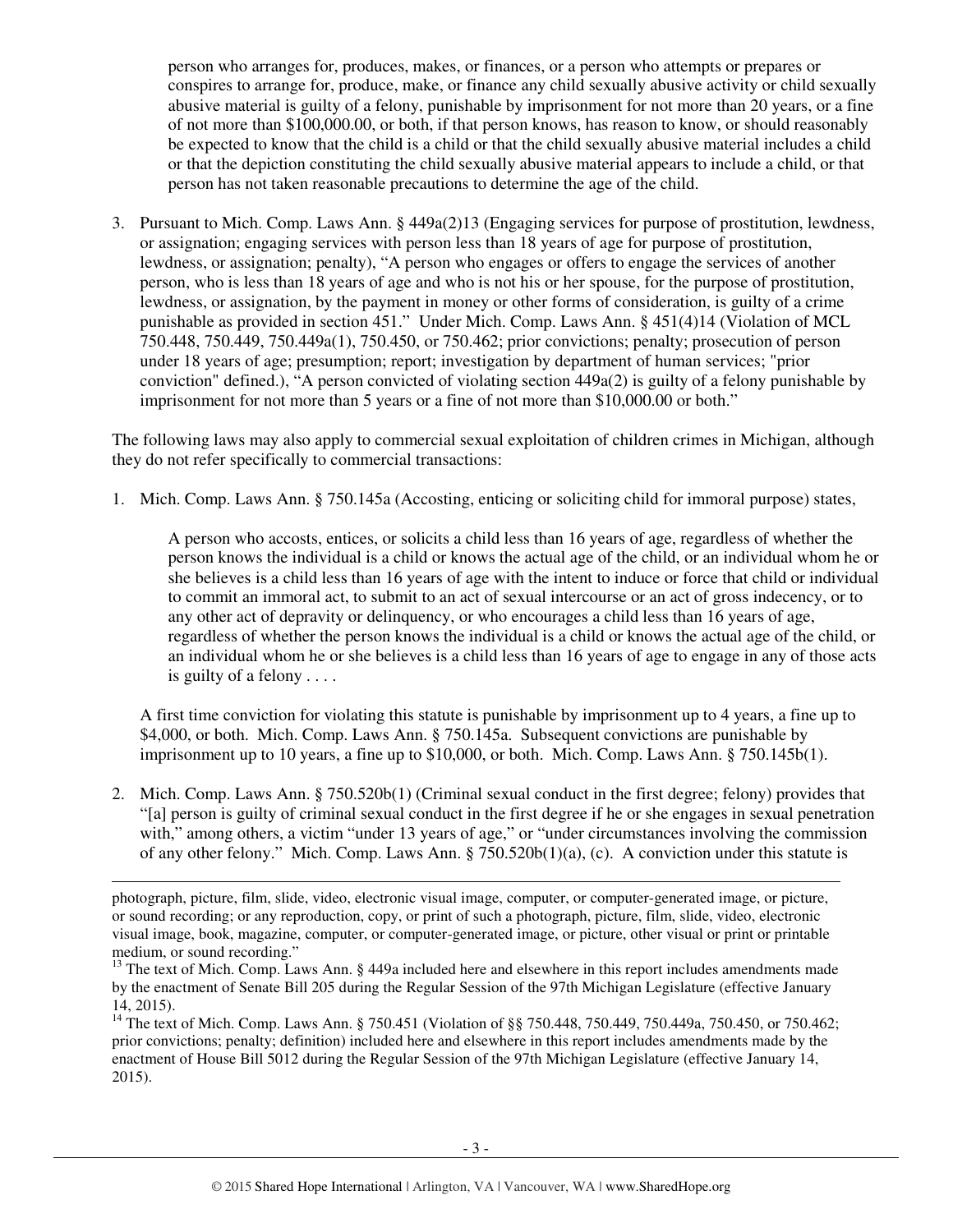generally punishable by "imprisonment for life or for any term of years." Mich. Comp. Laws Ann.  $§ 750.520b(2)(a)$ . However, if the defendant is at least 17 and the victim is less than 13, the minimum sentence is imprisonment for 25 years. Mich. Comp. Laws Ann. § 750.520b(2)(b). In addition to penalties under subsections  $(2)(a)$  and  $(2)(b)$ , "the court shall sentence the defendant to lifetime electronic monitoring under section 520n." Mich. Comp. Laws Ann. § 750.520b(2)(d). If the offender is 17 or older and the victim is less than 13 and "if the person was previously convicted of a violation of this section or section 520c [Criminal sexual conduct in the second degree], 520d [Criminal sexual conduct in the third degree], 520e [Criminal sexual conduct in the fourth degree], or 520g [Assault with intent to commit criminal sexual conduct]," a violation is punishable by life imprisonment without parole. Mich. Comp. Laws Ann. § 750.520b(2)(c). An additional mandatory minimum of at least 5 years is imposed for all violations under the statute for subsequent offenders of first, second, or third degree criminal sexual conduct. Mich. Comp. Laws Ann. § 750.520f(1).

- 3. Mich. Comp. Laws Ann. § 750.520c(1) (Criminal sexual conduct in the second degree; felony) states that "[a] person is guilty of criminal sexual conduct in the second degree if the person engages in sexual contact with," among others, a victim "under 13 years of age," or "under circumstances involving the commission of any other felony." Mich. Comp. Laws Ann. §  $750.520c(1)(a)$ , (c). A conviction for violating Mich. Comp. Laws Ann. § 750.520c(1) is punishable as a felony by a maximum imprisonment of 15 years and lifetime electronic monitoring if committed by a person at least 17 against a child under 13 for a first offense, enhanced by a mandatory minimum sentence of at least 5 years for subsequent offenses. Mich. Comp. Laws Ann. §§ 750.520c(2)(a), (b), 750.520f(1).
- 4. Mich. Comp. Laws Ann. § 750.520d(1) (Criminal sexual conduct in the third degree; felony) states that "[a] person is guilty of criminal sexual conduct in the third degree if the person engages in sexual penetration with," among others, a victim aged 13–15. A conviction under Mich. Comp. Laws Ann. § 750.520d(1) is punishable as a felony by imprisonment up to 15 years for a first offense and a mandatory minimum of at least 5 years for subsequent offenses. Mich. Comp. Laws Ann. §§ 750.520d(2), 750.520f(1).
- 5. Mich. Comp. Laws Ann. § 750.520e(1) (Criminal sexual conduct in the fourth degree; misdemeanor) makes it a crime to, among other things, engage in sexual contact with a child aged 13–15 when the offender is at least 5 years older than the victim. A conviction under Mich. Comp. Laws Ann. § 750.520e(1) is punishable as a misdemeanor by imprisonment up to 2 years, a fine up to \$500, or both. Mich. Comp. Laws Ann. § 750.520e(2).
- *1.3 Prostitution statutes refer to the sex trafficking statute to identify the commercially sexually exploited minor as a trafficking victim.*

Michigan's prostitution law, Mich. Comp. Laws Ann. § 750.448 (Soliciting, accosting, or inviting to commit prostitution or immoral act; crime) does not refer to the state human trafficking laws, Mich. Comp. Laws Ann. §§ 750.462a<sup>15</sup> (Definitions–750.462h (Relevancy of resistance or lack of resistance) to identify CSEC victims as minor victims of trafficking. However, Mich. Comp. Laws Ann.  $\S 750.451^{16}$  (Violation of MCL 750.448, 750.449, 750.449a(1), 750.450, or 750.462; prior convictions; penalty; prosecution of person under 18 years of age; presumption; report; investigation by department of human services; "prior conviction" defined) which sets out the penalties for violations of § 750.448 and other related offenses refers to the human trafficking law to establish a presumption that commercially sexually exploited minors are victims of human trafficking. Mich. Comp. Laws Ann. § 750.451(6) states,

In any prosecution of a person under 18 years of age for an offense punishable under this section, it shall be presumed that the person under 18 years of age was coerced into child sexually abusive activity

l <sup>15</sup> *See supra* note 2.

<sup>16</sup> *See supra* note 14.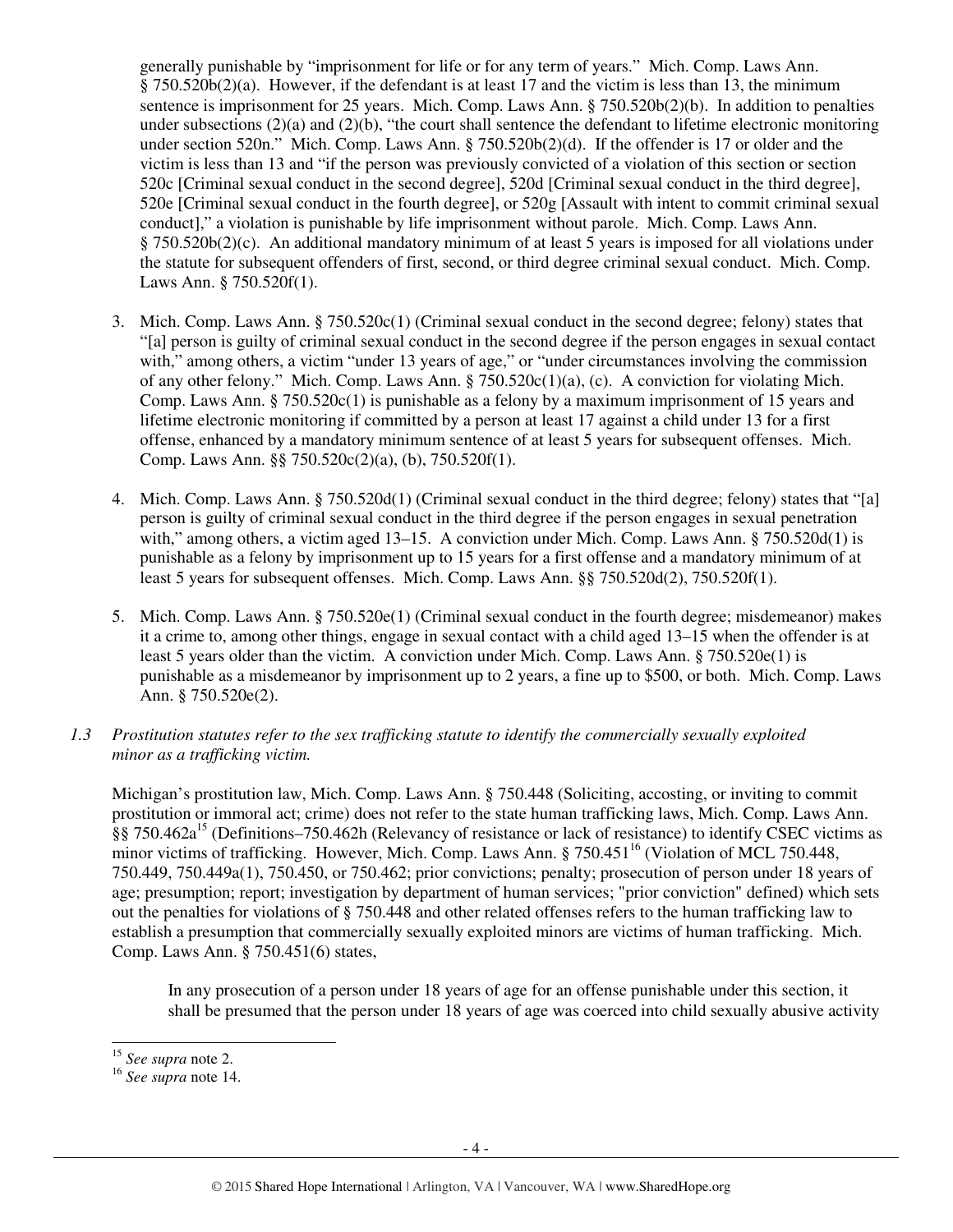or commercial sexual activity in violation of section 462e or otherwise forced or coerced into committing that offense by another person engaged in human trafficking in violation of sections 462a to 462h.

*1.4 The state racketeering or gang crimes statute includes sex trafficking and commercial sexual exploitation of children (CSEC) offenses as predicate acts allowing the statute to be used to prosecute trafficking crimes.* 

Mich. Comp. Laws Ann. § 750.159i (Prohibited conduct) states,

(1) A person employed by, or associated with, an enterprise shall not knowingly conduct or participate in the affairs of the enterprise directly or indirectly through a pattern of racketeering activity.

(2) A person shall not knowingly acquire or maintain an interest in or control of an enterprise or real or personal property used or intended for use in the operation of an enterprise, directly or indirectly, through a pattern of racketeering activity.

(3) A person who has knowingly received any proceeds derived directly or indirectly from a pattern of racketeering activity shall not directly or indirectly use or invest any part of those proceeds, or any proceeds derived from the use or investment of any of those proceeds, in the establishment or operation of an enterprise, or the acquisition of any title to, or a right, interest, or equity in, real or personal property used or intended for use in the operation of an enterprise.

(4) A person shall not conspire or attempt to violate subsection (1), (2), or (3).

Mich. Comp. Laws Ann. § 750.159g defines "racketeering" to include, among other things,

committing, attempting to commit, conspiring to commit, or aiding or abetting, soliciting, coercing, or intimidating a person to commit an offense for financial gain, involving any of the following:

(n) A violation of section 145c, concerning child sexually abusive activity or material.

(o) A violation of section 145d, concerning internet or computer crimes.

. . . .

. . . .

(ff) A violation of section 452 [House of ill-fame; keeping, maintaining or operating], 455 [Pandering; felony], 457 [Earnings of prostitute, accepting], 458 [Detaining female in house of prostitution for debt], or 459 [Transporting female for prostitution; felony], concerning prostitution. (gg) A violation of chapter LXVIIA, concerning human trafficking.

Mich. Comp. Laws Ann. § 750.159f(c) defines a "pattern of racketeering activity" as

not less than 2 incidents of racketeering to which all of the following characteristics apply:

(i) The incidents have the same or a substantially similar purpose, result, participant, victim, or method of commission, or are otherwise interrelated by distinguishing characteristics and are not isolated acts. (ii) The incidents amount to or pose a threat of continued criminal activity.

(iii) At least 1 of the incidents occurred within this state on or after the effective date of the amendatory act that added this section, and the last of the incidents occurred within 10 years after the commission of any prior incident, excluding any period of imprisonment served by a person engaging in the racketeering activity.

A conviction for violating Mich. Comp. Laws Ann. § 750.159i is punishable as a felony by imprisonment up to 20 years, a fine up to \$100,000, or both, and asset forfeiture. Mich. Comp. Laws Ann. § 750.159j(1). Asset forfeiture under this statute is both mandatory and criminal. Mich. Comp. Laws Ann. §750.159j(4) states,

The court shall order a person convicted of a violation of section 159i to criminally forfeit to the state any real, personal, or intangible property in which he or she has an interest and that was used in the course of, intended for use in the course of, derived from, or realized through conduct in violation of

<sup>. . . .</sup>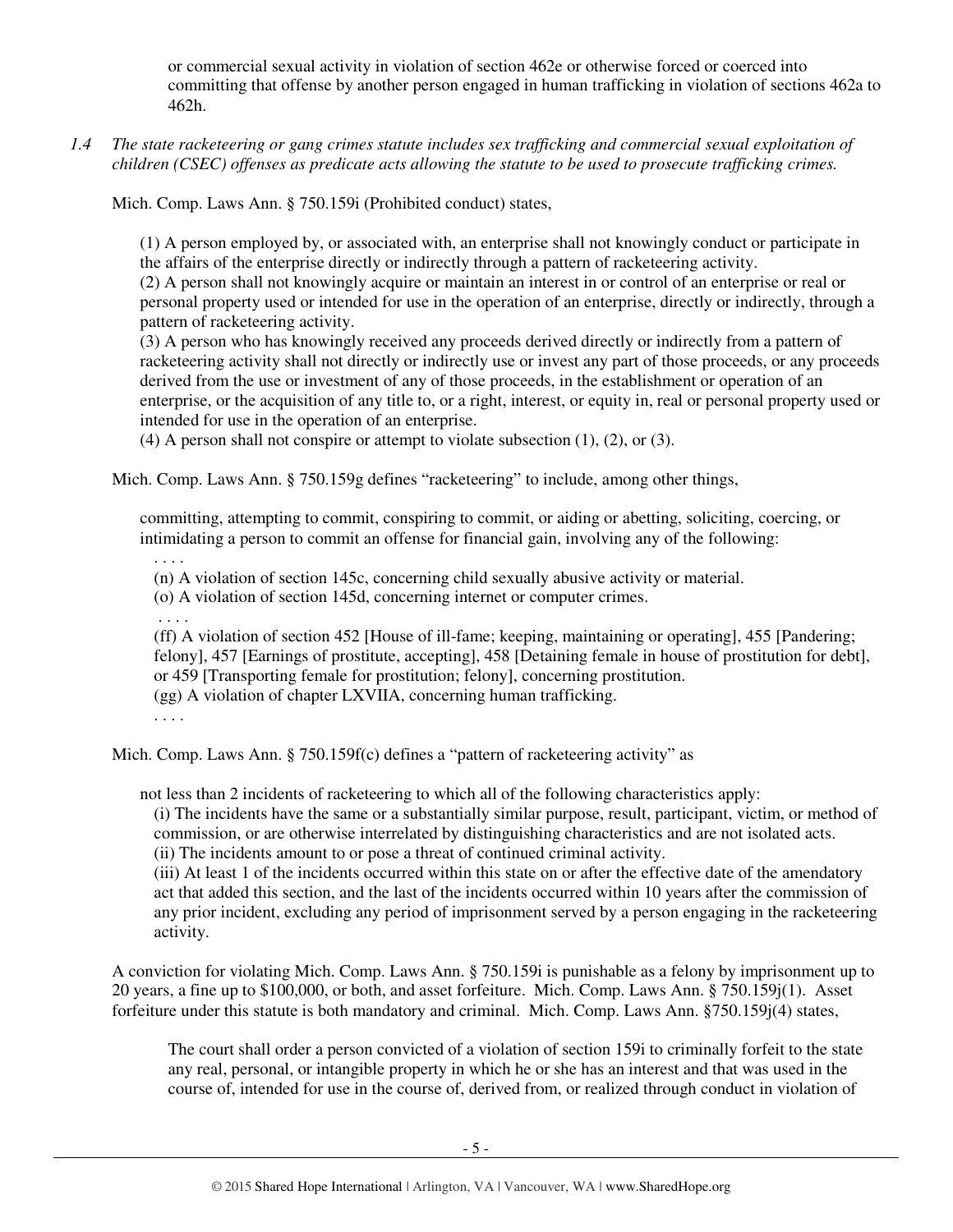section 159i, including any property constituting an interest in, means of control over, or influence over the enterprise involved in the violation and any property constituting proceeds derived from the violation.

Pursuant to Mich. Comp. Laws Ann. §750.159j(12) "[a]n order of criminal forfeiture entered under this section shall authorize an appropriate law enforcement agency to seize the property declared criminally forfeited under this section. . ." Disbursement of the property is governed by Mich. Comp. Laws Ann. §750.159r, which states that upon forfeiture, the property may be sold and disbursed to in the following order of priority: to pay an outstanding security interest, to satisfy an order of restitution, to pay the claim of each person who shows that he is a victim of the crime, to the extent that the claim is not covered by an order of restitution, to pay any outstanding lien against the property that has been imposed by a governmental unit, and to pay the proper expenses of proceedings for forfeiture and sale. The remaining balance shall be distributed to the units of government substantially involved in effecting the forfeiture.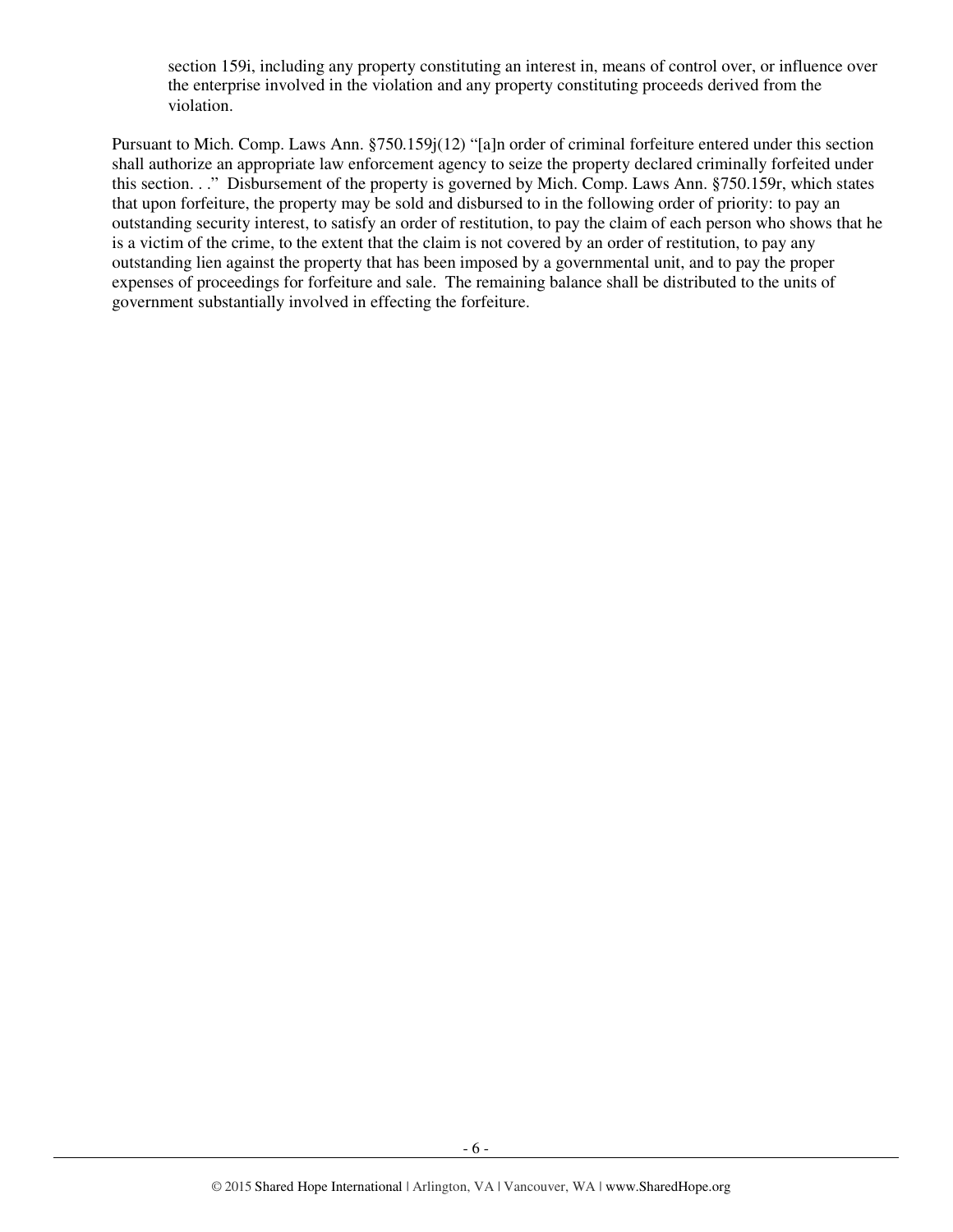#### **FRAMEWORK ISSUE 2: CRIMINAL PROVISIONS FOR DEMAND**

#### *Legal Components:*

- *2.1 The state sex trafficking law can be applied to the buyers of commercial sex acts with a victim of domestic minor sex trafficking.*
- *2.2 Buyers of commercial sex acts with a minor can be prosecuted under commercial sexual exploitation of children (CSEC) laws.*
- *2.3 Solicitation laws differentiate buying sex acts with an adult and buying sex acts with a minor under 18.*
- *2.4 Penalties for buyers of commercial sex acts with minors are as high as federal penalties.*
- *2.5 Using the Internet or electronic communications to lure, entice, or purchase, or attempt to lure, entice, or purchase commercial sex acts with a minor is a separate crime or results in an enhanced penalty for buyers.*
- *2.6 No age mistake defense is permitted for a buyer of commercial sex acts with any minor under 18.*
- *2.7 Base penalties for buying sex acts with a minor under 18 are sufficiently high and not reduced for older minors.*
- *2.8 Financial penalties for buyers of commercial sex acts with minors are sufficiently high to make it difficult for buyers to hide the crime.*
- *2.9 Buying and possessing child pornography carries penalties as high as similar federal offenses.*
- *2.10 Convicted buyers of commercial sex acts with minors and child pornography are required to register as sex offenders.*

\_\_\_\_\_\_\_\_\_\_\_\_\_\_\_\_\_\_\_\_\_\_\_\_\_\_\_\_\_\_\_\_\_\_\_\_\_\_\_\_\_\_\_\_\_\_\_\_\_\_\_\_\_\_\_\_\_\_\_\_\_\_\_\_\_\_\_\_\_\_\_\_\_\_\_\_\_\_\_\_\_\_\_\_\_\_\_\_\_\_\_\_\_\_

## *Legal Analysis:*

-

*2.1 The state sex trafficking law can be applied to the buyers of commercial sex acts with a victim of domestic minor sex trafficking.* 

Michigan's sex trafficking law applies to buyers following federal precedent<sup>17</sup> through use of the word "obtain." Mich. Comp. Laws Ann. § 750.462e<sup>18</sup> (Forced labor or services; prohibited conduct as relates to age of minor) makes it a crime to "knowingly recruit, entice, harbor, transport, provide, or obtain by any means a minor for commercial sexual activity."

2.1.1 Recommendation: Amend Mich. Comp. Laws Ann. § 750.462e (Forced labor or services; prohibited conduct as relates to age of minor) to clarify that buyer conduct is included as a violation

<sup>18</sup> *See supra* note 4.

<sup>17</sup> *See United States v. Jungers*, 702 F.3d 1066 (8th Cir. 2013). In this case, the Eighth Circuit held that the federal sex trafficking law, 18 U.S.C. § 1591 (Sex trafficking of children or by force, fraud, or coercion) applies to buyers of sex with minors. Reversing a District of South Dakota ruling that Congress did not intend the string of verbs constituting criminal conduct under 18 U.S.C. § 1591(a)(1) ("recruits, entices, harbors, transports, provides, obtains, or maintains") to reach the conduct of buyers (United States v. Jungers, 834 F. Supp. 2d 930, 931 (D.S.D. 2011)), the Eighth Circuit concluded that 18 U.S.C. § 1591 does not contain "a latent exemption for purchasers" because buyers can "engage in at least some of the prohibited conduct." Jungers, 702 F. 3d 1066, 1072. Congress codified Jungers clarifying that the federal sex trafficking law is intended to apply to buyers in the Justice for Victims of Trafficking Act (JVTA) of 2015 Pub. L. No. 114-22, 129 Stat 227), enacted on May 29, 2015. The JVTA adds the terms "patronize" and "solicit" to the list of prohibited conduct and expressly states, "section 108 of this title amends section 1591 of title 18, United States Code, to add the words 'solicits or patronizes' to the sex trafficking statute making absolutely clear for judges, juries, prosecutors, and law enforcement officials that criminals who purchase sexual acts from human trafficking victims may be arrested, prosecuted, and convicted as sex trafficking offenders when this is merited by the facts of a particular case." Id. at Sec. 109. The Eighth Circuit decision in *United States v. Jungers* and the federal sex trafficking law as amended by the Justice for Victims of Trafficking Act establish persuasive authority when state courts interpret the string of verbs constituting prohibited conduct in state sex trafficking laws (in particular the term "obtains") to the extent such interpretation does not conflict with state case law.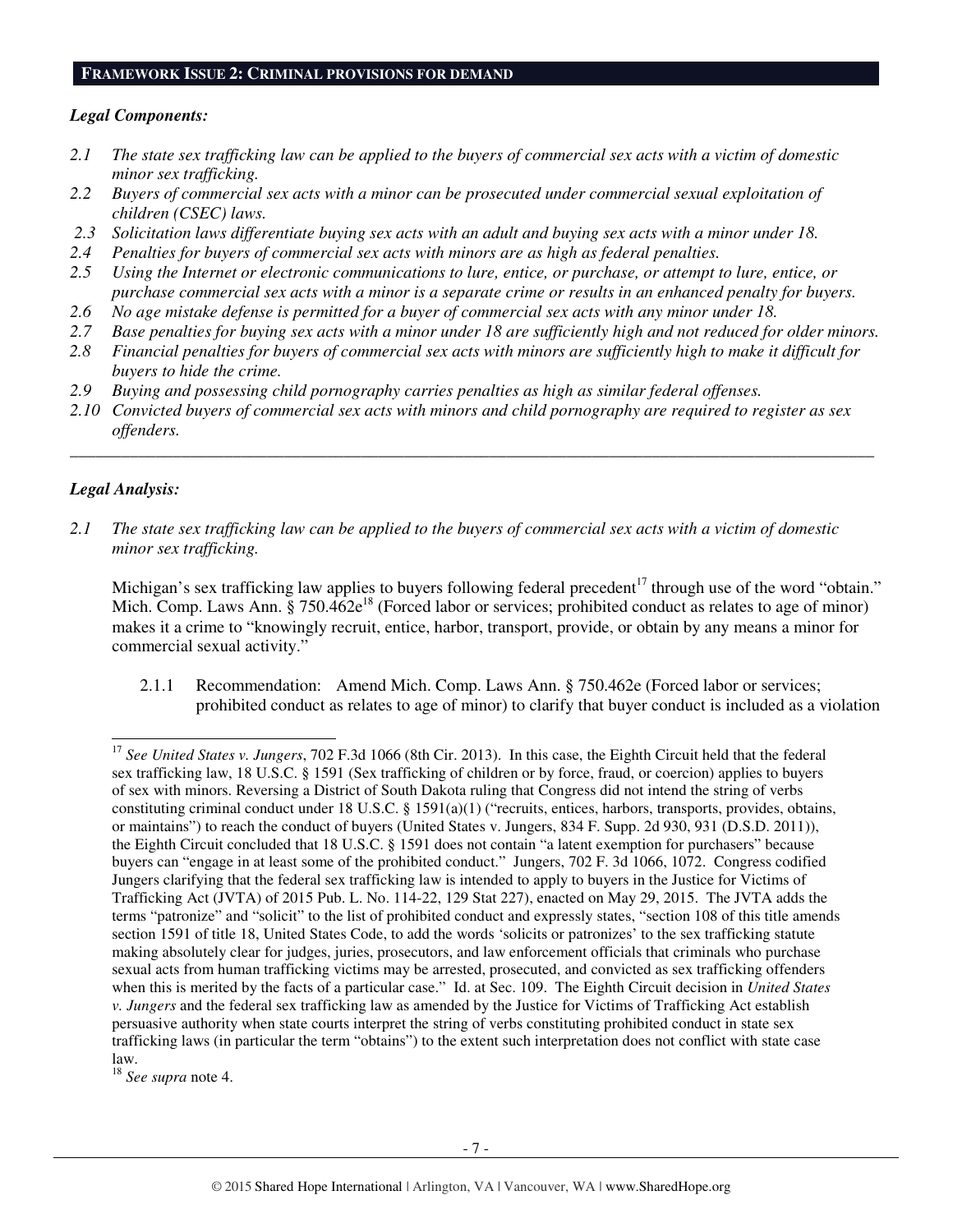of Mich. Comp. Laws Ann. § 750.462e.

*2.2 Buyers of commercial sex acts with a minor can be prosecuted under commercial sexual exploitation of children (CSEC) laws.* 

Pursuant to Mich. Comp. Laws Ann. §  $449a(2)^{19}$  (Engaging services for purpose of prostitution, lewdness, or assignation; engaging services with person less than 18 years of age for purpose of prostitution, lewdness, or assignation; penalty), "A person who engages or offers to engage the services of another person, who is less than 18 years of age and who is not his or her spouse, for the purpose of prostitution, lewdness, or assignation, by the payment in money or other forms of consideration, is guilty of a crime punishable as provided in section 451." Under Mich. Comp. Laws Ann. § 451(4)<sup>20</sup> (Violation of MCL 750.448, 750.449, 750.449a(1), 750.450, or 750.462; prior convictions; penalty; prosecution of person under 18 years of age; presumption; report; investigation by department of human services; "prior conviction" defined.), "A person convicted of violating section 449a(2) is guilty of a felony punishable by imprisonment for not more than 5 years or a fine of not more than \$10,000.00 or both."

Several sexual offenses might also apply to buyers of sex acts with a minor but do not specifically criminalize commercial sex with a minor. $^{21}$ 

*2.3 Solicitation laws differentiate buying sex acts with an adult and buying sex acts with a minor under 18.* 

Michigan's distinguishes between soliciting or purchasing sex with an adult and soliciting or purchasing sex with a minor under Mich. Comp. Laws Ann.  $\S 750.449a^{22}$  (Engaging services for purpose of prostitution, lewdness, or assignation; engaging services with person less than 18 years of age for purpose of prostitution, lewdness, or assignation; penalty) which makes it a felony when a person "engages or offers to engage the services of another person, who is less than 18 years of age and who is not his or her spouse, for the purpose of prostitution, lewdness, or assignation, by the payment in money or other forms of consideration."

Otherwise, buyers convicted under Mich. Comp. Laws Ann. § 750.449a will be punished for a misdemeanor in accordance with the provisions of Mich. Comp. Laws Ann.  $\frac{8}{3}$  750.451<sup>23</sup> (Violation of  $\frac{8}{3}$  750.448, 750.449, 750.449a, 750.450, or 750.462; prior convictions; penalty; definition) and receive up to 93 days' imprisonment, a fine up to \$500, or both, for a first conviction; or up to 1 year imprisonment, a fine up to \$1,000, or both, if the person has 1 prior conviction.<sup>24</sup> Mich. Comp. Laws Ann. §§ 750.449a, 750.451(1)–(3). If the person has 2 or more prior convictions, however, he or she will be guilty of a felony and receive a punishment of imprisonment up to 2 years, a fine up to \$2,000, or both. Mich. Comp. Laws Ann. §§ 750.449a, 750.451(1)– (3).

## *2.4 Penalties for buyers of commercial sex acts with minors are as high as federal penalties.*

A conviction under Mich. Comp. Laws Ann.  $\frac{8750.462e^{25}}{2}$  (Forced labor or services; prohibited conduct as relates to age of minor subjects buyers to a prison term of up to 20 years and a possible fine of up to \$20,000. Mich. Comp. Laws Ann. § 750.462f(2)<sup>26</sup> (Violation of MCL 750.462b, 750.462c, and 750.462d; violation of

<sup>-</sup><sup>19</sup> *See supra* note 13.

<sup>20</sup> *See supra* note 14.

<sup>&</sup>lt;sup>21</sup> See supra Section 1.2 for discussion of the sexual offenses that may apply to some buyers.

<sup>22</sup> *See supra* note 19.

<sup>23</sup> See supra note 20.

<sup>&</sup>lt;sup>24</sup> Pursuant to Mich. Comp. Laws Ann. § 750.451 (5), "prior conviction" is defined as "a violation of section 448, 449, 449a, 450, or 462 or a violation of a law of another state or of a political subdivision of this state or another state substantially corresponding to section 448, 449, 449a, 450, or 462."

<sup>25</sup> *See supra* note 4.

<sup>26</sup> *See supra* note 9.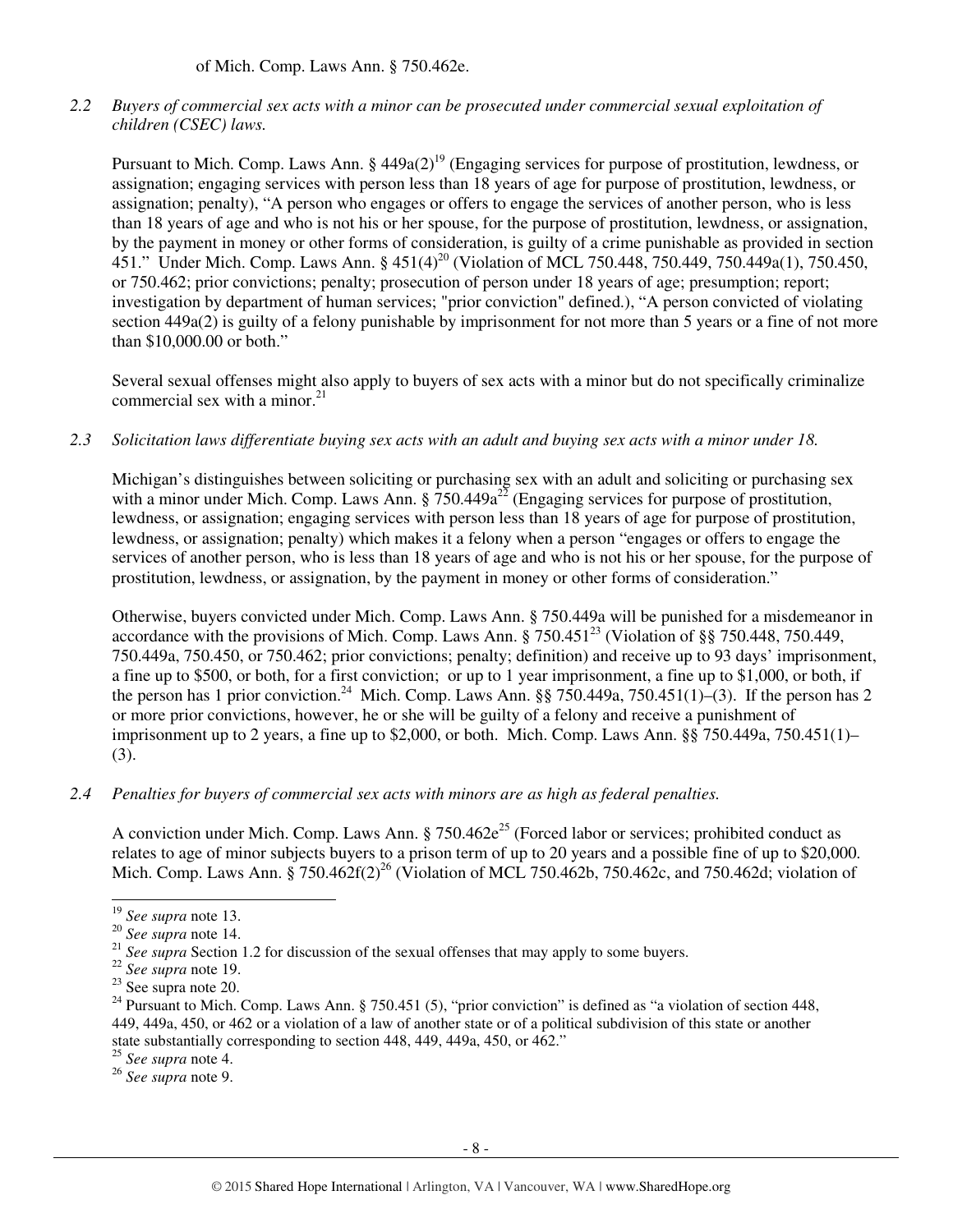MCL 750.462e; attempting, conspiring, or soliciting another to violate chapter; violation of law arising out of same transaction; consecutive terms; restitution). If convicted under Mich. Comp. Laws Ann. §  $449a(2)^{27}$ (Engaging services for purpose of prostitution, lewdness, or assignation; engaging services with person less than 18 years of age for purpose of prostitution, lewdness, or assignation; penalty), a buyer would be guilty of a felony punishable by imprisonment for not more than 5 years or a fine of not more than \$10,000.00 or both." Mich. Comp. Laws Ann.  $§$  451(4).<sup>28</sup>

In comparison, if the victim is under the age of 14, a conviction under the TVPA for child sex trafficking is punishable by 15 years to life imprisonment and a fine not to exceed \$250,000. 18 U.S.C. §§ 1591(b)(1),  $3559(a)(1)$ ,  $3571(b)(3)$ . If the victim is between the ages of  $14-17$ , a conviction is punishable by 10 years to life imprisonment and a fine not to exceed \$250,000. 18 U.S.C. §§ 1591(b)(2), 3559(a)(1), 3571(b)(3). A conviction is punishable by mandatory life imprisonment, however, if the buyer has a prior conviction for a federal sex offense<sup>29</sup> against a minor. To the extent buyers can be prosecuted under other federal CSEC laws,<sup>30</sup> a conviction is punishable by penalties ranging from a fine not to exceed \$250,000 to life imprisonment and a fine not to exceed  $$250,000$ .<sup>31</sup>

## *2.5 Using the Internet or electronic communications to lure, entice, or purchase, or attempt to lure, entice, or purchase commercial sex acts with a minor is a separate crime or results in an enhanced penalty for buyers.*

Michigan does not expressly criminalize the use of the Internet to purchase commercial sex acts with a minor; however, the using the Internet to communicate with a minor with the intent to commit, or attempt to commit, a violation of specified sexual offense laws is illegal under Mich. Comp. Laws Ann. § 750.145d(1)(a) (Use of internet or computer system; prohibited communication). Specifically, Mich. Comp. Laws Ann.  $§ 750.145d(1)(a) states,$ 

A person shall not use the internet or a computer,  $32^{\circ}$  computer program,  $33^{\circ}$  computer network,  $34^{\circ}$  or

an offense under section 1591 [18 USCS § 1591] (relating to sex trafficking of children), 2241 [18 USCS § 2241] (relating to aggravated sexual abuse), 2242 [18 USCS § 2242] (relating to sexual abuse),  $2244(a)(1)$  [18 USCS §  $2244(a)(1)$ ] (relating to abusive sexual contact),  $2245$  [18 USCS § 2245] (relating to sexual abuse resulting in death), 2251 [18 USCS § 2251] (relating to sexual exploitation of children), 2251A [18 USCS § 2251A] (relating to selling or buying of children), 2422(b) [18 USCS § 2422(b)] (relating to coercion and enticement of a minor into prostitution), or 2423(a) [18 USCS § 2423(a)] (relating to transportation of minors).

 $30\,18$  U.S.C. §§ 2251A(b) (Selling or buying of children), 2251(a) (Sexual exploitation of children), 2423(a) (Transportation of a minor with intent for minor to engage in criminal sexual activity), 2422(a) (Coercion and enticement), 2252(a)(2), (a)(4) (Certain activities relating to material involving the sexual exploitation of minors).

<sup>31</sup> 18 U.S.C. §§ 2251A(b) (Conviction punishable by imprisonment for 30 years to life and a fine), 2251(e) (Conviction punishable by imprisonment for 15–30 years and a fine), 2423(a) (Conviction punishable by imprisonment for 10 years to life and a fine), 2422(a) (Conviction punishable by a fine, imprisonment up to 20 years, or both),  $2252(a)(2)$ , (4) (Stating that a conviction under subsection (a)(2) is punishable by imprisonment for 5–20 years and a fine, while a conviction under subsection (a)(4) is punishable by imprisonment up to 10 years, a fine, or both); *see also* 18 U.S.C. §§ 3559(a)(1) (Classifying all of the above listed offenses as felonies), 3571(b)(3) (providing a fine up to \$250,000 for any felony conviction).

 $32$  Mich. Comp. Laws Ann. § 750.145d(9)(a) defines "computer" as "any connected, directly interoperable or interactive device, equipment, or facility that uses a computer program or other instructions to perform specific operations including logical, arithmetic, or memory functions with or on computer data or a computer program and that can store, retrieve, alter, or communicate the results of the operations to a person, computer program, computer, computer system, or computer network."

 $33$  Mich. Comp. Laws Ann. § 750.145d(9)(c) defines "computer program" as "a series of internal or external

l <sup>27</sup> *See supra* note 13.

<sup>28</sup> *See supra* note 14.

<sup>&</sup>lt;sup>29</sup> Pursuant to 18 U.S.C. § 3559(e)(2), "federal sex offense" is defined as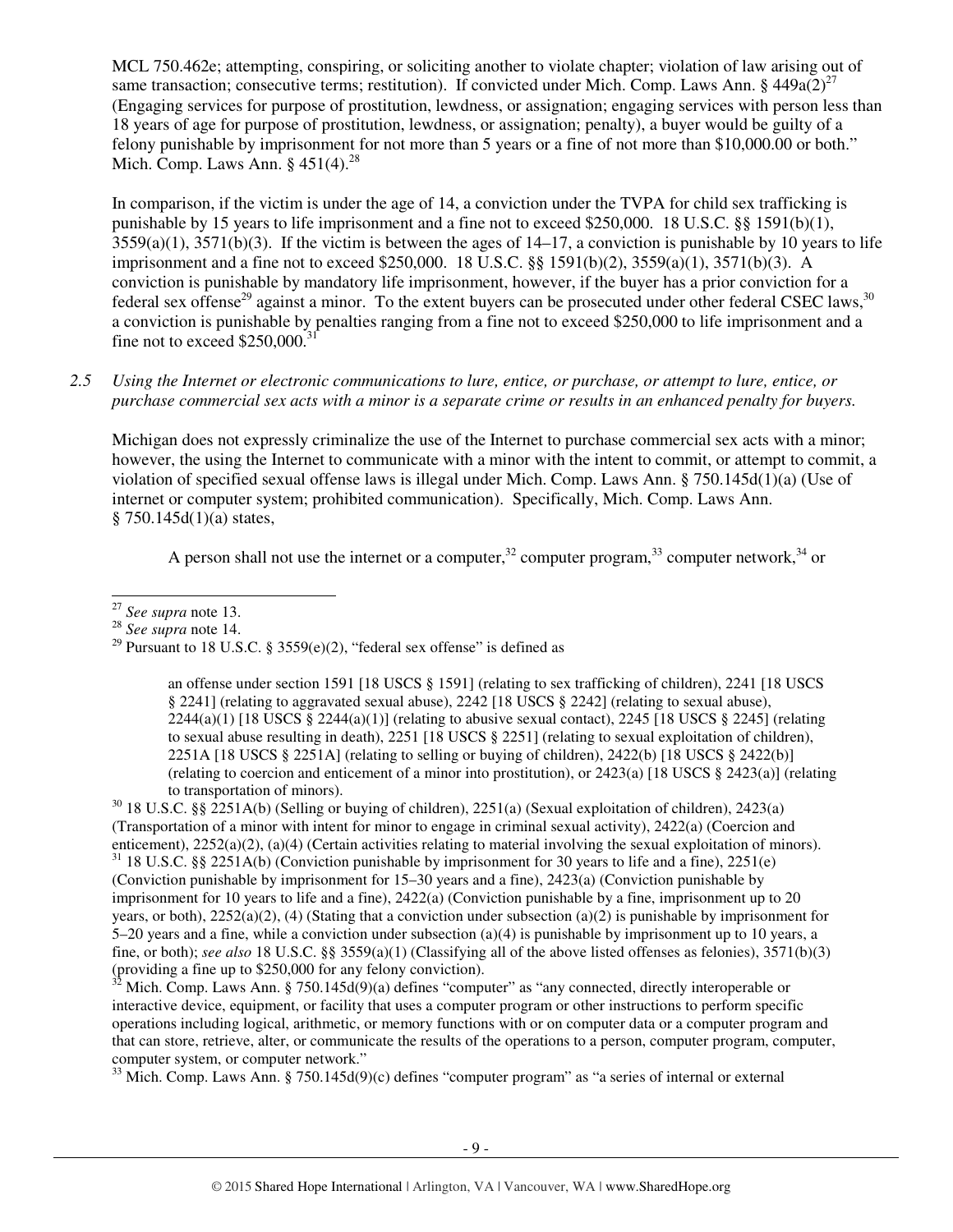computer system<sup>35</sup> to communicate with any person for the purpose of doing any of the following: (a) Committing, attempting to commit, conspiring to commit, or soliciting another person to commit conduct proscribed under section 145a [Accosting, enticing or soliciting child for immoral purpose], . . . 520b [Criminal sexual conduct in the first degree; felony; consecutive terms], 520c [Criminal sexual conduct in the second degree; felony], 520d [Criminal sexual conduct in the third degree; felony], 520e [Criminal sexual conduct in the fourth degree; misdemeanor], or 520g [Assault with intent to commit criminal sexual conduct; felony] . . . in which the victim or intended victim is a minor or is believed by that person to be a minor.

The penalty for violating Mich. Comp. Laws Ann. § 750.145d(1)(a) depends on the penalty applicable to the underlying offense for purposes of which the defendant solicited a minor.<sup>36</sup>

#### *2.6 No age mistake defense is permitted for a buyer of commercial sex acts with any minor under 18.*

Mich. Comp. Laws Ann. § 750.462 $e^{37}$  (Forced labor or services; prohibited conduct as relates to age of minor) expressly states that, "[a] person shall not do any of the following, regardless of whether the person knows the age of the minor: (a) Recruit, entice, harbor, transport, provide, or obtain by any means a minor for commercial sexual activity. (b) Recruit, entice, harbor, transport, provide, or obtain by any means a minor for forced labor or services." Mich. Comp. Laws Ann.  $\S 750.449a(2)^{38}$  (Engaging services for purpose of prostitution, lewdness, or assignation; engaging services with person less than 18 years of age for purpose of prostitution, lewdness, or assignation; penalty), however, does not specifically prohibit a mistake of age defense.

instructions communicated in a form acceptable to a computer that directs the functioning of a computer, computer system, or computer network in a manner designed to provide or produce products or results from the computer, computer system, or computer network."

<sup>34</sup> Mich. Comp. Laws Ann. § 750.145d(9)(b) defines "computer network" as "the interconnection of hardwire or wireless communication lines with a computer through remote terminals, or a complex consisting of 2 or more interconnected computers."

<sup>35</sup> Mich. Comp. Laws Ann. § 750.145d(9)(d) defines "computer system" as "a set of related, connected or unconnected, computer equipment, devices, software, or hardware."

 $36$  A conviction under Mich. Comp. Laws Ann. § 750.145d(1)(a) is subject to the following penalty scheme pursuant to Mich. Comp. Laws Ann. § 750.145d(2):

(a) If the underlying crime is a misdemeanor or a felony with a maximum term of imprisonment of less than 1 year, the person is guilty of a misdemeanor punishable by imprisonment for not more than 1 year or a fine of not more than \$5,000.00, or both.

(b) If the underlying crime is a misdemeanor or a felony with a maximum term of imprisonment of 1 year or more but less than 2 years, the person is guilty of a felony punishable by imprisonment for not more than 2 years or a fine of not more than \$5,000.00, or both.

(c) If the underlying crime is a misdemeanor or a felony with a maximum term of imprisonment of 2 years or more but less than 4 years, the person is guilty of a felony punishable by imprisonment for not more than 4 years or a fine of not more than \$5,000.00, or both.

(d) If the underlying crime is a felony with a maximum term of imprisonment of 4 years or more but less than 10 years, the person is guilty of a felony punishable by imprisonment for not more than 10 years or a fine of not more than \$5,000.00, or both.

(e) If the underlying crime is a felony punishable by a maximum term of imprisonment of 10 years or more but less than 15 years, the person is guilty of a felony punishable by imprisonment for not more than 15 years or a fine of not more than \$10,000.00, or both.

(f) If the underlying crime is a felony punishable by a maximum term of imprisonment of 15 years or more or for life, the person is guilty of a felony punishable by imprisonment for not more than 20 years or a fine of not more than \$20,000.00, or both.

<sup>37</sup> *See supra* note 4.

-

<sup>38</sup> *See supra* note 19.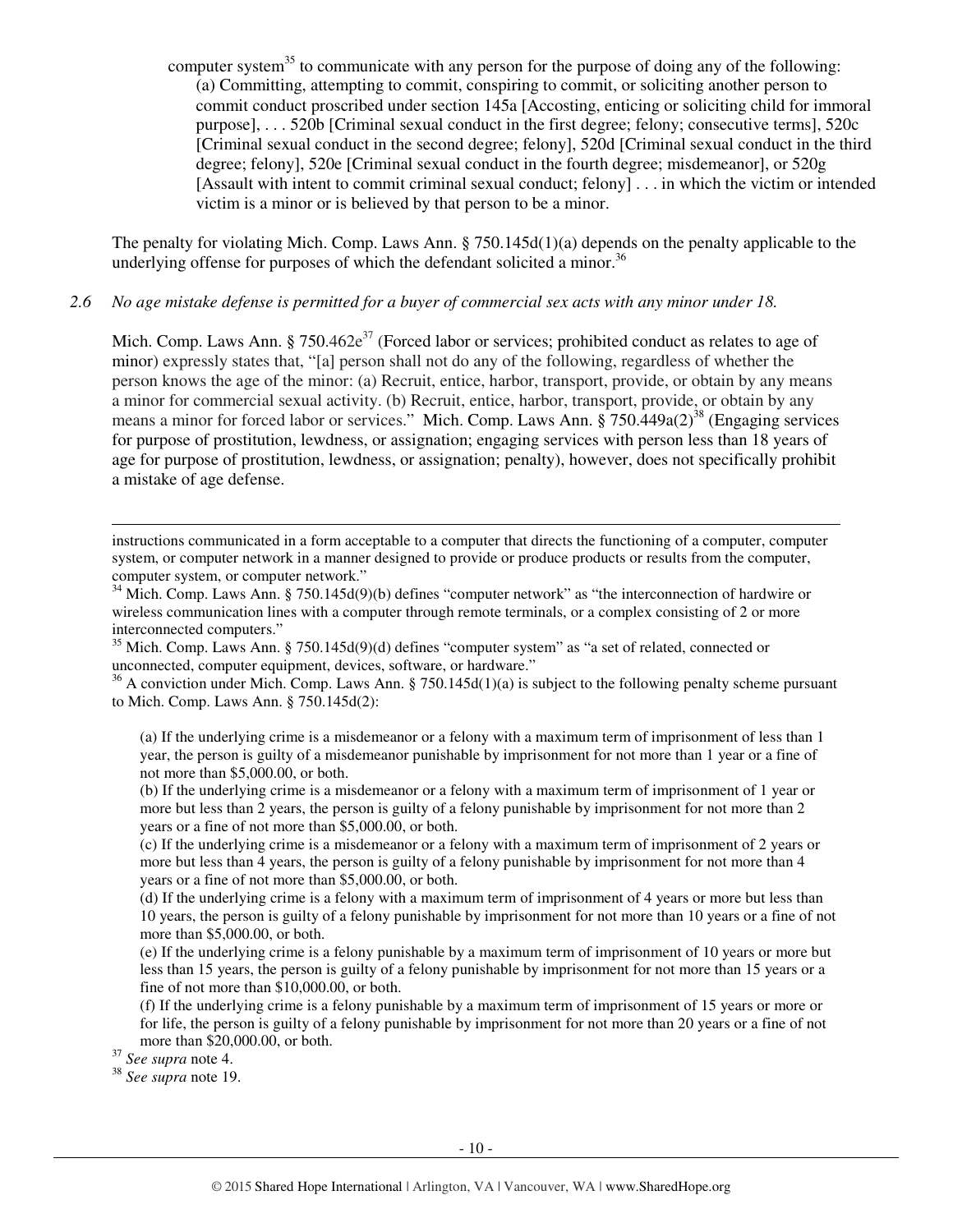2.6.1 Recommendation: Amend Mich. Comp. Laws Ann. § 449a(2) (Engaging services for purpose of prostitution, lewdness, or assignation; engaging services with person less than 18 years of age for purpose of prostitution, lewdness, or assignation; penalty) to expressly prohibit the use of a mistake of age defense in relation to this crime.

## *2.7 Base penalties for buying sex acts with a minor under 18 are sufficiently high and not reduced for older minors.*

The penalties for violations of Mich. Comp. Laws Ann.  $\S 750.462e^{39}$  (Forced labor or services; prohibited conduct as relates to age of minor) and Mich. Comp. Laws Ann. §  $449a(2)^{40}$  (Engaging services for purpose of prostitution, lewdness, or assignation; engaging services with person less than 18 years of age for purpose of prostitution, lewdness, or assignation; penalty) apply equally to all offenses involving a minor victim under the age of 18. The penalty for violations of Mich. Comp. Laws Ann. § 750.462e is up to 20 years imprisonment, a fine of up to \$20,000, or both. Mich. Comp. Laws Ann. § 750.462f(2).<sup>41</sup> The penalty for violations of Mich. Comp. Laws Ann. § 449a(2) is up to 5 years imprisonment, a fine of up to \$10,000 or both. Mich. Comp. Laws Ann.  $§$  451(4)<sup>42</sup>.

## *2.8 Financial penalties for buyers of commercial sex acts with minors are sufficiently high to make it difficult for buyers to hide the crime.*

Buyers of sex with minors may face fines in the following amounts: \$20,000 for a violation of Mich. Comp. Laws Ann. §  $750.462e^{43}$  (Forced labor or services; prohibited conduct as relates to age of minor), \$10,000 for a violation of Mich. Comp. Laws Ann. §  $449a(2)^{44}$  (Engaging services for purpose of prostitution, lewdness, or assignation; engaging services with person less than 18 years of age for purpose of prostitution, lewdness, or assignation; penalty), \$500 for a violation of Mich. Comp. Laws Ann. § 750.520e (Criminal sexual conduct in the fourth degree; misdemeanor) and \$5,000–\$20,000 for a violation of Mich. Comp. Laws Ann. § 750.145d (Use of internet or computer system; prohibited communication), depending on the underlying crime. Mich. Comp. Laws Ann. §§ 750.462f(2), 750.451(4), 750.520e(2), 750.145d(2)(a)–(f). Buyers convicted of Mich. Comp. Laws Ann. § 750.449a (Engaging services for purpose of prostitution, lewdness, or assignation, offer to engage; penalty) may be required to pay fines up to \$500 for a first conviction, up to \$1,000 if they have 1 prior conviction, and up to \$2,000 if they have 2 prior convictions. Mich. Comp. Laws Ann. §§ 750.449a, 750.451. A buyer convicted of violating Mich. Comp. Laws Ann. § 750.145a (Accosting, enticing or soliciting child for immoral purpose) may be ordered to pay a fine of up to \$4,000 for a first offense and up to \$10,000 for each subsequent offense. Mich. Comp. Laws Ann. §§ 750.145a, 750.145b(1).

Mich. Comp. Laws Ann. § 780.766b<sup>45</sup> (Conviction of offense described in MCL 750.462a to 750.462h; restitution) requires buyers to pay restitution to their victims. It states,

When sentencing a defendant convicted of an offense described in chapter LXVIIA of the Michigan penal code [Human trafficking] . . . the court shall order restitution for the full amount of loss suffered by the victim. In addition to restitution ordered under section 16 [8 780.766], <sup>46</sup> the court may order the

l

<sup>46</sup> See below in this section for discussion of restitution required under Mich. Comp. Laws Ann. § 780.766 ("Victim" defined; restitution; order; condition of probation, parole, or sentence; revocation of probation or parole; petition to modify payment method; lien; enforcement; failure to pay restitution; payment by parent of juvenile;

<sup>39</sup> *See supra* note 4.

<sup>40</sup> *See supra* note 13.

<sup>41</sup> *See supra* note 9.

<sup>42</sup> *See supra* note 14.

<sup>43</sup> *See supra* note 9.

<sup>44</sup> *See supra* note 9.

<sup>&</sup>lt;sup>45</sup> The text of Mich. Comp. Laws Ann. § 780.766b included here and elsewhere in this report includes amendments made by the enactment of House Bill 5237 during the Regular Session of the 97th Michigan Legislature (effective January 14, 2015).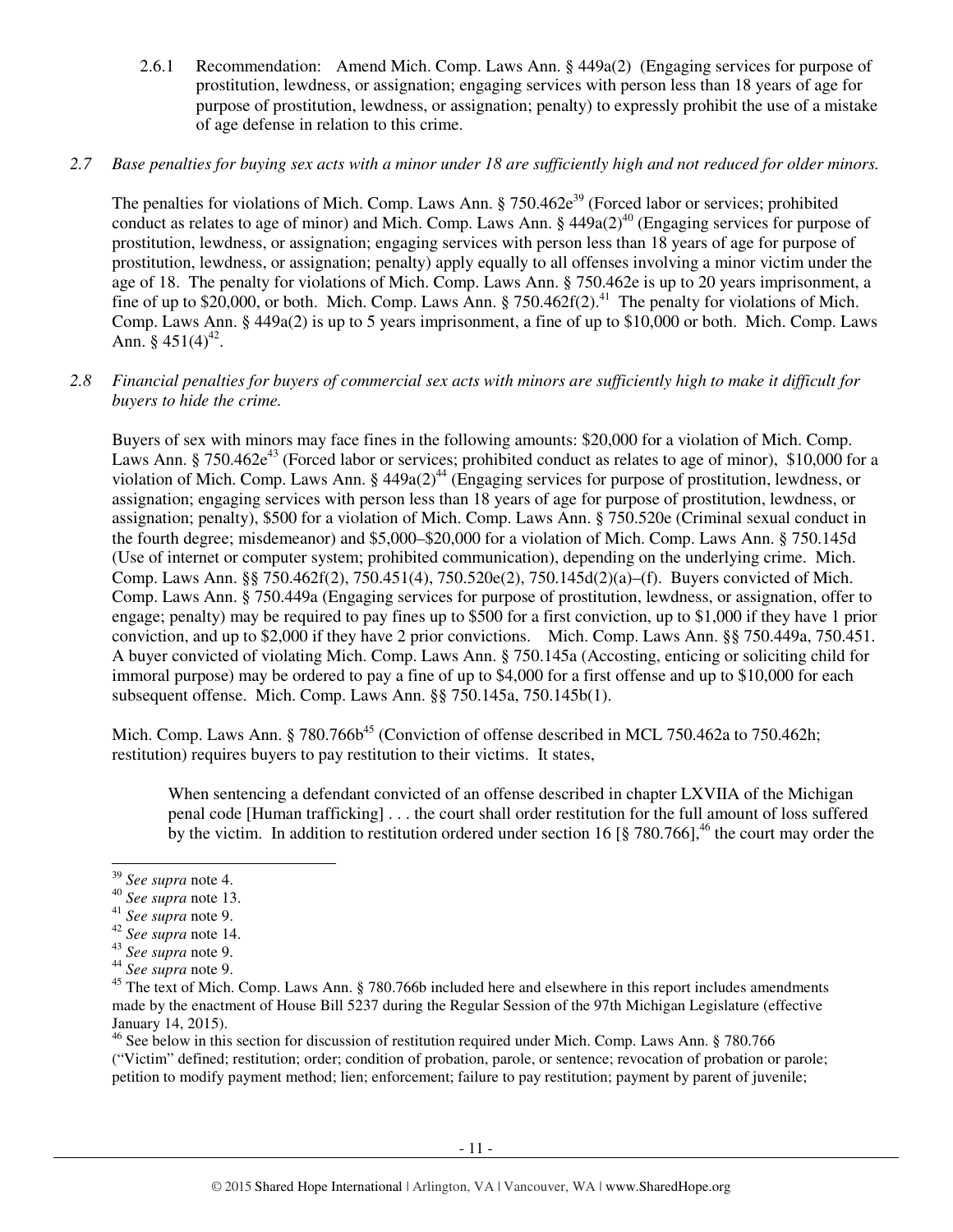defendant to pay all of the following:

(a) Lost income, calculated by whichever of the following methods results in the largest amount: (i) The gross amount received by the defendant from or the value to the defendant of the victim's labor or services.

(ii) The value of the victim's labor or services as calculated under the minimum wage law of 1964, 1964 PA 154, MCL 408.381 to 408.398, or the federal minimum wage, whichever results in the largest value.

(iii) Income loss as determined under section  $16(4)(c)$ .

(b) The cost of transportation, temporary housing, and child care expenses incurred by the victim because of the offense.

(c) Attorney fees and other costs and expenses incurred by the victim because of the offense, including, but not limited to, costs and expenses relating to assisting the investigation of the offense and for attendance at related court proceedings as follows:

- (i) Wages lost.
- (ii) Child care.
- (iii) Transportation.
- (iv) Parking.
- (d) Any other loss suffered by the victim as a proximate result of the offense.

Convicted buyers are also required to pay mandatory restitution under Mich. Comp. Laws Ann. § 780.766(2) ("Victim" defined; order of restitution generally), which states in part,

Except as provided in subsection  $(8)$ ,<sup>47</sup> when sentencing a defendant convicted of a crime, the court shall order, in addition to or in lieu of any other penalty authorized by law or in addition to any other penalty required by law, that the defendant make full restitution to any victim of the defendant's course of conduct that gives rise to the conviction or to the victim's estate. . . .

In addition, Mich. Comp. Laws Ann. § 750.462f(6)<sup>48</sup> (Violation of MCL 750.462b, 750.462c, and 750.462d; violation of MCL 750.462e; attempting, conspiring, or soliciting another to violate chapter; violation of law arising out of same transaction; consecutive terms; restitution) states,

In addition to any mandatory restitution applicable under section 16 of the William Van Regenmorter

l definitions; review; report or petition; compliance; copy of order to department of corrections; disposition of unclaimed restitution; amendment of order; effect of bankruptcy; victim as minor).  $47$  Mich. Comp. Laws Ann. § 780.766(8) states,

The court shall order restitution to the crime victim services commission or to any individuals, partnerships, corporations, associations, governmental entities, or other legal entities that have compensated the victim or the victim's estate for a loss incurred by the victim to the extent of the compensation paid for that loss. The court shall also order restitution for the costs of services provided to persons or entities that have provided services to the victim as a result of the crime. Services that are subject to restitution under this subsection include, but are not limited to, shelter, food, clothing, and transportation. However, an order of restitution shall require that all restitution to a victim or victim's estate under the order be made before any restitution to any other person or entity under that order is made. The court shall not order restitution to be paid to a victim or victim's estate if the victim or victim's estate has received or is to receive compensation for that loss, and the court shall state on the record with specificity the reasons for its action.

Additionally, under subsection (9), "[a]ny amount paid to a victim or victim's estate under an order of restitution shall be set off against any amount later recovered as compensatory damages by the victim or the victim's estate in any federal or state civil proceeding and shall reduce the amount payable to a victim or a victim's estate by an award from the crime victim services commission made after an order of restitution under this section." Mich. Comp. Laws Ann. § 780.766(9).

<sup>48</sup> *See supra* note 9.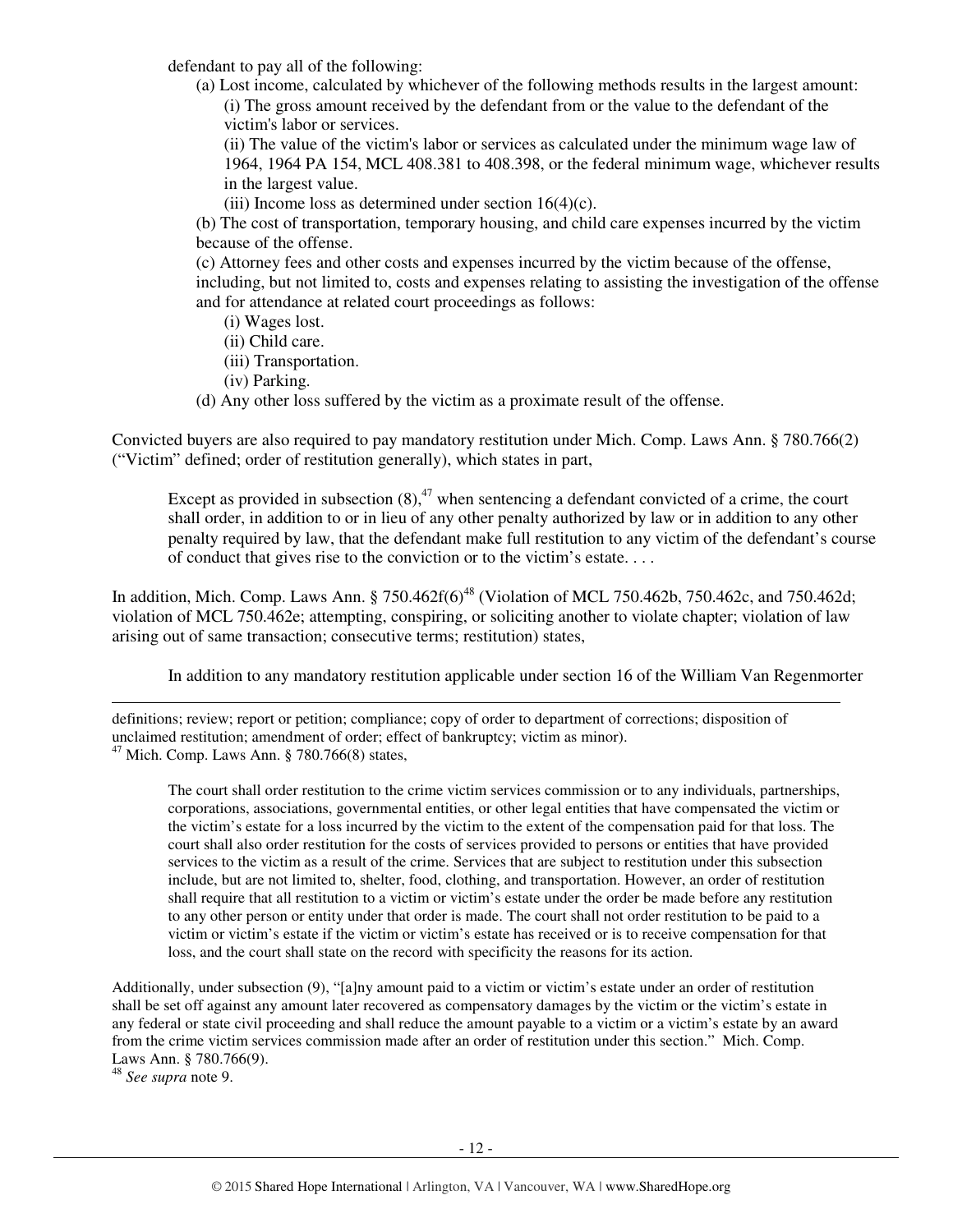crime victim's rights act, 1985 PA 87, MCL 780.766 ["Victim" defined; order of restitution generally], the court may order a person convicted of violating this section to pay restitution to the victim in the manner provided in section 16b of the William Van Regenmorter crime victim's rights act, 1985 PA 87, MCL 780.766b, and to reimburse any governmental entity for its expenses incurred in relation to the violation in the same manner that expenses may be ordered to be reimbursed under section 1f of chapter IX of the code of criminal procedure, 1927 PA 175, MCL 769.1f.

Convicted buyers may face asset forfeiture under Mich. Comp. Laws Ann. § 600.4702(1) (Property subject to seizure and forfeiture; exception; encumbrances; substituted proceeds of crime),<sup>49</sup> which states,

Except as otherwise provided in this section, the following property is subject to seizure by, and forfeiture to, a local unit of government or this state under this chapter:

(a) All personal property that is the proceeds of a crime,<sup>50</sup> the substituted proceeds of a crime, or an instrumentality of a crime.

(b) All real property that is the proceeds of a crime, the substituted proceeds of a crime, or an instrumentality of a crime, except real property that is the primary residence of the spouse or a dependent child of the owner, unless that spouse or dependent child had prior knowledge of, and consented to the commission of, the crime.

(c) In the case of a crime that is a violation . . . Michigan penal code . . . 750.462a to 750.462h [Human trafficking]. . . all property described in subdivisions (a) and (b), and all real property or personal property that performed 1 of the following functions:

(i) Contributed directly and materially to the commission of the crime.

(ii) Was used to conceal the crime.

(iii) Was used to escape from the scene of the crime.

(iv) Was used to conceal the identity of 1 or more of the individuals who committed the crime.

Additionally, buyers may be subject to asset forfeiture under the nuisance law. Pursuant to Mich. Comp. Laws Ann. §  $600.3801<sup>51</sup>$  (Nuisance; injunction; abatement; guilt; "controlled substance" defined),

(1) A building, vehicle, boat, aircraft, or place is a nuisance if 1 or more of the following apply:

- (a) It is used for the purpose of lewdness, assignation, prostitution, or gambling. (b) It is used by, or kept for the use of, prostitutes or other disorderly persons.
- . . . .

(f) It is used for conduct prohibited by chapter LXVIIA of the Michigan Penal Code, 1931 PA 328, MCL 750.462a to 750.462h [Human trafficking].

 (2) All furniture, fixtures, and contents of a building, vehicle, boat, aircraft, or place described in subsection (1) and all intoxicating liquors in the building, vehicle, boat, aircraft, or place are also declared a nuisance.

. . . .

l

 $49$  The text of Mich. Comp. Laws Ann. § 600.4702 included here and elsewhere in this report includes amendments made by the enactment of House Bill 5233 during the Regular Session of the 97th Michigan Legislature (effective January 14, 2015).

<sup>&</sup>lt;sup>50</sup> Pursuant to Mich. Comp. Laws Ann. § 600.4701(a)(vii)(B) (Property subject to seizure and forfeiture; exception; encumbrances; substituted proceeds of crime), "[c]rime" is defined to include "a violation of . . . Chapter LXVIIA of the Michigan penal code [Human trafficking]." The text of Mich. Comp. Laws Ann. § 600.4701 (Definitions) included here and elsewhere in this report includes amendments made by the enactment of House Bill 5236 during the Regular Session of the 97th Michigan Legislature (effective January 14, 2015).

<sup>&</sup>lt;sup>51</sup> The text of Mich. Comp. Laws Ann. § 600.3801 included here and elsewhere in this report includes amendments made by the enactment of House Bill 5230 during the Regular Session of the 97th Michigan Legislature (effective March 18, 2015).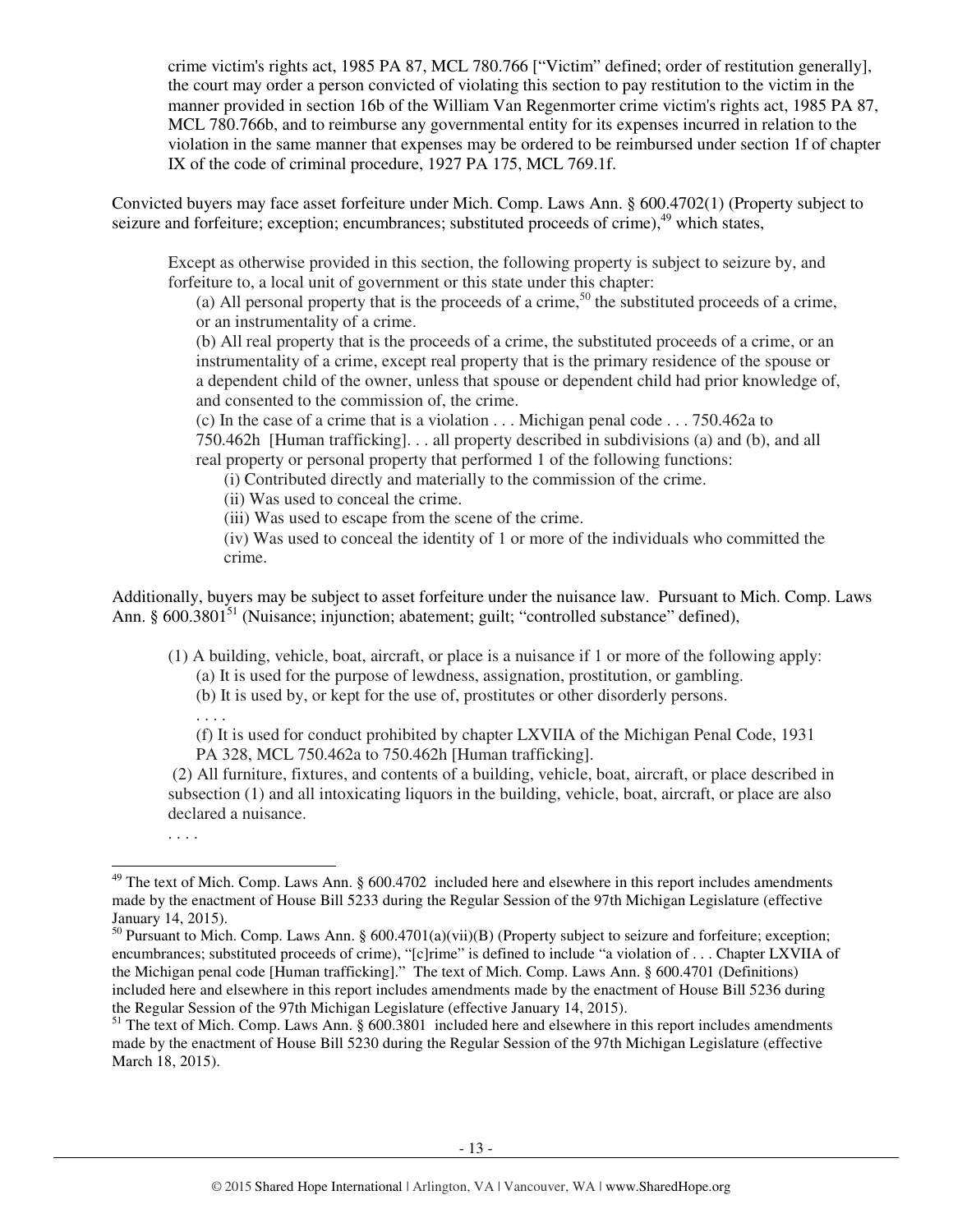(4) A person, or a servant, agent, or employee of the person, who owns, leases, conducts, or maintains a building, vehicle, or place described in subsection (1) is guilty of a nuisance. . . . .

Mich. Comp. Laws Ann. § 600.3830(2) (Removal and sale of property; fees; closing of building; loss of property exemptions; liability of officers) states,

Any person found guilty of maintaining a nuisance under the provisions of this chapter shall forfeit the benefit of all property exemptions, so far as the satisfaction of the order or judgment of the court requires the same, and the taking and disposing of any property of the defendant or defendants by virtue of such order or judgment by any officer directed to execute the same is not a trespass, nor shall such officer be liable either civilly or criminally therefor, if a proper return of such order or judgment and accounting for such property is made to the court within 10 days after the order or judgment is executed.

Mich. Comp. Laws Ann. § 600.3825<sup>52</sup> (Order of abatement; execution of court order; duties of officer; use of building or place ordered closed; contempt; determination of amount due victim) further directs that "[i]f the court in an action under this chapter declares property to be a nuisance under section  $3801(1)(f)$ , the officer executing the order of the court shall first pay from the proceeds any amount determined by the court to be due to the victim. . . For purposes of determining the amount due to a victim under this subsection, the court shall consider the loss suffered by the victim as a proximate result of the conduct and may use as guidance the items of loss enumerated in . . . MCL 780.766b [Conviction of offense described in MCL 750.462a to 750.462h; restitution].

#### *2.9 Buying and possessing child pornography carries penalties as high as similar federal offenses.*

. . . .

Mich. Comp. Laws Ann. § 750.145c(4) (Definitions; child sexually abusive activity or material; penalties) states, with certain exceptions,

A person who knowingly possesses any child sexually abusive material is guilty of a felony punishable by imprisonment for not more than 4 years or a fine of not more than \$10,000.00, or both, if that person knows, has reason to know, or should reasonably be expected to know the child is a child or that the child sexually abusive material includes a child or that the depiction constituting the child sexually abusive material appears to include a child, or that person has not taken reasonable precautions to determine the age of the child. . . .

In comparison, a federal conviction for possession of child pornography<sup>53</sup> is generally punishable by imprisonment for 5–20 years and a fine not to exceed \$250,000.<sup>54</sup> Subsequent convictions, however, are

<sup>-</sup> $52$  The text of Mich. Comp. Laws Ann. § 600.3825 included here and elsewhere in this report includes amendments made by the enactment of House Bill 5230 during the Regular Session of the 97th Michigan Legislature (effective March 18, 2015).

<sup>53</sup> 18 U.S.C. §§ 2252(a)(2), (a)(4) (Certain activities relating to material involving the sexual exploitation of minors),  $2252A(a)(2)$ –(3) (Certain activities relating to material constituting or containing child pornography), 1466A(a), (b) (Obscene visual representations of the sexual abuse of children).

 $54$  18 U.S.C. §§ 2252(b) (stating that a conviction under subsection (a)(2) is punishable by imprisonment for 5–20 years and a fine, while a conviction under subsection (a)(4) is punishable by imprisonment up to 10 years, a fine, or both),  $2252A(b)(1)$  (a conviction is punishable by imprisonment for 5–20 years and a fine),  $1466A(a)$ , (b) (stating that a conviction under subsection (a) is "subject to the penalties provided in section  $2252A(b)(1)$ ," imprisonment for 5–20 years and a fine, while a conviction under subsection (b) is "subject to the penalties provided in section 2252A(b)(2)," imprisonment up to 10 years, a fine, or both); *see also* 18 U.S.C. §§ 3559(a)(1) (classifying all of the above listed offenses as felonies), 3571(b)(3) (providing a fine up to \$250,000 for any felony conviction).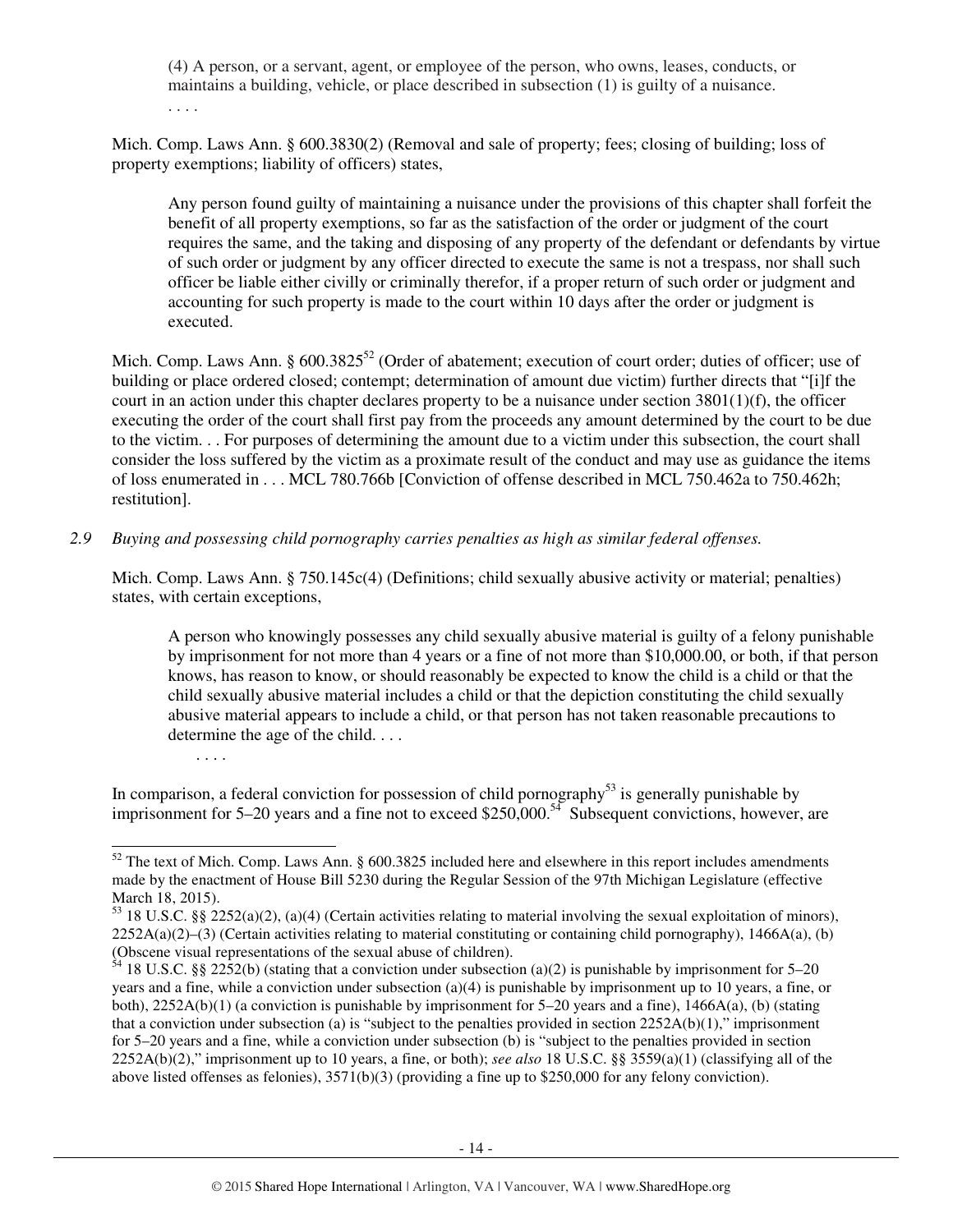punishable by imprisonment up to 40 years and a fine not to exceed \$250,000.<sup>55</sup>

2.9.1 Recommendation: Amend Mich. Comp. Laws Ann. § 750.145c(4) (Definitions; child sexually abusive activity or material; penalties) to impose more substantial penalties that reflect the seriousness of the offense.

## *2.10 Convicted buyers of commercial sex acts with minors and child pornography are required to register as sex offenders.*

Mich. Comp. Laws Ann. § 28.723 (Individuals required to be registered) provides that, among others, persons convicted of a listed offense "who are domiciled or temporarily reside in this state or who work with or without compensation or are students in this state are required to be registered under this act." Mich. Comp. Laws Ann. § 28.723(1). "Listed offense" is defined as "a tier I, tier II, or tier III offense." Mich. Comp. Laws Ann. § 28.722(j)<sup>56</sup> (Definitions). Under Mich. Comp. Laws Ann. § 28.722(s), a "Tier I offense" is defined as,

1 or more of the following:

(i) A violation of section 145c(4) [Definitions; child sexually abusive activity or material; penalties] of the Michigan penal code, 1931 PA 328, MCL 750.145c.

. . . .

(iv) A violation of section 449a(2) of the Michigan Penal Code, 18 1931 PA 328, MCL 750.449A [Engaging services for purpose of prostitution, lewdness, or assignation; engaging services with person less than 18 years of age for purpose of prostitution, lewdness, or assignation; penalty] . . . .

(x) An offense substantially similar to an offense described in subparagraphs (i) to (viii) under a law of the United States that is specifically enumerated in 42 USC 16911, under a law of any state or any country, or under tribal or military law.

Mich. Comp. Laws Ann. § 28.722(u) provides that Tier II offenses include,

1 or more of the following:

(i) A violation of section 145a [Accosting, enticing or soliciting child for immoral purpose] of the Michigan penal code, 1931 PA 328, MCL 750.145a.

(ii) A violation of section 145b [Accosting, enticing or soliciting child for immoral purpose; prior conviction; penalty] of the Michigan penal code, 1931 PA 328, MCL 750.145b.

. . . .

(iv) A violation of section  $145d(1)(a)$  [Use of Internet or computer system; prohibited communication] of the Michigan penal code, 1931 PA 328, MCL 750.145d, except for a violation arising out of a violation of section 157c of the Michigan penal code, 1931 PA 328, MCL 750.157c.

. . . .

(vii) A violation of section 462e(a) of the Michigan Penal Code, 1931 PA 328, MCL 750.462E [Forced labor or services; prohibited conduct as relates to age of minor].

<sup>-</sup><sup>55</sup> 18 U.S.C. §§ 2252(b) (stating if a person has a prior conviction under subsection (a)(2), or a list of other statutes, a conviction is punishable by a fine and imprisonment for 15–40 years, but if a person has a prior conviction under subsection (a)(4), or a list of other statutes, a conviction is punishable by a fine and imprisonment for  $10-20$  years),  $2252A(b)(1)$  (stating if a person has a prior conviction under subsection (a)(2), (a)(3), or a list of other statutes, a conviction is punishable by a fine and imprisonment for  $15-40$  years),  $1466A(a)$ , (b) (stating that the penalty scheme for section 2252A(b) applies); *see also* 18 U.S.C. §§ 3559(a)(1) (classifying all of the above listed offenses as felonies), 3571(b)(3) (providing a fine up to \$250,000 for any felony conviction).

<sup>&</sup>lt;sup>56</sup> The text of Mich. Comp. Laws Ann. § 28.722 included here and elsewhere in this report includes amendments made by the enactment of Senate Bill 602 during the Regular Session of the 97th Michigan Legislature (effective January 14, 2015).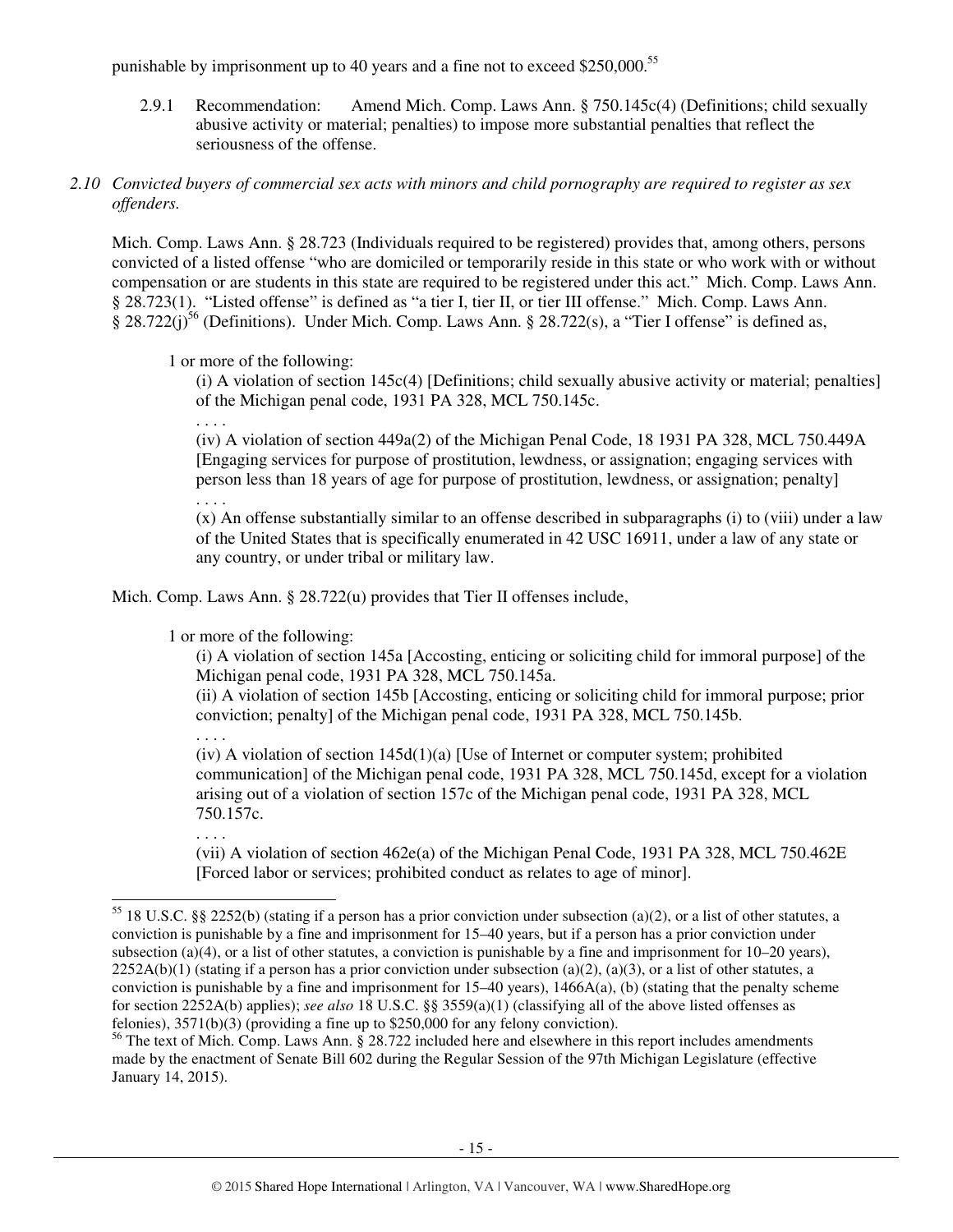(viii) A violation of section 448 [Soliciting, accosting, or inviting to commit prostitution or immoral act; crime] of the Michigan penal code, 1931 PA 328, MCL 750.448, if the victim is a minor.

. . . .

(x) A violation of section 520c [Criminal sexual conduct in the second degree; felony], [or] 520e [Criminal sexual conduct in the fourth degree; misdemeanor] . . . of the Michigan penal code, 1931 PA 328, MCL 750.520c, 750.520e . . . committed against an individual 13 years of age or older but less than 18 years of age.

. . . .

(xii) An attempt or conspiracy to commit an offense described in subparagraphs (i) to (xi). (xiii) An offense substantially similar to an offense described in subparagraphs (i) to (xi) under a law of the United States that is specifically enumerated in 42 USC 16911, under a law of any state or any country, or under tribal or military law.

Lastly Mich. Comp. Laws Ann. § 28.722(w) defines a "Tier III offense" as,

1 or more of the following:

. . . .

(iv) A violation of section 520b [Criminal sexual conduct in the first degree; felony], [or] 520d [Criminal sexual conduct in the third degree; felony] . . . of the Michigan penal code, 1931 PA 328, MCL 750.520b, 750.520d . . . . This subparagraph does not apply if the court determines that the victim consented to the conduct constituting the violation, that the victim was at least 13 years of age but less than 16 years of age at the time of the offense, and that the individual is not more than 4 years older than the victim.

(v) A violation of section 520c [Criminal sexual conduct in the second degree; felony] . . . of the Michigan penal code, 1931 PA 328, MCL 750.520c . . . , committed against an individual less than 13 years of age.

(vi) A violation of section 520e [Criminal sexual conduct in the fourth degree; misdemeanor] of the Michigan penal code, 1931 PA 328, MCL 750.520e, committed by an individual 17 years of age or older against an individual less than 13 years of age.

(vii) An attempt or conspiracy to commit an offense described in subparagraphs (i) to (vi).

(viii) An offense substantially similar to an offense described in subparagraphs (i) to (vii) under a law of the United States that is specifically enumerated in 42 USC 16911, under a law of any state or any country, or under tribal or military law.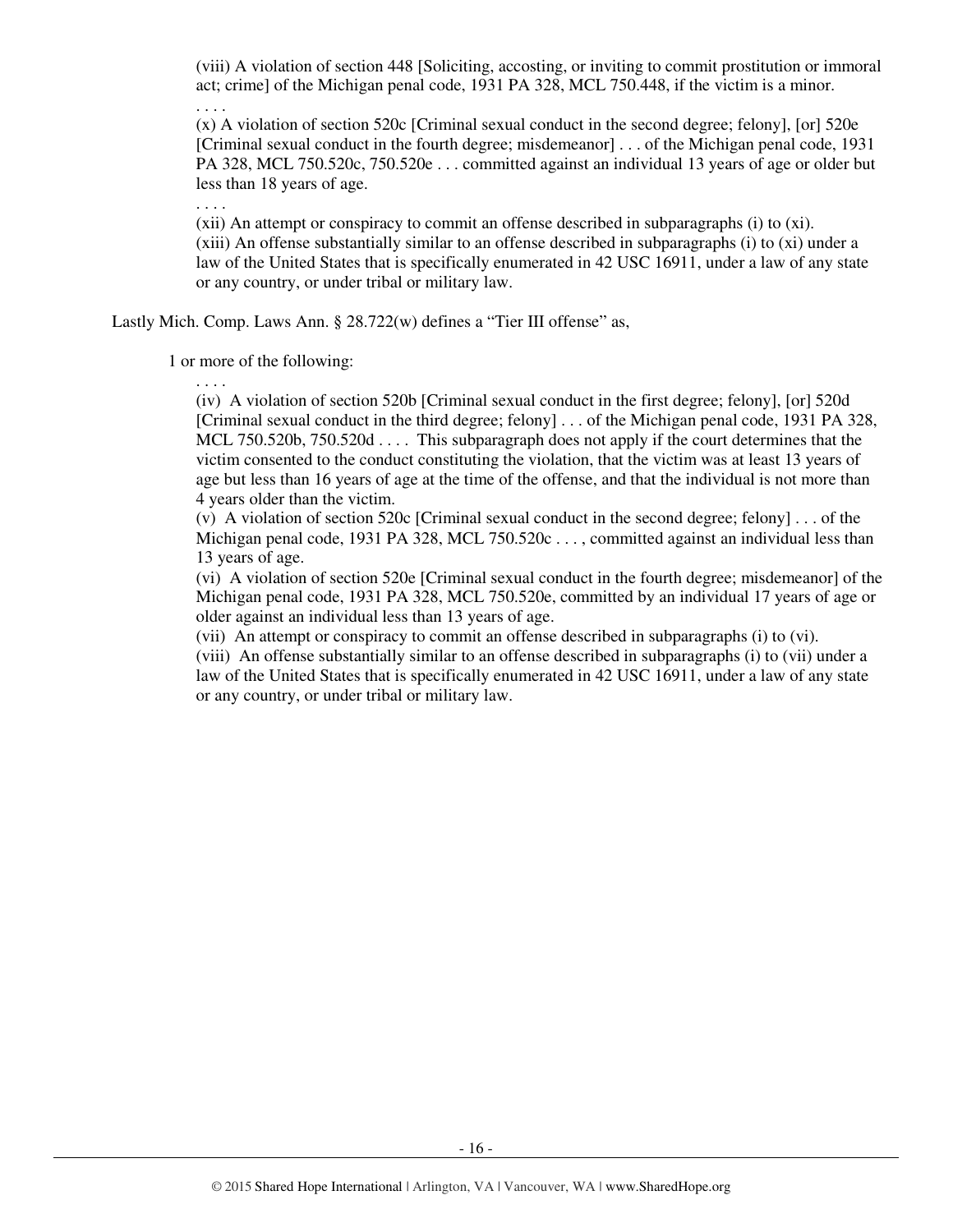#### **FRAMEWORK ISSUE 3: CRIMINAL PROVISIONS FOR TRAFFICKERS**

#### *Legal Components:*

- *3.1 Penalties for trafficking a child for sexual exploitation are as high as federal penalties.*
- *3.2 Creating and distributing child pornography carries penalties as high as similar federal offenses.*
- *3.3 Using the Internet or electronic communications to lure, entice, recruit or sell commercial sex acts with a minor is a separate crime or results in an enhanced penalty for traffickers.*
- *3.4 Financial penalties for traffickers, including asset forfeiture, are sufficiently high.*
- *3.5 Convicted traffickers are required to register as sex offenders.*
- *3.6 Laws relating to termination of parental rights for certain offenses include sex trafficking or commercial sexual exploitation of children (CSEC) offenses in order to remove the children of traffickers from their control and potential exploitation.*

 *\_\_\_\_\_\_\_\_\_\_\_\_\_\_\_\_\_\_\_\_\_\_\_\_\_\_\_\_\_\_\_\_\_\_\_\_\_\_\_\_\_\_\_\_\_\_\_\_\_\_\_\_\_\_\_\_\_\_\_\_\_\_\_\_\_\_\_\_\_\_\_\_\_\_\_\_\_\_\_\_\_\_\_\_\_\_\_\_\_\_\_\_\_\_* 

#### *Legal Analysis:*

*3.1 Penalties for trafficking a child for sexual exploitation are as high as federal penalties.* 

Michigan's human trafficking laws applicable to traffickers carry significant penalties. A violation of Mich. Comp. Laws Ann. § 750.462 $e^{57}$  (Forced labor or services; prohibited conduct as relates to age of minor) is a felony punishable by a sentence of imprisonment up to 20 years, a fine of up to \$20,000, or both.<sup>58</sup> Mich. Comp. Laws Ann. § 750.462f(2). To the extent that a violation of Mich. Comp. Laws Ann. § 750.462e "involves kidnapping or an attempt to kidnap," Mich. Comp. Laws Ann. § 750.462f(d) provides that a trafficker may receive a sentence of imprisonment "for life or any term of years."

Traffickers also may be prosecuted under Michigan's CSEC laws. A trafficker convicted of violating Mich. Comp. Laws Ann. § 750.13 (Enticing away female under sixteen; felony, penalty) is guilty of a felony punishable by imprisonment up to 10 years.<sup>59</sup> Mich. Comp. Laws Ann. § 750.13.

A trafficker convicted of violating Mich. Comp. Laws Ann. § 750.145c(2) (Definitions; child sexually abusive activity or material; penalties) will receive a sentence of imprisonment up to 20 years, a fine up to \$100,000, or both.<sup>60</sup> Mich. Comp. Laws Ann. § 750.145c(2).

A trafficker could be charged with money laundering under Mich. Comp. Laws Ann. § 750.411k (Proceeds of criminal offense), which states,

(1) A person shall not knowingly receive or acquire a monetary instrument or other property that constitutes the proceeds or substituted proceeds of a specified criminal offense with prior actual knowledge of both of the following:

(a) The monetary instrument or other property represents the proceeds or substituted proceeds of a criminal offense.

(b) The receipt or acquisition of the proceeds or substituted proceeds meets 1 or more of the following criteria:

(i) It will aid that person or another person in promoting or carrying on the criminal offense from which the proceeds or substituted proceeds were derived or any other criminal offense.

j

<sup>57</sup> *See supra* note 4.

<sup>58</sup> *See supra* Section 1.1 for the substantive provisions of Mich. Comp. Laws Ann. § 750.462e; *see infra* Appendix A for further discussion of sentencing guidelines.

<sup>59</sup> *See supra* Section 1.2 for the substantive provisions of Mich. Comp. Laws Ann. § 750.13.

<sup>60</sup> *See supra* Section 1.2 for the substantive provisions of Mich. Comp. Laws Ann. § 750.145c.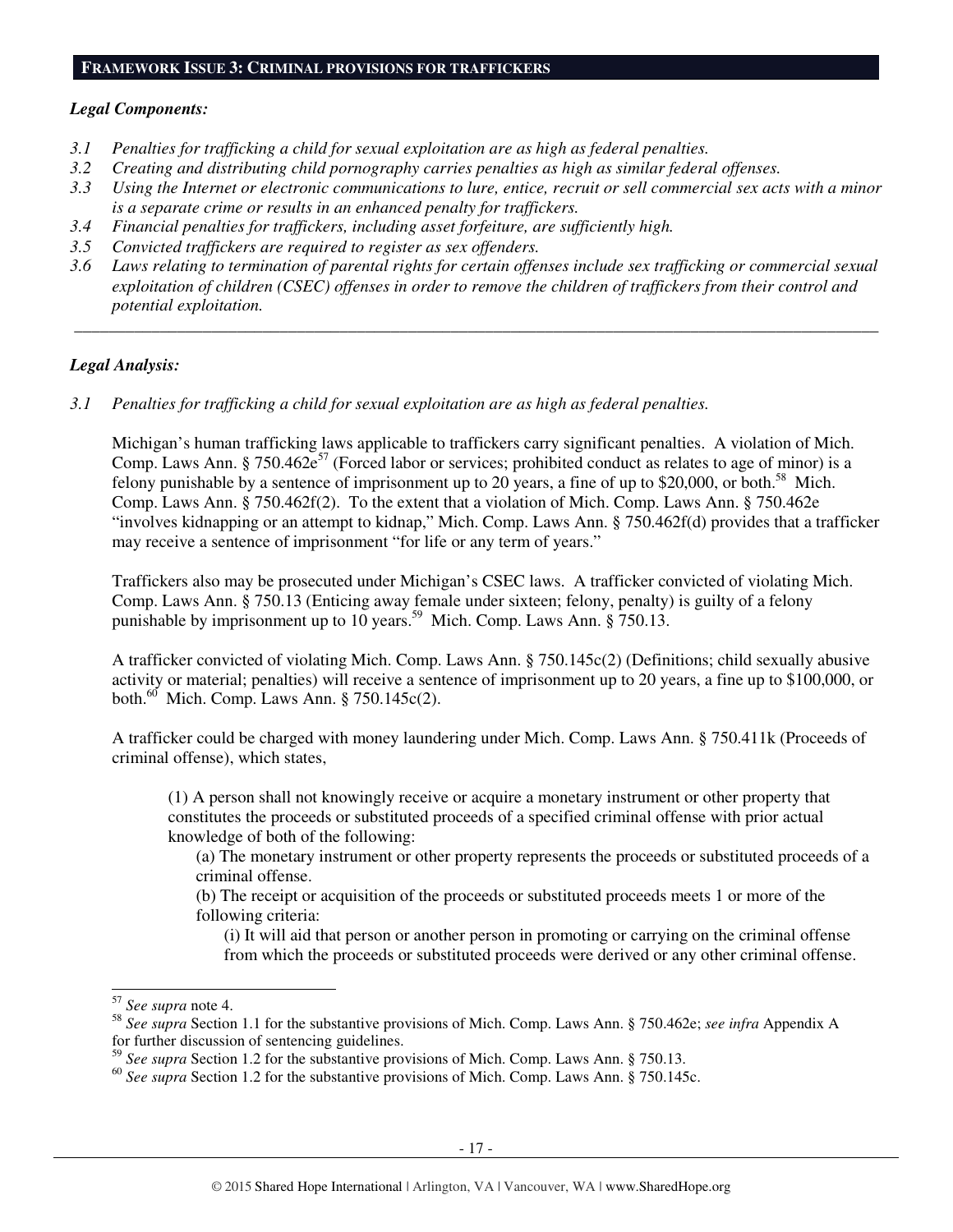(ii) It is designed, in whole or in part, to conceal or disguise the nature, location, source, ownership, or control of the proceeds or substituted proceeds of the specified criminal offense or to avoid a transaction reporting requirement under state or federal law.

(2) A person shall not knowingly conduct, attempt to conduct, or participate in conducting or attempting to conduct a financial transaction involving a monetary instrument or other property that constitutes the proceeds or substituted proceeds of a specified criminal offense with prior actual knowledge of both of the following:

(a) The monetary instrument or other property represents the proceeds or substituted proceeds of a criminal offense.

(b) The financial transaction meets 1 or more of the following criteria:

(i) It will aid that person or another person in promoting or carrying on the criminal offense from which the proceeds or substituted proceeds were derived or any other criminal offense. (ii) It is designed, in whole or in part, to conceal or disguise the nature, location, source, ownership, or control of the proceeds or substituted proceeds of the specified criminal offense, or to avoid a transaction reporting requirement under state or federal law.

First-degree money laundering is a felony punishable by imprisonment up to 20 years, a fine up to \$500,000 "or twice the value of the proceeds or substituted proceeds of the specified criminal offense involved in the violation, whichever is greater," or both imprisonment and a fine. Mich. Comp. Laws Ann. § 750.411o(2). First-degree money laundering occurs, pursuant to Mich. Comp. Laws Ann. § 750.411o(1), if all of the following circumstances exist:

(a) The value of the proceeds or substituted proceeds of the specified criminal offense involved in the violation is  $$10,000.00$  or more.<sup>61</sup>

(b) The specified criminal offense involved in the violation is a controlled substance offense, or an attempt, solicitation, or conspiracy to commit a controlled substance offense.

(c) The violation is committed with the intent to do 1 or more of the following:

(i) Promote the commission of the criminal offense from which the proceeds or substituted proceeds were derived or any other criminal offense.

(ii) Conceal or disguise the nature, location, source, ownership, or control of the proceeds or substituted proceeds of the specified criminal offense or avoid a transaction reporting requirement under state or federal law.

Second-degree money laundering is a felony punishable by imprisonment up to 10 years, a fine up to \$100,000 "or twice the value of the proceeds or substituted proceeds of the specified criminal offense involved in the violation, whichever is greater," or both imprisonment and a fine. Mich. Comp. Laws Ann. § 750.411n(2). Second-degree money laundering occurs, pursuant to Mich. Comp. Laws Ann. § 750.411n(1), if the amount involved is greater than \$10,000 and one of the following circumstances exists:

(a) The specified criminal offense involved in the violation is a controlled substance offense, or an attempt, solicitation, or conspiracy to commit a controlled substance offense.

(b) The violation is committed with the intent to do 1 or more of the following:

l

(i) Promote the commission of the criminal offense from which the proceeds or substituted proceeds were derived or any other criminal offense.

(ii) Conceal or disguise the nature, location, source, ownership, or control of the proceeds or substituted proceeds of the specified criminal offense or avoid a transaction reporting requirement under state or federal law.

 $<sup>61</sup>$  The \$10,000 threshold for the entire money laundering section can be aggregated over 30 calendar days. Mich. Comp.</sup> Laws Ann. §§ 750.411o(3), 750.411n(3), 750.411m(3).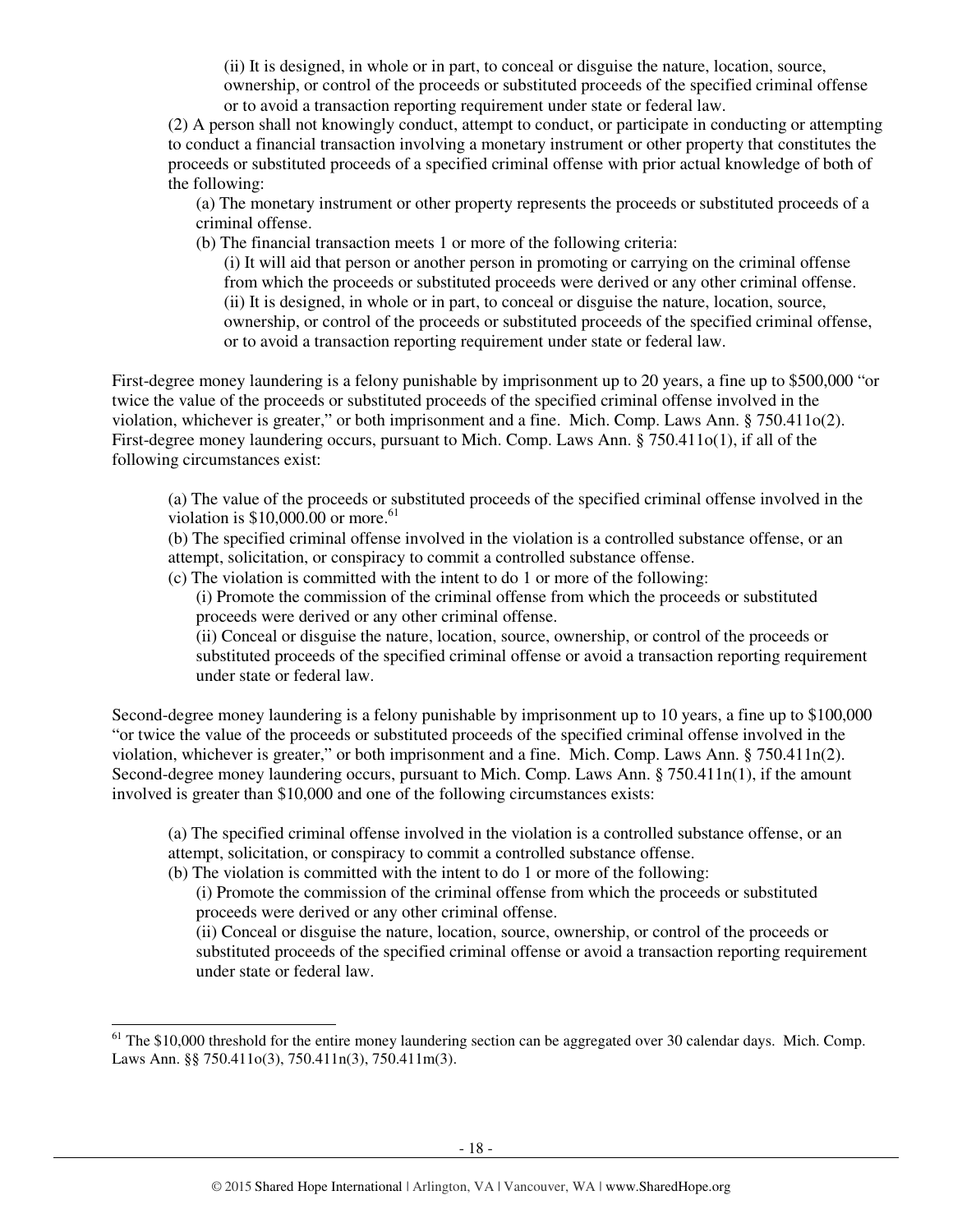Third-degree money laundering is a felony punishable by imprisonment up to 5 years, a fine up to \$50,000 "or twice the value of the proceeds or substituted proceeds of the specified criminal offense involved in the violation, whichever is greater," or both imprisonment and a fine. Mich. Comp. Laws Ann. § 750.411m(2). Third-degree money laundering occurs, pursuant to Mich. Comp. Laws Ann. § 750.411m(1), if one of the following circumstances exists:

(a) The value of the proceeds or substituted proceeds of the specified criminal offense involved in the violation is \$10,000.00 or more.

(b) The specified criminal offense involved in the violation is a controlled substance offense, or an attempt, solicitation, or conspiracy to commit a controlled substance offense.

(c) The violation is committed with the intent to do 1 or more of the following:

(i) Promote the commission of the criminal offense from which the proceeds or substituted proceeds were derived or any other criminal offense.

(ii) Conceal or disguise the nature, location, source, ownership, or control of the proceeds or substituted proceeds of the specified criminal offense or avoid a transaction reporting requirement under state or federal law.

Fourth-degree money laundering is a misdemeanor punishable by imprisonment up to 2 years, a fine up to \$10,000 "or twice the value of the proceeds or substituted proceeds of the specified criminal offense involved in the violation, whichever is greater," or both imprisonment and a fine. Mich. Comp. Laws Ann. § 750.411l.

In comparison, if the victim is under the age of 14, a conviction under the Trafficking Victims Protection Act (TVPA) for child sex trafficking is punishable by 15 years to life imprisonment and a fine not to exceed \$250,000. 18 U.S.C. §§ 1591(b)(1), 3559(a)(1), 3571(b)(3). If the victim is between the ages of 14–17, a conviction is punishable by 10 years to life imprisonment and a fine not to exceed \$250,000. 18 U.S.C. §§ 1591(b)(2), 3559(a)(1), 3571(b)(3). A conviction is punishable by mandatory life imprisonment, however, if the trafficker has a prior conviction for a federal sex offense<sup>62</sup> against a minor.

*3.2 Creating and distributing child pornography carries penalties as high as similar federal offenses.* 

Mich. Comp. Laws Ann. § 750.145c(2), (3) (Definitions; child sexually abusive activity or material; penalties) make the creation and distribution of child pornography illegal.<sup>63</sup> A trafficker who is convicted of violating Mich. Comp. Laws Ann. § 750.145c(2) by creating child pornography may receive imprisonment up to 20 years, a fine up to \$100,000, or both, if the trafficker "knows, has reason to know, or should reasonably be expected to know that the child is a child or that the child sexually abusive material includes a child or that the depiction constituting the child sexually abusive material appears to include a child, or that person has not taken reasonable precautions to determine the age of the child." Mich. Comp. Laws Ann. § 750.145c(2). A trafficker convicted of violating Mich. Comp. Laws Ann. § 750.145c(3) for distributing child pornography is guilty of a felony punishable by imprisonment up to 7 years, a fine not to exceed \$50,000, or both. Mich. Comp. Laws Ann. § 750.145c(3).

In comparison, if the victim is under the age of 14, a conviction under the TVPA for child sex trafficking is punishable by 15 years to life imprisonment and a fine not to exceed \$250,000. 18 U.S.C. §§ 1591(b)(1),  $3559(a)(1)$ ,  $3571(b)(3)$ . If the victim is between the ages of  $14-17$ , a conviction is punishable by 10 years to life imprisonment and a fine not to exceed \$250,000. 18 U.S.C. §§ 1591(b)(2), 3559(a)(1), 3571(b)(3). A conviction is punishable by mandatory life imprisonment, however, if the trafficker has a prior conviction for a federal sex offense<sup>64</sup> against a minor. Additionally, a federal conviction for distribution of child pornography<sup>65</sup>

-

<sup>62</sup> *See supra* note 29.

<sup>63</sup> *See supra* Section 1.2 for the substantive provisions of Mich. Comp. Laws Ann. § 750.145c(2), (3).

<sup>64</sup> *See supra* note 29.

 $^{65}$  18 U.S.C. §§ 2252(a)(1), (a)(2), (a)(3) (Certain activities relating to material involving the sexual exploitation of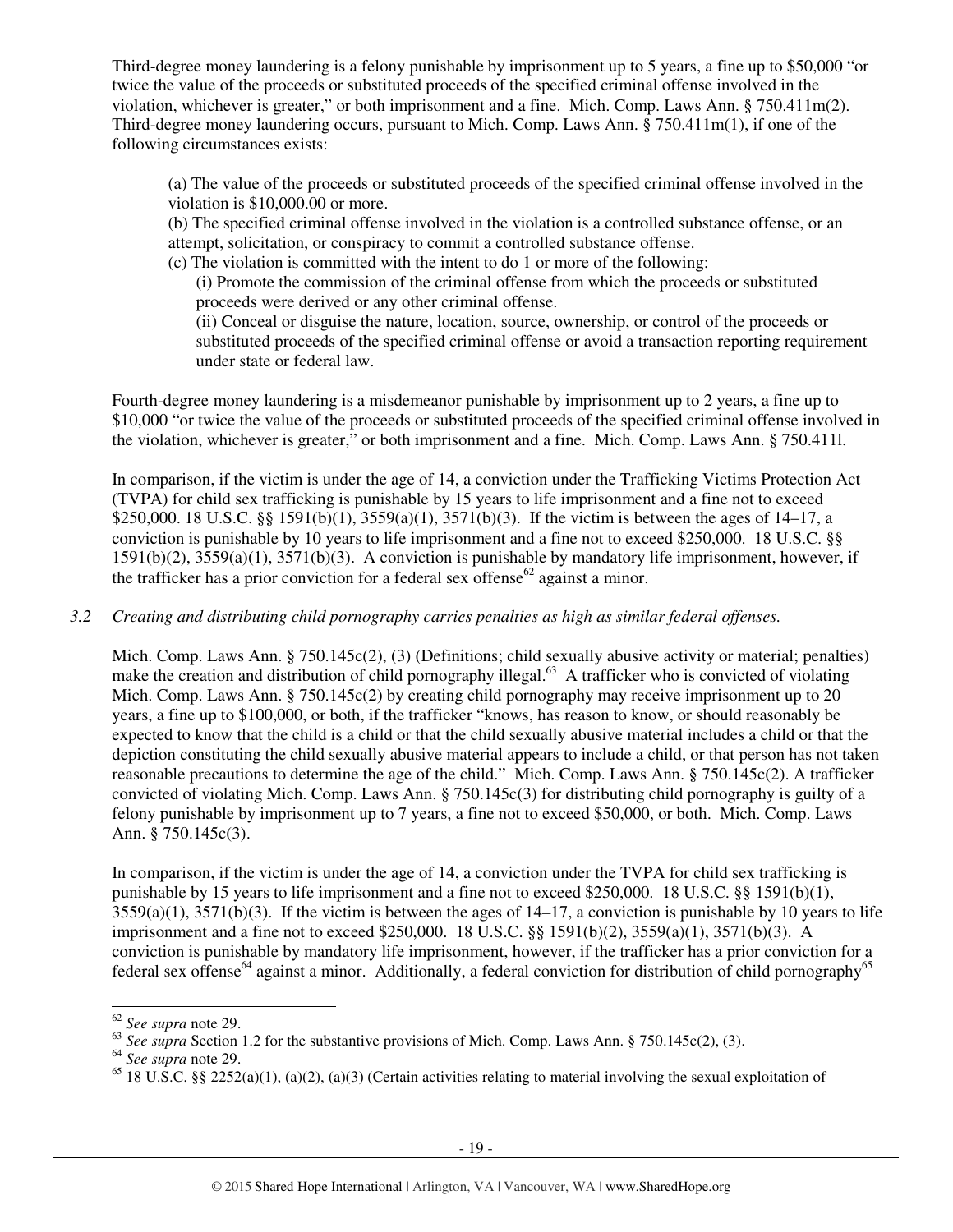is generally punishable by imprisonment for  $5-20$  years and a fine not to exceed \$250,000.<sup>66</sup> Subsequent convictions, however, are punishable by imprisonment up to 40 years and a fine not to exceed \$250,000.<sup>67</sup>

*3.3 Using the Internet or electronic communications to lure, entice, recruit or sell commercial sex acts with a minor is a separate crime or results in an enhanced penalty for traffickers.* 

Michigan does not expressly criminalize the use of the Internet to lure, entice, recruit, or purchase commercial sex acts with a minor; however, the use of the Internet to communicate with a minor while intending to commit, or attempting to commit, a violation of specified sexual offense laws is illegal under Mich. Comp. Laws Ann. § 750.145d(1)(a) (Use of Internet or computer system; prohibited communication), which states,

A person shall not use the internet or a computer,<sup>68</sup> computer program,<sup>69</sup> computer network,<sup>70</sup> or computer system<sup>71</sup> to communicate with any person for the purpose of doing any of the following: (a) Committing, attempting to commit, conspiring to commit, or soliciting another person to commit conduct proscribed under section 145a [Accosting, enticing or soliciting child for immoral purpose], 145c [Definitions; child sexually abusive activity or material; penalties] . . . 520b [Criminal sexual conduct in the first degree; felony], 520c [Criminal sexual conduct in the second degree; felony], 520d [Criminal sexual conduct in the third degree; felony], [or] 520e [Criminal sexual conduct in the fourth degree; misdemeanor] . . . in which the victim or intended victim is a minor or is believed by that person to be a minor.

The penalty for violating Mich. Comp. Laws Ann. § 750.145d(1)(a) depends on the penalty applicable to the underlying offense, the purpose for which the defendant solicited the minor. Mich. Comp. Laws Ann. § 750.145 $d(2)$ .<sup>72</sup>

## *3.4 Financial penalties for traffickers, including asset forfeiture, are sufficiently high.*

Traffickers may receive fines in the following amounts: up to \$4,000 for a first violation of Mich. Comp. Laws Ann. § 750.145a (Accosting, enticing or soliciting child for immoral purpose), up to \$10,000 for a second violation under Mich. Comp. Laws Ann. § 750.145b (Accosting, enticing or soliciting child for immoral purpose; prior conviction; penalty), up to \$100,000 for violating subsection (2) and up to \$50,000 for violating subsection (3) of Mich. Comp. Laws Ann. § 750.145c (Definitions; child sexually abusive activity or material; penalties). Mich. Comp. Laws Ann. §§ 750.145a, 750.145b(1), 750.145c(2), 750.145c(3), 750.159j(1).

minors),  $2252A(a)(2)$ ,  $(a)(3)$  (Certain activities relating to material constituting or containing child pornography), 1466A(a) (Obscene visual representations of the sexual abuse of children).

<sup>66</sup> 18 U.S.C. §§ 2252(b) (stating that a conviction under subsection (a)(1), (a)(2), or (a)(3) is punishable by imprisonment for 5–20 years and a fine), 2252A(b)(1) (a conviction is punishable by imprisonment for 5–20 years and a fine), 1466A(a), (b) (stating that a conviction under subsection (a) is "subject to the penalties provided in section 2252A(b)(1)," imprisonment for 5–20 years and a fine, while a conviction under subsection (b) is "subject to the penalties provided in section 2252A(b)(2)," imprisonment up to 10 years, a fine, or both); *see also* 18 U.S.C. §§ 3559(a)(1) (classifying all of the above listed offenses as felonies),  $3571(b)(3)$  (providing a fine up to \$250,000 for any felony conviction).

 $67$  18 U.S.C. §§ 2252(b) (stating if a person has a prior conviction under subsection (a)(1), (a)(2), or (a)(3) or a list of other statutes, a conviction is punishable by a fine and imprisonment for  $15-40$  years),  $2252A(b)(1)$  (stating if a person has a prior conviction under subsection (a)(2), (a)(3), or a list of other statutes, a conviction is punishable by a fine and imprisonment for 15–40 years), 1466A(a), (b) (stating that the penalty scheme for section  $2252A(b)$ applies); *see also* 18 U.S.C. §§ 3559(a)(1) (classifying all of the above listed offenses as felonies), 3571(b)(3) (providing a fine up to \$250,000 for any felony conviction).

See supra note 32 for the definition of "computer."

l

<sup>70</sup> *See supra* note 34 for the definition of "computer network."

<sup>72</sup> *See supra* note 36 for penalty scheme under Mich. Comp. Laws Ann. § 750.145d(2).

<sup>&</sup>lt;sup>69</sup> See supra note 33 for the definition of "computer program."

<sup>&</sup>lt;sup>71</sup> See supra note 35 for the definition of "computer system."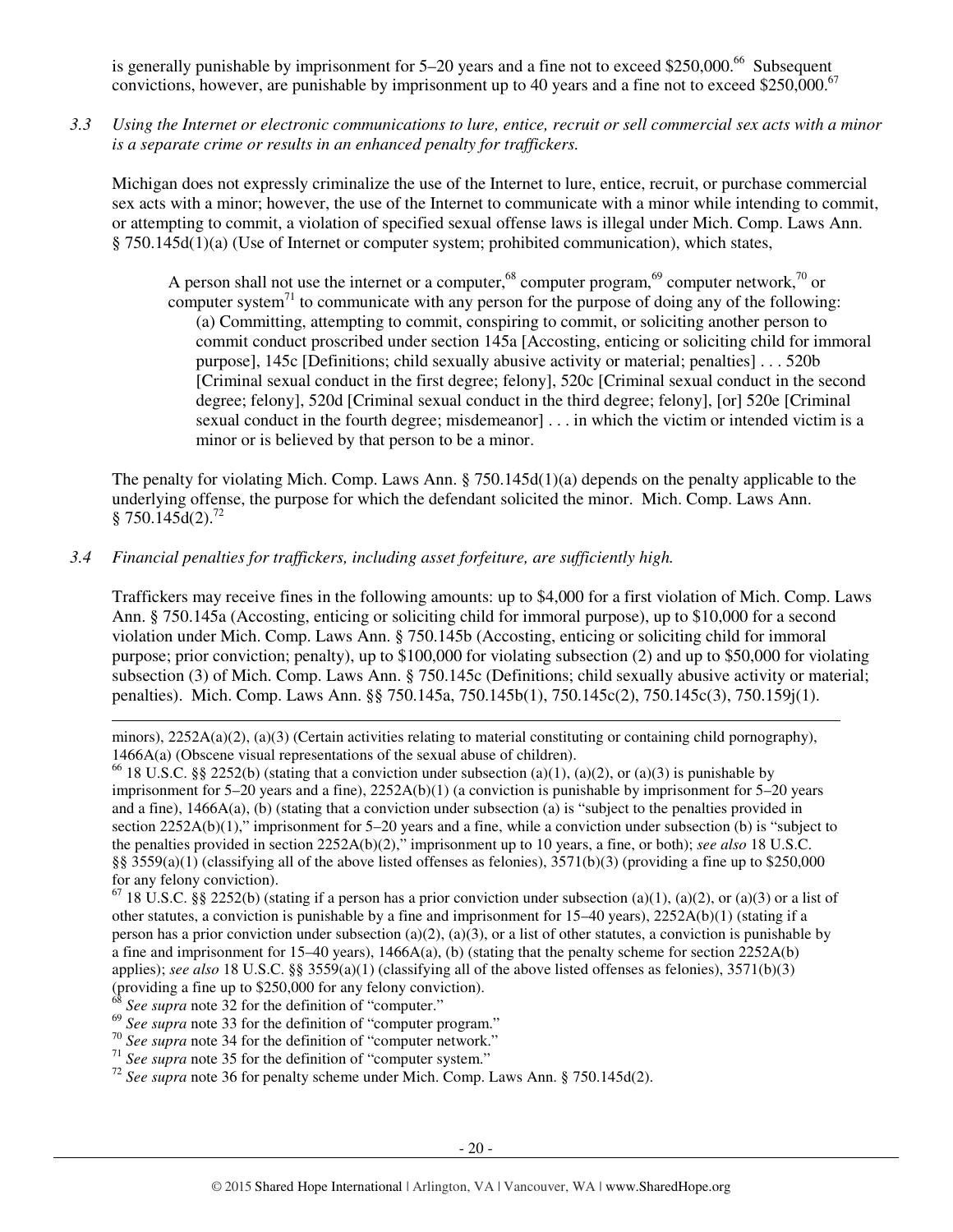Additionally, traffickers may receive fines up to \$5,000–\$20,000 for violations of Mich. Comp. Laws Ann. § 750.145d (Use of internet or computer system; prohibited communication), and up to \$20,000 for violations of Mich. Comp. Laws Ann. § 750.462 $e^{73}$  (Forced labor or services; prohibited conduct with regard to age of minor). Mich. Comp. Laws Ann. §§ 750.145d(2)(a)–(f), 750.462f(2).<sup>74</sup>

Mich. Comp. Laws Ann. § 780.766b<sup>75</sup> (Conviction of offense described in MCL 750.462a to 750.462h; restitution) provides for mandatory restitution and states,

When sentencing a defendant convicted of an offense described in chapter LXVIIA [Human trafficking] . . . the court shall order restitution for the full amount of loss suffered by the victim. In addition to restitution ordered under section 16 [§ 780.766],<sup>76</sup> the court may order the defendant to pay all of the following:

(a) Lost income, calculated by whichever of the following methods results in the largest amount: (i) The gross amount received by the defendant from or the value to the defendant of the victim's labor or services.

(ii) The value of the victim's labor or services as calculated under the minimum wage law of 1964, 1964 PA 154, MCL 408.381 to 408.398, or the federal minimum wage, whichever results in the largest value.

(iii) Income loss as determined under section  $16(4)(c)$ .

(b) The cost of transportation, temporary housing, and child care expenses incurred by the victim because of the offense.

(c) Attorney fees and other costs and expenses incurred by the victim because of the offense, including, but not limited to, costs and expenses relating to assisting the investigation of the offense and for attendance at related court proceedings as follows:

- (i) Wages lost.
- (ii) Child care.
- (iii) Transportation.
- (iv) Parking.
- (d) Any other loss suffered by the victim as a proximate result of the offense.

Mich. Comp. Laws Ann. § 750.462f(6) further provides that "the court may order a person convicted of violating this section to pay restitution to the victim in the manner provided in section 16b of the William Van Regenmorter Crime Victim's Rights Act, 1985 PA 87, MCL 780.766b. . . ."

Traffickers are generally subject to mandatory restitution orders pursuant to Mich. Comp. Laws Ann. § 780.766 ("Victim" defined; order of restitution generally; order of restitution as condition of probation or parole). Mich. Comp. Laws Ann. § 780.766(2) states,

Except as provided in subsection  $(8)$ ,<sup>77</sup> when sentencing a defendant convicted of a crime, the court shall order, in addition to or in lieu of any other penalty authorized by law or in addition to any other penalty required by law, that the defendant make full restitution to any victim of the defendant's course of conduct that gives rise to the conviction or to the victim's estate. . . .

l

<sup>77</sup> *See supra* note 47.

<sup>73</sup> *See supra* note 4.

<sup>74</sup> *See supra* note 9.

<sup>75</sup> *See supra* note 45.

<sup>&</sup>lt;sup>76</sup> See below for discussion of restitution pursuant to Mich. Comp. Laws Ann. § 780.766(2) ("Victim" defined; restitution; order; condition of probation, parole, or sentence; revocation of probation or parole; petition to modify payment method; lien; enforcement; failure to pay restitution; payment by parent of juvenile; definitions; review; report or petition; compliance; copy of order to department of corrections; disposition of unclaimed restitution; amendment of order; effect of bankruptcy; victim as minor).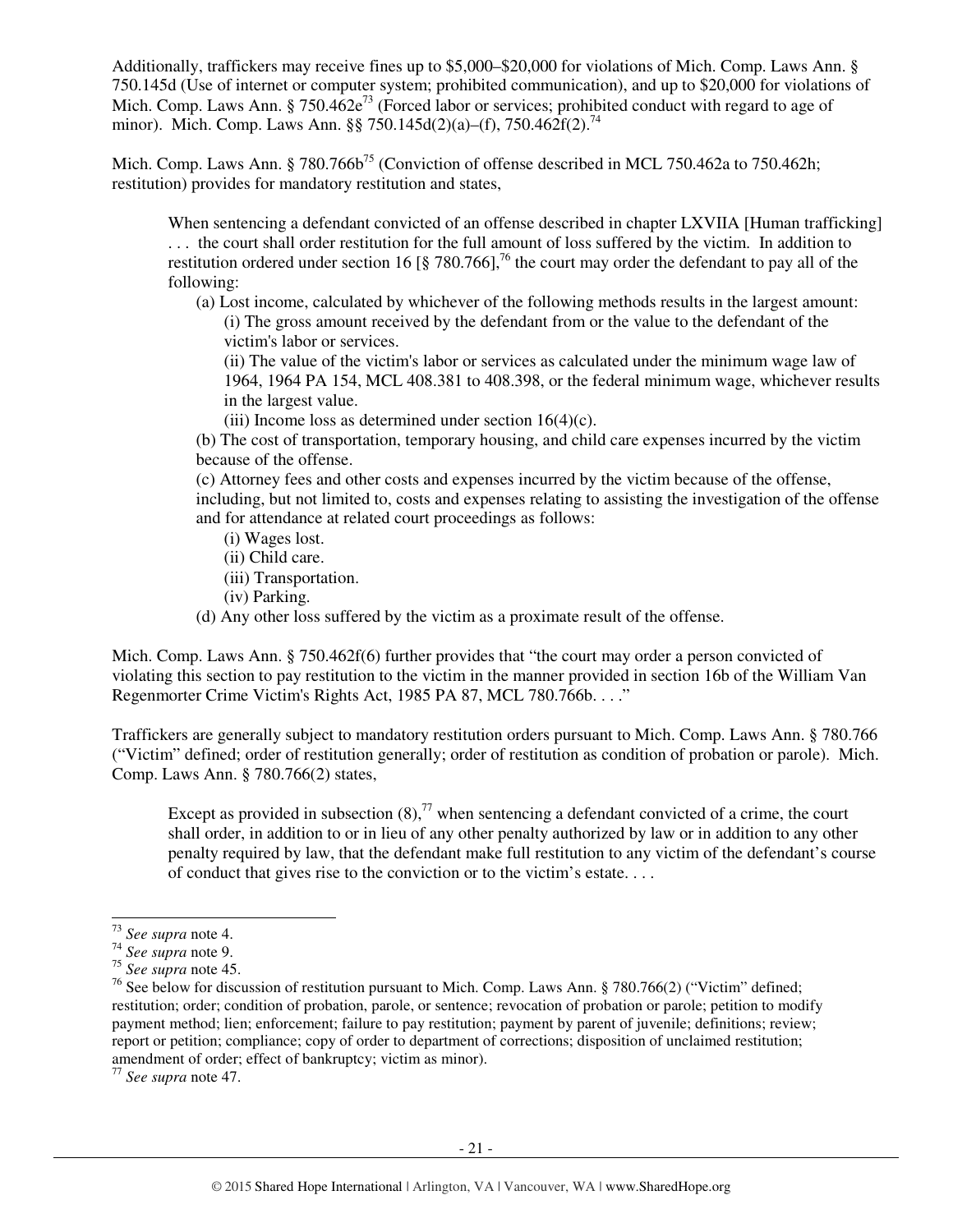If the victim is a minor, the order of restitution shall require the defendant to pay to a parent of the victim an amount that is determined to be reasonable for any of the following that are actually incurred or reasonably expected to be incurred by the parent as a result of the crime:

(a) Homemaking and child care expenses.

(b) Income loss not ordered to be paid under subsection (4)(h).

(c) Mileage.

(d) Lodging or housing.

(e) Meals.

(f) Any other cost incurred in exercising the rights of the victim or a parent under this act."

Convicted traffickers face asset forfeiture under Mich. Comp. Laws Ann. § 600.4702(1) (Property subject to seizure and forfeiture; exception; encumbrances; substituted proceeds of crime),<sup>78</sup> which states,

Except as otherwise provided in this section, the following property is subject to seizure by, and forfeiture to, a local unit of government or this state under this chapter:

(a) All personal property that is the proceeds of a crime,<sup>79</sup> the substituted proceeds of a crime, or an instrumentality of a crime.

(b) All real property that is the proceeds of a crime, the substituted proceeds of a crime, or an instrumentality of a crime, except real property that is the primary residence of the spouse or a dependent child of the owner, unless that spouse or dependent child had prior knowledge of, and consented to the commission of, the crime.

(c) In the case of a crime that is a violation . . . Michigan penal code . . . 750.462a to

750.462h [Human trafficking] . . . all property described in subdivisions (a) and (b), and all real property or personal property that performed 1 of the following functions:

(*i*) Contributed directly and materially to the commission of the crime.

(*ii*) Was used to conceal the crime.

(*iii*) Was used to escape from the scene of the crime.

(*iv*) Was used to conceal the identity of 1 or more of the individuals who committed the crime

Additionally, traffickers may be subject to asset forfeiture under the nuisance law. Pursuant to Mich. Comp. Laws Ann.  $\S$  600.3801<sup>80</sup> (Nuisance: injunction; abatement; guilt; "controlled substance" defined),

(1) A building, vehicle, boat, aircraft, or place is a nuisance if 1 or more of the following apply:

(a) It is used for the purpose of lewdness, assignation, prostitution, or gambling.

(b) It is used by, or kept for the use of, prostitutes or other disorderly persons.

. . . .

(f) It is used for conduct prohibited by chapter LXVIIA of the Michigan Penal Code, 1931 PA 328, MCL 750.462a to 750.462h [Human trafficking].

 (2) All furniture, fixtures, and contents of a building, vehicle, boat, aircraft, or place described in subsection (1) and all intoxicating liquors in the building, vehicle, boat, aircraft, or place are also declared a nuisance.

. . . . (4) A person, or a servant, agent, or employee of the person, who owns, leases, conducts, or maintains a building, vehicle, or place described in subsection (1) is guilty of a nuisance. . . . .

l

<sup>78</sup> *See supra* note 49.

<sup>79</sup> *See supra* note 50.

<sup>80</sup> *See supra* note 51.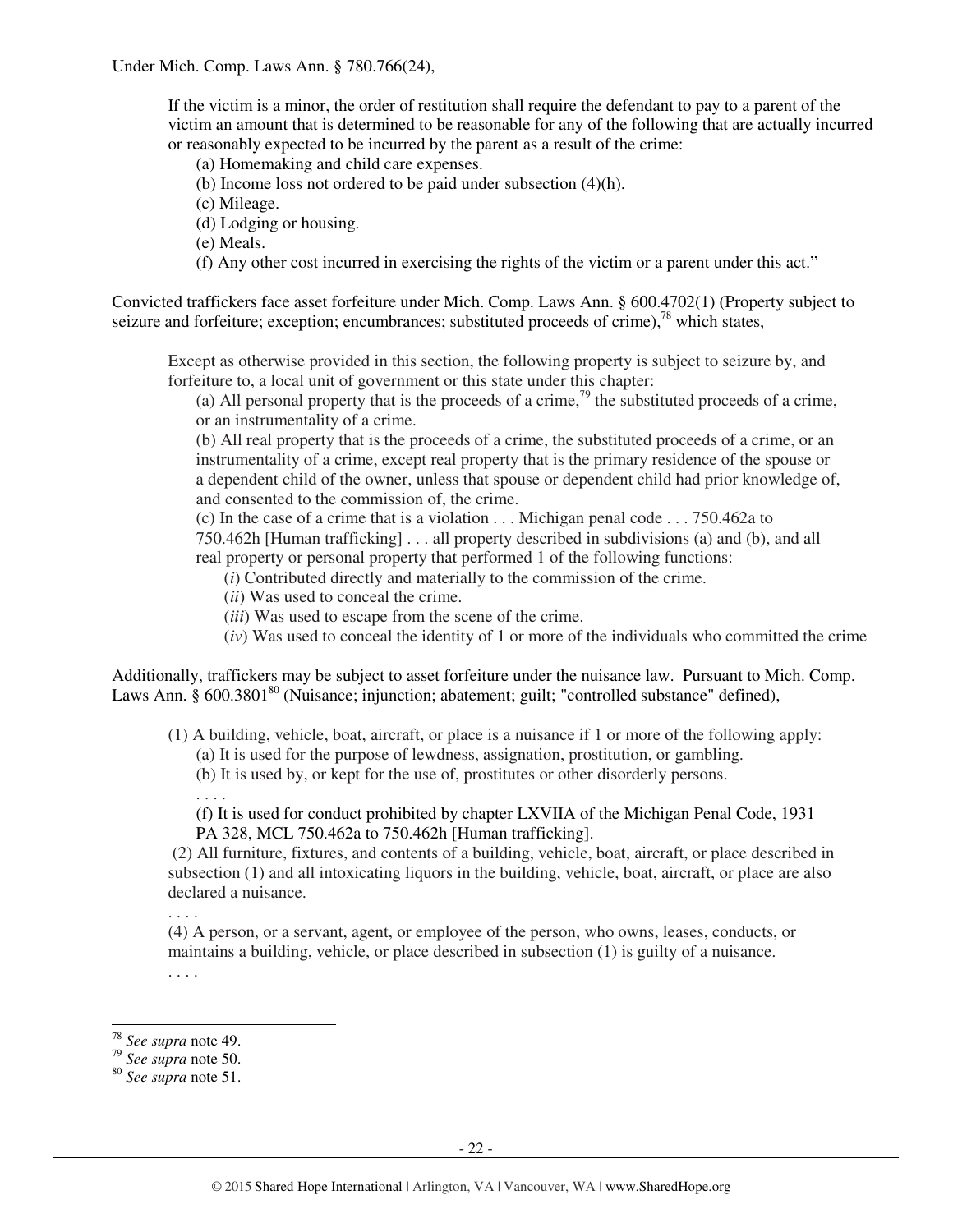Mich. Comp. Laws Ann. § 600.3830(2) (Removal and sale of property; fees; closing of building; loss of property exemptions; liability of officers) states,

Any person found guilty of maintaining a nuisance under the provisions of this chapter shall forfeit the benefit of all property exemptions, so far as the satisfaction of the order or judgment of the court requires the same, and the taking and disposing of any property of the defendant or defendants by virtue of such order or judgment by any officer directed to execute the same is not a trespass, nor shall such officer be liable either civilly or criminally therefor, if a proper return of such order or judgment and accounting for such property is made to the court within 10 days after the order or judgment is executed.

Mich. Comp. Laws Ann. § 600.3825<sup>81</sup> (Order of abatement; execution of court order; duties of officer; use of building or place ordered closed; contempt; determination of amount due victim) further directs that "[i]f the court in an action under this chapter declares property to be a nuisance under section 3801(1)(f), the officer executing the order of the court shall first pay from the proceeds any amount determined by the court to be due to the victim. . . For purposes of determining the amount due to a victim under this subsection, the court shall consider the loss suffered by the victim as a proximate result of the conduct and may use as guidance the items of loss enumerated in . . . MCL 780.766b [Conviction of offense described in MCL 750.462a to 750.462h; restitution].

Asset forfeiture may also be available under Michigan's law related to criminal enterprises. Mich. Comp. Laws Ann. § 750.159j(4) (Violation as felony; penalties; imposition of costs; order to criminally forfeit property) states,

The court shall order a person convicted of a violation of section 159i [Prohibited conduct] to criminally forfeit to the state any real, personal, or intangible property in which he or she has an interest and that was used in the course of, intended for use in the course of, derived from, or realized through conduct in violation of section 159i, including any property constituting an interest in, means of control over, or influence over the enterprise involved in the violation and any property constituting proceeds derived from the violation. . . .

A conviction for money laundering under Mich. Comp. Laws Ann. § 750.411k can result in fines from up to \$10,000–\$500,000, "or twice the value of the proceeds or substituted proceeds of the specified criminal offense involved in the violation, whichever is greater," depending on the degree of the violation.<sup>82</sup> Mich. Comp. Laws Ann. §§ 750.411l, 750.411m(2), 750.411n(2), 750.411o(2).

## *3.5 Convicted traffickers are required to register as sex offenders.*

A trafficker convicted under Mich. Comp. Laws Ann. § 750.462e (Forced labor or services; prohibited conduct with regard to age of minor) and certain CSEC laws will be required to register as a sex offender pursuant to Mich. Comp. Laws Ann. § 28.723 (Individuals required to be registered). Mich. Comp. Laws Ann. § 28.723 requires registration when an offender is convicted of violating a "listed offense" which is defined as "a tier I, tier II, or tier III offense." Mich. Comp. Laws Ann. §§ 28.723(1)(a), 28.722(j)<sup>83</sup> (Definitions). Under Mich. Comp. Laws Ann. § 28.722(s), a "Tier I offense" is defined as,

1 or more of the following:

(i) A violation of section 145c(4) [Definitions; child sexually abusive activity or material; penalties]

l

<sup>83</sup> *See supra* note 56.

<sup>81</sup> *See supra* note 51.

<sup>&</sup>lt;sup>82</sup> See supra Section 3.1 for discussion of the substantive provisions of the money laundering statutes.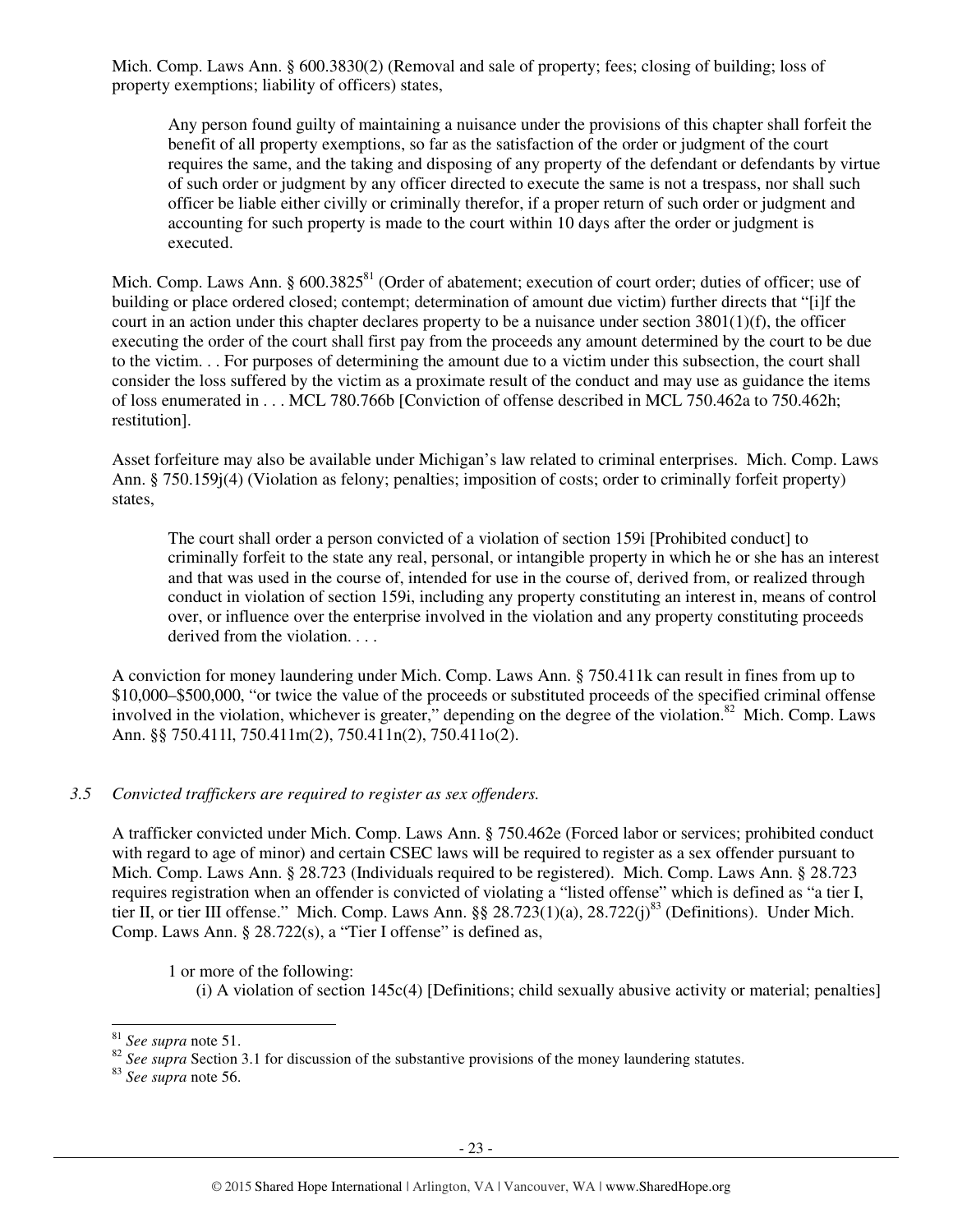of the Michigan penal code, 1931 PA 328, MCL 750.145c.

. . . .

(v) Any other violation of a law of this state or a local ordinance of a municipality, other than a tier II or tier III offense, that by its nature constitutes a sexual offense against an individual who is a minor.

. . . .

(viii) An attempt or conspiracy to commit an offense described in subparagraphs (i) to (vii). (ix) An offense substantially similar to an offense described in subparagraphs (i) to (viii) under a law of the United States that is specifically enumerated in 42 USC 16911, under a law of any state or any country, or under tribal or military law.

Mich. Comp. Laws Ann. § 28.722(u) provides that Tier II offenses include,

1 or more of the following:

(i) A violation of section 145a of the Michigan penal code . . . [Accosting, enticing or soliciting child for immoral purpose].

(ii) A violation of section 145b of the Michigan penal code . . . [Accosting, enticing or soliciting child for immoral purpose; prior conviction; penalty].

(iii) A violation of section  $145c(2)$  or (3) of the Michigan penal code . . . [Definitions; child sexually abusive activity or material; penalties].

(iv) A violation of section  $145d(1)(a)$  of the Michigan penal code . . . [Use of internet or computer system; prohibited communication], except for a violation arising out of a violation of section 157c of the Michigan penal code, 1931 PA 328, MCL 750.157c.

. . . .

. . . .

. . . .

(vii) A violation of section 462e(a) of the Michigan Penal Code, 1931 PA 328, MCL 750.462E [Forced labor or services; prohibited conduct as relates to age of minor].

(viii) A violation of section 448 [Soliciting, accosting, or inviting to commit prostitution or immoral act; crime] of the Michigan penal code, 1931 PA 328, MCL 750.448, if the victim is a minor.  $(ix)$  A violation of section 455 of the Michigan penal code . . . [Pandering; felony]

(xii) An attempt or conspiracy to commit an offense described in subparagraphs (i) to (xi). (xiii) An offense substantially similar to an offense described in subparagraphs (i) to (xi) under a law of the United States that is specifically enumerated in 42 USC 16911, under a law of any state or any country, or under tribal or military law.

## *3.6 Laws relating to termination of parental rights for certain offenses include sex trafficking or commercial sexual exploitation of children (CSEC) offenses in order to remove the children of traffickers from their control and potential exploitation.*

Mich. Comp. Laws Ann. § 712A.19b(3) (Termination of parental rights to child) does not provide that a violation of Mich. Comp. Laws Ann. § 750.462e (Forced labor or services; prohibited conduct with regard to age of minor) or any of Michigan's CSEC laws constitute grounds for the termination of parental rights. However, under Mich. Comp. Laws Ann. § 712A.19b(3) the court may terminate parental rights when a parent is convicted of other crimes, as well as in specified situations, including when a parent or nonparent adult subjects a child to sexual abuse. Specifically, Mich. Comp. Laws Ann. § 712A.19b(3) states,

The court may terminate a parent's parental rights to a child if the court finds, by clear and convincing evidence, 1 or more of the following:

(b) The child or a sibling of the child has suffered physical injury or physical or sexual abuse under 1 or more of the following circumstances:

(i) The parent's act caused the physical injury or physical or sexual abuse and the court finds that there is a reasonable likelihood that the child will suffer from injury or abuse in the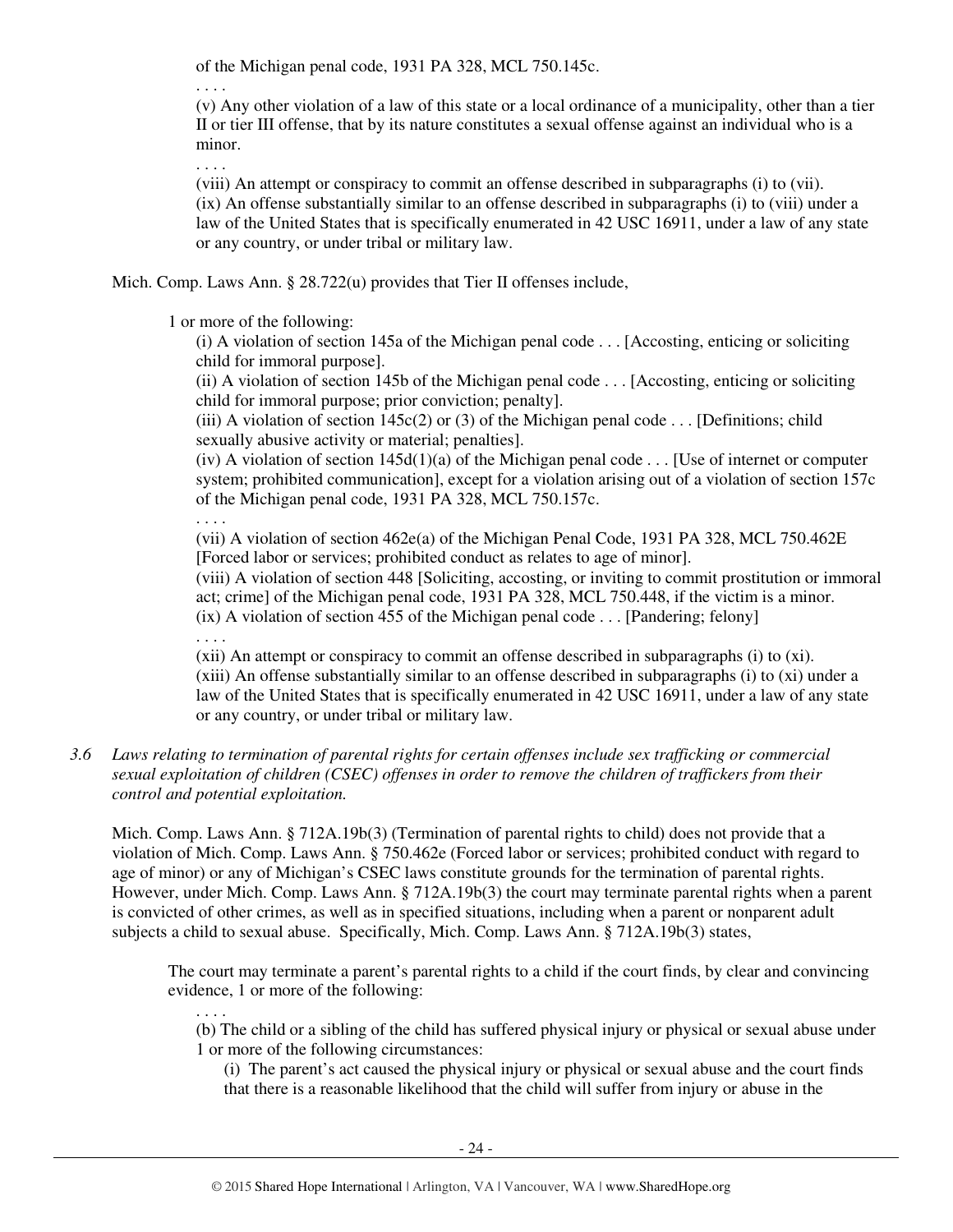foreseeable future if placed in the parent's home.

(ii) The parent who had the opportunity to prevent the physical injury or physical or sexual abuse failed to do so and the court finds that there is a reasonable likelihood that the child will suffer injury or abuse in the foreseeable future if placed in the parent's home.

(iii) A nonparent adult's act caused the physical injury or physical or sexual abuse and the court finds that there is a reasonable likelihood that the child will suffer from injury or abuse by the nonparent adult in the foreseeable future if placed in the parent's home.

. . . .

(j) There is a reasonable likelihood, based on the conduct or capacity of the child's parent, that the child will be harmed if he or she is returned to the home of the parent.

(k) The parent abused the child or a sibling of the child and the abuse included 1 or more of the following:

(ii) Criminal sexual conduct involving penetration, attempted penetration, or assault with intent to penetrate.

. . . .

. . . .

. . . .

(n) The parent is convicted of 1 or more of the following, and the court determines that termination is in the child's best interests because continuing the parent-child relationship with the parent would be harmful to the child:

. . . .

(ii) A violation of a criminal statute that includes as an element the use of force or the threat of force and that subjects the parent to sentencing under section 10, 11, or 12 of chapter IX of the code of criminal procedure, 1927 PA 175, MCL 769.10 [Punishment for subsequent felony], 769.11 [Punishment for subsequent felony following conviction of 2 or more felonies], and 769.12 [Punishment for subsequent felony following conviction of 3 or more felonies]. (iii) A federal law or law of another state with provisions substantially similar to a crime or procedure listed or described in subparagraph (i) or (ii).

3.6.1 Recommendation: Amend Mich. Comp. Laws Ann. § 712A.19b(3)(n) (Termination of parental rights to child) to include Mich. Comp. Laws Ann. § 750.462e (Forced labor or services; prohibited conduct with regard to age of minor)§ 750.145a (Accosting, enticing or soliciting child for immoral purpose), § 750.145b (Accosting, enticing or soliciting child for immoral purpose; prior conviction; penalty), § 750.145c (Definitions; child sexually abusive activity or material; penalties) and § 750.145d (Use of internet or computer system; prohibited communication) as grounds for termination of parental rights.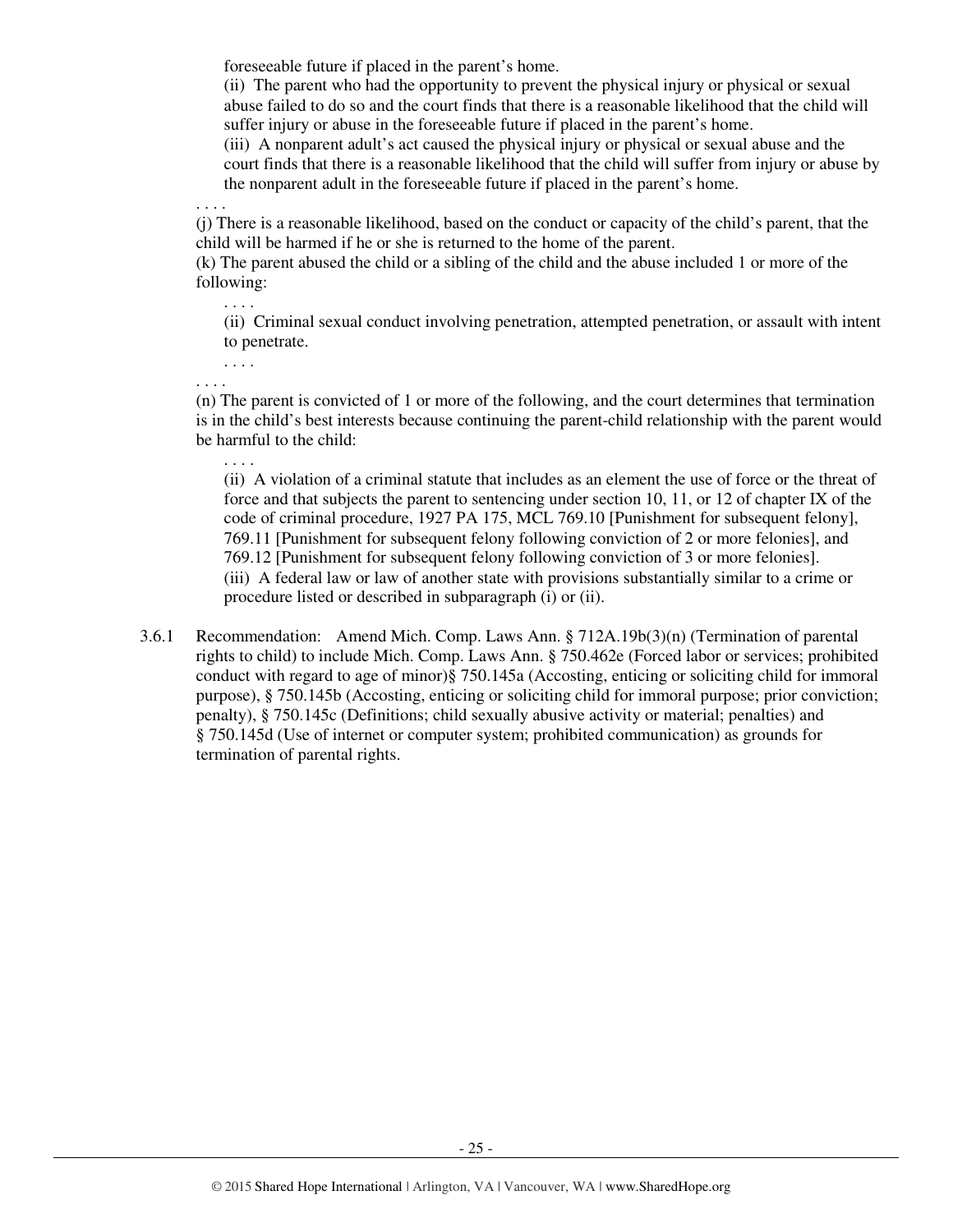#### **FRAMEWORK ISSUE 4: CRIMINAL PROVISIONS FOR FACILITATORS**

#### *Legal Components:*

- *4.1 The acts of assisting, enabling, or financially benefitting from child sex trafficking are included as criminal offenses in the state sex trafficking statute.*
- *4.2 Financial penalties, including asset forfeiture laws, are in place for those who benefit financially from or aid and assist in committing domestic minor sex trafficking.*

*\_\_\_\_\_\_\_\_\_\_\_\_\_\_\_\_\_\_\_\_\_\_\_\_\_\_\_\_\_\_\_\_\_\_\_\_\_\_\_\_\_\_\_\_\_\_\_\_\_\_\_\_\_\_\_\_\_\_\_\_\_\_\_\_\_\_\_\_\_\_\_\_\_\_\_\_\_\_\_\_\_\_\_\_\_\_\_\_\_\_\_\_\_\_* 

- *4.3 Promoting and selling child sex tourism is illegal.*
- *4.4 Promoting and selling child pornography is illegal.*

#### *Legal Analysis:*

l

*4.1 The acts of assisting, enabling, or financially benefitting from child sex trafficking are included as criminal offenses in the state sex trafficking statute.* 

Facilitators face criminal liability for benefitting financially from sex trafficking under Mich. Comp. Laws Ann.  $§ 750.462d<sup>84</sup>$  (Prohibited conduct) which states,

A person shall not do either of the following:

(a) Knowingly recruit, entice, harbor, transport, provide, or obtain an individual by any means, knowing that individual will be subjected to forced labor or services or debt bondage. (b) Knowingly benefit financially or receive anything of value from participation in an enterprise, as that term is defined in section  $159f^{85}$ , if the enterprise has engaged in an act proscribed under this chapter.

A conviction is punishable by imprisonment up to 10 years, a possible fine of up to \$10,000, or both, enhanced to 20 years, a possible fine of up to \$20,000, or both when serious bodily injury results, and to life in prison, a possible fine of \$50,000 or both if the violation involves "kidnapping or attempted kidnapping, criminal sexual conduct in the first degree or attempted criminal sexual conduct in the first degree, or an attempt to kill or the death of an individual."<sup>86</sup> Mich. Comp. Laws Ann. § 750.462f(1)(a), (c), (d).

A facilitator could also be prosecuted under Michigan's money laundering statues and face punishments from imprisonment up to 2–20 imprisonment, fines from up to \$10,000–\$500,000, "or twice the value of the proceeds or substituted proceeds of the specified criminal offense involved in the violation, whichever is greater," or imprisonment and a fine, depending on the degree of the violation.<sup>87</sup> Mich. Comp. Laws Ann. §§ 750.411l, 750.411m(2), 750.411n(2), 750.411o(2).

<sup>&</sup>lt;sup>84</sup> The text of Mich. Comp. Laws Ann. § 750.462d (Prohibited conduct) included here and elsewhere in this report includes amendments made by the enactment of House Bill 5234 during the Regular Session of the 97th Michigan Legislature (effective January 14, 2015).

<sup>&</sup>lt;sup>85</sup> Pursuant to Mich. Comp. Laws Ann. § 750.159f(a), an "'[e]nterprise' includes an individual, sole proprietorship, partnership, corporation, limited liability company, trust, union, association, governmental unit, or other legal entity or a group of persons associated in fact although not a legal entity. Enterprise includes illicit as well as licit enterprises."

<sup>86</sup> *See infra* Appendix A for further discussion of sentencing guidelines.

<sup>&</sup>lt;sup>87</sup> See supra Section 3.1 for the substantive provisions of the Michigan money laundering statutes.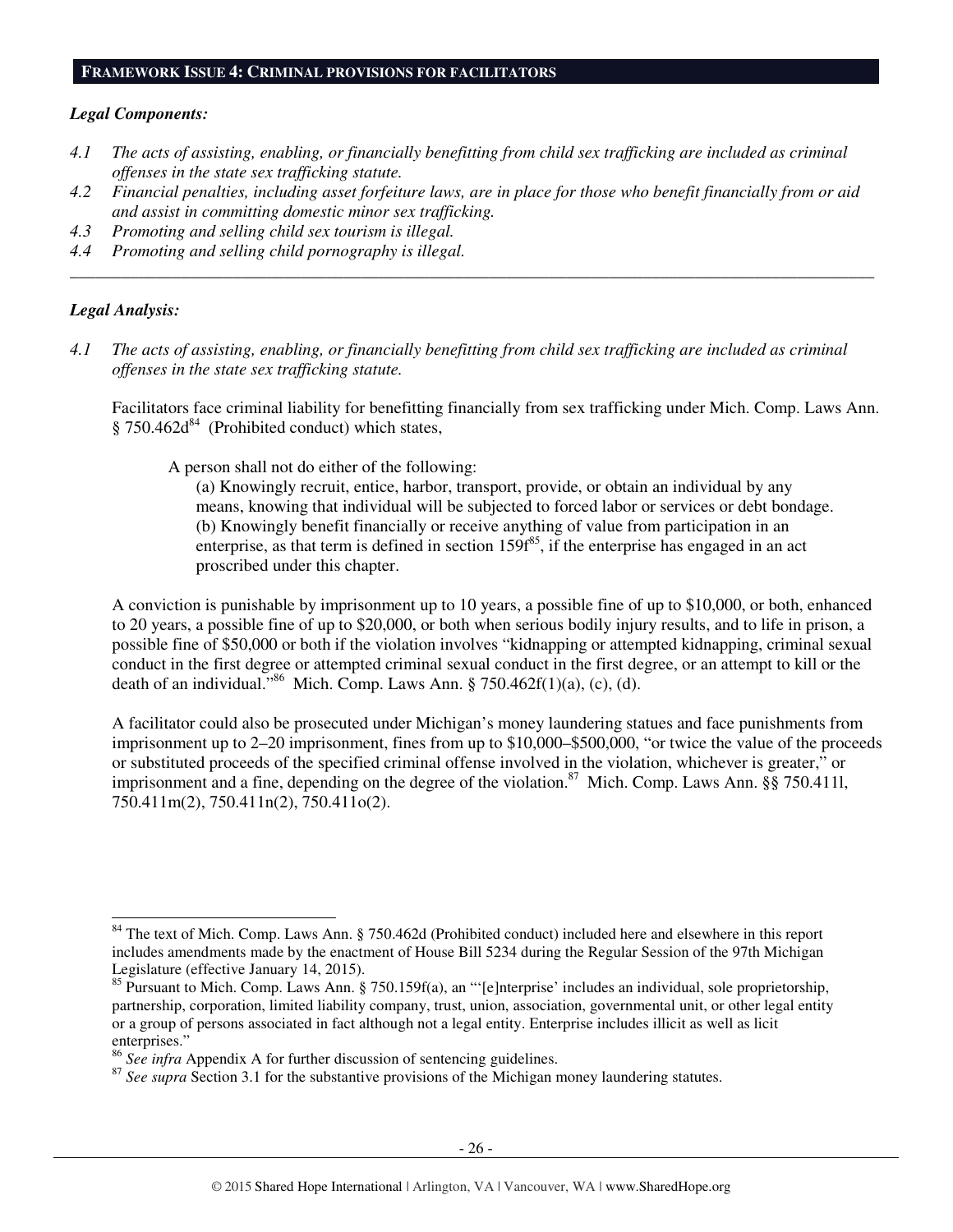*4.2 Financial penalties, including asset forfeiture laws, are in place for those who benefit financially from or aid and assist in committing domestic minor sex trafficking.* 

Facilitators face a maximum fine of \$50,000 for the promotion and distribution of child pornography under Mich. Comp. Laws Ann. § 750.145c(3) (Definitions; child sexually abusive activity or material; penalties). Facilitators convicted under Mich. Comp. Laws Ann. § 750.462d (Prohibited conduct)<sup>88</sup> face fines ranging from of up to \$10,000, enhanced to \$15,000 when bodily injury occurs, \$20,000 when serious bodily injury occurs, and to life in prison if the violation involves "kidnapping or attempted kidnapping, criminal sexual conduct in the first degree or attempted criminal sexual conduct in the first degree, or an attempt to kill or the death of an individual." Mich. Comp. Laws Ann. § 750.462 $f(1)(a)$ –(d).<sup>89</sup>

Mich. Comp. Laws Ann. § 780.766b<sup>90</sup> (Conviction of offense described in MCL 750.462a to 750.462h; restitution) provides for mandatory restitution and states, "When sentencing a defendant convicted of an offense described in chapter LXVIIA [Human trafficking] . . . the court shall order restitution for the full amount of loss suffered by the victim."<sup>91</sup> Mich. Comp. Laws Ann. § 750.462f(6) also provides that restitution is available under Mich. Comp. Laws Ann. § 780.766b for victims of facilitators convicted under Mich. Comp. Laws Ann.  $§ 750.462d.<sup>92</sup>$ 

Convicted facilitators may be subject to asset forfeiture under Mich. Comp. Laws Ann. § 600.4702(1),<sup>93</sup> which states,

Except as otherwise provided in this section, the following property is subject to seizure by, and forfeiture to, a local unit of government or this state under this chapter:

(a) All personal property that is the proceeds of a crime,  $94$  the substituted proceeds of a crime, or an instrumentality of a crime.

(b) All real property that is the proceeds of a crime, the substituted proceeds of a crime, or an instrumentality of a crime, except real property that is the primary residence of the spouse or a dependent child of the owner, unless that spouse or dependent child had prior knowledge of, and consented to the commission of, the crime.

(c) In the case of a crime that is a violation . . . Michigan penal code . . . 750.462a to

750.462h [Human trafficking] . . . all property described in subdivisions (a) and (b), and all real property or personal property that performed 1 of the following functions:

- (i) Contributed directly and materially to the commission of the crime.
- (ii) Was used to conceal the crime.
- (iii) Was used to escape from the scene of the crime.
- (iv) Was used to conceal the identity of 1 or more of the individuals who committed the crime.

Additionally, facilitators may be subject to asset forfeiture under the nuisance law. Pursuant to Mich. Comp. Laws Ann.  $\S$  600.3801<sup>95</sup> (Nuisance; injunction; abatement; guilt; "controlled substance" defined),

(1) A building, vehicle, boat, aircraft, or place is a nuisance if 1 or more of the following apply: (a) It is used for the purpose of lewdness, assignation, prostitution, or gambling.

<sup>-</sup><sup>88</sup> *See supra* note 84.

<sup>89</sup> *See supra* note 9.

<sup>90</sup> *See supra* note 75.

<sup>&</sup>lt;sup>91</sup> See infra Section 5.10 for the substantive provisions of Mich. Comp. Laws Ann. § 780.766b.

 $92$  Facilitators are generally required to make restitution pursuant to Mich. Comp. Laws Ann. § 780.766(2) ("Victim" defined; order of restitution generally; order of restitution as condition of probation or parole). *See infra* Section 5.10 for a full discussion of restitution calculation.

<sup>93</sup> *See supra* note 49.

<sup>94</sup> *See supra* note 50.

<sup>95</sup> *See supra* note 51.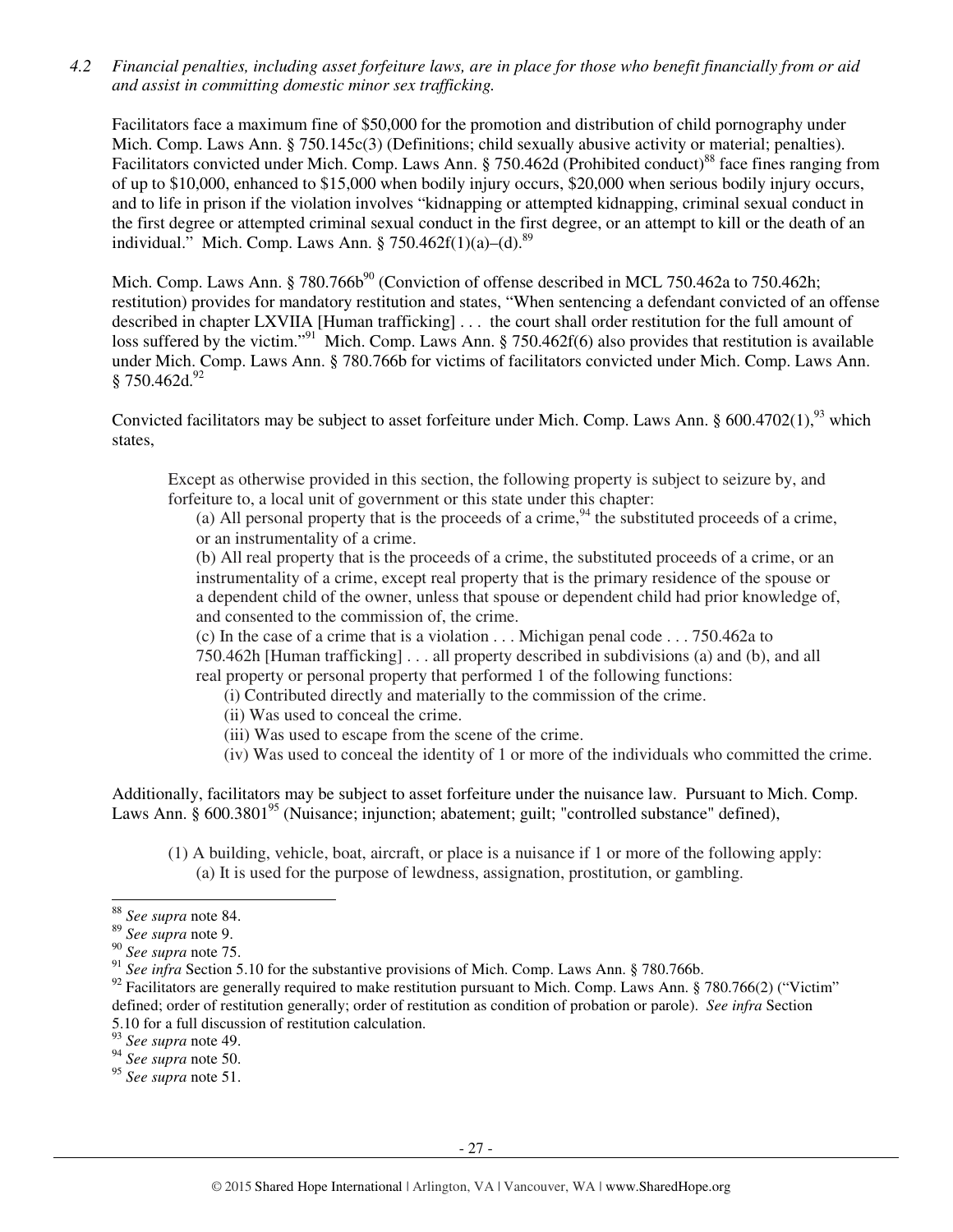(b) It is used by, or kept for the use of, prostitutes or other disorderly persons.

. . . .

(f) It is used for conduct prohibited by chapter LXVIIA of the Michigan Penal Code, 1931 PA 328, MCL 750.462a to 750.462h [Human trafficking].

 (2) All furniture, fixtures, and contents of a building, vehicle, boat, aircraft, or place described in subsection (1) and all intoxicating liquors in the building, vehicle, boat, aircraft, or place are also declared a nuisance.

. . . .

(4) A person, or a servant, agent, or employee of the person, who owns, leases, conducts, or maintains a building, vehicle, or place described in subsection (1) is guilty of a nuisance. . . . .

Mich. Comp. Laws Ann. § 600.3830(2) (Removal and sale of property; fees; closing of building; loss of property exemptions; liability of officers) states,

Any person found guilty of maintaining a nuisance under the provisions of this chapter shall forfeit the benefit of all property exemptions, so far as the satisfaction of the order or judgment of the court requires the same, and the taking and disposing of any property of the defendant or defendants by virtue of such order or judgment by any officer directed to execute the same is not a trespass, nor shall such officer be liable either civilly or criminally therefor, if a proper return of such order or judgment and accounting for such property is made to the court within 10 days after the order or judgment is executed.

Mich. Comp. Laws Ann. § 600.3825<sup>%</sup> (Order of abatement; execution of court order; duties of officer; use of building or place ordered closed; contempt; determination of amount due victim) further directs that "[i]f the court in an action under this chapter declares property to be a nuisance under section  $3801(1)(f)$ , the officer executing the order of the court shall first pay from the proceeds any amount determined by the court to be due to the victim. . . For purposes of determining the amount due to a victim under this subsection, the court shall consider the loss suffered by the victim as a proximate result of the conduct and may use as guidance the items of loss enumerated in . . . MCL 780.766b [Conviction of offense described in MCL 750.462a to 750.462h; restitution]."

*4.3 Promoting and selling child sex tourism is illegal.* 

Michigan has no laws preventing the promotion or sale of child sex tourism.

4.3.1 Recommendation: Enact a law prohibiting the selling or offering to sell travel services that include or facilitate travel for the purpose of engaging in commercial sexual exploitation of a minor or prostitution of a minor, if occurring in Michigan.

# *4.4 Promoting and selling child pornography is illegal.*

Mich. Comp. Laws Ann. § 750.145c(3) (Definitions; child sexually abusive activity or material; penalties) makes the distribution and promotion of child pornography a felony.<sup>97</sup> A violation of Mich. Comp. Laws Ann. § 750.145c(3) is punishable by imprisonment up to 7 years, a fine up to \$50,000, or both, where the facilitator "knows, has reason to know, or should reasonably be expected to know that the child is a child or that the child sexually abusive material includes a child or that the depiction constituting the child sexually abusive material appears to include a child, or that person has not taken reasonable precautions to determine the age of the child."

l <sup>96</sup> *See supra* note 51.

<sup>&</sup>lt;sup>97</sup> See supra Section 1.2 for the substantive provisions of Mich. Comp. Laws Ann. § 750.145c(3).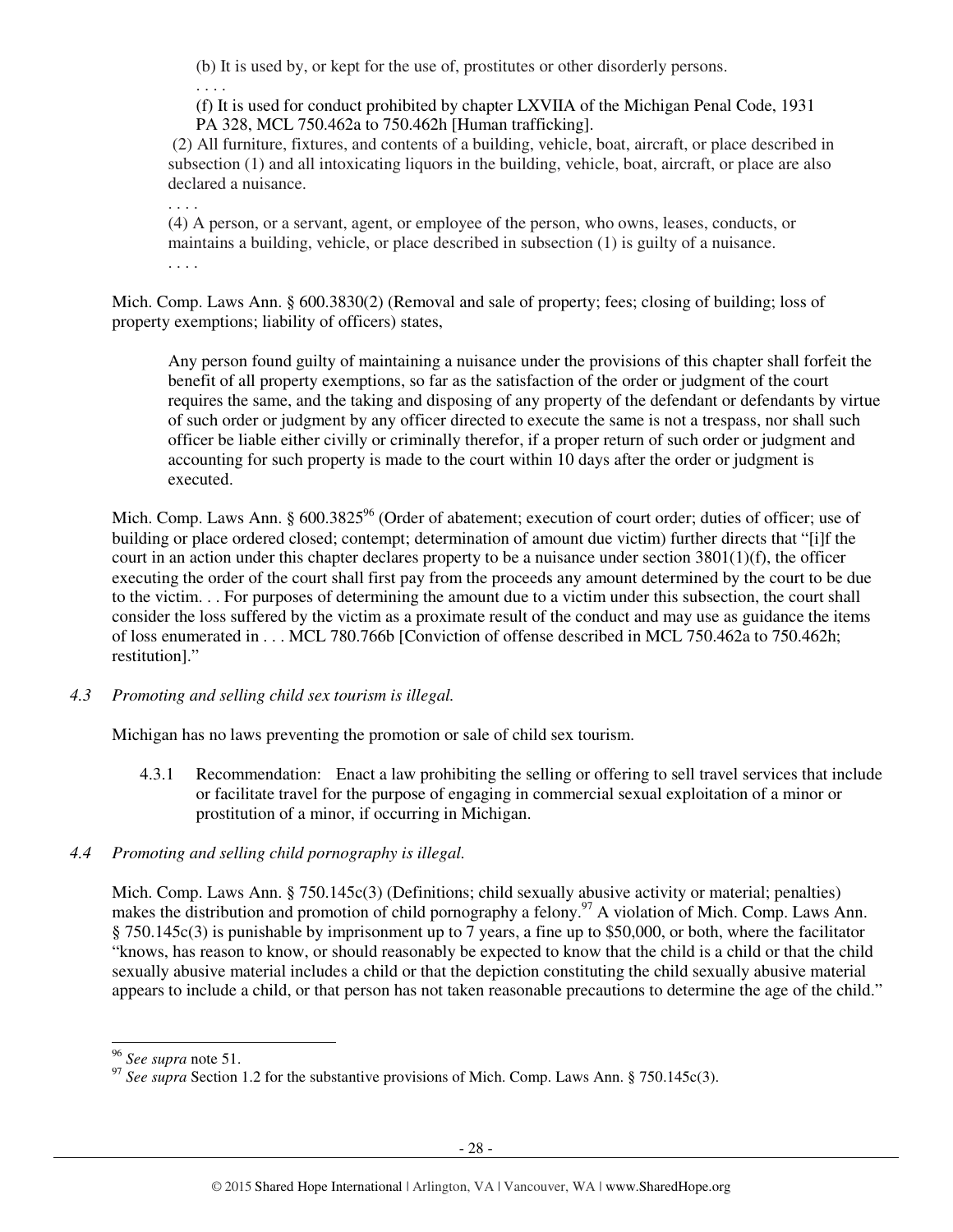In comparison, if the victim is under the age of 14, a conviction under the TVPA for child sex trafficking is punishable by 15 years to life imprisonment and a fine not to exceed \$250,000. 18 U.S.C. §§ 1591(b)(1),  $3559(a)(1)$ ,  $3571(b)(3)$ . If the victim is between the ages of  $14-17$ , a conviction is punishable by 10 years to life imprisonment and a fine not to exceed \$250,000. 18 U.S.C. §§ 1591(b)(2), 3559(a)(1), 3571(b)(3). A conviction is punishable by mandatory life imprisonment, however, if the facilitator has a prior conviction for a federal sex offense<sup>98</sup> against a minor. Additionally, a federal conviction for distribution of child pornography<sup>9</sup> is generally punishable by imprisonment for  $5-20$  years and a fine not to exceed \$250,000.<sup>100</sup> Subsequent convictions, however, are punishable by imprisonment up to 40 years and a fine not to exceed \$250,000.<sup>101</sup>

j <sup>98</sup> *See supra* note 29.

<sup>&</sup>lt;sup>99</sup> 18 U.S.C. §§ 2252(a)(1), (a)(2), (a)(3) (Certain activities relating to material involving the sexual exploitation of minors),  $2252A(a)(2)$ ,  $(a)(3)$  (Certain activities relating to material constituting or containing child pornography), 1466A(a) (Obscene visual representations of the sexual abuse of children).

<sup>&</sup>lt;sup>100</sup> 18 U.S.C. §§ 2252(b) (stating that a conviction under subsection (a)(1), (a)(2), or (a)(3) is punishable by imprisonment for 5–20 years and a fine), 2252A(b)(1) (a conviction is punishable by imprisonment for 5–20 years and a fine), 1466A(a), (b) (stating that a conviction under subsection (a) is "subject to the penalties provided in section 2252A(b)(1)," imprisonment for 5–20 years and a fine, while a conviction under subsection (b) is "subject to the penalties provided in section 2252A(b)(2)," imprisonment up to 10 years, a fine, or both); *see also* 18 U.S.C. §§ 3559(a)(1) (classifying all of the above listed offenses as felonies),  $3571(b)(3)$  (providing a fine up to \$250,000 for any felony conviction).

<sup>&</sup>lt;sup>101</sup> 18 U.S.C. §§ 2252(b) (stating if a person has a prior conviction under subsection (a)(1), (a)(2), or (a)(3) or a list of other statutes, a conviction is punishable by a fine and imprisonment for 15–40 years), 2252A(b)(1) (stating if a person has a prior conviction under subsection (a)(2), (a)(3), or a list of other statutes, a conviction is punishable by a fine and imprisonment for 15–40 years),  $1466A(a)$ , (b) (stating that the penalty scheme for section 2252A(b) applies); *see also* 18 U.S.C. §§ 3559(a)(1) (classifying all of the above listed offenses as felonies), 3571(b)(3) (providing a fine up to \$250,000 for any felony conviction).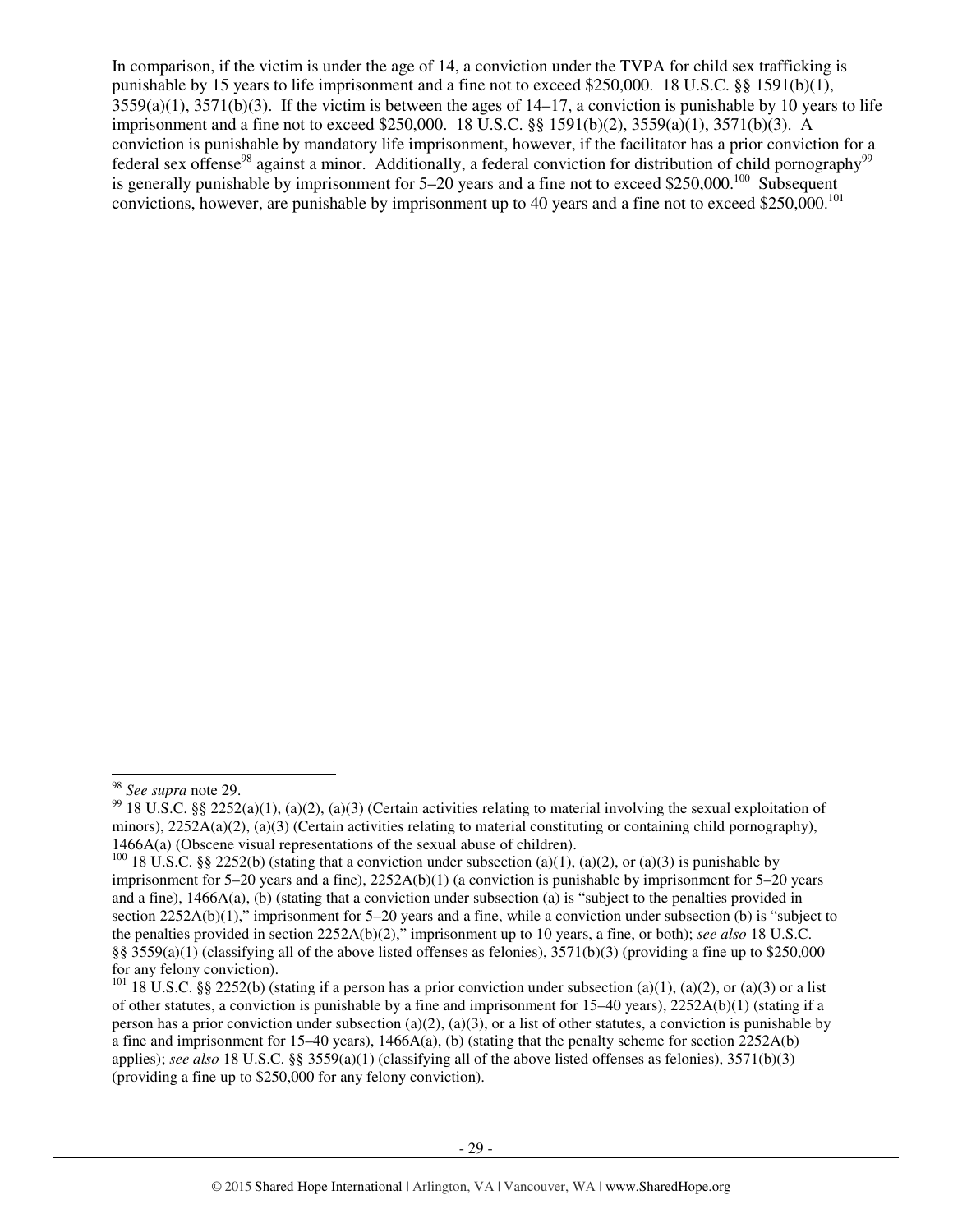#### **FRAMEWORK ISSUE 5: PROTECTIVE PROVISIONS FOR THE CHILD VICTIMS**

#### *Legal Components:*

- *5.1 Statutorily-mandated victim services define "victim" to specifically include victims of domestic minor sex trafficking or commercial sexual exploitation of children (CSEC) to ensure prompt identification and access to victims' rights and services.*
- *5.2 The state sex trafficking statute expressly prohibits a defendant from raising consent of the minor to the commercial sex acts as a defense.*
- *5.3 Prostitution laws apply only to adults, preventing criminalization of minors under 18 for prostitution offenses.*
- *5.4 State law provides a non-punitive avenue to specialized services through one or more points of entry.*
- *5.5 Commercial sexual exploitation is identified as a type of abuse and neglect within child protection statutes.*
- *5.6 The definition of "caregiver" or another related term in the child welfare statutes is not a barrier to a sex trafficked child accessing the protection of child welfare.*
- *5.7 Crime victims' compensation is specifically available to a child victim of sex trafficking or commercial sexual exploitation of children (CSEC) without regard to ineligibility factors.*
- *5.8 Victim-friendly procedures and protections are provided in the trial process for minors under 18.*
- *5.9 Expungement or sealing of juvenile delinquency records resulting from arrests or adjudications for prostitution-related offenses committed as a result of, or in the course of, the commercial sexual exploitation of a minor is available within a reasonable time after turning 18.*
- *5.10 Victim restitution and civil remedies for victims of domestic minor sex trafficking or commercial sexual exploitation of children (CSEC) are authorized by law.*
- *5.11 Statutes of limitations for civil and criminal actions for child sex trafficking or commercial sexual exploitation of children (CSEC) offenses are eliminated or lengthened sufficiently to allow prosecutors and victims a realistic opportunity to pursue criminal action and legal remedies.*

*\_\_\_\_\_\_\_\_\_\_\_\_\_\_\_\_\_\_\_\_\_\_\_\_\_\_\_\_\_\_\_\_\_\_\_\_\_\_\_\_\_\_\_\_\_\_\_\_\_\_\_\_\_\_\_\_\_\_\_\_\_\_\_\_\_\_\_\_\_\_\_\_\_\_\_\_\_\_\_\_\_\_\_\_\_\_\_\_\_\_\_\_\_* 

#### *Legal Analysis:*

l

*5.1 Statutorily-mandated victim services define "victim" to specifically include victims of domestic minor sex trafficking or commercial sexual exploitation of children (CSEC) to ensure prompt identification and access to victims' rights and services.* 

Under the William Van Regenmorter Crime Victim's Rights Act,<sup>102</sup> "victim" is defined in part as "[a]n individual who suffers direct or threatened physical, financial, or emotional harm as a result of the commission of a crime."<sup>103</sup> Mich. Comp. Laws Ann. §  $\bar{7}80.752(1)(m)(i)$ . While this definition does not specifically reference Michigan's human trafficking and CSEC offenses it may be broad enough to encompass victims of Mich. Comp. Laws Ann. § 750.462e (Forced labor or services; prohibited conduct with regard to age of minor) and Michigan's CSEC laws.

For purposes of receiving restitution under Mich. Comp. Laws Ann. § 780.766(1) ("Victim" defined; order of restitution generally; order of restitution as condition of probation or parole), a "victim" is defined in part as "an individual who suffers direct or threatened physical, financial, or emotional harm as a result of the commission of a crime." However, victims of trafficking are specifically ensured access to mandatory restitution under Mich. Comp. Laws Ann. § 780.766b<sup>104</sup> (Conviction of offense described in MCL 750.462a to 750.462h;

<sup>102</sup> Mich. Comp. Laws Ann. §§ 780.751–.834.

 $103$  Mich. Comp. Laws Ann. § 780.752(1)(b) defines "crime" as "a violation of a penal law of this state for which the offender, upon conviction, may be punished by imprisonment for more than 1 year or an offense expressly designated by law as a felony."

<sup>&</sup>lt;sup>104</sup> The text of Mich. Comp. Laws Ann. § 780.766b included here and elsewhere in this report includes amendments made by the enactment of House Bill 5237 during the Regular Session of the 97th Michigan Legislature (effective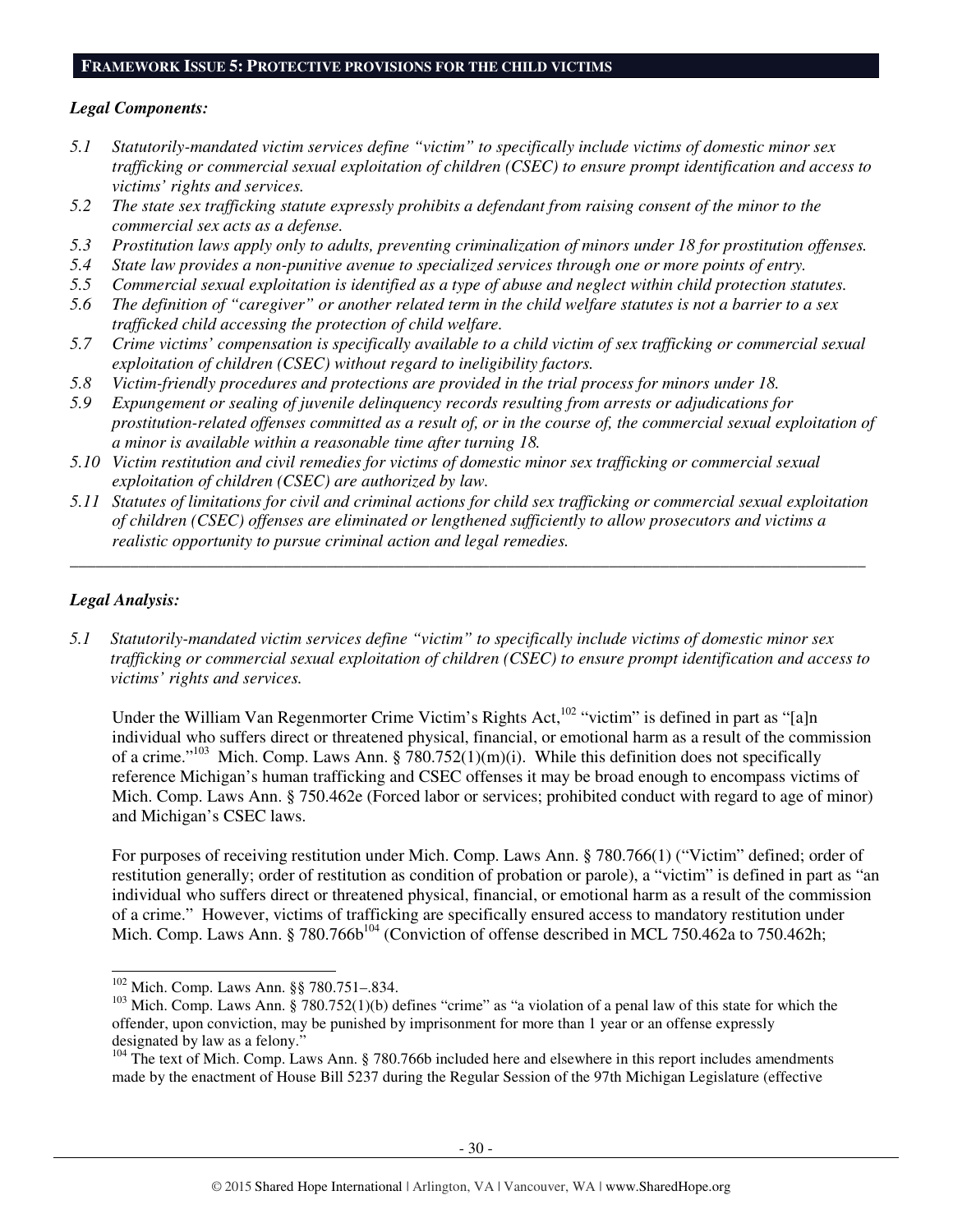When sentencing a defendant convicted of an offense described in chapter LXVIIA of the Michigan penal code [Human trafficking] . . . the court shall order restitution for the full amount of loss suffered by the victim. In addition to restitution ordered under section 16 [§ 780.766], <sup>105</sup> the court may order the defendant to pay all of the following:

(a) Lost income, calculated by whichever of the following methods results in the largest amount: (i) The gross amount received by the defendant from or the value to the defendant of the victim's labor or services.

(ii) The value of the victim's labor or services as calculated under the minimum wage law of 1964, 1964 PA 154, MCL 408.381 to 408.398, or the federal minimum wage, whichever results in the largest value.

(iii) Income loss as determined under section  $16(4)(c)$ .

(b) The cost of transportation, temporary housing, and child care expenses incurred by the victim because of the offense.

(c) Attorney fees and other costs and expenses incurred by the victim because of the offense, including, but not limited to, costs and expenses relating to assisting the investigation of the offense and for attendance at related court proceedings as follows:

(i) Wages lost.

- (ii) Child care.
- (iii) Transportation.
- (iv) Parking.

(d) Any other loss suffered by the victim as a proximate result of the offense.

In Chapter 18 (Department of management and budget), sections 351 (Definitions)–368 (Crimes to which act applicable), which govern eligibility requirements for crime victim compensation, Mich. Comp. Laws Ann. § 18.351(1) (Definitions) defines "victim" as "a person who suffers a personal physical injury as a direct result of a crime,"<sup>106</sup> and "personal physical injury" as "actual bodily harm and includes pregnancy." Mich. Comp. Laws Ann. §  $18.351(1)(f)$ , (i). While this definition does not specifically reference Michigan's human trafficking and CSEC offenses, and it requires actual bodily harm, it may be broad enough to encompass victims of Mich. Comp. Laws Ann. § 750.462e (Forced labor or services; prohibited conduct with regard to age of minor) and Michigan's CSEC laws.

-

an act that is 1 of the following:

. . . .

January 14, 2015).

<sup>&</sup>lt;sup>105</sup> See below in this section for discussion of restitution required under Mich. Comp. Laws Ann. § 780.766 ("Victim" defined; restitution; order; condition of probation, parole, or sentence; revocation of probation or parole; petition to modify payment method; lien; enforcement; failure to pay restitution; payment by parent of juvenile; definitions; review; report or petition; compliance; copy of order to department of corrections; disposition of unclaimed restitution; amendment of order; effect of bankruptcy; victim as minor).  $106$  Mich. Comp. Laws Ann. § 18.351(c) defines "crime" as

<sup>(</sup>i) A crime under the laws of this state or the United States that causes an injury within this state. (ii) An act committed in another state that if committed in this state would constitute a crime under the laws of this state or the United States, that causes an injury within this state or that causes an injury to a resident of this state within a state that does not have a victim compensation program eligible for funding from the victims of crime act of 1984, chapter XIV of title II of the comprehensive crime control act of 1984, Public Law 98-473, 98 Stat. 2170.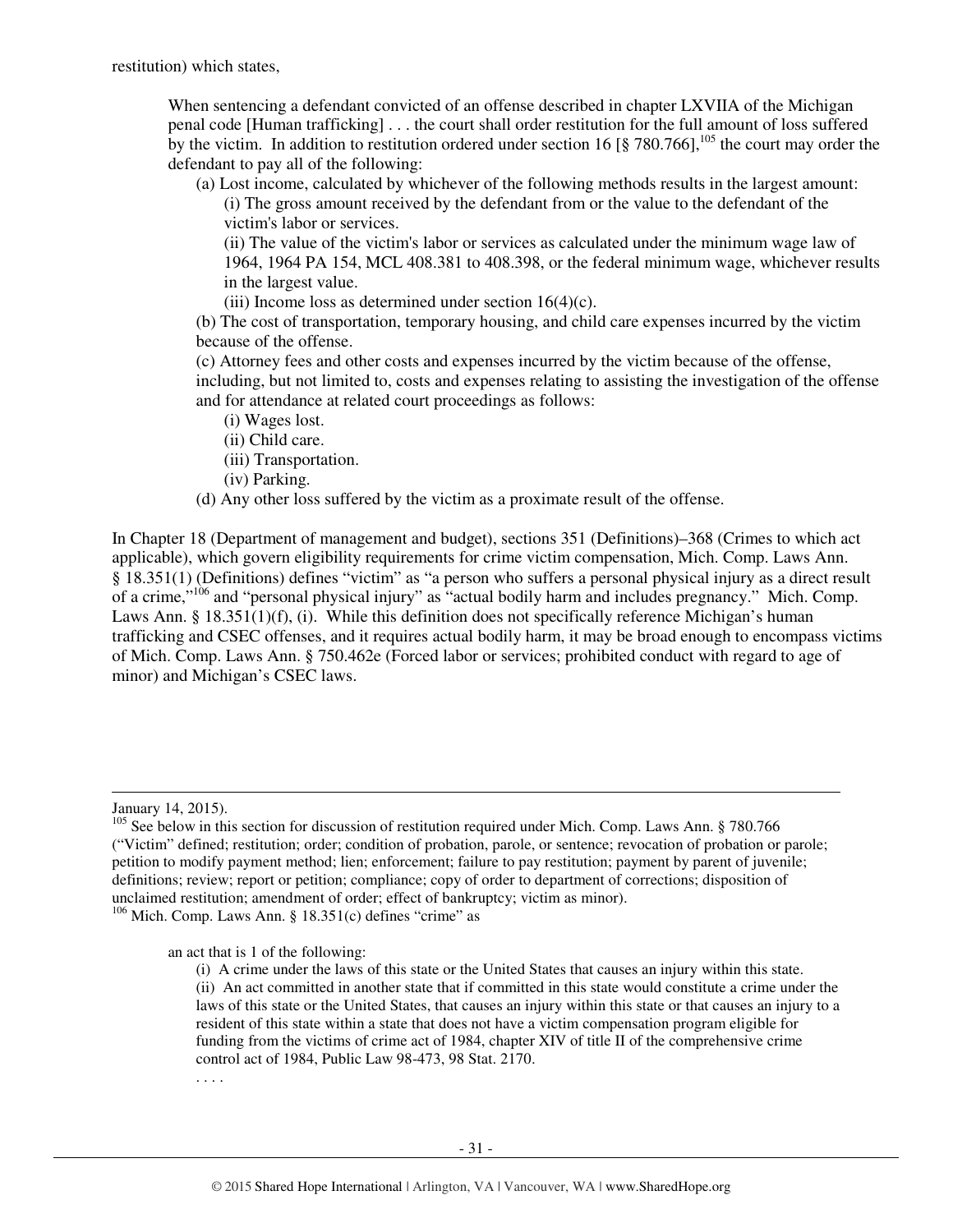*5.2 The state sex trafficking statute expressly prohibits a defendant from raising consent of the minor to the commercial sex acts as a defense.* 

Mich. Comp. Laws Ann. § 750.462 $e^{107}$  (Forced labor or services; prohibited conduct as relates to age of minor), § 750.13 (Enticing away female under sixteen; felony, penalty) and § 750.145c(2)–(4) (Definitions; child sexually abusive activity or material; penalties; possession of child sexually abusive material) do not expressly bar a defense based on consent of the minor.

5.2.1 Recommendation: Amend Mich. Comp. Laws Ann. § 750.462e (Forced labor or services; prohibited conduct as relates to age of minor),, § 750.13 (Enticing away female under sixteen; felony, penalty) and  $\S 750.145c(2)$ –(4) (Definitions; child sexually abusive activity or material; penalties; possession of child sexually abusive material) to expressly bar a defense based on consent of the minor in CSEC and minor sex trafficking cases.

## *5.3 Prostitution laws apply only to adults, preventing criminalization of minors under 18 for prostitution offenses.*

Michigan's prostitution laws eliminate liability for prostitution offenses for some, but not all, minors. Mich. Comp. Laws Ann. § 750.448 (Soliciting, accosting, or inviting to commit prostitution or immoral act) makes it a crime for "[a] person 16 years of age or older who accosts, solicits, or invites another person in a public place or in or from a building or vehicle, by word, gesture, or any other means, to commit prostitution or to do any other lewd or immoral act."

Criminal liability is not eliminated for juvenile sex trafficking victims aged 16 or 17. Mich. Comp. Laws Ann. § 750.451(6)<sup>108</sup> (Violation of MCL 750.448, 750.449, 750.449a(1), 750.450, or 750.462; prior convictions; penalty; prosecution of person under 18 years of age; presumption; report; investigation by department of human services; "prior conviction" defined) establishes a rebuttable presumption that a "person under 18 years of age" who is prosecuted for "an offense punishable under this section  $\left[\frac{8}{50.451}\right]^{109}$ ... was coerced into child sexually abusive activity or commercial sexual activity in violation of section 462e [Forced labor or services; prohibited conduct as relates to age of minor] or otherwise forced or coerced into committing that offense by another person engaged in human trafficking in violation of sections 462a to 462h [Human trafficking]." However, minors who are 16–17 remain subject to arrest and conviction or adjudication for prostitution if that presumption is rebutted or they are unwilling or unable to participate in court-ordered services. Mich. Comp. Laws Ann. §§ 750.448, 750.451(6). Mich. Comp. Laws Ann. § 750.451(6)<sup>110</sup> (Violation of MCL 750.448, 750.449, 750.449a(1), 750.450, or 750.462; prior convictions; penalty; prosecution of person under 18 years of age; presumption; report; investigation by department of human services; "prior conviction" defined) provides,

In any prosecution of a person under 18 years of age for an offense punishable under this section, it shall be presumed that the person under 18 years of age was coerced into child sexually abusive activity or commercial sexual activity in violation of section 462e or otherwise forced or coerced into committing that offense by another person engaged in human trafficking in violation of sections 462a to 462h. The prosecution may overcome this presumption by proving beyond a reasonable doubt that the person was not forced or coerced into committing the offense. The state may petition the court to find

l

<sup>110</sup> *See supra* note 14.

<sup>107</sup> *See supra* note 4.

<sup>&</sup>lt;sup>108</sup> *See supra* note 14.

<sup>&</sup>lt;sup>109</sup> Offenses punishable under Mich. Comp. Laws Ann. § 750.451 include, among other prostitution-related offenses, Mich. Comp. Laws Ann. §§ 448 (Soliciting, accosting, or inviting to commit prostitution or immoral act; crime), 449 (Admitting to place for purpose of prostitution; crime), 449a(Engaging services for purpose of prostitution, lewdness, or assignation; engaging services with person less than 18 years of age for purpose of prostitution, lewdness, or assignation; penalty), 750.450 (Aiding, assisting, or abetting; penalty), or 750.462 (Female 16 years of age or less in house of prostitution; crime).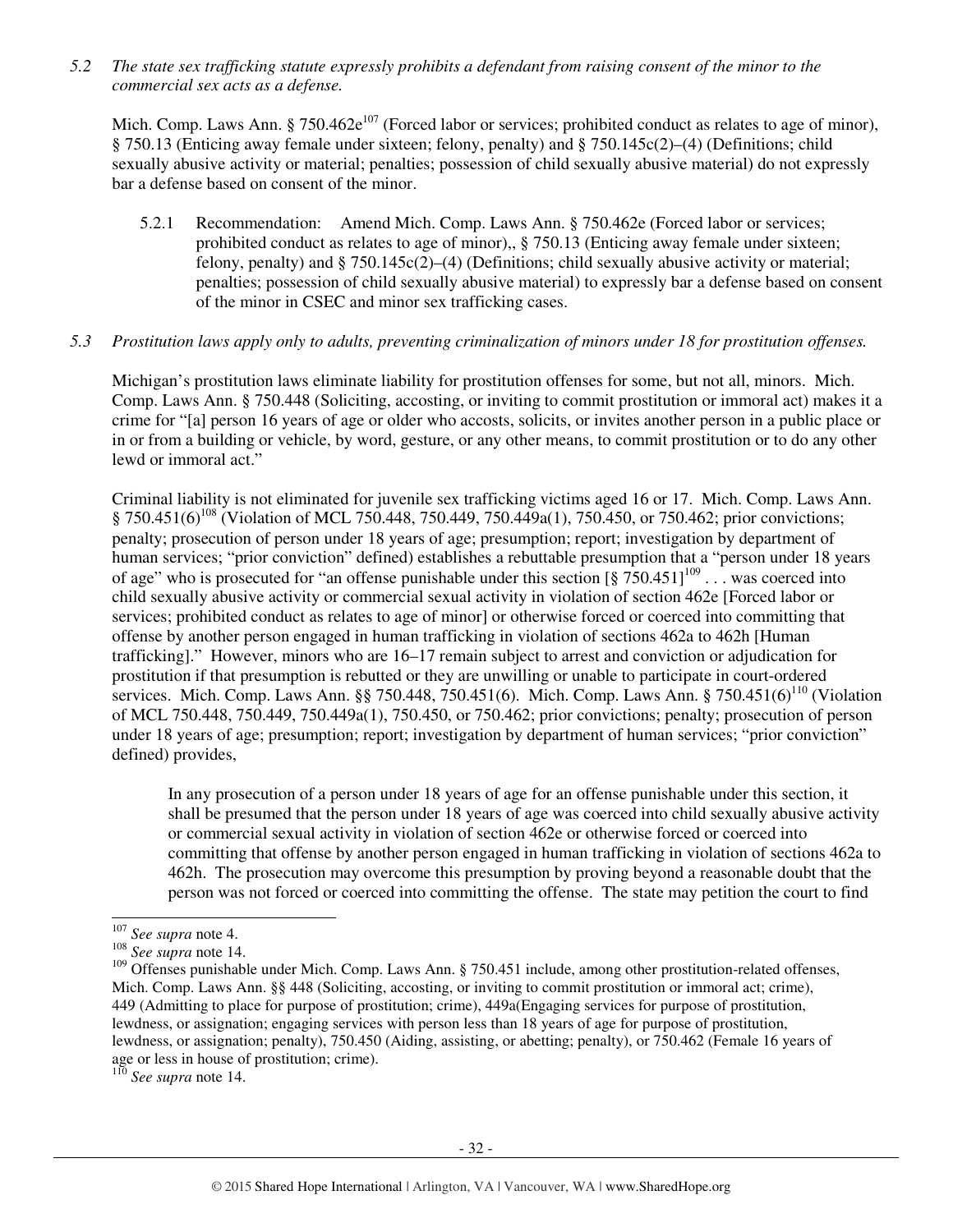the person under 18 years of age to be dependent and in danger of substantial physical or psychological harm under section 2(b)(3) of chapter XIIA of the probate code of 1939, 1939 PA 288, MCL 712A.2.<sup>111</sup> A person under 18 years of age who fails to substantially comply with court-ordered services under section 2(b)(3) of chapter XIIA of the probate code of 1939, 1939 PA 288, MCL 712A.2, is not eligible for the presumption under this section.

- 5.3.1 Recommendation: Amend Mich. Comp. Laws Ann. § 750.448 (Soliciting, accosting, or inviting to commit prostitution or immoral act; crime) to eliminate liability for prostitution offenses for all minors under 18.
- *5.4 State law provides a non-punitive avenue to specialized services through one or more points of entry.*

## **Child Identified as Abused/Neglected**

- I. Initial Custody
	- a. Authority for initial custody

Under the Child Protection Laws, Mich. Comp. Laws Ann. §§ 722.621–722.638, a minor trafficking victim may enter child protective services and, where necessary, be taken into protective custody. This may happen through a report of abuse under Mich. Comp. Laws Ann.  $\frac{5}{2}$  722.623(1)(a)<sup>112</sup> (Individual required to report child abuse or neglect; written report; contents; transmitting report to county department; copies to prosecuting attorney and probate court; conditions requiring transmission of report to law enforcement agency; pregnancy of or venereal disease in child less than 12 years of age; exposure to or contact with methamphetamine production), which requires specified medical and psychosocial professionals, social service providers, school personnel, law enforcement, clergy, or child care providers, among others, with "reasonable cause to suspect child abuse or child neglect" to immediately report "the suspected child abuse or child neglect to the department."<sup>113</sup> Under Mich. Comp. Laws Ann. § 750.451(7)<sup>114</sup> (Violation of MCL 750.448, 750.449, 750.449a(1), 750.450, or 750.462; prior convictions; penalty; prosecution of person under 18 years of age; presumption; report; investigation by department of human services; "prior conviction" defined), law enforcement are specifically mandated to report to child welfare when encountering a juvenile sex trafficking victim:

Excluding any reasonable period of detention for investigation purposes, a law enforcement officer who encounters a person under 18 years of age engaging in any conduct that would be a violation of section 448 [Soliciting, accosting, or inviting to commit prostitution or immoral act; crime], 449 [Admitting to place for purpose of prostitution; crime], 450 [Aiding, assisting, or abetting; penalty], or 462 [Female 16 years of age or less in house of prostitution; crime], or a local ordinance substantially corresponding

l  $111$  While a 17 year old who commits a criminal offense would generally be directed into the adult criminal justice process rather than the delinquency process, Mich. Comp. Laws Ann. § 712A.2(b)(3) (Authority and jurisdiction of court) extends original jurisdiction of the family division to include juveniles under 18 who are "dependent and ... in danger of substantial physical or psychological harm," which includes a juvenile "alleged to have committed a commercial sexual activity as that term is defined in section 462a of the Michigan penal code [Human trafficking] or a delinquent act that is the result of force, fraud, coercion, or manipulation exercised by a parent or other adult." The text of Mich. Comp. Laws Ann. § 712A.2(b) (Authority and jurisdiction of court) included here and elsewhere in this report includes amendments made by the enactment of House Bill 5026 during the Regular Session of the 97th Michigan Legislature (effective January 14, 2015).

<sup>&</sup>lt;sup>112</sup> The text of Mich. Comp. Laws Ann. § 722.623 included here and elsewhere in this report includes amendments made by the enactment of House Bill 5239 during the Regular Session of the 97th Michigan Legislature (effective January 14, 2015).

<sup>&</sup>lt;sup>113</sup> The "department" is defined in Mich. Comp. Laws. § 722.622(o) (Definitions) as "the department of human resources." *See supra* note 128.

<sup>114</sup> *See supra* note 14.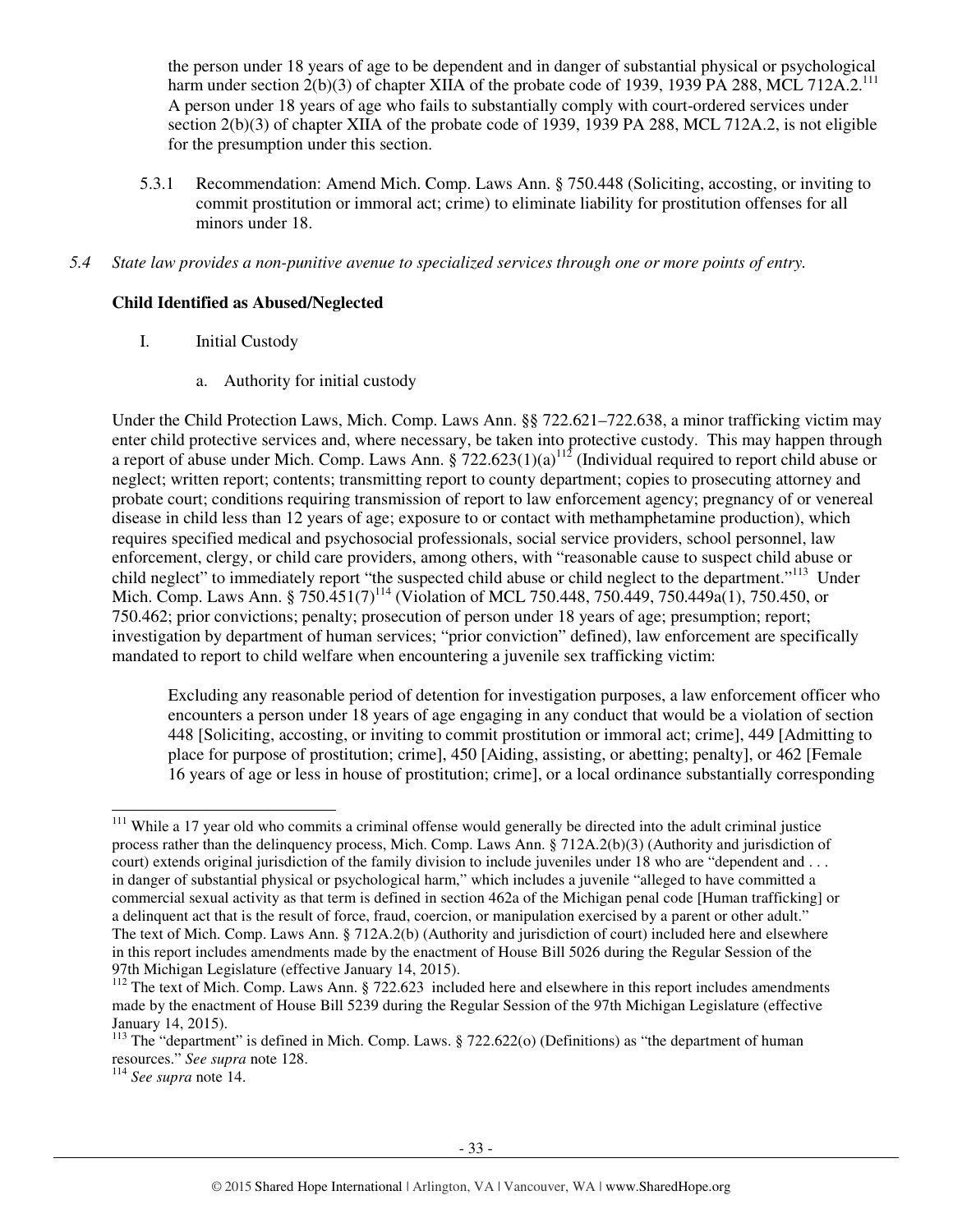to section 448, 449, 450, or 462, if engaged in by a person 16 years of age or over shall immediately report to the department of human services a suspected violation of human trafficking involving a person under 18 years of age in violation of sections 462a to 462h [Human trafficking].

Pursuant to subsection (8), "The department of human services shall begin an investigation of a human trafficking violation reported to the department of human services under subsection (7) within 24 hours after the report is made to the department of human services, as provided in section 8 of the child protection law, 1975 PA 238, MCL 722.628. The investigation shall include a determination as to whether the person under 18 years of age is dependent and in danger of substantial physical or psychological harm under section 2(b)(3) of . . . MCL 712A.2 [Authority and jurisdiction of court]."

When a child comes within the jurisdiction of the family court because he or she is taken into protective custody, a preliminary hearing must be held if the child is not released to her parents. Pursuant to Mich. Comp. Laws Ann. § 722.626(1) (Detention of child in temporary protective custody),

If a child suspected of being abused or neglected is admitted to a hospital or brought to a hospital for outpatient services and the attending physician determines that the release of the child would endanger the child's health or welfare, the attending physician shall notify the person in charge and the department. The person in charge may detain the child in temporary protective custody until the next regular business day of the probate court, at which time the probate court shall order the child detained in the hospital or in some other suitable place pending a preliminary hearing as required by section 14 of chapter 12A of the probate code of 1939, 1939 PA 288, MCL 712A.14, or order the child released to the child's parent, guardian, or custodian.

In addition, Mich. Comp. Laws Ann. § 722.624 (Persons permitted to report child abuse or neglect) states, "[A]ny person, including a child, who has reasonable cause to suspect child abuse or neglect may report the matter to the department or a law enforcement agency." Mich. Comp. Laws Ann. § 722.623(6) states in part,

If an allegation, written report, or subsequent investigation of suspected child abuse or child neglect indicates a violation of sections 136b [Definitions; child abuse] and 145c [Definitions; child sexually abusive activity or material; penalties], sections 520b to 520g [Criminal sexual conduct] of the Michigan penal code . . . or if the allegation, written report, or subsequent investigation indicates that the suspected child abuse or child neglect was committed by an individual who is not a person responsible for the child's health or welfare, . . . the department shall transmit a copy of the allegation or written report and the results of any investigation to a law enforcement agency in the county in which the incident occurred. . . .

Within 24 hours of receiving a report of suspected abuse, the department shall, depending on the circumstances, commence an investigation or "refer the report to the prosecuting attorney and the local law enforcement agency." Mich. Comp. Laws Ann. § 722.628(1).<sup>115</sup> If "[t]he child is the victim of suspected sexual abuse or sexual exploitation," law enforcement must commence an investigation of the suspected abuse or neglect within 24 hours. Mich. Comp. Laws Ann. § 722.628(1), (3)(b). "In the course of its investigation, the department shall determine if the child is abused or neglected." Mich. Comp. Laws Ann. § 722.628(2).

"After completing a field investigation and based on its results, the department shall determine in which single category, prescribed by section 8d, to classify the allegation of child abuse or neglect." Mich. Comp. Laws Ann. § 722.628(12). If as a result of the field investigation, "[t]he department determines that there is evidence

<sup>-</sup><sup>115</sup> Similarly, where a law enforcement agency suspects abuse, Mich. Comp. Laws Ann. § 722.628(1) (Referring report or commencing investigation; informing parent or legal guardian of investigation) requires the law enforcement entity to "refer the report to the department . . . or shall commence an investigation of the child suspected of being abused or neglected." Mich. Comp. Laws. Ann. § 722.628(1).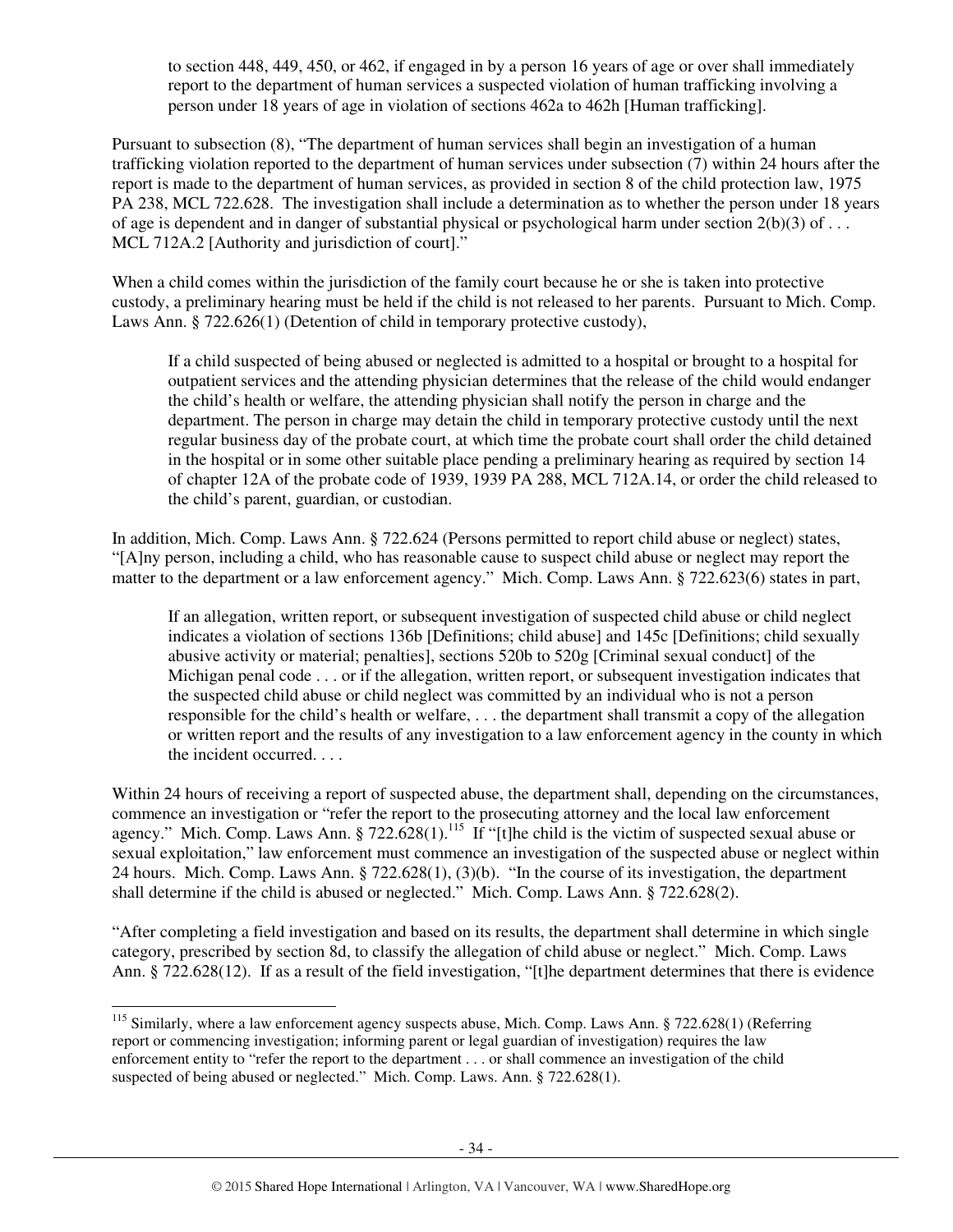of child abuse or neglect," and that a violation of, among other crimes, Mich. Comp. Laws Ann. § 750.145c (Definitions; child sexually abusive activity or material; penalties), occurs, the department must classify the abuse as Category 1. Mich. Comp. Laws Ann. §§ 722.628d(1)(e)(iv), 722.628a(1)(f). When abuse is classified as Category 1, Mich. Comp. Laws Ann. § 722.628d(2) states,

In response to a category I classification, the department shall do all of the following: (a) If a court petition is not required under another provision of this act, submit a petition for authorization by the court under section 2(b) of chapter XIIA of the probate code of 1939, 1939 PA 288, MCL 712A.2. (b) Open a protective services case and provide the services necessary under this act.

(c) List the perpetrator of the child abuse or neglect, based on the report that was the subject of the field investigation, on the central registry as provided in section  $7(7)$ , either by name or as "unknown" if the perpetrator has not been identified.

Mich. Comp. Laws Ann. § 712A.14(1) also permits law enforcement to "without the order of the court, immediately take into custody any child . . . whose surroundings are such as to endanger his or her health, morals, or welfare," and after taking into custody, the law enforcement officer "shall immediately attempt to notify the parent or parents, guardian, or custodian," and if not released to the parents, bring the child "before the court for a preliminary hearing on the status of the child." Mich. Comp. Laws Ann. § 712A.14(1), (2).

II. Process following initial custody

Pursuant to Mich. Comp. Laws Ann. § 722.637(1) (Submission of petition for authorization under MCL 712A.2; exception), unless excepted under subsection (2), "within 24 hours after the department determines that a child was . . . sexually abused . . . the department shall submit a petition for authorization by the court under section 2(b) of chapter XIIA of 1939 PA 288, MCL 712A.2." However, Mich. Comp. Laws Ann. § 722.637(2) states,

The department is not required to file a petition for authorization by the court as described in subsection (1) if the department determines that the parent or legal guardian is not a suspected perpetrator of the abuse and the department determines that all of the following apply:

- (a) The parent or legal guardian did not neglect or fail to protect the child.
- (b) The parent or legal guardian does not have a historical record that shows a documented pattern
- of neglect or failing to protect the child.
- (c) The child is safe in the parent's or legal guardian's care.

If a petition for authorization is filed, Mich. Comp. Laws Ann. § 712A.2(b)<sup>116</sup> (Authority and jurisdiction of court) grants the family court jurisdiction over a

juvenile under 18 years of age found within the county:

(1) Whose parent or other person legally responsible for the care and maintenance of the juvenile, $117$ 

j <sup>116</sup> *See supra* note 147.

<sup>&</sup>lt;sup>117</sup> Chapter 712A does not define "person legally responsible for the care and maintenance of the juvenile"; however, Mich. Comp. Laws Ann. § 712A.13a(1)(h) defines a "non-parent adult" as

a person who is 18 years of age or older and who, regardless of the person's domicile, meets all of the following criteria in relation to a child over whom the court takes jurisdiction under this chapter:

<sup>(</sup>i) Has substantial and regular contact with the child.

<sup>(</sup>ii) Has a close personal relationship with the child's parent or with a person responsible for the child's health or welfare.

<sup>(</sup>iii) Is not the child's parent or a person otherwise related to the child by blood or affinity to the third degree.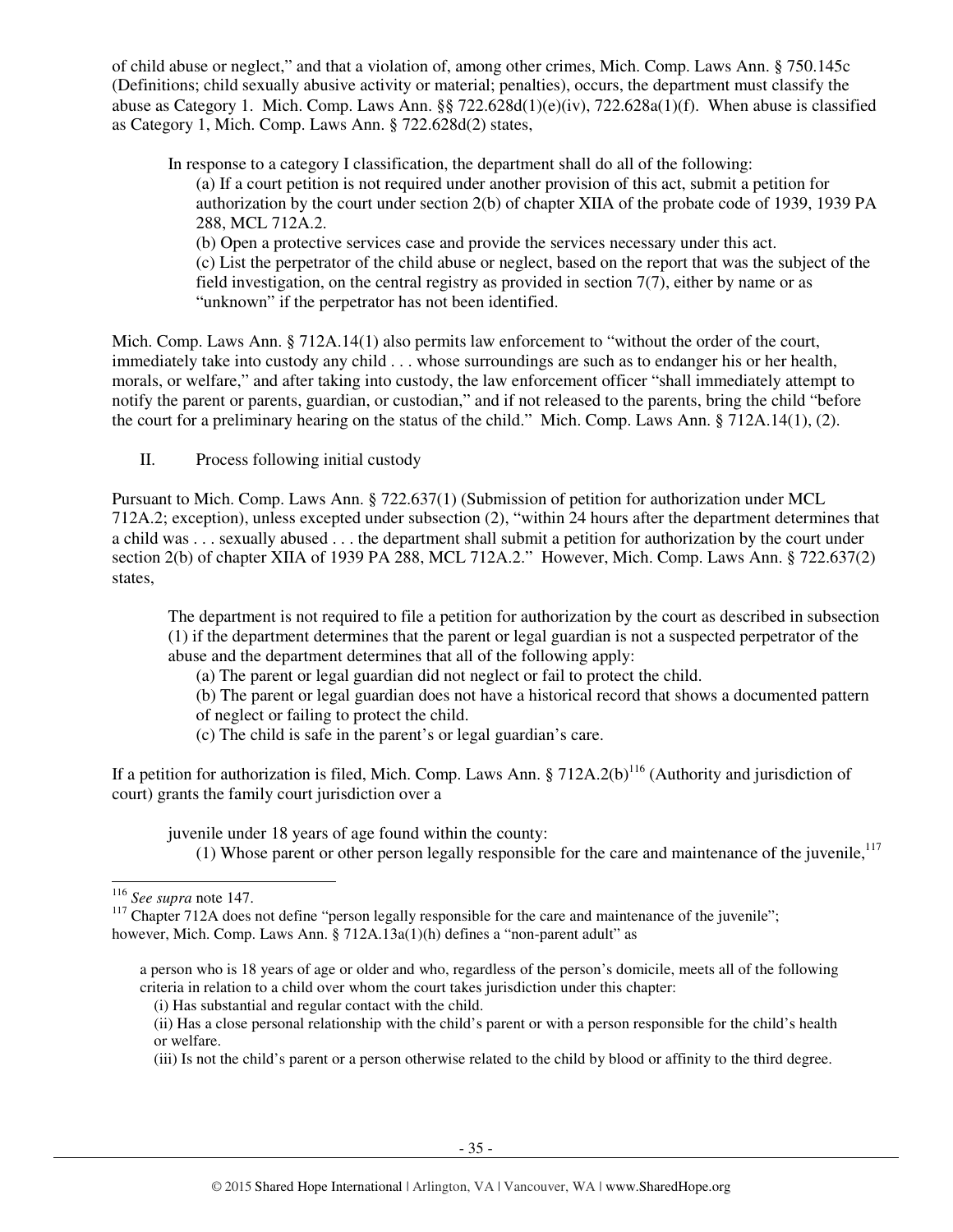when able to do so, neglects or refuses to provide proper or necessary support, education, medical, surgical, or other care necessary for his or her health or morals, who is subject to a substantial risk of harm to his or her mental well-being, who is abandoned by his or her parents, guardian, or other custodian, or who is without proper custody or guardianship. . . .

(2) Whose home or environment, by reason of neglect, cruelty, drunkenness, criminality, or depravity on the part of a parent, guardian, nonparent adult, or other custodian, is an unfit place for the juvenile to live in.

. . . .

-

Mich. Comp. Laws Ann. § 712A.13a(2) (Definitions; petition) states,

If a juvenile is alleged to be within the provisions of section 2(b) of this chapter, the court may authorize a petition to be filed at the conclusion of the preliminary hearing or inquiry. The court may authorize the petition upon a showing of probable cause that 1 or more of the allegations in the petition are true and fall within the provisions of section 2(b) of this chapter. If a petition is before the court because the department of human services is required to submit the petition under section 17 of the child protection law, 1975 PA 238, MCL 722.637, the court shall hold a hearing on the petition within 24 hours or on the next business day after the petition is submitted, at which hearing the court shall consider at least the matters governed by subsections (4) and (5).

Mich. Comp. Laws Ann. § 712A.14(2) (Officers or county agent authorized to take child into custody) states,

If a child is not released under subsection (1), the child and his or her parents, guardian, or custodian, if they can be located, shall immediately be brought before the court for a preliminary hearing on the status of the child, and an order signed by a judge of probate or a referee authorizing the filing of a complaint shall be entered or the child shall be released to his or her parent or parents, guardian, or custodian.

## III. Placement process pending adjudication/investigation

Pursuant to Mich. Comp. Laws Ann. § 722.954e<sup>118</sup> (Child as victim of human trafficking; placement in setting providing mental health services, counseling, or other specialized services), child serving agencies must consider a child's status as a human trafficking victim in making placement decisions and must ensure access to specialized services. It states,

Before determining placement of a child in its care, a supervising agency shall give special consideration to information that a child may be the victim of human trafficking. If a supervising agency finds that a child is or may be a victim of human trafficking, the supervising agency shall place the child in a setting that provides mental health services, counseling, or other specialized services that are necessary or appropriate for a victim of human trafficking.

In comparison, Mich. Comp. Laws Ann. § 722.622(u) (Definitions) in the Child Protection Law defines "person responsible for the child's health or welfare" in part as "a . . . person 18 years of age or older who resides for any length of time in the same home in which the child resides."

<sup>&</sup>lt;sup>118</sup> The text of Mich. Comp. Laws Ann. § 722.954e (Child as victim of human trafficking; placement in setting providing mental health services, counseling, or other specialized services) included here and elsewhere in this report includes amendments made by the enactment of House Bill 5026 during the Regular Session of the 97th Michigan Legislature (effective January 14, 2015).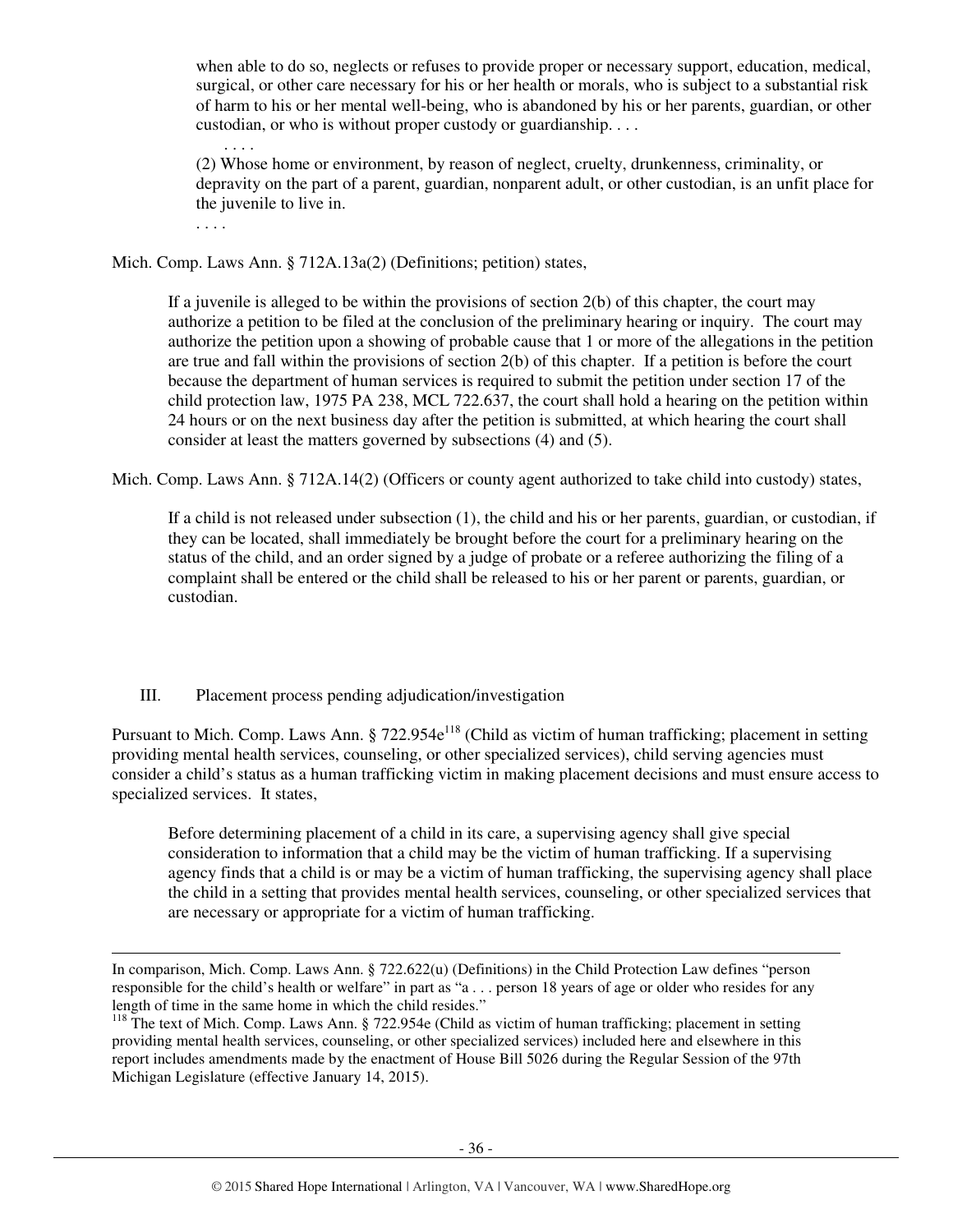Pursuant to Mich. Comp. Laws Ann. § 712A.14(3), placement options pending investigation and adjudication include:

(a) In the home of the child's parent, guardian, or custodian.

(b) If a child is within the court's jurisdiction under section 2(a) of this chapter, in a suitable foster care home subject to the court's supervision. Except as otherwise provided in subsections (4) and (5), if a child is within the court's jurisdiction under section 2(b) of this chapter, the court shall not place a child in a foster care home subject to the court's supervision.

(c) In a child care institution or child placing agency licensed by the department of human services to receive for care children within the jurisdiction of the court.

(d) In a suitable place of detention.

IV. Outcomes

Pursuant to Mich. Comp. Laws Ann. § 722.628b, "[i]f a central registry case involves a child's death, serious physical injury of a child, or sexual abuse or exploitation of a child, the department shall refer the case to the prosecuting attorney for the county in which the child is located." Furthermore, the court is required to appoint a lawyer-guardian ad litem responsible for representing the child whenever a judicial proceeding is necessary under chapter 722. Mich. Comp. Laws Ann. § 722.630.

## **Child Identified as Delinquent**

I. Initial Custody

. . . .

. . . .

. . . .

. . . .

a. Authority for Initial Custody

If a minor victim of trafficking, is instead arrested for a juvenile or status offense, the family division of the circuit court will have jurisdiction over the juvenile proceeding pursuant to Mich. Comp. Laws Ann. § 712A.2(a) (Authority and jurisdiction of court).<sup>119</sup> If the minor "who is found violating any law or ordinance" is taken into immediate custody by law enforcement without an order from the court pursuant to Mich. Comp.

The court has the following authority and jurisdiction:

- (b) Jurisdiction in proceedings concerning a juvenile under 18 years of age found within the county:
	- (3) If the juvenile is dependent and is in danger of substantial physical or psychological harm.

The juvenile may be found to be dependent when any of the following occurs:

- (A) The juvenile is homeless or not domiciled with a parent or other legally responsible person.
- (B) The juvenile has repeatedly run away from home and is beyond the control of a parent or other legally responsible person.
- (C) The juvenile is alleged to have committed a commercial sexual activity as that term is defined in section 462a of the Michigan penal code . . .[Human trafficking] or a delinquent act that is the result of force, fraud, coercion, or manipulation exercised by a parent or other adult.

*See supra* note 116.

l  $119$  Mich. Comp. Laws Ann. § 712A.2 (Authority and jurisdiction of court) states,

<sup>(</sup>a) Exclusive original jurisdiction superior to and regardless of the jurisdiction of another court in proceedings concerning a juvenile under 17 years of age who is found within the county if 1 or more of the following applies:

<sup>(1)</sup> Except as otherwise provided in this sub-subdivision, the juvenile has violated any municipal ordinance or law of the state or of the United States. . . .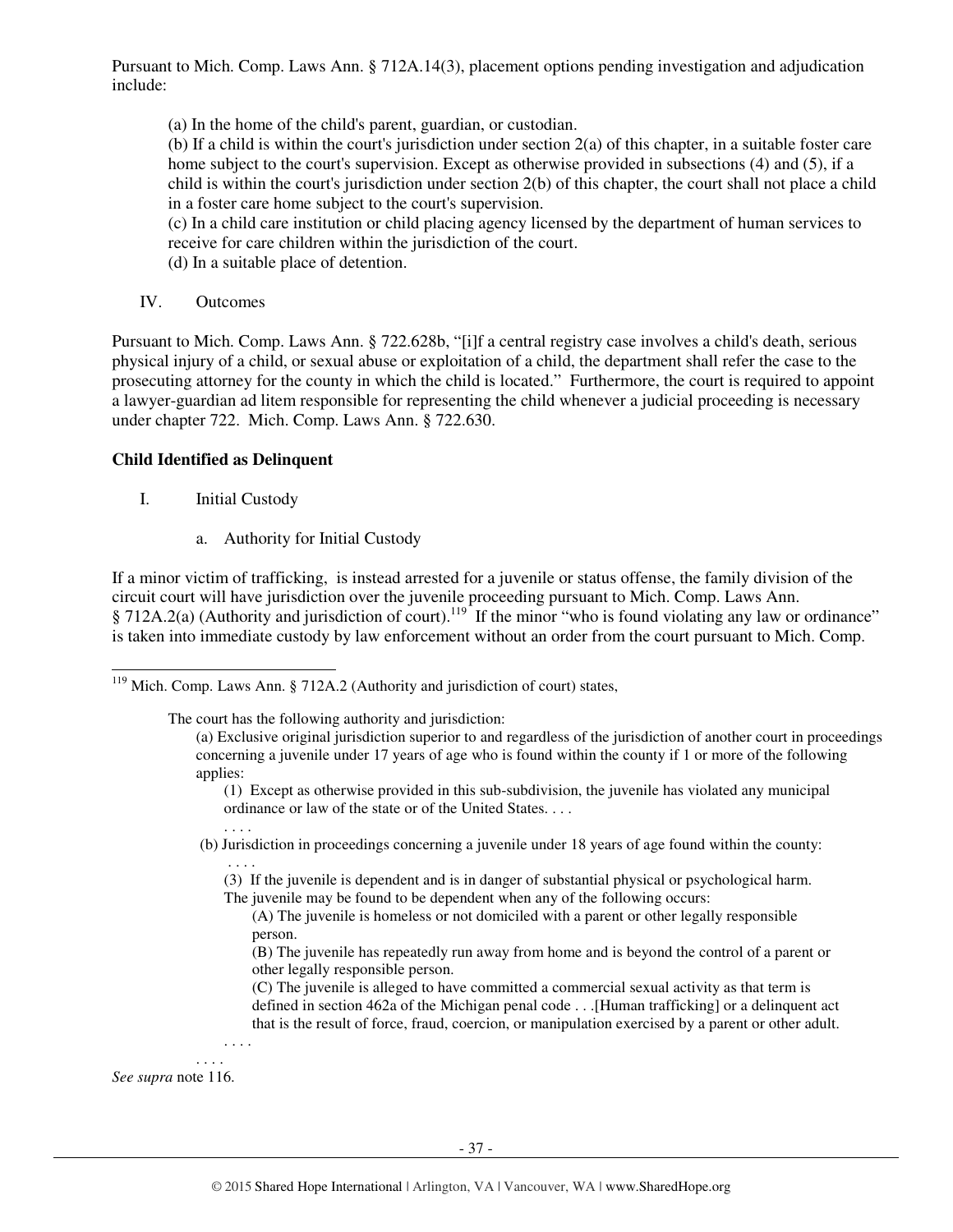Laws Ann. § 712A.14(1), and the minor cannot be released to parents under Mich. Comp. Laws Ann. § 712A.14(1) or (2),<sup>120</sup> the juvenile has various options for placement pending trial. However, only a minor who is "16 years of age or older" can be taken into custody on prostitution charges under Mich. Comp. Laws Ann. § 750.448 (Soliciting, accosting, or inviting to commit prostitution or immoral act). Mich. Comp. Laws Ann. §§ 750.448, 750.451. However, Mich. Comp. Laws Ann. § 750.451(6)<sup>121</sup> (Violation of MCL 750.448, 750.449, 750.449a(1), 750.450, or 750.462; prior convictions; penalty; prosecution of person under 18 years of age; presumption; report; investigation by department of human services; "prior conviction" defined) provides,

In any prosecution of a person under 18 years of age for an offense punishable under this section, it shall be presumed that the person under 18 years of age was coerced into child sexually abusive activity or commercial sexual activity in violation of section 462e or otherwise forced or coerced into committing that offense by another person engaged in human trafficking in violation of sections 462a to 462h. The prosecution may overcome this presumption by proving beyond a reasonable doubt that the person was not forced or coerced into committing the offense. The state may petition the court to find the person under 18 years of age to be dependent and in danger of substantial physical or psychological harm under section 2(b)(3) of chapter XIIA of the probate code of 1939, 1939 PA 288, MCL 712A.2. A person under 18 years of age who fails to substantially comply with court-ordered services under section 2(b)(3) of chapter XIIA of the probate code of 1939, 1939 PA 288, MCL 712A.2, is not eligible for the presumption under this section.<sup>122</sup>

II. Placement process pending adjudication/investigation

If delinquency charges are filed, Mich. Comp. Laws Ann. § 712A.14(3) provides, "If a complaint is authorized under subsection (2), the order shall state where the child is to be placed, pending investigation and hearing  $\dots$ ." Placement options include the parent's home, "a suitable place of detention," a licensed "child care institution or child placing agency," or "[i]f a child is within the court's jurisdiction under section 2(a) of this chapter, in a suitable foster care home subject to the court's supervision." Mich. Comp. Laws § 712A.14(3).

-

 $120$  Under circumstances where a child is taken into custody by a law enforcement officer or county agent, without an order of the court, as provided in Mich. Comp. Laws Ann. § 712A.14(1),

<sup>[</sup>A]n officer or county agent . . . shall immediately attempt to notify the parent or parents, guardian, or custodian. While awaiting the arrival of the parent or parents, guardian, or custodian, a child under the age of 17 years . . . shall not be held in any detention facility unless the child is completely isolated so as to prevent any verbal, visual, or physical contact with any adult prisoner. Unless the child requires immediate detention as provided for in this act, the officer shall accept the written promise of the parent or parents, guardian, or custodian, to bring the child to the court at a time fixed therein. The child shall then be released to the custody of the parent or parents, guardian, or custodian.

Where the child is not released into the care of the child's parent, guardian or custodian, as provided in Mich. Comp. Laws Ann. § 712A.14(2), "[T]he child and his or her parents, guardian, or custodian, if they can be located, shall immediately be brought before the court for a preliminary hearing on the status of the child, and an order signed by a judge of probate or a referee authorizing the filing of a complaint shall be entered or the child shall be released to his or her parent or parents, guardian, or custodian."

<sup>121</sup> *See supra* note 14.

 $122$  To the extent that juvenile sex trafficking victims who are 17 years old could be directed into the adult criminal justice process rather than the delinquency process, they may be able to avoid a prostitution conviction by participating in the deferred sentencing process established under Mich. Comp. Laws Ann. § 750.451c (Individual as victim of human trafficking violation; applicability of subsection (2); deferred proceedings; duties of court; violation of term or condition of probation; adjudication of guilt; circumstances; discharge and dismissal; proceedings open to public; record; nonpublic record; "human trafficking violation" defined) which allows victims of sex trafficking to have their proceedings deferred and permits them to successfully complete probation in lieu of conviction. Mich. Comp. Laws Ann.  $\S 750.451c(1)$ –(2), (6).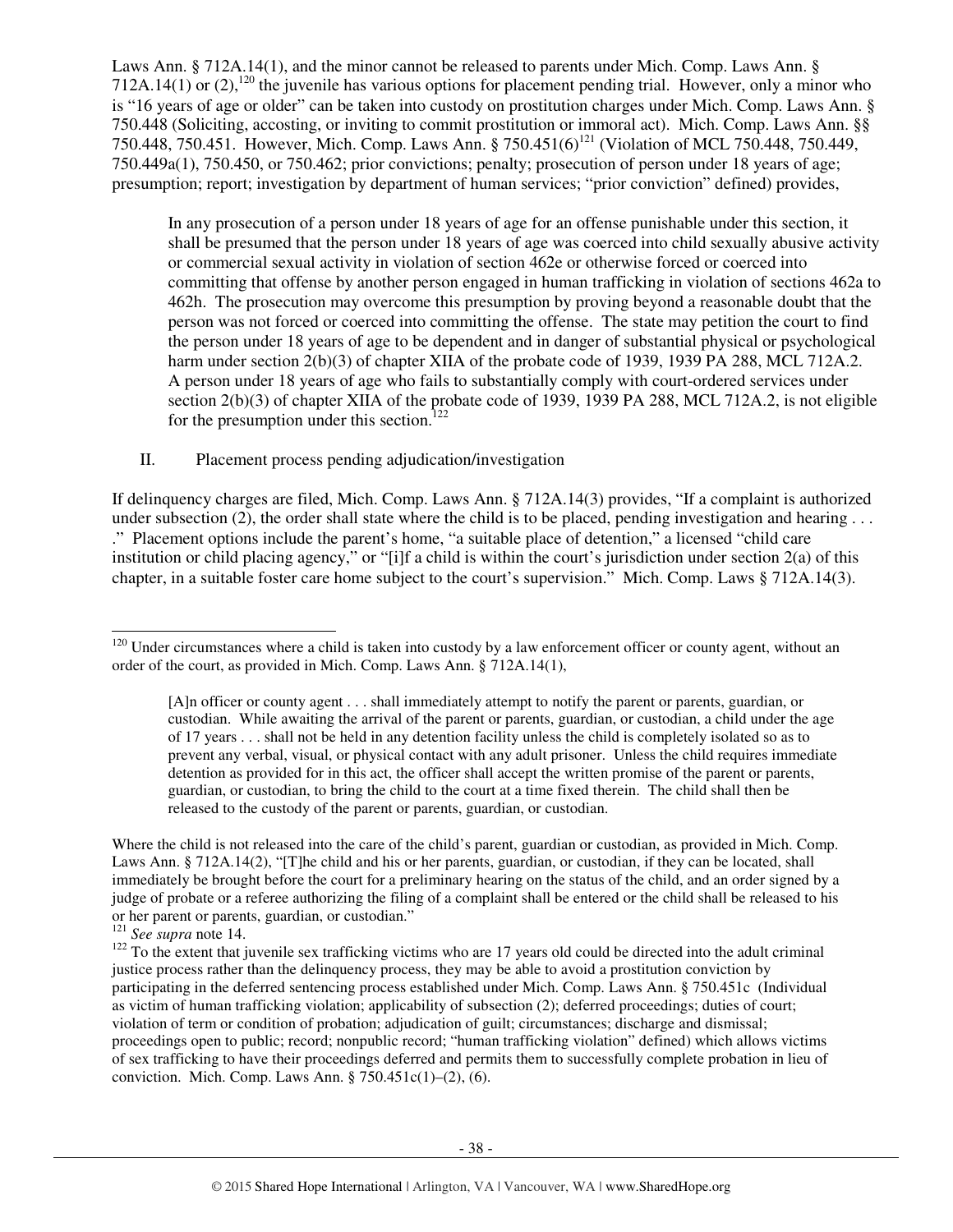## III. Adjudication and alternative process

When a juvenile is alleged to fall under section 2(b), the court can authorize "a petition to be filed at the conclusion of the preliminary hearing or inquiry. . . . upon a showing of probable cause that 1 or more of the allegations in the petition are true and fall within the provisions of section 2(b) of this chapter." Mich. Comp. Laws Ann. § 712A.13a(2). The court can choose to conduct the hearing in an informal manner, though stenographic notes or a transcript of the hearing will be required for the hearing. Mich. Comp. Laws Ann. § 712A.17(1). If the juvenile is found to fall within the purview of chapter 712A, the court can enter an order of disposition pursuant to Mich. Comp. Laws Ann. § 712A.18(1).

For a minor who proceeds to adjudication in the juvenile court, Mich. Comp. Laws Ann. § 712A.18(1) (Orders of disposition) provides a range of dispositional alternatives, including, among others, giving a warning to the juvenile and juvenile's parents and dismissing the petition, placing "the juvenile on probation, or under supervision in the juvenile's own home or in the home of an adult who is related to the juvenile," placing the child "in a suitable foster care home,"<sup>123</sup> or committing "the juvenile to a public institution, county facility, institution operated as an agency of the court or county, or agency authorized by law to receive juveniles of similar age, sex, and characteristics." Mich. Comp. Laws Ann.  $\S 712A.18(1)(a)$ –(c), (e). Additionally, pursuant to Mich. Comp. Laws Ann. § 712A.18(1)(l), the court may,"[i]f a juvenile is within the court's jurisdiction under section  $2(a)(1)$  of this chapter, place the juvenile in and order the juvenile to complete satisfactorily a program of training in a juvenile boot camp . . . ." The court also may, "[i]f the court entered a judgment of conviction under section 2d of this chapter, enter any disposition under this section or, if the court determines that the best interests of the public would be served, impose any sentence upon the juvenile that could be imposed upon an adult convicted of the offense for which the juvenile was convicted." Mich. Comp. Laws Ann. § 712A.18(1)(m). Alternatively, Mich. Comp. Laws Ann. § 712A.11(7) (Preliminary inquiry; petition) permits the court to offer the juvenile the option of avoiding formal jurisdiction and delinquency adjudication by participating in a voluntary program under the Juvenile Diversion Act, codified at Mich. Comp. Laws Ann. § 722.821 to § 722.831.

Alternatively, Mich. Comp. Laws Ann. § 712A.11(7) (Preliminary inquiry; petition) permits the court to offer the juvenile the option of avoiding formal jurisdiction and delinquency adjudication by participating in a voluntary program under the Juvenile Diversion Act, codified at Mich. Comp. Laws Ann. § 722.821 to § 722.831. If a juvenile sex trafficking victim is placed in foster care,<sup>124</sup> Mich. Comp. Laws Ann. § 722.954e<sup>125</sup> (Child as victim of human trafficking; placement in setting providing mental health services, counseling, or other specialized services) provides that "[b]efore determining placement of a child in its care, a supervising agency<sup>126</sup> shall give special consideration to information that a child may be the victim of human trafficking. If a supervising agency finds that a child is or may be a victim of human trafficking, the supervising agency shall place the child in a setting that provides mental health services, counseling, or other specialized services that are necessary or appropriate for a victim of human trafficking."

<sup>125</sup> *See supra* note 118.

-

 $123$  Mich. Comp. Laws Ann. § 722.954e (Child as victim of human trafficking; placement in setting providing mental health services, counseling, or other specialized services) provides that "[b]efore determining placement of a child in its care, a supervising agency shall give special consideration to information that a child may be the victim of human trafficking. If a supervising agency finds that a child is or may be a victim of human trafficking, the supervising agency shall place the child in a setting that provides mental health services, counseling, or other specialized services that are necessary or appropriate for a victim of human trafficking." *See supra* note 118.

<sup>&</sup>lt;sup>124</sup> "Foster care" is defined as "a child's placement outside the child's parental home by and under the supervision of a child placing agency, the court, the department, or the department of community health." Mich. Comp. Laws Ann. § 722.952(j).

<sup>&</sup>lt;sup>126</sup> Pursuant to Mich. Comp. Laws Ann. § 722.952(1), a "'[s]upervising agency' means the department if a child is placed in the department's care for foster care, or a child placing agency in whose care a child is placed for foster care."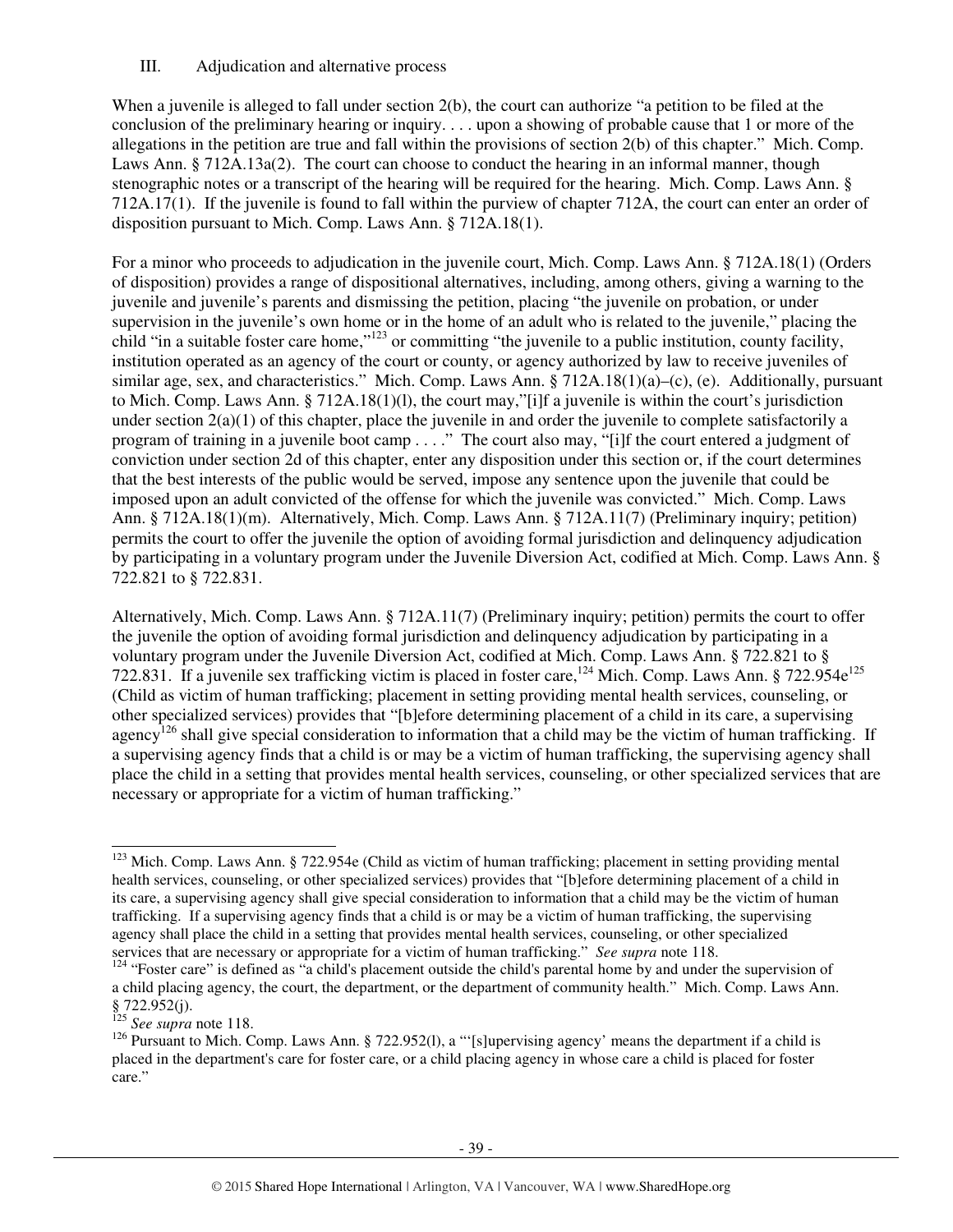## IV. Outcomes

Where a juvenile remains in custody, Mich. Comp. Laws Ann. § 712A.16(1) (Detention and care of juvenile) provides that, in general, minors under 17 are not to be kept with "criminal or dissolute persons." For a minor who proceeds to adjudication in the juvenile court, Mich. Comp. Laws Ann. § 712A.18(1) (Orders of disposition) provides a range of dispositional alternatives, including, among others, giving a warning to the juvenile and juvenile's parents and dismissing the petition, placing "the juvenile on probation, or under supervision in the juvenile's own home or in the home of an adult who is related to the juvenile," placing the child "in a suitable foster care home,"<sup>127</sup> or committing "the juvenile to a public institution, county facility, institution operated as an agency of the court or county, or agency authorized by law to receive juveniles of similar age, sex, and characteristics." Mich. Comp. Laws Ann. § 712A.18(1)(a)–(c), (e). Additionally, pursuant to Mich. Comp. Laws Ann. § 712A.18(1)(l), the court may,"[i]f a juvenile is within the court's jurisdiction under section  $2(a)(1)$  of this chapter, place the juvenile in and order the juvenile to complete satisfactorily a program of training in a juvenile boot camp . . . ." The court also may, "[i]f the court entered a judgment of conviction under section 2d of this chapter, enter any disposition under this section or, if the court determines that the best interests of the public would be served, impose any sentence upon the juvenile that could be imposed upon an adult convicted of the offense for which the juvenile was convicted." Mich. Comp. Laws Ann. § 712A.18(1)(m).

## *5.5 Commercial sexual exploitation is identified as a type of abuse and neglect within child protection statutes.*

Some types of commercial sexual exploitation are expressly identified as a type of abuse and neglect within Michigan's child protection laws. Mich. Comp. Laws Ann.  $\S 722.622(f)^{128}$  (Definitions) defines "child abuse" to include "harm or threatened harm to a child's health or welfare that occurs through nonaccidental physical or mental injury, sexual abuse, sexual exploitation, or maltreatment, by a parent, a legal guardian, or any other person responsible for the child's health or welfare or by a teacher, a teacher's aide, or a member of the clergy.." Mich. Comp. Laws Ann. § 722.622(w) defines "sexual abuse" as "engaging in sexual contact or sexual penetration as those terms are defined in section 520a of the Michigan penal code . . . with a child,"and Mich. Comp. Laws Ann. § 722.622(x) defines "sexual exploitation" as "allowing, permitting, or encouraging a child to engage in prostitution, or allowing, permitting, encouraging, or engaging in the photographing, filming, or depicting of a child engaged in a listed sexual act as defined in section 145c of the Michigan penal code [Definitions; child sexually abusive activity or material; penalties]." However, conduct criminalized under Mich. Comp. Laws Ann.  $\zeta$  750.462e<sup>129</sup> (Forced labor or services; prohibited conduct as relates to age of minor), and § 750.13 (Enticing away female under sixteen) is not expressly identified as a type of child abuse.

- 5.5.1 Recommendation: Amend Mich. Comp. Laws Ann. § 722.622(f) (Definitions) to include human trafficking in the definition of "child abuse" to ensure that trafficked minors are considered abuse victims who fall within Michigan's child protection laws.
- *5.6 The definition of "caregiver" or another related term is not a barrier to a sex trafficked child accessing the protection of child welfare.*

Mich. Comp. Laws Ann. § 722.622 $(u)$ <sup>130</sup> (Definitions) defines "person responsible for the child's health or

l

 $127$  Mich. Comp. Laws Ann. § 722.954e (Child as victim of human trafficking; placement in setting providing mental health services, counseling, or other specialized services) provides that "[b]efore determining placement of a child in its care, a supervising agency shall give special consideration to information that a child may be the victim of human trafficking. If a supervising agency finds that a child is or may be a victim of human trafficking, the supervising agency shall place the child in a setting that provides mental health services, counseling, or other specialized services that are necessary or appropriate for a victim of human trafficking." *See supra* note 118.

<sup>128</sup> *See supra* note 119.

<sup>129</sup> *See supra* note 4.

<sup>130</sup> *See supra* note 119.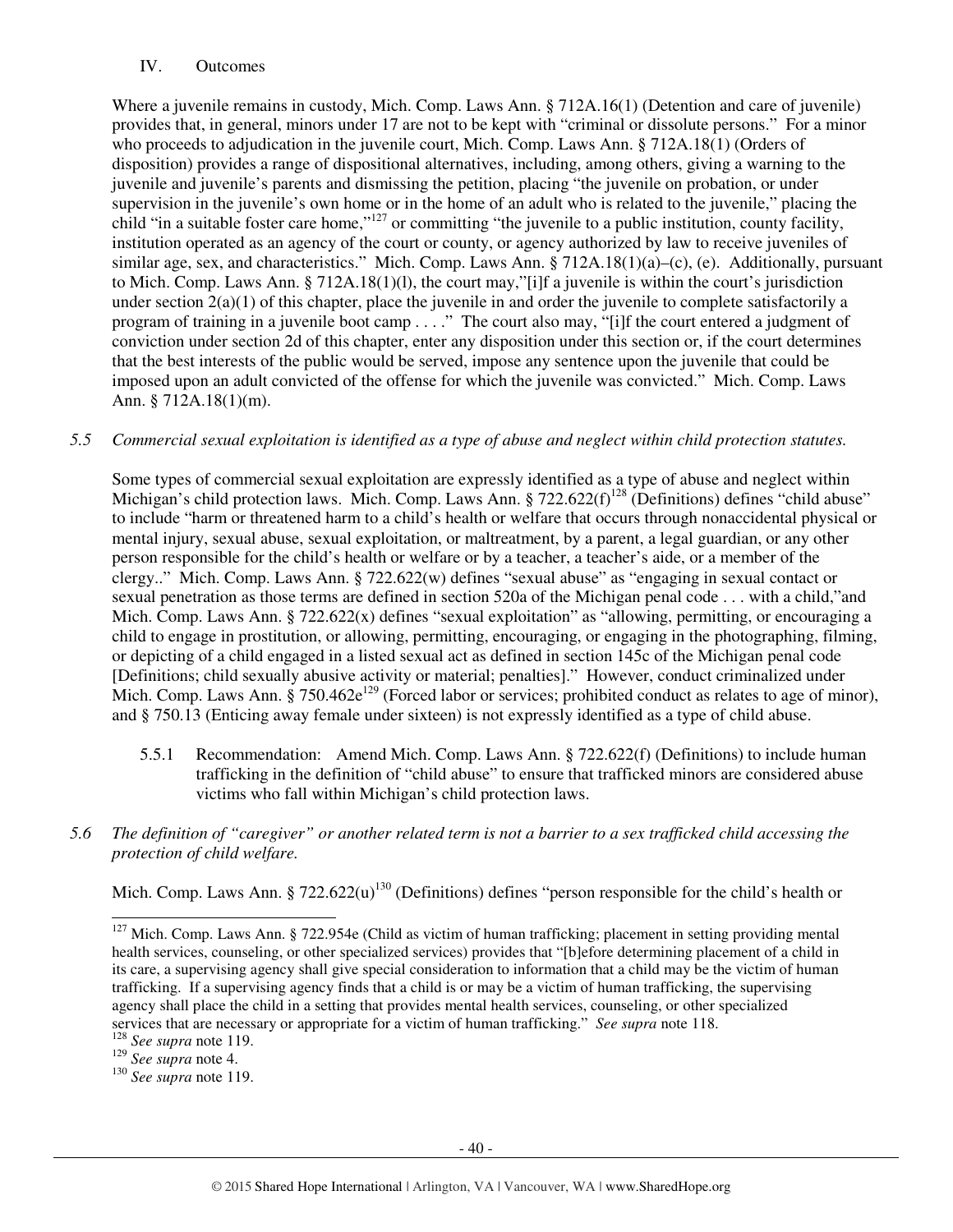welfare" in part as "a parent, legal guardian, person 18 years of age or older who resides for any length of time in the same home in which the child resides, or . . . nonparent adult . . . ." and Mich. Comp. Laws Ann. § 722.622(t) defines "nonparent adult" as "a person who is 18 years of age or older and who, regardless of the person's domicile, meets all of the following criteria in relation to a child: (i) Has substantial and regular contact with the child. (ii) Has a close personal relationship with the child's parent or with a person responsible for the child's health or welfare. (iii) Is not the child's parent or a person otherwise related to the child by blood or affinity to the third degree." Mich. Comp. Laws Ann. § 722.622(u) defines "child abuse" in part as "harm or threatened harm to a child's health or welfare that occurs through nonaccidental physical or mental injury, sexual abuse, sexual exploitation, or maltreatment, by a parent, a legal guardian, or any other person responsible for the child's health or welfare." Since the definitions of "person responsible for the child's health or welfare" and "nonparent" require legal custody or a close connection to the child's family, child protective services may be unable to intervene and provide services in some cases involving a minor trafficked by a non-family member.

However, the definition of caregiver does not limit juvenile sex trafficking victims' access to services through child welfare because a child who has been commercially sexually exploited may be deemed "dependent" under Mich. Comp. Laws Ann.  $\S 712A.2(b)(3)$  (Authority and jurisdiction of court) which states,

The court has the following authority and jurisdiction:

. . . .

(b) Jurisdiction in proceedings concerning a juvenile under 18 years of age found within the county:

. . . . (3) If the juvenile is dependent and is in danger of substantial physical or psychological harm. The juvenile may be found to be dependent when any of the following occurs:

. . . . (C) The juvenile is alleged to have committed a commercial sexual activity as that term is defined in section 462a of the Michigan penal code [Human trafficking] . . . or a delinquent act that is the result of force, fraud, coercion, or manipulation exercised by a parent or other adult.

# *5.7 Crime victims' compensation is specifically available to a child victim of sex trafficking or commercial sexual exploitation of children (CSEC) without regard to ineligibility factors.*

Mich. Comp. Laws Ann. § 18.354(1)(a) (Eligibility for awards; limitations; waiver) of the Crime Victims Compensation Board Act<sup>131</sup> provides that a victim<sup>132</sup> of a crime is entitled to an award, unless the limitations in Mich. Comp. Laws Ann. § 18.354(2) apply. Mich. Comp. Laws Ann. § 18.354(2) provides that "[a] person is not eligible to receive an award if the person is either of the following: (a) Criminally responsible for the crime. (b) An accomplice to the crime." To the extent that a domestic minor sex trafficking victim can be considered criminally responsible or an accomplice to the relevant crime because of his or her participation in a commercial sex act, the provisions of Mich. Comp. Laws Ann. § 18.354(2) could prevent some domestic minor sex trafficking victims from being eligible to receive an award.

Mich. Comp. Laws Ann. § 18.354(3) also requires that "the claimant has incurred a minimum out-of-pocket loss<sup>133</sup> of \$200.00 or has lost at least 2 continuous weeks' earnings or support"; however, "[i]f the claimant is a victim of criminal sexual conduct in the first, second, or third degree, the commission may waive the limitations

l

<sup>&</sup>lt;sup>131</sup> Mich. Comp. Laws Ann. §§ 18.351-18.368.

<sup>&</sup>lt;sup>132</sup> *See supra* Section 5.1 for the definition of "victim."

<sup>&</sup>lt;sup>133</sup> Mich. Comp. Laws Ann. § 18.351(e) defines "out-of-pocket loss" as "the unreimbursed and unreimbursable expenses or indebtedness reasonably incurred for medical care, psychological counseling, replacement services, any nonmedical remedial treatment rendered in accordance with a recognized religious method of healing, or other services necessary as a result of the injury upon which a claim is based."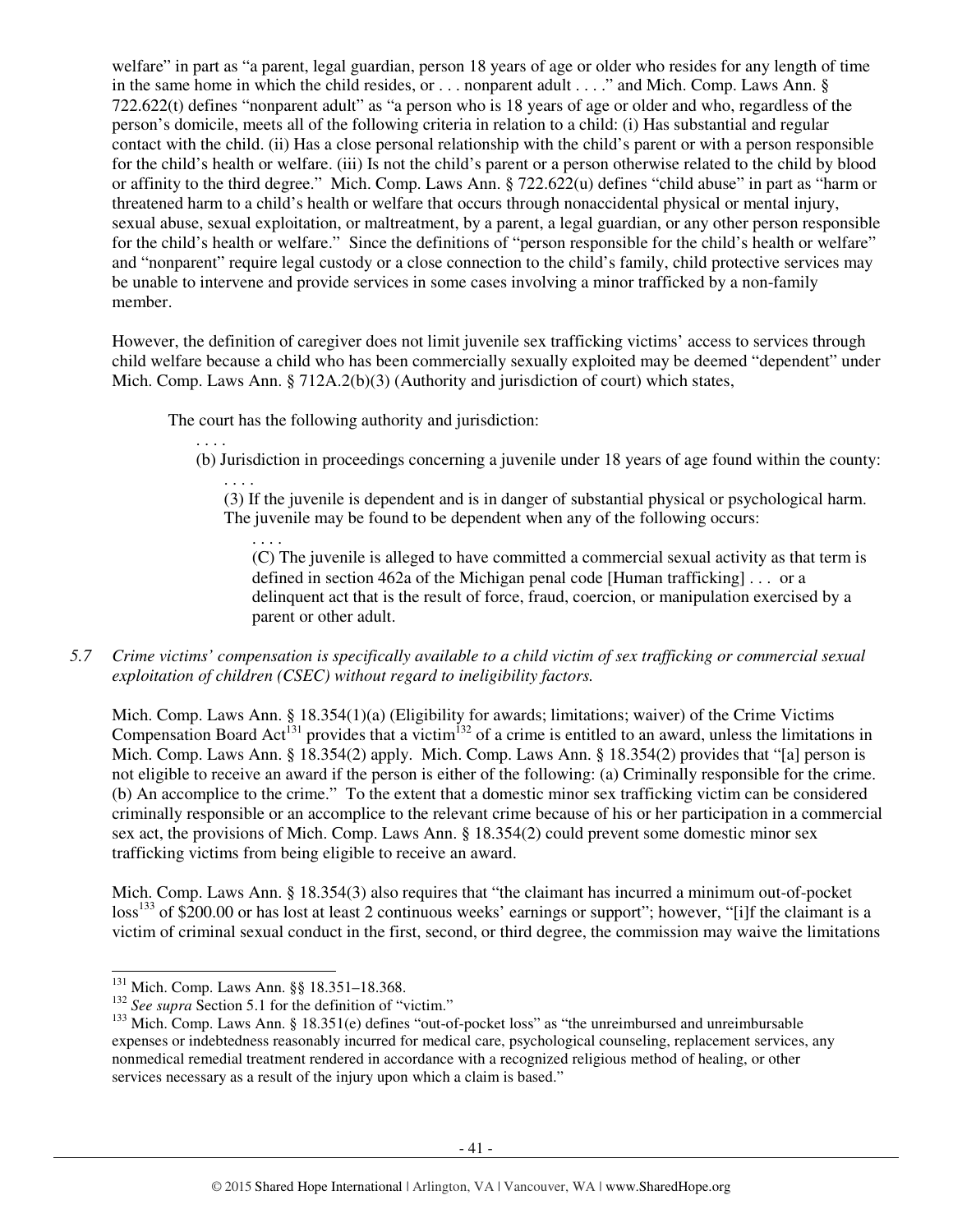of this subsection."

. . . .

Additionally, Mich. Comp. Laws Ann. § 18.355(2), (3) (Claim; filing; notice) states,

(2) Except as provided in subsection (3), a claim shall be filed by the claimant not later than 1 year after the occurrence of the crime upon which the claim is based, except as follows:

(a) If police records show that a victim of criminal sexual conduct in the first, second, or third degree was less than 18 years of age at the time of the occurrence and that the victim reported the crime before attaining 19 years of age, a claim based on that crime may be filed by [the victim or others eligible for awards] not later than 1 year after the crime was reported.

(3) Upon petition by the claimant and for good cause shown, the commission may extend the period in which a claim may be filed under subsection (2).

Mich. Comp. Laws Ann. § 18.355 does not clarify what constitutes "good cause" under Mich. Comp. Laws Ann. § 18.355(3) for a claimant's failure to file within the time limits imposed under Mich. Comp. Laws Ann. § 18.355(2).

- 5.7.1 Recommendation: Amend Mich. Comp. Laws Ann. § 18.354 (Eligibility for awards; limitations; waiver) to make the ineligibility factors in Mich. Comp. Laws Ann. § 18.354(2) and (3) and the time restrictions on filing in Mich. Comp. Laws Ann. § 18.355(2) (Claim; filing; notice) inapplicable to minor victims of sex trafficking.
- 5.7.2 Recommendation: Amend Mich. Comp. Laws Ann. § 18.351(1)(f) (Definitions) to include psychological and emotional trauma in the definition of "personal physical injury" to ensure that sexually abused minors are considered victims.

*5.8 Victim-friendly procedures and protections are provided in the trial process for minors under 18.* 

The William Van Regenmorter Crime Victim's Rights Act<sup>134</sup> provides several protections to victims of felony offenses or offenses punishable by imprisonment for more than one year, including, but not limited to, victims of Mich. Comp. Laws Ann. § 750.462b<sup>135</sup> (Forced labor or services; prohibited) –§ 750.462e<sup>136</sup> (Forced labor or services; prohibited conduct as relates to age of minor). Mich. Comp. Laws Ann. § 780.752(1)(b), (1)(m)(i).<sup>137</sup> For example, under Mich. Comp. Laws Ann. § 780.757 (Waiting area for victim or other safeguards), "The court shall provide a waiting area for the victim separate from the defendant, defendant's relatives, and defense witnesses," or, "[i]f a separate waiting area is not available or practical, the court shall provide other safeguards to minimize the victim's contact with defendant, defendant's relatives, and defense witnesses during court proceedings." Victims of certain sexual offenses have the right to a speedy trial pursuant to Mich. Comp. Laws Ann. § 780.759(1) (Speedy trial; requirements; hearing; notice; time of trial). Victims may also be protected from having to testify about personal identifying information under Mich. Comp. Laws Ann. § 780.758(1) (Motion not to compel testimony of victim or other witness; hearing).

<sup>-</sup><sup>134</sup> Mich. Comp. Laws Ann. §§ 780.751–.834.

<sup>&</sup>lt;sup>135</sup> The text of Mich. Comp. Laws Ann. § 750.462b included here and elsewhere in this report includes amendments made by the enactment of House Bill 5234 during the Regular Session of the 97th Michigan Legislature (effective January 14, 2015).

<sup>136</sup> *See supra* note 4.

 $137$  However, "[a]n individual who is charged with a crime arising out of the same transaction from which the charge against the defendant arose is not eligible to exercise the privileges and rights established for victims under this article," and "[a]n individual who is incarcerated is not eligible to exercise the privileges and rights established for victims under this article except that he or she may submit a written statement to the court for consideration at sentencing." Mich. Comp. Laws Ann. § 780.752(3), (4).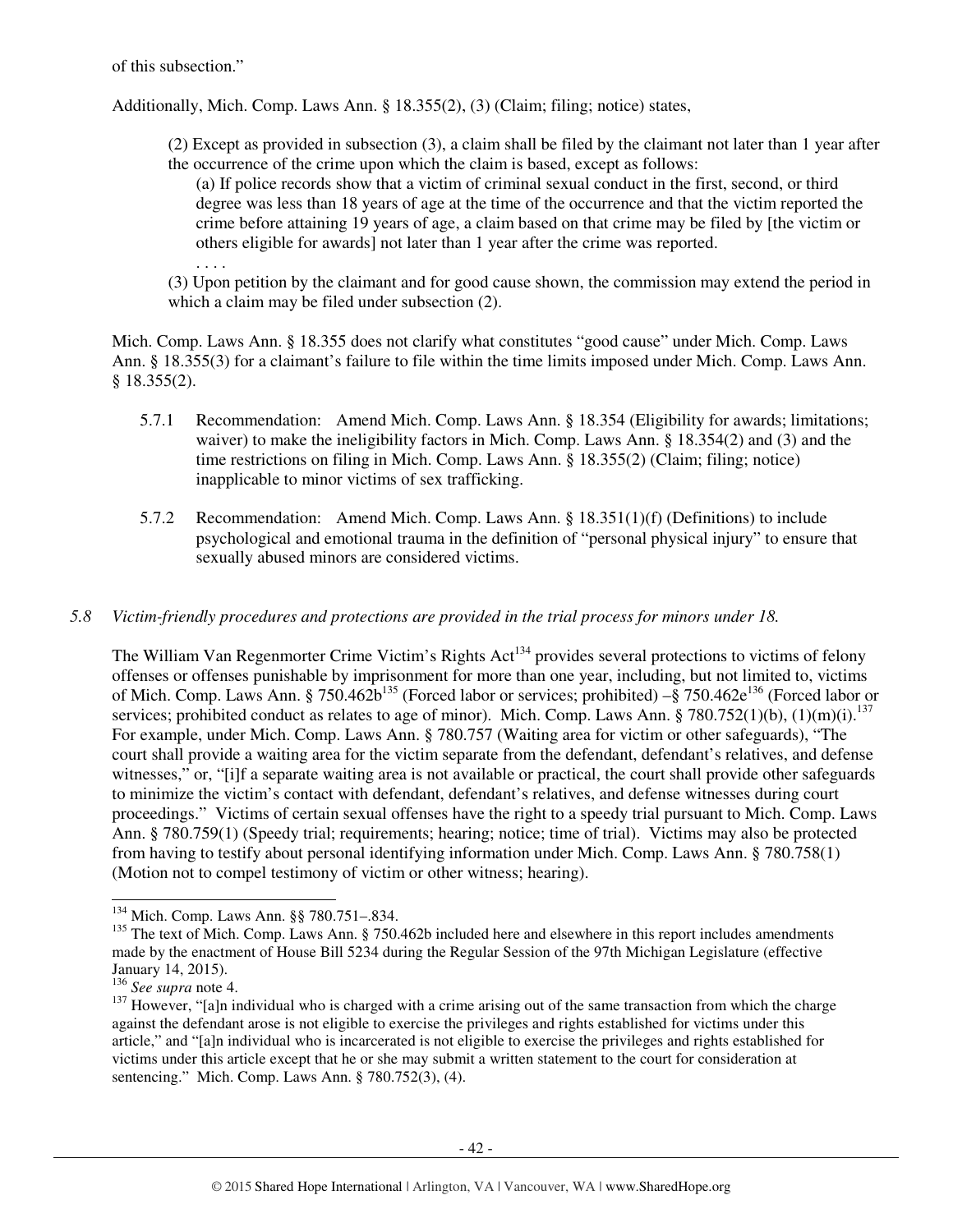Pursuant to Michigan Rules of Evidence Rule 803A (Hearsay exception; child's statement about sexual act), Michigan also provides a hearsay exception in criminal and delinquency proceedings for child witnesses testifying about a sexual act, which states in part,

A statement describing an incident that included a sexual act performed with or on the declarant by the defendant or an accomplice is admissible to the extent that it corroborates testimony given by the declarant during the same proceeding, provided:

(1) the declarant was under the age of ten when the statement was made;

(2) the statement is shown to have been spontaneous and without indication of manufacture;

(3) either the declarant made the statement immediately after the incident or any delay is excusable

as having been caused by fear or other equally effective [sic] circumstance; and

(4) the statement is introduced through the testimony of someone other than the declarant. If the declarant made more than one corroborative statement about the incident, only the first is admissible under this rule.

A statement may not be admitted under this rule unless the proponent of the statement makes known to the adverse party the intent to offer the statement, and the particulars of the statement, sufficiently in advance of the trial or hearing to provide the adverse party with a fair opportunity to prepare to meet the statement.

Mich. Comp. Laws Ann. § 750.520j (Evidence of victim's sexual conduct) and § 750.520h (Corroboration of victim's testimony not required)<sup>138</sup> provide protections to testifying victims of sexual offenses, but not to victims of Mich. Comp. Laws Ann. § 750.462j, § 750.462e, or Michigan's CSEC laws. Mich. Comp. Laws Ann. § 750.462 $g<sup>139</sup>$  (Testimony) states, "[t]he testimony of a victim is not required in a prosecution under this chapter. However, if a victim testifies, that testimony need not be corroborated."

Mich. Comp. Laws Ann. § 750.520j(1) states,

j

Evidence of specific instances of the victim's sexual conduct, opinion evidence of the victim's sexual conduct, and reputation evidence of the victim's sexual conduct shall not be admitted under sections 520b to 520g unless and only to the extent that the judge finds that the following proposed evidence is material to a fact at issue in the case and that its inflammatory or prejudicial nature does not outweigh its probative value:

(a) Evidence of the victim's past sexual conduct with the actor.

(b) Evidence of specific instances of sexual activity showing the source or origin of semen, pregnancy, or disease.

Additional witness protections specific to child victims under the age of 16 of specified sex offenses are available under Mich. Comp. Laws Ann. § 600.2163a (Definitions; prosecutions and proceedings to which section applicable; use of dolls or mannequins; support person; notice; videorecorded statement; special arrangements to protect welfare of witness; videotape deposition). Mich. Comp. Laws Ann. § 600.2163a(2) states that the protections of Mich. Comp. Laws Ann. § 600.2163a are limited to "prosecutions and proceedings under section 136b [Definitions; child abuse], 145c [Definitions; child sexually abusive activity or material], 520b [Criminal sexual conduct in the first degree] to 520e [Criminal sexual conduct in the fourth degree], or 520g [Criminal sexual conduct]." Pursuant to Mich. Comp. Laws Ann. § 600.2163a(3), "If pertinent, the witness shall be permitted the use of dolls or mannequins, including, but not limited to, anatomically correct

<sup>&</sup>lt;sup>138</sup> Mich. Comp. Laws Ann. § 750.520h (Corroboration of victim's testimony not required) states, "The testimony of a victim need not be corroborated in prosecutions under sections 520b to 520g."

<sup>&</sup>lt;sup>139</sup> The text of Mich. Comp. Laws Ann. § 750.462g included here and elsewhere in this report includes amendments made by the enactment of House Bill 5234 during the Regular Session of the 97th Michigan Legislature (effective January 14, 2015).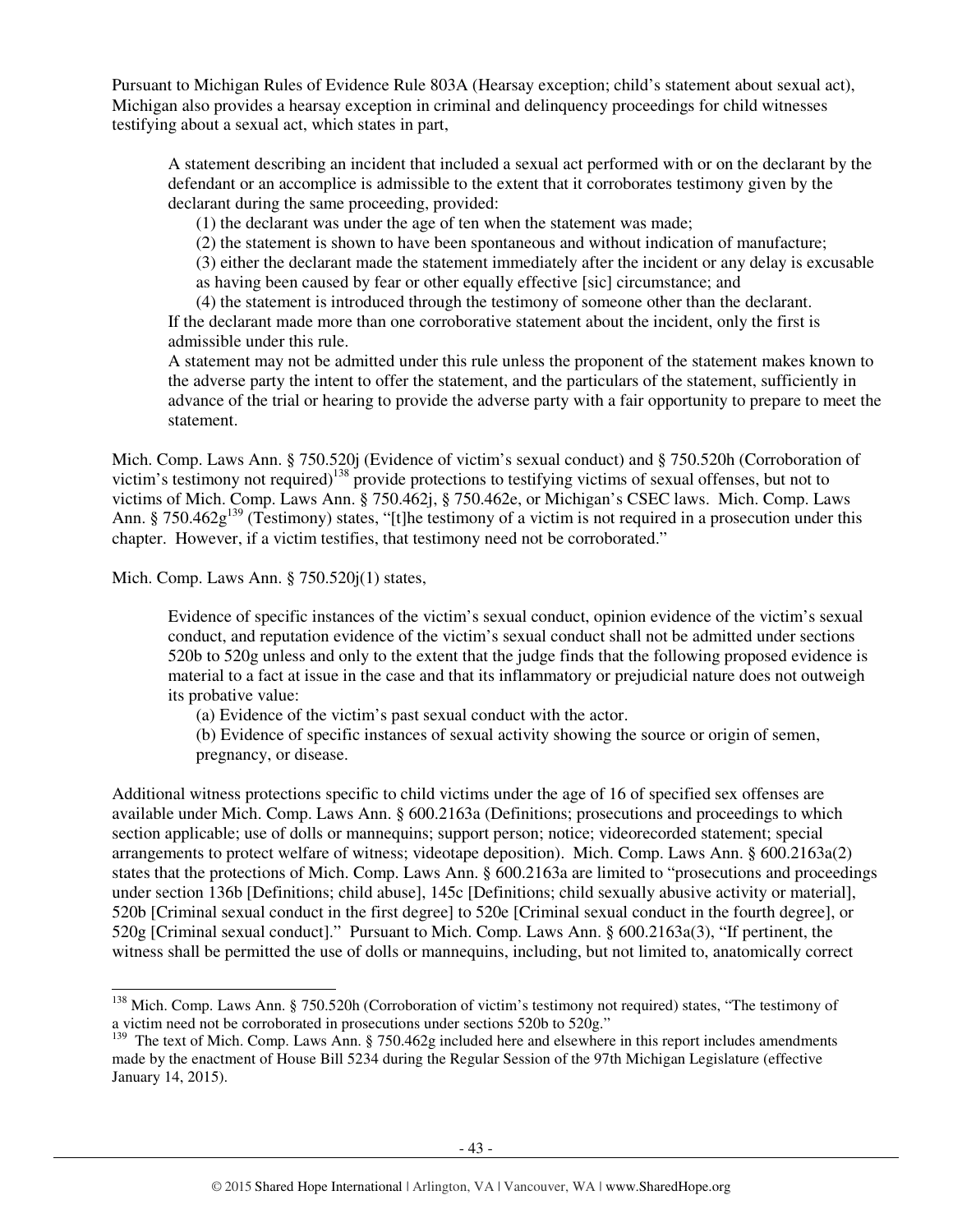dolls or mannequins, to assist the witness in testifying on direct and cross-examination." Mich. Comp. Laws Ann. § 600.2163a(4) further provides that "[a] witness who is called upon to testify shall be permitted to have a support person sit with, accompany, or be in close proximity to the witness during his or her testimony." Additionally, Mich. Comp. Laws Ann. § 600.2163a(5) states,

A custodian of the videorecorded statement<sup>140</sup> may take a witness's videorecorded statement before the normally scheduled date for the defendant's preliminary examination. The videorecorded statement shall state the date and time that the statement was taken; shall identify the persons present in the room and state whether they were present for the entire videorecording or only a portion of the videorecording; and shall show a time clock that is running during the taking of the videorecorded statement.

Mich. Comp. Laws Ann. § 600.2163a(6) sets out the following purposes for which a "videorecorded statement" can be introduced:

(a) It may be admitted as evidence at all pretrial proceedings, except that it may not be introduced at the preliminary examination instead of the live testimony of the witness.

- (b) It may be admitted for impeachment purposes.
- (c) It may be considered by the court in determining the sentence.
- (d) It may be used as a factual basis for a no contest plea or to supplement a guilty plea.

Pursuant to Mich. Comp. Laws Ann. § 600.2163a(11), "A videorecorded statement that becomes part of the court record is subject to a protective order of the court for the purpose of protecting the privacy of the witness."Mich. Comp. Laws Ann. § 600.2163a(14) states,

If the court determines on the record that it is necessary to protect the welfare of the witness and grants the motion made under subsection  $(13)$ ,<sup>141</sup>, the court shall order both of the following:

(a) All persons not necessary to the proceeding shall be excluded during the witness's testimony from the courtroom where the preliminary examination is held. Upon request by any person and the payment of the appropriate fees, a transcript of the witness's testimony shall be made available. (b) In order to protect the witness from directly viewing the defendant, the courtroom shall be arranged so that the defendant is seated as far from the witness stand as is reasonable and not directly in front of the witness stand. The defendant's position shall be located so as to allow the defendant to hear and see the witness and be able to communicate with his or her attorney.

l

<sup>&</sup>lt;sup>140</sup> Mich. Comp. Laws Ann. §  $600.2163a(1)(a)$  defines "custodian of the videorecorded statement" as "the department of human services, investigating law enforcement agency, prosecuting attorney, or department of attorney general or another person designated under the county protocols established as required by section 8 of the child protection law, 1975 PA 238, MCL 722.628."

 $141$  Mich. Comp. Laws Ann. § 600.2163a(13) states,

If, upon the motion of a party made before the preliminary examination, the court finds on the record that the special arrangements specified in subsection (14) are necessary to protect the welfare of the witness, the court shall order those special arrangements. In determining whether it is necessary to protect the welfare of the witness, the court shall consider all of the following:

<sup>(</sup>a) The age of the witness.

<sup>(</sup>b) The nature of the offense or offenses.

<sup>(</sup>c) The desire of the witness or the witness's family or guardian to have the testimony taken in a room closed to the public.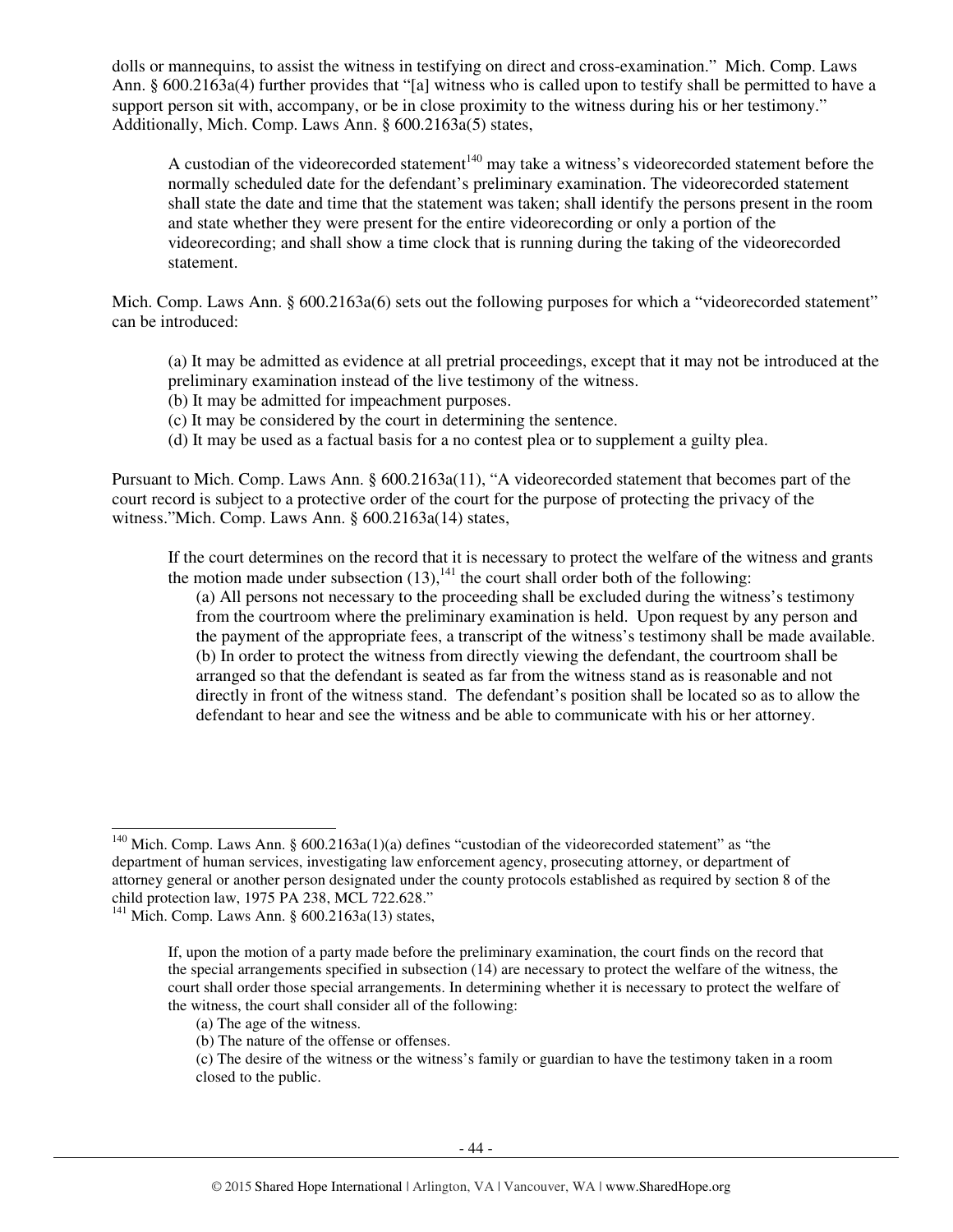*5.9 Expungement or sealing of juvenile delinquency records resulting from arrests or adjudications for prostitution-related offenses committed as a result of, or in the course of, the commercial sexual exploitation of a minor is available within a reasonable time after turning 18.* 

To the extent that a juvenile victim is or has been prosecuted as an adult for prostitution offenses, they can seek to the extent that a javenite vector is of this seem preservated in the matrix. Application for order setting to have their conviction set aside under Mich. Comp. Laws Ann. § 780.621<sup>142</sup> (Application for order setting aside conviction; misdemeanor conviction; setting aside of certain convictions prohibited; victim of human trafficking violation; time and contents of application; submitting application and fingerprints to department of state police; report; application fee; contest of application by attorney general or prosecuting attorney; notice to victim; affidavits and proofs; court order; definitions) which states,

(3) A person who is convicted of a violation of section 448 [Soliciting, accosting, or inviting to commit prostitution or immoral act; crime], 449 [Engaging services for purpose of prostitution, lewdness, or assignation, offer to engage; penalty], or 450 [Aiding, assisting, or abetting; penalties] of the Michigan penal code, 1931 PA 328, MCL 750.448, 750.449, and 750.450, may apply to have that conviction set aside if he or she committed the offense as a direct result of his or her being a victim of a human trafficking violation.<sup>143</sup>

. . . .

l

(5) An application under subsection (3) may be filed at any time following the date of the conviction to be set aside. A person may apply to have more than 1 conviction set aside under subsection (3).

For juvenile sex trafficking victims who have been adjudicated delinquent for prostitution offenses, Mich. Comp. Laws Ann. § 712A.18e (Application for entry of order setting aside adjudication; filing) states that persons with no more than 1 juvenile offense and no felony convictions may apply to have the adjudication set aside unless the adjudication was for an offense that would be classified as a felony with a maximum sentence of life imprisonment if committed by an adult, the adjudication was for a certain type of traffic offense, or the juvenile was tried and convicted as an adult and only one adjudication may be set aside under this provision. Mich. Comp. Laws Ann. § 712A.18e(1), (2)(a), (2)(b).

Pursuant to Mich Comp. Laws § 712A.18e(3),

An application under this section shall not be filed until the expiration of 5 years following imposition of the disposition for the adjudication that the applicant seeks to set aside, or 5 years following completion of any term of detention for that adjudication, or when the person becomes 24 years of age, whichever occurs later.

Mich Comp. Laws § 712A.18e(4) further requires that an application be "signed under oath by the person whose adjudication is to be set aside" and provide, as well as other information, including statements "that the applicant has not been adjudicated of a juvenile offense other than the one that is sought to be set aside as a result of this application," "that the applicant has not been convicted of any felony offense," and "whether the applicant has any other criminal charge pending against him or her in any court in the United States or in any other country." Mich. Comp. Laws Ann. § 712A.18e(4)(c), (4)(d), (4)(f), (4)(g).

 $142$  The text of Mich. Comp. Laws Ann. § 780.621 included here and elsewhere in this report includes amendments made by the enactment of House Bill 5025 during the Regular Session of the 97th Michigan Legislature (effective January 14, 2015).

<sup>&</sup>lt;sup>143</sup> Pursuant to Mich. Comp. Laws Ann. § 750.462e (Forced labor or services; prohibited conduct as relates to age of minor), "A person shall not do any of the following, regardless of whether the person knows the age of the minor: (a) Recruit, entice, harbor, transport, provide, or obtain by any means a minor for commercial sexual activity. (b) Recruit, entice, harbor, transport, provide, or obtain by any means a minor for forced labor or services." *See supra* note 3.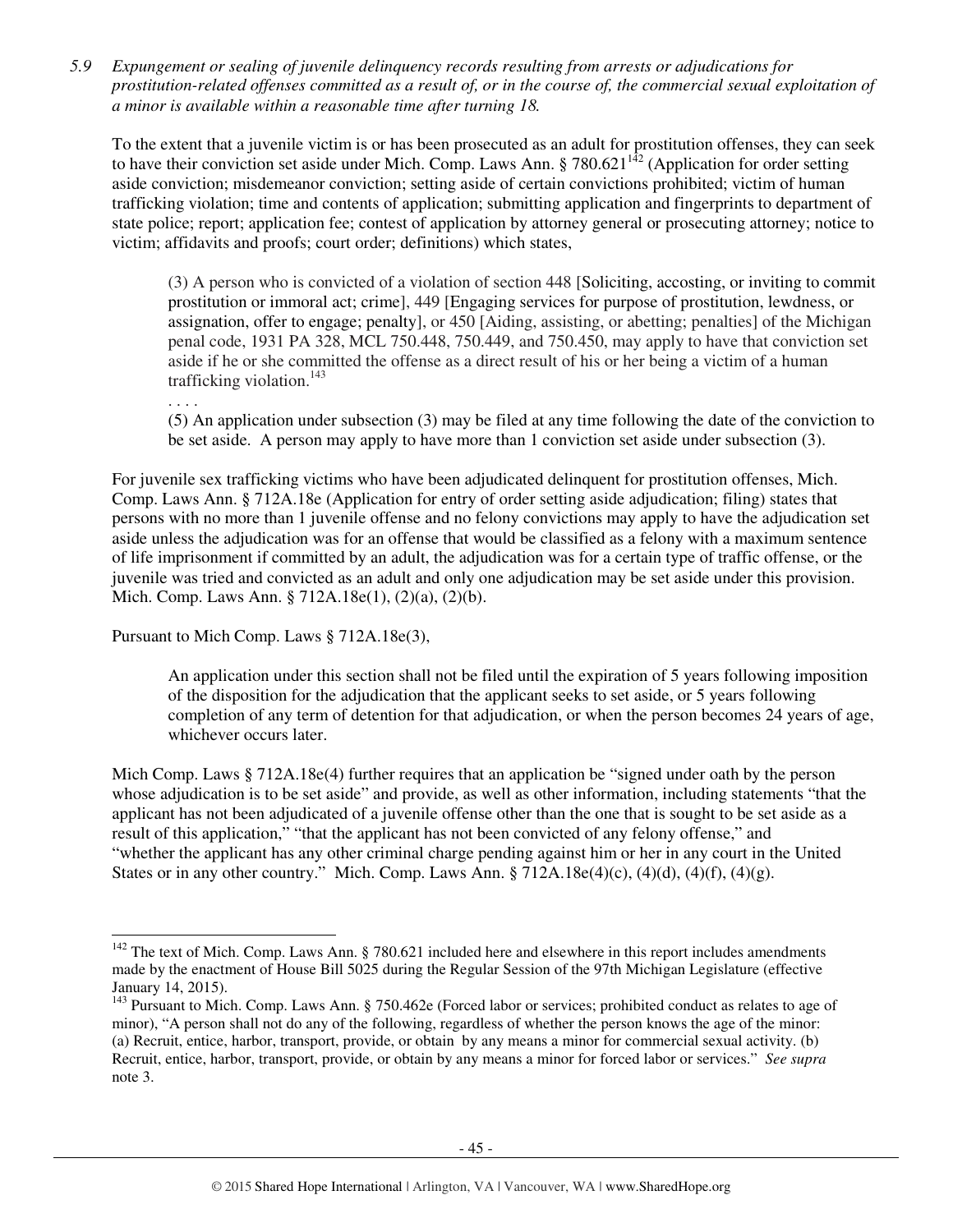With one narrow exception,<sup>144</sup> the court may set aside the adjudication "if the court determines that the circumstances and behavior of the applicant from the date of the applicant's adjudication to the filing of the application warrant setting aside the adjudication and that setting aside the adjudication is consistent with the public welfare." Mich. Comp. Laws Ann. § 712A.18e(9).

- 5.9.1 Recommendation: Amend Mich. Comp. Laws Ann. § 712A.18e (Application for entry of order setting aside adjudication; filing) to permit automatic expungement at age 18 of juvenile records for juvenile sex trafficking victims arrested for prostitution-related offenses.
- 5.9.2 Alternatively, amend Mich. Comp. Laws Ann. § 780.621 (Application for order setting aside conviction; misdemeanor conviction; setting aside of certain convictions prohibited; victim of human trafficking violation; time and contents of application; submitting application and fingerprints to department of state police; report; application fee; contest of application by attorney general or prosecuting attorney; notice to victim; affidavits and proofs; court order; definitions) to permit automatic expungement at age eighteen of juvenile delinquency adjudications for prostitution-related offenses.
- *5.10 Victim restitution and civil remedies for victims of domestic minor sex trafficking or commercial sexual exploitation of children (CSEC) are authorized by law.*

Restitution is mandatory for juvenile victims of Mich. Comp. Laws Ann. § 750.462 $e^{145}$  (Forced labor or services; prohibited conduct with regard to age of minor), . Mich. Comp. Laws Ann. § 780.766b<sup>146</sup> (Conviction of offense described in MCL 750.462a to 750.462h; restitution) states,

When sentencing a defendant convicted of an offense described in chapter LXVIIA [Human trafficking] of the Michigan penal code, 1931 PA 328, MCL 750.462a to 750.462h [Human trafficking], the court shall order restitution for the full amount of loss suffered by the victim. In addition to restitution ordered under section 16 [Mich. Comp. Laws Ann. § 780.766, the court may order the defendant to pay all of the following:

(a) Lost income, calculated by whichever of the following methods results in the largest amount: (i) The gross amount received by the defendant from or the value to the defendant of the victim's labor or services.

(ii) The value of the victim's labor or services as calculated under the minimum wage law of 1964, 1964 PA 154, MCL 408.381 to 408.398, or the federal minimum wage, whichever results in the largest value.

(iii) Income loss as determined under section  $16(4)(c)$ .

(b) The cost of transportation, temporary housing, and child care expenses incurred by the victim because of the offense.

(c) Attorney fees and other costs and expenses incurred by the victim because of the offense, including, but not limited to, costs and expenses relating to assisting the investigation of the offense and for attendance at related court proceedings as follows:

- (i) Wages lost.
- (ii) Child care.
- (iii) Transportation.
- (iv) Parking.
- (d) Any other loss suffered by the victim as a proximate result of the offense.

<sup>145</sup> *See supra* note 4.

-

<sup>146</sup> *See supra* note 75.

<sup>&</sup>lt;sup>144</sup> Mich Comp. Laws § 712A.18e(10) states, "Notwithstanding subsection (9), the court shall set aside the adjudication of a person who was adjudicated for an offense that if committed by an adult would be a violation or an attempted violation of section 413 [Motor vehicle; taking possession and driving away] of the Michigan penal code, Act No. 328 of the Public Acts of 1931, being section 750.413 of the Michigan Compiled Laws, if the person files an application with the court and otherwise meets the requirements of this section."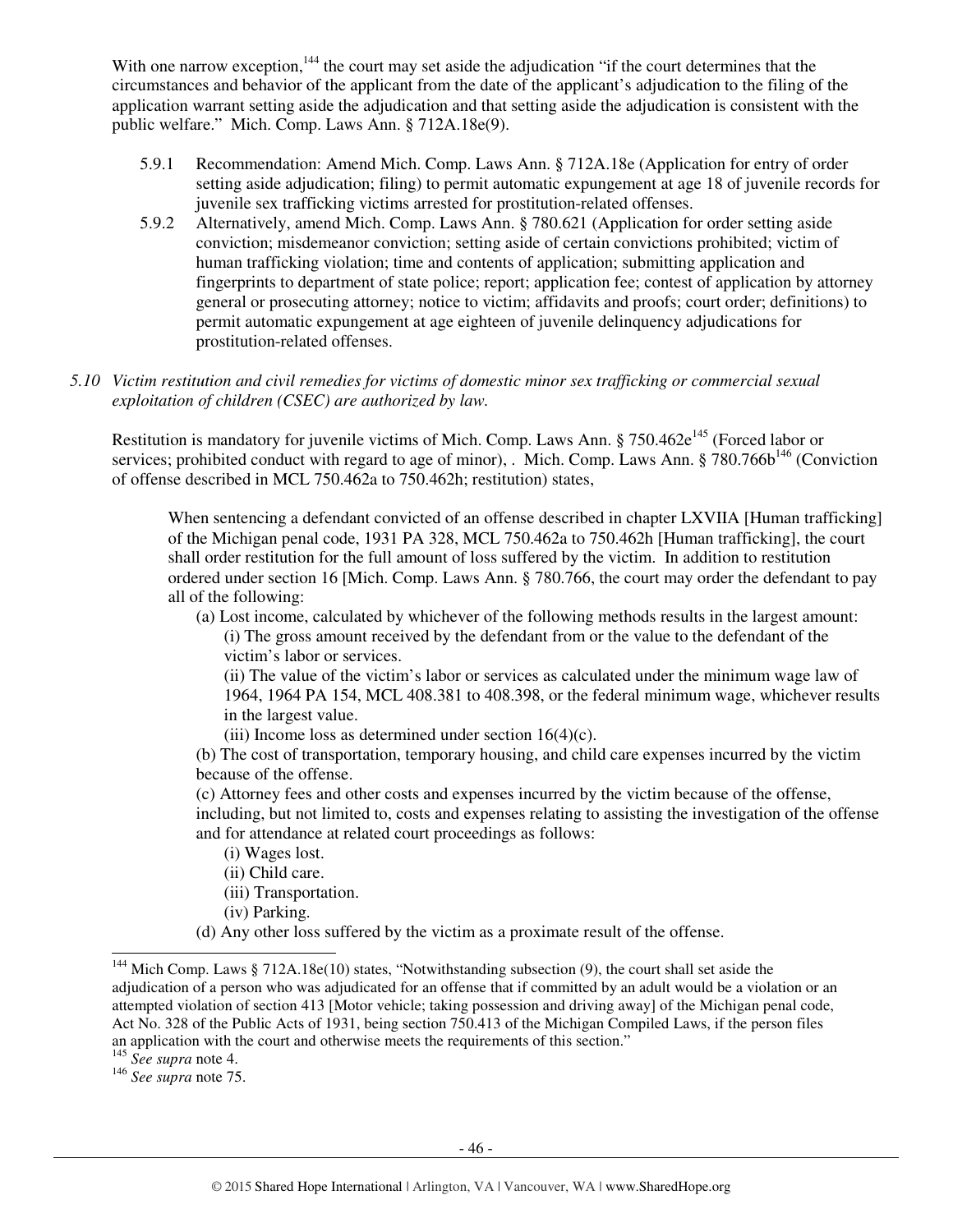Restitution is also provided under Mich. Comp. Laws Ann. § 750.462f (6) (Violation of MCL 750.462b, 750.462c, and 750.462d; violation of MCL 750.462e; attempting, conspiring, or soliciting another to violate chapter; violation of law arising out of same transaction; consecutive terms; restitution) which states,

In addition to any mandatory restitution applicable under section 16 of the William Van Regenmorter crime victim's rights act, 1985 PA 87, MCL 780.766 ["Victim" defined; order of restitution generally], the court may order a person convicted of violating this section to pay restitution to the victim in the manner provided in section 16b of the William Van Regenmorter crime victim's rights act, 1985 PA 87, MCL 780.766b, and to reimburse any governmental entity for its expenses incurred in relation to the violation in the same manner that expenses may be ordered to be reimbursed under section 1f of chapter IX of the code of criminal procedure, 1927 PA 175, MCL 769.1f.

Restitution also is mandatory under Mich. Comp. Laws Ann. § 780.766(2) ("Victim" defined; order of restitution generally; order of restitution as condition of probation or parole), which states,

Except as provided in subsection  $(8)$ ,  $^{147}$  when sentencing a defendant convicted of a crime, the court shall order, in addition to or in lieu of any other penalty authorized by law or in addition to any other penalty required by law, that the defendant make full restitution to any victim<sup>148</sup> of the defendant's course of conduct that gives rise to the conviction or to the victim's estate. . . .

Mich. Comp. Laws Ann. § 780.766(4) states,

If a crime results in physical or psychological injury to a victim, the order of restitution shall require that the defendant do 1 or more of the following, as applicable:

(a) Pay an amount equal to the reasonably determined cost of medical and related professional services and devices actually incurred and reasonably expected to be incurred relating to physical and psychological care.

(b) Pay an amount equal to the reasonably determined cost of physical and occupational therapy and rehabilitation actually incurred and reasonably expected to be incurred.

(c) Reimburse the victim or the victim's estate for after-tax income loss suffered by the victim as a result of the crime.

(d) Pay an amount equal to the reasonably determined cost of psychological and medical treatment for members of the victim's family actually incurred and reasonably expected to be incurred as a result of the crime.

(e) Pay an amount equal to the reasonably determined costs of homemaking and child care expenses actually incurred and reasonably expected to be incurred as a result of the crime or, if homemaking or child care is provided without compensation by a relative, friend, or any other person, an amount equal to the costs that would reasonably be incurred as a result of the crime for that homemaking and child care, based on the rates in the area for comparable services.

. . . .

(h) Pay an amount equal to income actually lost by the spouse, parent, sibling, child, or grandparent of the victim because the family member left his or her employment, temporarily or permanently, to care for the victim because of the injury.

In addition, Mich. Comp. Laws Ann. § 780.766(24) states,

If the victim is a minor, the order of restitution shall require the defendant to pay to a parent of the

l

<sup>147</sup> *See supra* note 47.

<sup>&</sup>lt;sup>148</sup> Mich. Comp. Laws Ann. § 780.766(1) states in part, "As used in this section only, 'victim' means an individual who suffers direct or threatened physical, financial, or emotional harm as a result of the commission of a crime...."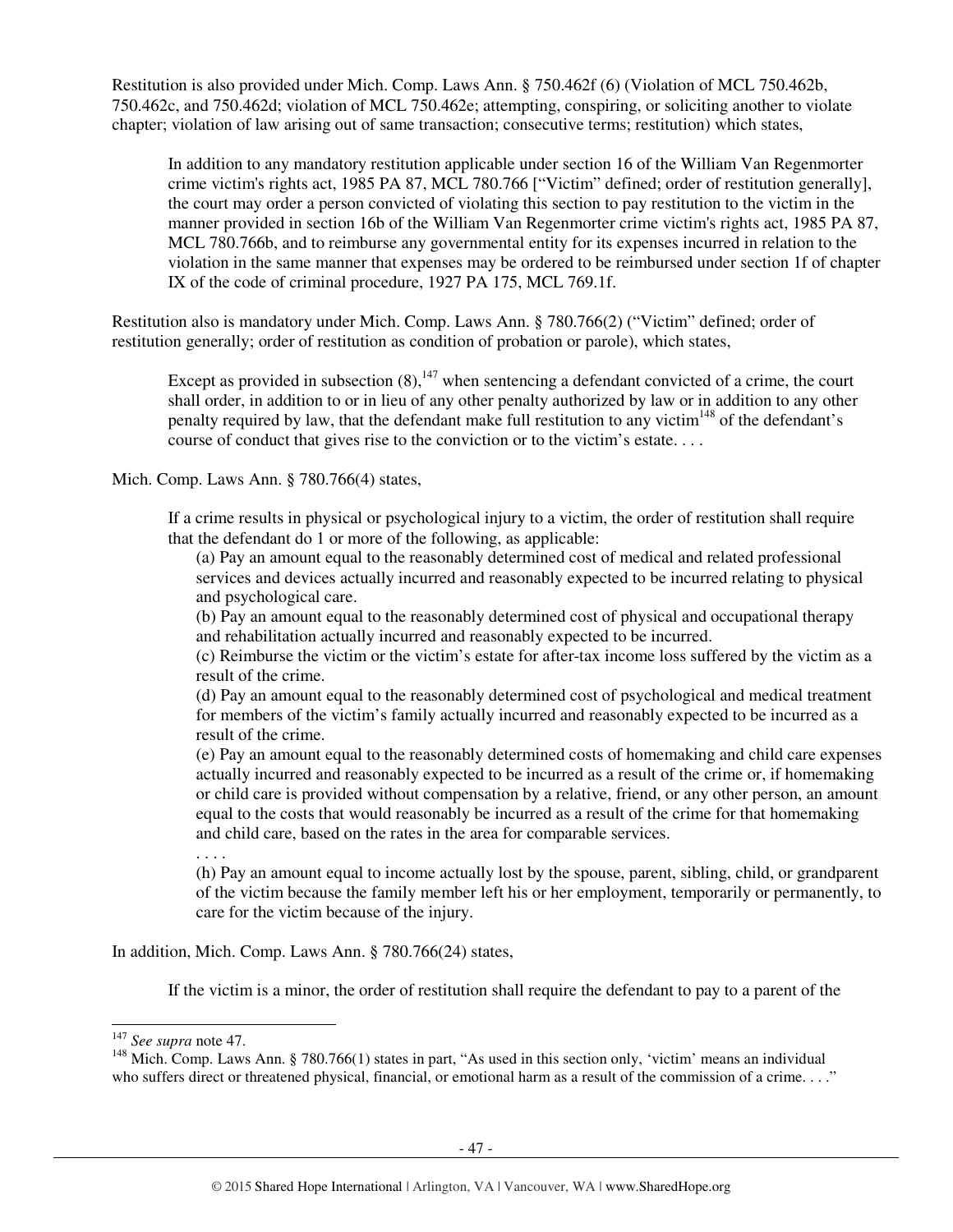victim an amount that is determined to be reasonable for any of the following that are actually incurred or reasonably expected to be incurred by the parent as a result of the crime:

(a) Homemaking and child care expenses.

(b) Income loss not ordered to be paid under subsection (4)(h).

(c) Mileage.

(d) Lodging or housing.

(e) Meals.

(f) Any other cost incurred in exercising the rights of the victim or a parent under this act.

Civil remedies are provided for human trafficking victims under Enrolled Senate Bill 590 § 3, The Human Trafficking Victims Compensation Act,<sup>149</sup> which states,

(1) A person who violates chapter LXVIIA of the Michigan penal code, 1931 PA 328, MCL  $750.462a$  to  $750.462h$  [Human trafficking], is liable to the victim<sup>150</sup> of the violation for economic and noneconomic damages that result from the violation, including, but not limited to, all of the following:

- (a) Physical pain and suffering.
- (b) Mental anguish.
- (c) Fright and shock.
- (d) Denial of social pleasure and enjoyments.
- (e) Embarrassment, humiliation, or mortification.
- (f) Disability.

j

- (g) Disfigurement.
- (h) Aggravation of a preexisting ailment or condition.
- (i) Reasonable expenses of necessary medical or psychological care, treatment, and services.
- (j) Loss of earnings or earning capacity.
- (k) Damage to property.

(l) Any other necessary and reasonable expense incurred as a result of the violation. (2) A victim is entitled to damages under subsection (1) to the extent the victim has sustained the damages, regardless of whether the victim suffered any physical injury as a result of the violation. (3) A victim is entitled to damages under subsection (1) regardless of whether the damages sustained were foreseeable to the violator.

(4) A victim is entitled to damages under subsection (1) regardless of whether the violator was charged with or convicted of a violation of chapter LXVIIA of the Michigan penal code, 1931 PA 328, MCL 750.462a to 750.462h.

*5.11 Statutes of limitations for civil and criminal actions for child sex trafficking or commercial sexual exploitation of children (CSEC) offenses are eliminated or lengthened sufficiently to allow prosecutors and victims a realistic opportunity to pursue criminal action and legal remedies.* 

Under Mich. Comp. Laws Ann. § 767.24(1)(c) (Indictments; crimes; subsection (2) to be known as "Theresa Flores's Law"; subsection (4) to be known as Brandon D'Annunzio's law; findings and filing; limitations; extension or tolling), criminal prosecutions under Chapter 750 (Human trafficking) may be brought at any time if the crime would be punishable by life imprisonment, however this does not include offenses under Mich. Comp. Laws Ann. § 750.462e (Forced labor or services; prohibited conduct as it relates to age of minor) which

<sup>&</sup>lt;sup>149</sup> Enacted Senate Bill 590 § 1 states, "This act shall be known and may be cited as the 'Human Trafficking Victims Compensation Act.'" Senate Bill 590 was enacted during the Regular Session of the 97th Michigan Legislature (effective January 14, 2015).

 $150$  Enacted Senate Bill 590 § 2 states, "As used in this act, 'victim' means a victim of a violation of chapter LXVIIA of the Michigan penal code, 1931 PA 5 328, MCL 750.462a to 750.462h [Human trafficking]."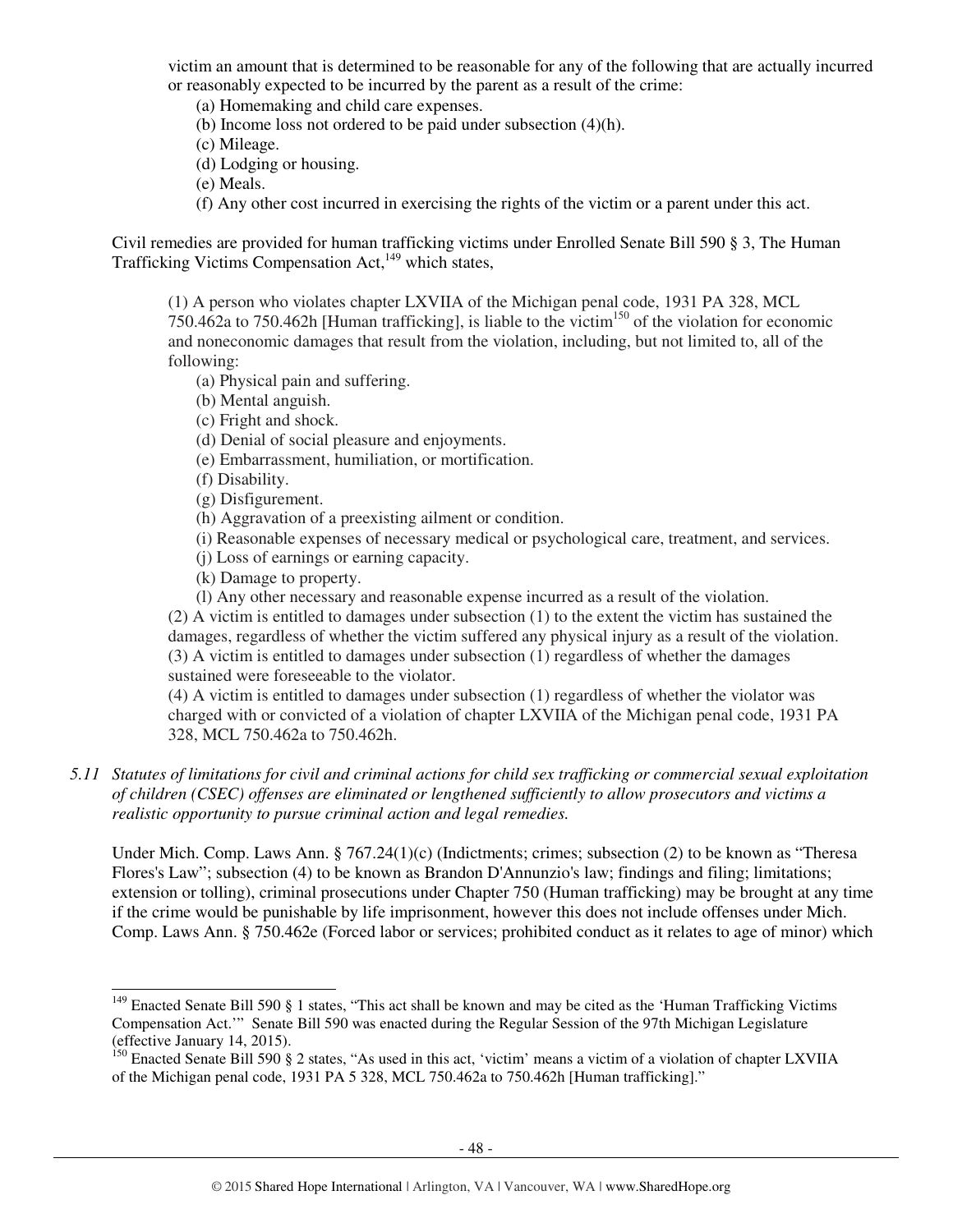specifically criminalize juvenile sex trafficking.<sup>151</sup> Prosecutions under Mich. Comp. Laws Ann. § 750.462e (Forced labor or services; prohibited conduct as it relates to age of minor) and § 750.13 (Enticing away female under sixteen) must be commenced within 25 years while prosecutions under Mich. Comp. Laws Ann. § 750.145c (Definitions; child sexually abusive activity or material), § 750.520c (Criminal sexual conduct in the second degree), § 750.520d (Criminal sexual conduct in the third degree), § 750.520e (Criminal sexual conduct in the fourth degree), and § 750.520g (Assault with intent to commit criminal sexual conduct) must be commenced within "10 years after the offense is committed or by the alleged victim's twenty-first birthday, whichever is later." Mich. Comp. Laws Ann. § 767.24(2), (3)(a).

A civil action filed under Enacted Senate Bill 590 § 3<sup>152</sup> "must be filed within 3 years after the last violation that is the subject of the action occurred." Enacted Senate Bill 590 § 4. Otherwise, the general statute of limitations for commencing a civil action for personal injury must be commenced within 3 years "after the claim first accrued." Mich. Comp. Laws § 600.5805(1), (10).

- 5.11.1 Recommendation: Amend Mich. Comp. Laws Ann. § 767.24 (Indictments; finding and filing; limitations) to eliminate the statute of limitations for prosecutions involving violations of Mich. Comp. Laws Ann. § 750.462e (Forced labor or services; prohibited conduct with regard to age of minor) and § 750.13 (Enticing away female under sixteen).
- 5.11.2 Recommendation: Extend the time for commencing a civil action filed under Enacted Senate Bill 590 § 3 to allow victims sufficient time to bring claims against their exploiters.

l <sup>151</sup> Under Mich. Comp. Laws Ann. § 750.462f(1)(d) (Violation of MCL 750.462b, 750.462c, and 750.462d; violation of MCL 750.462e; attempting, conspiring, or soliciting another to violate chapter; violation of law arising out of same transaction; consecutive terms; restitution), violations of Mich. Comp. Laws Ann. §§ 750.462b, 750.462c, or 750.462d are punishable by life imprisonment "[i]f the violation involves kidnapping or attempted kidnapping, criminal sexual conduct in the first degree or attempted criminal sexual conduct in the first degree, or an attempt to kill or the death of an individual." The offenses specific to juvenile sex trafficking under Mich. Comp. Laws Ann. § 750.462e are punishable under Mich. Comp. Laws Ann. § 750.462f(2) by not more than 20 years imprisonment.

<sup>&</sup>lt;sup>152</sup> See supra note 149.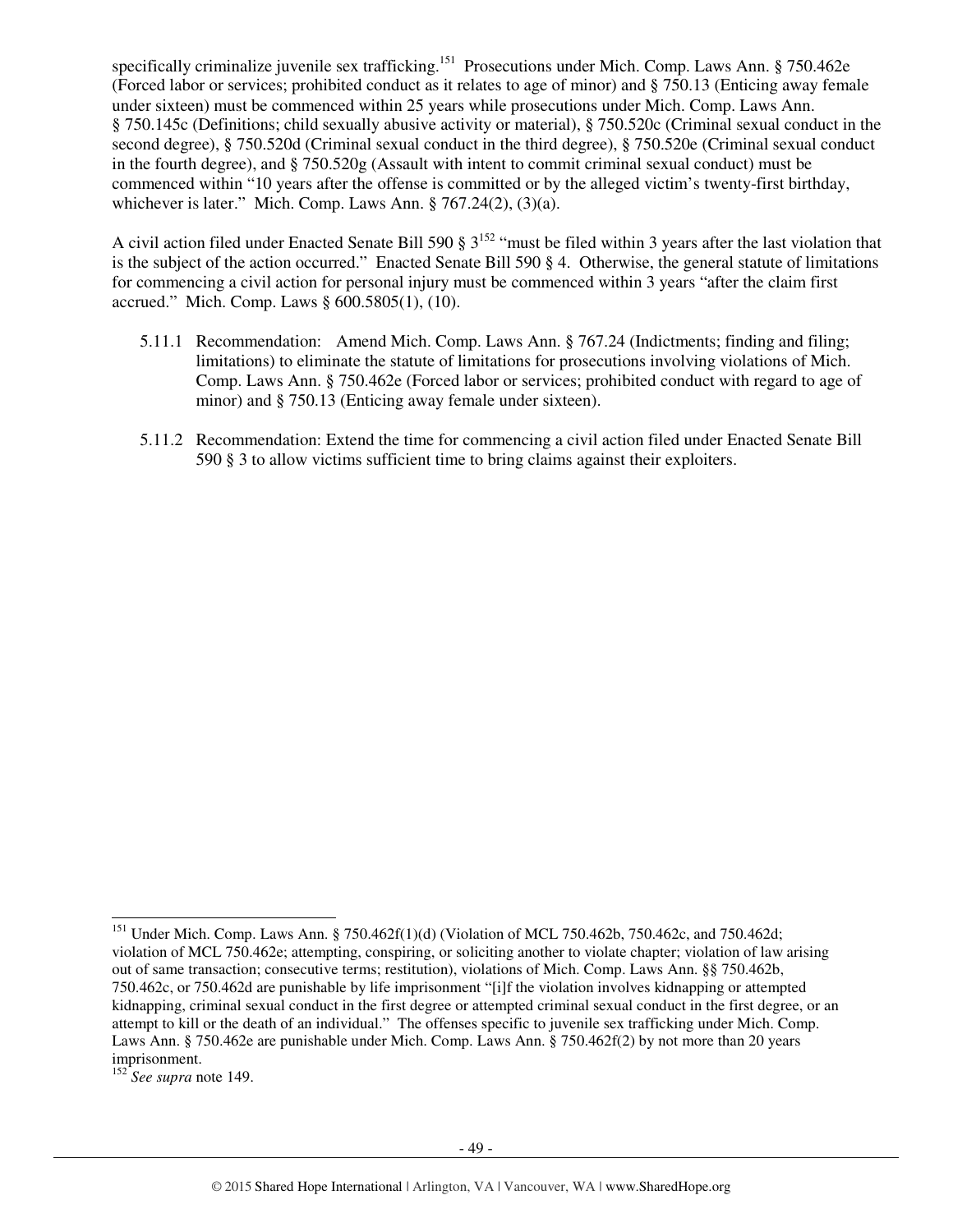#### **FRAMEWORK ISSUE 6: CRIMINAL JUSTICE TOOLS FOR INVESTIGATION AND PROSECUTIONS**

#### *Legal Components:*

- *6.1 Training on human trafficking and domestic minor sex trafficking for law enforcement is statutorily mandated or authorized.*
- *6.2 Single party consent to audio-taping is permitted in law enforcement investigations.*
- *6.3 Wiretapping is an available tool to investigate domestic minor sex trafficking.*
- *6.4 Using a law enforcement posing as a minor to investigate buying or selling of commercial sex acts is not a defense to soliciting, purchasing, or selling sex with a minor.*
- *6.5 Using the Internet or electronic communications to investigate buyers and traffickers is a permissible investigative technique.*
- *6.6 Law enforcement and child welfare agencies are mandated to promptly report missing and recovered children. \_\_\_\_\_\_\_\_\_\_\_\_\_\_\_\_\_\_\_\_\_\_\_\_\_\_\_\_\_\_\_\_\_\_\_\_\_\_\_\_\_\_\_\_\_\_\_\_\_\_\_\_\_\_\_\_\_\_\_\_\_\_\_\_\_\_\_\_\_\_\_\_\_\_\_\_\_\_\_\_\_\_\_\_\_\_\_\_\_\_\_\_\_\_*

#### *Legal Analysis:*

l

*6.1 Training on human trafficking and domestic minor sex trafficking for law enforcement is statutorily mandated or authorized.* 

Pursuant to Mich. Comp. Laws Ann. § 28.609 (Minimum standards; rules), law enforcement officers in Michigan must meet minimum standards in order to be employed as a law enforcement officer. Additionally, Mich. Comp. Laws Ann. § 28.221 (Training school for peace officers; creation, location, subjects) requires the Michigan Department of Public Safety to provide law enforcement with training in specified subjects which include issues related to human trafficking and domestic minor sex trafficking. Mich. Comp. Laws Ann. § 28.221.

According to the Basic Training Curriculum and Training Objectives manual published in 2010 by the Michigan Commission on Law Enforcement Standards (MCOLES), police officers receive special training in the area of child abuse and neglect investigations.<sup>153</sup> Section I.G.1.2.(c) of the manual, entitled "Recognize" Suspected Cases of Child Abuse While Responding to Complaints Related to and Not Related to Child Abuse," includes training on "indicators of sexual abuse or criminal sexual conduct (e.g., incest, molestation, pornography)."<sup>154</sup> Section I.H.2.2.(a)(24), entitled "Demonstrate an Understanding of Substantive Criminal Law as It Relates to Domestic Violence," includes human trafficking among the "crimes likely to be committed in a domestic violence incident."<sup>155</sup>

Additionally, Enacted House Bill 5158<sup>156</sup> establishes the Michigan Human Trafficking Commission and tasks the Commission with "[p]rovid[ing] information and training regarding human trafficking to police officers, prosecutors, court personnel, health care providers, social services personnel, and other individuals the commission considers appropriate." Enacted House Bill 5158 §§ 3, 4(c).

<sup>&</sup>lt;sup>153</sup> The Basic Training Curriculum and Training Objectives Manual published in 2010 by the Michigan Commission on Law Enforcement Standards (MCOLES) demonstrates that police officers receive special training in the area of child abuse and neglect investigations. Section I.G.1.2.(c) of the manual, entitled "Recognize Suspected Cases of Child Abuse While Responding to Complaints Related to and Not Related to Child Abuse," includes training on "indicators of sexual abuse or criminal sexual conduct (e.g., incest, molestation, pornography)." Michigan Comm'n on Law Enforcement Standards, Basic Training Curriculum and Training Objectives 84 (2010), *available at* http://www.mi.gov/documents/mcoles/Basic\_Training\_Manual\_Part\_I-2011\_342561\_7.pdf (last visited, Nov. 27, 2012).

<sup>154</sup> *See supra* note 153 at I-G-1, page 2.

<sup>155</sup> *See supra* note 153 at I-H-2, page 3.

<sup>&</sup>lt;sup>156</sup> House Bill 5158 was enacted during the Regular Session of the 97th Michigan Legislature (effective October 16, 2014).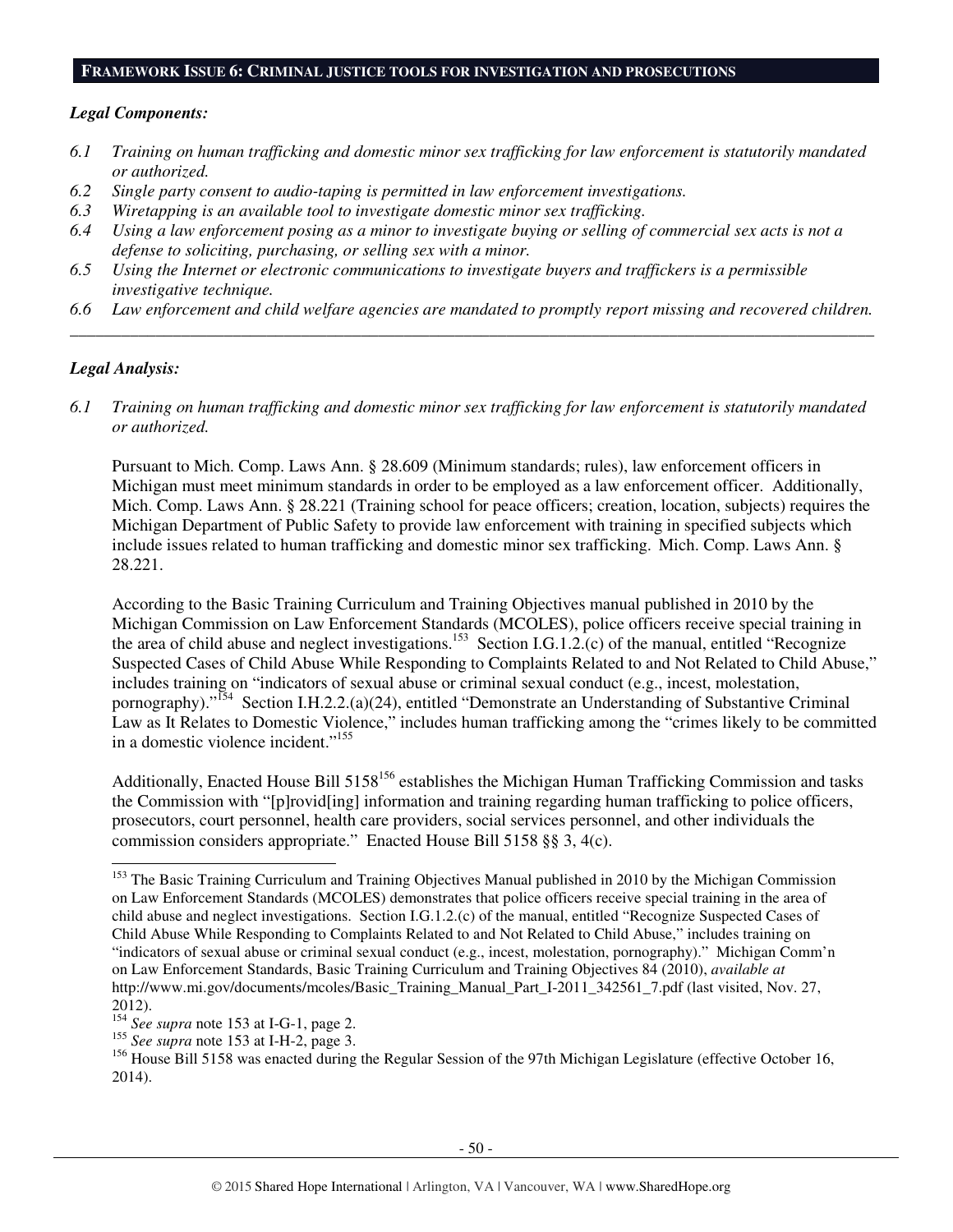## *6.2 Single party consent to audiotaping is permitted in law enforcement investigations.*

Single party consent to audiotaping is generally not permitted under Michigan law. Mich. Comp. Laws Ann. § 750.539c (Eavesdropping upon private conversation) provides that "[a]ny person who is present or who is not present during a private conversation and who wilfully uses any device to eavesdrop<sup>157</sup> upon the conversation without the consent of all parties thereto, or who knowingly aids, employs or procures another person to do the same . . . is guilty of a felony." However, Mich. Comp. Laws Ann. § 750.539g(a) (Exceptions) specifically excepts "[e]avesdropping or surveillance not otherwise prohibited by law by a peace officer of this state or of the federal government, or the officer's agent, while in the performance of the officer's duties," from the prohibitions in Mich. Comp. Laws Ann. §§ 750.539a–750.539f.

*6.3 Wiretapping is an available tool to investigate domestic minor sex trafficking.* 

Mich. Comp. Laws Ann.  $\S 750.539g(a)$  (Exceptions) provides that the prohibitions on intercepting communications in "[s]ections 539a to 539f do not prohibit . . . [e]avesdropping or surveillance not otherwise prohibited by law by a peace officer of this state or of the federal government, or the officer's agent, while in the performance of the officer's duties." As no other statutes appear to limit law enforcement's ability to intercept communications in the course of investigations, law enforcement officers and their agents should be able to utilize wiretapping in trafficking investigations.<sup>158</sup>

*6.4 Using a law enforcement posing as a minor to investigate buying or selling of commercial sex acts is not a defense to soliciting, purchasing, or selling sex with a minor.* 

Mich. Comp. Laws Ann. § 750.462e (Forced labor or services; prohibited conduct as relates to age of minor) and the CSEC laws are silent as to a defendant's ability to raise a defense that the victim was a law enforcement officer acting as a decoy, rather than an actual minor.

- 6.4.1 Recommendation: Amend Mich. Comp. Laws Ann. § 750.462e (Forced labor or services; prohibited conduct with regard to age of minor) to revoke a defendant's ability to raise a defense that the victim was a law enforcement officer was acting as a decoy.
- *6.5 Using the Internet or electronic communications to investigate buyers and traffickers is a permissible investigative technique.*

Although Mich. Comp. Laws Ann. § 750.145d (Use of internet or computer system; prohibited communication) does not expressly permit the use of the Internet to investigate the buying or selling of sex with minors, it does indicate that an offender who believes the victim to be a minor is in violation of the statute. Mich. Comp. Laws Ann. § 750.145d(1)(a) makes it illegal for a defendant to

use the internet or a computer . . . for the purpose of doing any of the following: (a) Committing, attempting to commit, conspiring to commit, or soliciting another person to

<sup>-</sup><sup>157</sup> Mich. Comp. Laws Ann. § 750.539a(2) (Definitions) provides in part, "'Eavesdrop' or 'eavesdropping' means to overhear, record, amplify or transmit any part of the private discourse of others without the permission of all persons engaged in the discourse."

<sup>&</sup>lt;sup>158</sup> The Michigan Supreme Court has determined that law enforcement officers do not need to obtain a warrant in "participant monitoring" situations. People v. Collins, 475 N.W. 2d 684, 698 (Mich. 1991). "Participant monitoring" refers "only to the electronic monitoring (whether or not recorded) by a law enforcement agent of a conversation where one of the parties to the conversation has previously consented to the activity." *Id.* at 684, n. 1.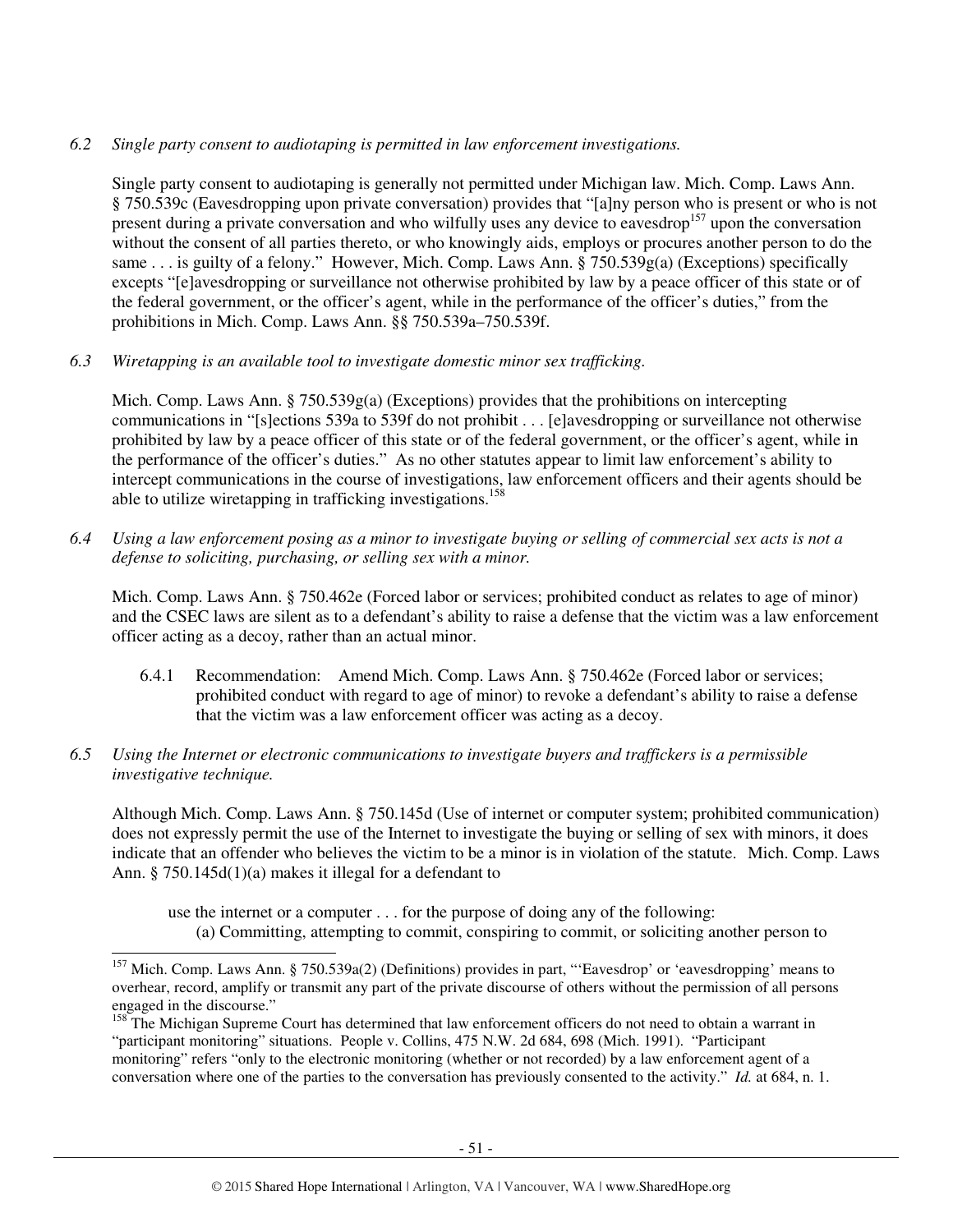commit conduct proscribed under section 145a [Accosting, enticing or soliciting child for immoral purpose], 145c [Definitions; child sexually abusive activity or material; penalties] . . . 520b [Criminal sexual conduct in the first degree], 520c [Criminal sexual conduct in the second degree], 520d [Criminal sexual conduct in the third degree], 520e [Criminal sexual conduct in the fourth degree], or 520g [Assault with intent to commit criminal sexual conduct] . . . in which the victim or intended victim is . . . believed by that person to be a minor.

The use of the language, "believed by that person to be a minor," suggests that the use of the Internet to investigate buyers and traffickers under Mich. Comp. Laws Ann. § 750.145d is permissible. Additionally, case law involving prosecutions for violations of Mich. Comp. Laws Ann. § 750.145d indicates that law enforcement currently uses the Internet to investigate violations of Mich. Comp. Laws Ann. § 750.145d.

*6.6 Law enforcement and child welfare agencies are mandated to promptly report missing and recovered children.* 

Pursuant to Mich. Comp. Laws Ann. § 28.258(2) (Definitions; certain persons reported missing),

If an individual who is any of the following is reported missing, the law enforcement agency receiving the report, after conducting a preliminary investigation, shall immediately enter the information described in subsection  $\overline{(3)}$  regarding that individual into the LEIN,<sup>159</sup> the national crime information center, and if the individual is a child,  $160$  the clearinghouse:

. . . .

(b) An individual who was in the company of another individual under circumstances indicating that the individual's physical safety may be in danger.

(c) An individual who disappeared under circumstances indicating that the disappearance was not voluntary.

(d) A child not described in subdivision (a), (b), (c), or (f).

(e) An individual not described in subdivision (a), (b), (c), or (f), who is believed to be incapable of returning to his or her residence without assistance.

. . . .

Mich. Comp. Laws Ann. § 28.258(3) states,

The information to be entered into the LEIN, the national crime information center, and the clearinghouse under subsection (2) shall include all of the following, if available:

(a) The name and address of the individual.

(b) The vital statistics of the individual, including a physical description, and if the missing individual is a child, the child's date of birth, state of birth, and if possible, mother's maiden name. (c) The date the individual was missing and, if the missing individual is a child under subsection  $(2)(d)$ , the date the child becomes 17 years of age.

(d) Any other information that may assist in the location of the individual, as determined by the department and the LEIN policy council.

Mich. Comp. Laws Ann. § 28.259(1), (2) (Missing children information clearinghouse) establishes "[a] missing children information clearinghouse," which

shall do all of the following:

l

- (a) Record each report on a missing child received under section 8.
- (b) Accept and record a report about a missing child from a law enforcement agency.

<sup>&</sup>lt;sup>159</sup> Mich. Comp. Laws Ann. § 28.258(1)(e) defines "LEIN" as a "law enforcement information network regulated under the C.J.I.S. policy council act, 1974 PA 163, MCL 28.211 to 28.215."

 $160$  "Child" is defined in Mich. Comp. Laws Ann. § 28.258(1)(a) as "an individual less than 17 years of age."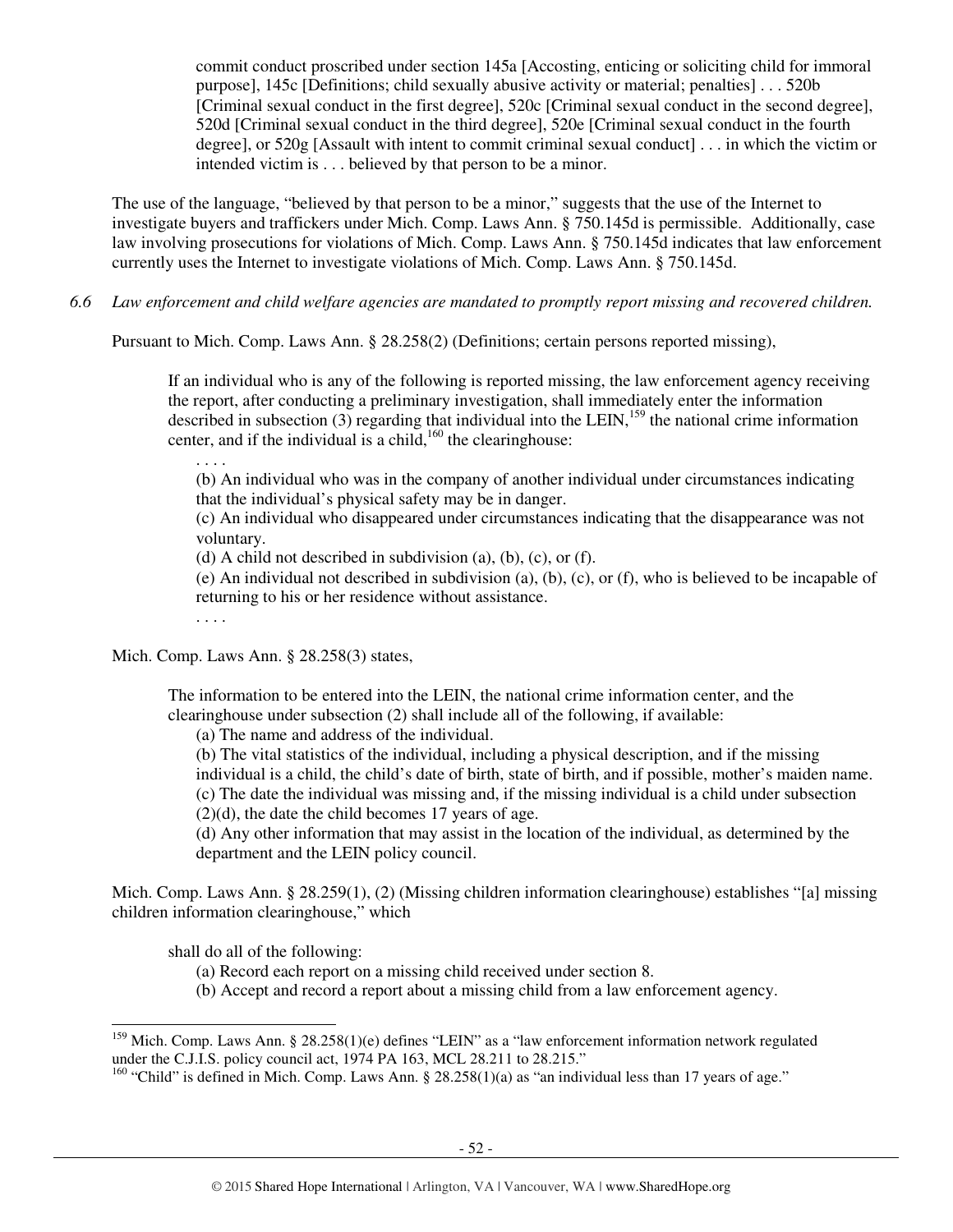(c) Exchange information on children suspected of interstate travel with the national crime information center.

(d) Establish a policy regarding the compilation of a record of the reasons children become missing.

After a missing child has been found, Mich. Comp. Laws Ann. § 28.259(3) requires that "the originating law enforcement agency . . . remove the missing child from the clearinghouse record by means of the LEIN. If the originating law enforcement agency has new information about the missing child's location, that agency shall report the information to the law enforcement agency with jurisdiction in the area in which the missing child may be located."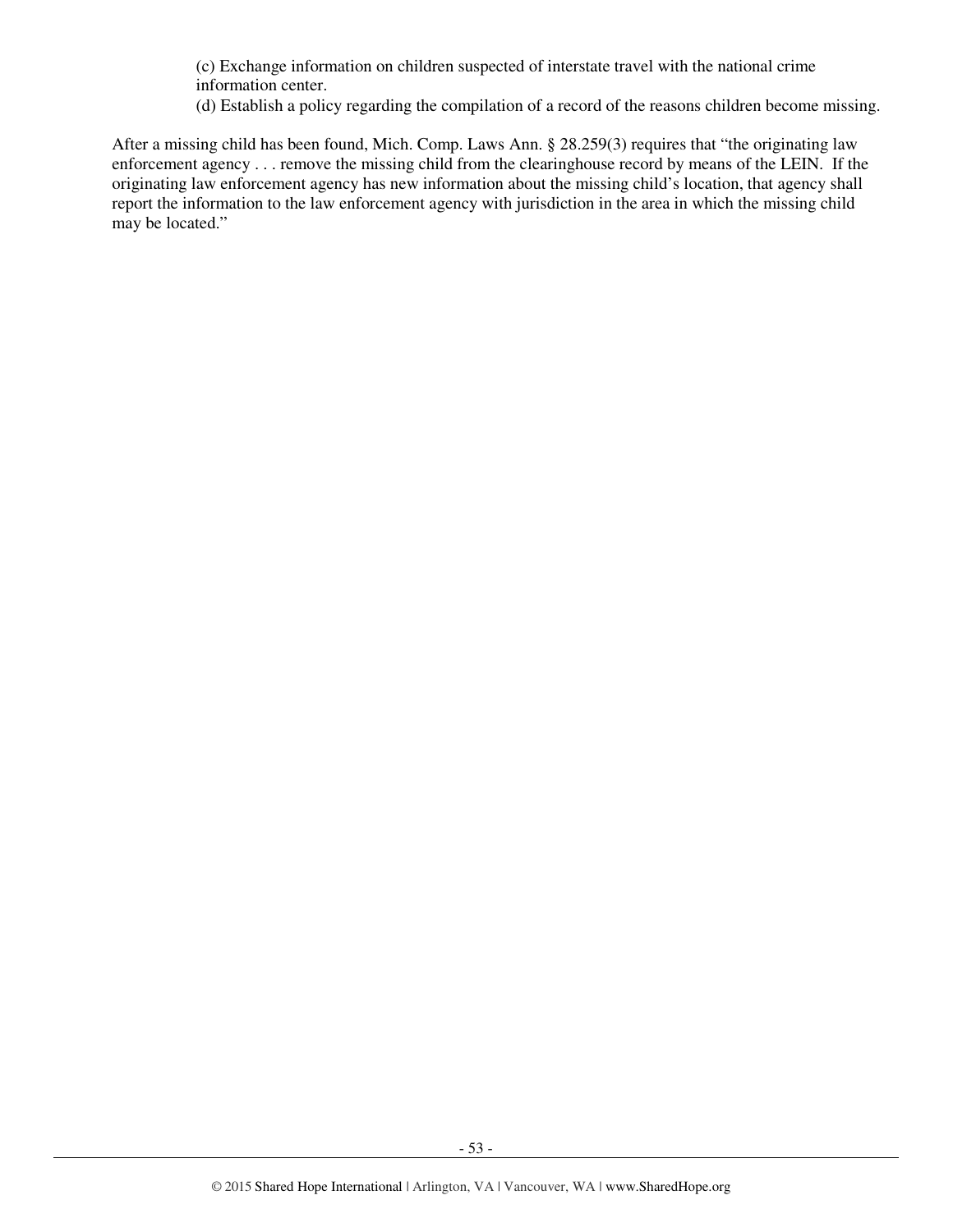#### **APPENDIX A: MICHIGAN SENTENCING GUIDELINES**

#### **1. Statutory Sentencing Guidelines**

l

Michigan has codified sentencing guidelines and imposes minimum sentences based on a person's prior criminal record and specified offense variables. Mich. Comp. Laws § 777.21 (Minimum sentence range; determination), which establishes the procedure for calculating appropriate minimum sentences, states,

(1) Except as otherwise provided in this section, for an offense enumerated in part 2 [Included felonies] of [Chapter XVII (Sentencing Guidelines)],<sup>161</sup> determine the recommended minimum sentence range as follows:

(a) Find the offense category for the offense from part 2 of this chapter. From section 22 [Offense variables; scoring] of this chapter, determine the offense variables to be scored for that offense category and score only those offense variables for the offender as provided in part 4 [Offense variables] of this chapter. Total those points to determine the offender's offense variable level.

(b) Score all prior record variables for the offender as provided in part 5 [Prior record variables] of this chapter. Total those points to determine the offender's prior record variable level.

(c) Find the offense class for the offense from part 2 of this chapter. Using the sentencing grid for that offense class in part 6 [Sentencing grids] of this chapter, determine the recommended minimum sentence range from the intersection of the offender's offense variable level and prior record variable level. The recommended minimum sentence within a sentencing grid is shown as a range of months or life.

(2) If the defendant was convicted of multiple offenses, subject to section 14 of chapter  $XI$ ,  $^{162}$ 

<sup>&</sup>lt;sup>161</sup> Offenses in the chapter include the following: Mich. Comp. Laws § 750.145a (Accosting, enticing or soliciting child for immoral purpose), Mich. Comp. Laws § 750.145b (Accosting, enticing or soliciting child for immoral purpose; prior conviction; penalty), Mich. Comp. Laws § 750.145c(2)–(4) (Definitions; child sexually abusive activity or material; penalties; possession of child sexually abusive material; expert testimony; defenses; acts of commercial film or photographic print processor; report to law enforcement agency by computer technician; applicability and uniformity of section; enactment or enforcement of ordinances, rules, or regulations prohibited), Mich. Comp. Laws § 750.145d(2)(b)–(f) (Use of internet or computer system; prohibited communication; violation; penalty; order to reimburse state or local governmental unit; definitions), Mich. Comp. Laws § 750.159j (Violation as felony; penalties; imposition of costs; order to criminally forfeit property; additional authority of court; conditions for entering order of criminal forfeiture; attorney fees; determination of extent of property; property not reachable; retention of property by law enforcement agency; disposition of money seized; seizure; other criminal or civil remedies not precluded), Mich. Comp. Laws § 750.349 (Kidnapping; "restrain" defined; violation as felony; penalty; other violation arising from same transaction), offenses punishable under Mich. Comp. Laws § 750.451(3) and (4) (Violation of §§ 750.448, 750.449, 750.449a, 750.450, or 750.462; prior convictions; penalty; definition), Mich. Comp. Laws § 750.452 (House of ill-fame; keeping, maintaining or operating), Mich. Comp. Laws § 750.455 (Pandering; felony), Mich. Comp. Laws § 750.457 (Earnings of prostitute, accepting), Mich. Comp. Laws § 750.458 (Detaining female in house of prostitution for debt), Mich. Comp. Laws § 750.459 (Transporting female for prostitution; felony), human trafficking offenses punishable under Mich. Comp. Laws § 750.462f(1)(a), (1)(b),  $(1)(c)$ ,  $(1)(d)$ ,  $(2)$  and  $(3)$ , Mich. Comp. Laws § 750.520b(2) (Criminal sexual conduct in the first degree; felony; consecutive terms), Mich. Comp. Laws § 750.520c (Criminal sexual conduct in the second degree; felony), Mich. Comp. Laws § 750.520d (Criminal sexual conduct in the third degree; felony), Mich. Comp. Laws § 750.520e (Criminal sexual conduct in the fourth degree; misdemeanor), Mich. Comp. Laws §  $750.520g(1)$ –(2) (Assault with intent to commit criminal sexual conduct; felony). Mich. Comp. Laws §§ 777.16g, 777.16i, 777.16q, 777.16w, 777.16y.

<sup>&</sup>lt;sup>162</sup> Mich. Comp. Laws § 771.14 (Presentence investigation report; contents; information related to victim prohibited from inclusion; information exempted from disclosure; amendment or alteration; review of report; challenge; findings; copies).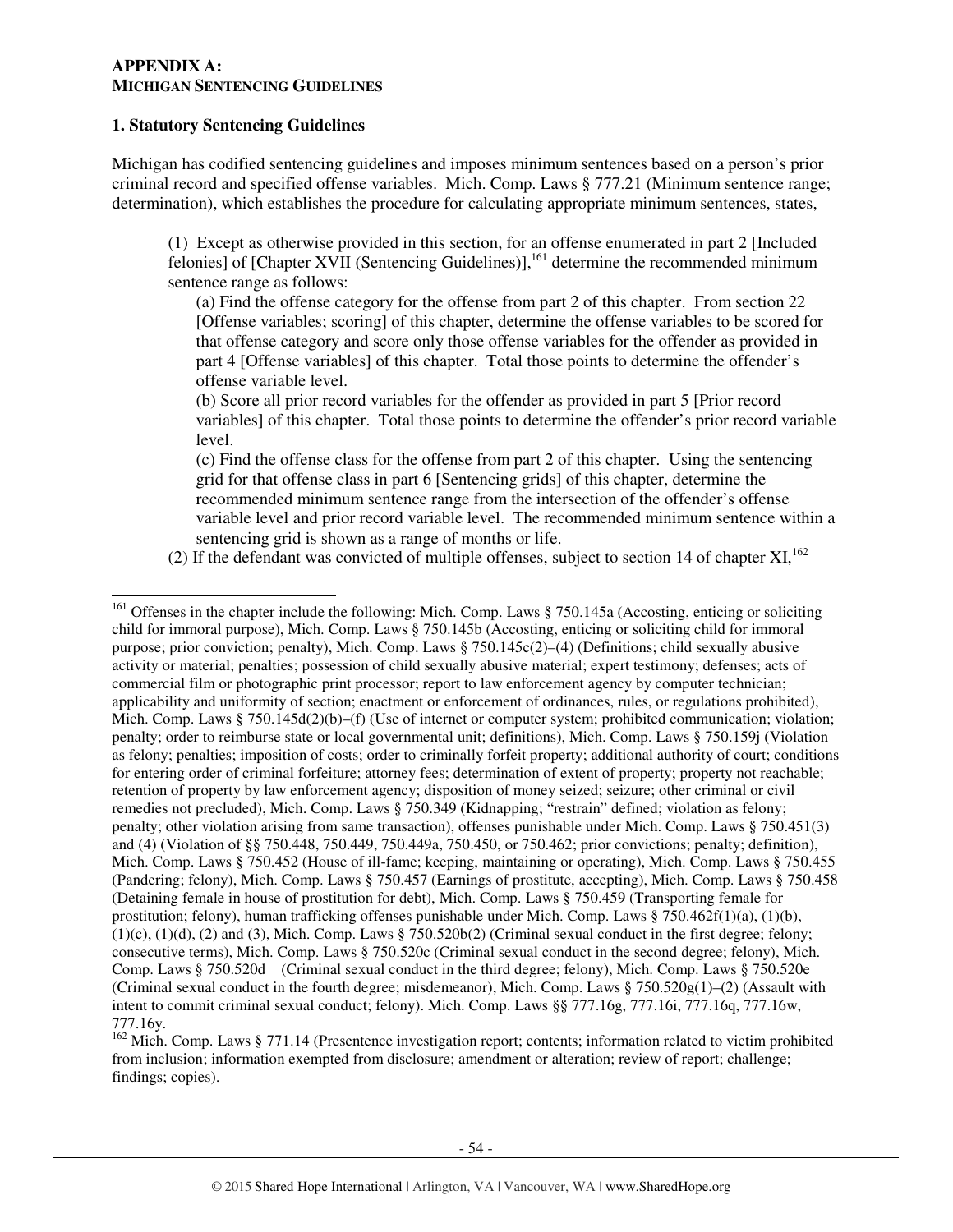score each offense as provided in this part.

(3) If the offender is being sentenced under section  $10$ ,<sup>163</sup> 11,<sup>164</sup> or  $12^{165}$  of chapter IX, determine the offense category, offense class, offense variable level, and prior record variable level based on the underlying offense. To determine the recommended minimum sentence range, increase the upper limit of the recommended minimum sentence range determined under part 6 for the underlying offense as follows:

(a) If the offender is being sentenced for a second felony, 25%.

(b) If the offender is being sentenced for a third felony, 50%.

(c) If the offender is being sentenced for a fourth or subsequent felony, 100%.

(4) If the offender is being sentenced for a violation described in section 18 of this chapter,  $^{166}$ both of the following apply:

(a) Determine the offense variable level by scoring the offense variables for the underlying offense and any additional offense variables for the offense category indicated in section 18 of this chapter.

(b) Determine the offense class based on the underlying offense. If there are multiple underlying felony offenses, the offense class is the same as that of the underlying felony offense with the highest crime class. If there are multiple underlying offenses but only 1 is a felony, the offense class is the same as that of the underlying felony offense. If no underlying offense is a felony, the offense class is G.

(5) If the offender is being sentenced for an attempted felony described in section 19 of this chapter,<sup>167</sup> determine the offense variable level and prior record variable level based on the underlying attempted offense.

## **2. Sentencing Variables**

There are two kinds of sentencing variables, prior record variables and offense variables. Both are considered when determining the proper minimum sentence under the guidelines.

## *Offense Variables*

j

Offense variables are listed in Mich. Comp. Laws §§ 777.31–777.49a (Part 4. Offense variables). Potentially applicable offense variables are included below.

## • **Mich. Comp. Laws § 777.33 (Physical injury to victim)**

(1) Offense variable 3 is physical injury to a victim. Score offense variable 3 by determining which of the following apply and by assigning the number of points attributable to the one that has the highest number of points:

- (a) A victim was killed.  $\dots$  100 points
- (b) A victim was killed. . . . 50 points
- (c) Life threatening or permanent incapacitating injury occurred to a victim. . . . 25 points

<sup>&</sup>lt;sup>163</sup> Mich. Comp. Laws§ 769.10 (Punishment for subsequent felony; sentence imposed for term of years considered indeterminate sentence; use of conviction to enhance sentence prohibited).

<sup>&</sup>lt;sup>164</sup> Mich. Comp. Laws§ 769.11 (Punishment for subsequent felony following conviction of 2 or more felonies; sentence for term of years considered indeterminate sentence; use of conviction to enhance sentence prohibited). <sup>165</sup> Mich. Comp. Laws§ 769.12 (Punishment for subsequent felony following conviction of 3 or more felonies;

sentence for term of years considered indeterminate sentence; use of conviction to enhance sentence prohibited; eligibility for parole; provisions not in derogation of consecutive sentence; "prisoner subject to disciplinary time" defined).

<sup>&</sup>lt;sup>166</sup> Mich. Comp. Laws § 777.18 (MCL 333.7410 to 750.367a; felonies to which chapter applicable) includes sentencing for Mich. Comp. Laws 750.157c (Person inducing a minor to commit a felony).

 $167$  Mich. Comp. Laws § 777.19 (Attempt to commit offense; applicability of chapter).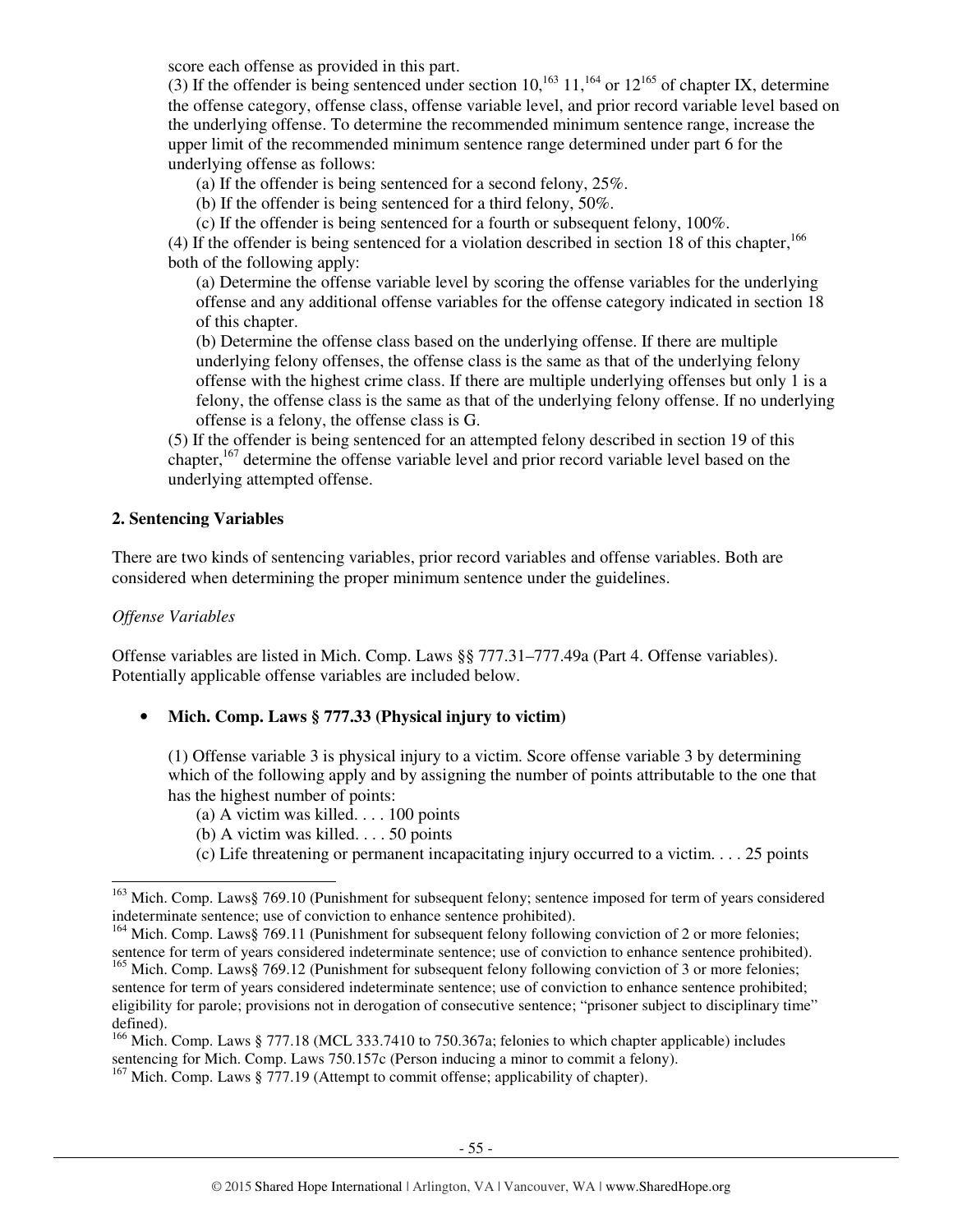- (d) Bodily injury requiring medical treatment occurred to a victim. . . . 10 points
- (e) Bodily injury not requiring medical treatment occurred to a victim. . . . 5 points
- (f) No physical injury occurred to a victim.  $\ldots$  0 points
- (2) All of the following apply to scoring offense variable 3:

(a) In multiple offender cases, if 1 offender is assessed points for death or physical injury, all offenders shall be assessed the same number of points.

(b) Score 100 points if death results from the commission of a crime and homicide is not the sentencing offense.

(c) Score 50 points if death results from the commission of a crime and the offense or attempted offense involves the operation of a vehicle, vessel, ORV, snowmobile, aircraft, or locomotive and any of the following apply:

(i) The offender was under the influence of or visibly impaired by the use of alcoholic liquor, a controlled substance, or a combination of alcoholic liquor and a controlled substance.

(ii) The offender had an alcohol content of 0.08 grams or more per 100 milliliters of blood, per 210 liters of breath, or per 67 milliliters of urine or, beginning October 1, 2013, the offender had an alcohol content of 0.10 grams or more per 100 milliliters of blood, per 210 liters of breath, or per 67 milliliters of urine.

(iii) The offender's body contained any amount of a controlled substance listed in schedule 1 under section 7212 of the public health code, 1978 PA 368, MCL 333.7212, or a rule promulgated under that section, or a controlled substance described in section 7214(a)(iv) of the public health code, 1978 PA 368, MCL 333.7214.

(d) Do not score 5 points if bodily injury is an element of the sentencing offense.

(3) As used in this section, "requiring medical treatment" refers to the necessity for treatment and not the victim's success in obtaining treatment.

## • **Mich. Comp. Laws § 777.34 (Psychological injury to victim)**

(1) Offense variable 4 is psychological injury to a victim. Score offense variable 4 by determining which of the following apply and by assigning the number of points attributable to the one that has the highest number of points:

(a) Serious psychological injury requiring professional treatment occurred to a victim. . . . 10 points

(b) No serious psychological injury requiring professional treatment occurred to a victim. . . . 0 points

(2) Score 10 points if the serious psychological injury may require professional treatment. In making this determination, the fact that treatment has not been sought is not conclusive.

## • **Mich. Comp. Laws § 777.35 (Psychological injury to member of victim's family)**

(1) Offense variable 5 is psychological injury to a member of a victim's family. Score offense variable 5 by determining which of the following apply and by assigning the number of points attributable to the one that has the highest number of points:

(a) Serious psychological injury requiring professional treatment occurred to a victim's family. . . . 15 points

(b) No serious psychological injury requiring professional treatment occurred to a victim's family. . . . 0 points

(2) Score 15 points if the serious psychological injury to the victim's family may require professional treatment. In making this determination, the fact that treatment has not been sought is not conclusive.

## • **Mich. Comp. Laws § 777.36 (Intent to kill or injure another individual)**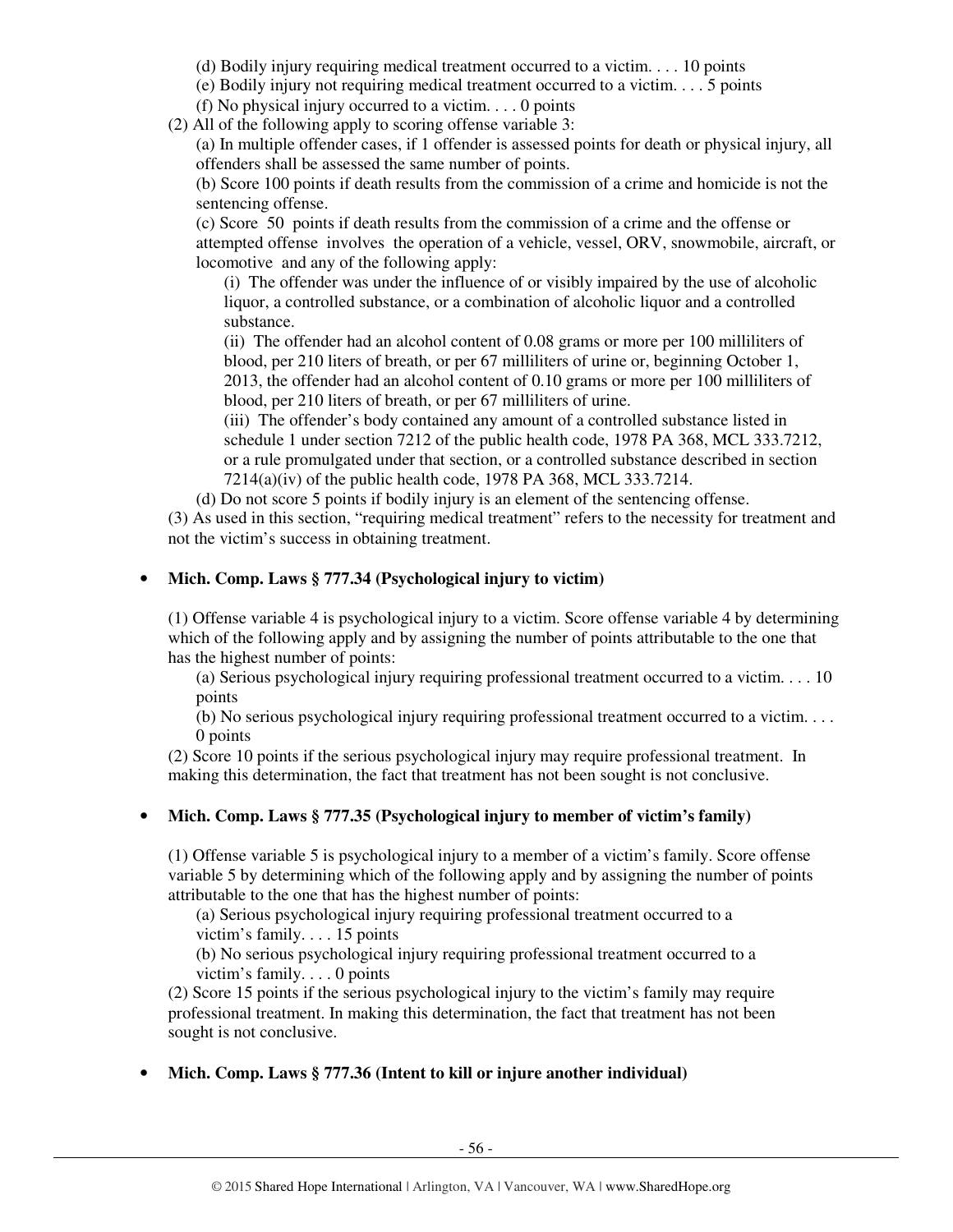(1) Offense variable 6 is the offender's intent to kill or injure another individual. Score offense variable 6 by determining which of the following apply and by assigning the number of points attributable to the one that has the highest number of points:

(a) The offender had premeditated intent to kill or the killing was committed while committing or attempting to commit arson, criminal sexual conduct in the first or third degree, child abuse in the first degree, a major controlled substance offense, robbery, breaking and entering of a dwelling, home invasion in the first or second degree, larceny of any kind, extortion, or kidnapping or the killing was the murder of a peace officer or a corrections officer. . . . 50 points

(b) The offender had unpremeditated intent to kill, the intent to do great bodily harm, or created a very high risk of death or great bodily harm knowing that death or great bodily harm was the probable result. . . . 25 points

(c) The offender had intent to injure or the killing was committed in an extreme emotional state caused by an adequate provocation and before a reasonable amount of time elapsed for the offender to calm or there was gross negligence amounting to an unreasonable disregard for life. . . . 10 points

(d) The offender had no intent to kill or injure. . . . 0 points

(2) All of the following apply to scoring offense variable 6.

(a) The sentencing judge shall score this variable consistent with a jury verdict unless the judge has information that was not presented to the jury.

(b) Score 10 points if a killing is intentional within the definition of second degree murder or voluntary manslaughter, but the death occurred in a combative situation or in response to victimization of the offender by the decedent.

# • **Mich. Comp. Laws § 777.37 (Aggravated physical abuse; "sadism" defined)**

(1) Offense variable 7 is aggravated physical abuse. Score offense variable 7 by determining which of the following apply and by assigning the number of points attributable to the one that has the highest number of points:

(a) A victim was treated with sadism, torture, or excessive brutality or conduct designed to substantially increase the fear and anxiety a victim suffered during the offense. . . . 50 points (b) No victim was treated with sadism, torture, or excessive brutality or conduct designed to substantially increase the fear and anxiety a victim suffered during the offense. . . . 0 points

(2) Count each person who was placed in danger of injury or loss of life as a victim. (3) As used in this section, "sadism" means conduct that subjects a victim to extreme or prolonged pain or humiliation and is inflicted to produce suffering or for the offender's gratification.

# • **Mich. Comp. Laws § 777.38 (Victim asportation or captivity)**

(1) Offense variable 8 is victim asportation or captivity. Score offense variable 8 by determining which of the following apply and by assigning the number of points attributable to the one that has the highest number of points:

(a) A victim was asported to another place of greater danger or to a situation of greater danger or was held captive beyond the time necessary to commit the offense. . . . 15 points (b) No victim was asported or held captive. . . . 0 points

(2) All of the following apply to scoring offense variable 8:

(a) Count each person who was placed in danger of injury or loss of life as a victim.

(b) Score 0 points if the sentencing offense is kidnapping.

# • **Mich. Comp. Laws § 777.39 (Offense variable 9; number of victims; scoring)**

(1) Offense variable 9 is number of victims. Score offense variable 9 by determining which of the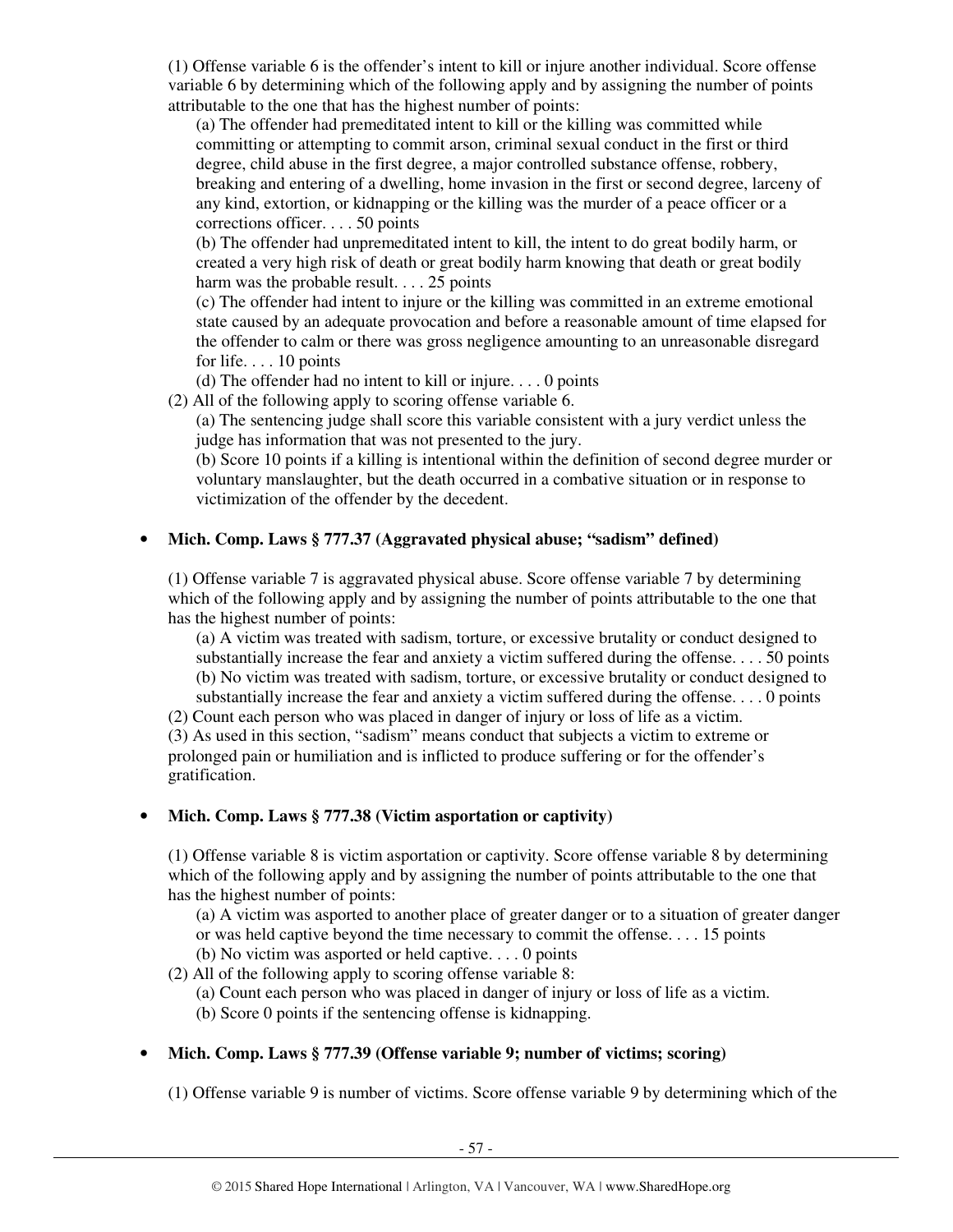following apply and by assigning the number of points attributable to the one that has the highest number of points:

(a) Multiple deaths occurred. . . . 100 points

(b) There were 10 or more victims who were placed in danger of physical injury or death, or

20 or more victims who were placed in danger of property loss. . . . 25 points

(c) There were 2 to 9 victims who were placed in danger of physical injury or death, or 4 to

19 victims who were placed in danger of property loss. . . . 10 points

(d) There were fewer than 2 victims who were placed in danger of physical injury or death,

or fewer than 4 victims who were placed in danger of property loss. . . . 0 points

(2) All of the following apply to scoring offense variable 9:

(a) Count each person who was placed in danger of physical injury or loss of life or property as a victim.

(b) Score 100 points only in homicide cases.

# • **Mich. Comp. Laws § 777.40 (Exploitation of vulnerable victim)**

(1) Offense variable 10 is exploitation of a vulnerable victim. Score offense variable 10 by determining which of the following apply and by assigning the number of points attributable to the one that has the highest number of points:

(a) Predatory conduct was involved. . . . 15 points

(b) The offender exploited a victim's physical disability, mental disability, youth or agedness, or a domestic relationship, or the offender abused his or her authority status. . . . 10 points (c) The offender exploited a victim by his or her difference in size or strength, or both, or exploited a victim who was intoxicated, under the influence of drugs, asleep, or unconscious. . . . 5 points

(d) The offender did not exploit a victim's Vulnerability. . . . 0 points

(2) The mere existence of 1 or more factors described in subsection (1) does not automatically equate with victim vulnerability.

(3) As used in this section:

(a) "Predatory conduct" means preoffense conduct directed at a victim for the primary purpose of victimization.

(b) "Exploit" means to manipulate a victim for selfish or unethical purposes.

(c) "Vulnerability" means the readily apparent susceptibility of a victim to injury, physical restraint, persuasion, or temptation.

(d) "Abuse of authority status" means a victim was exploited out of fear or deference to an authority figure, including, but not limited to, a parent, physician, or teacher.

# • **Mich. Comp. Laws § 777.41 (Criminal sexual penetration)**

(1) Offense variable 11 is criminal sexual penetration. Score offense variable 11 by determining which of the following apply and by assigning the number of points attributable to the one that has the highest number of points:

(a) Two or more criminal sexual penetrations occurred. . . . 50 points

(b) One criminal sexual penetration occurred. . . . 25 points

(c) No criminal sexual penetration occurred. . . . 0 points

(2) All of the following apply to scoring offense variable 11:

(a) Score all sexual penetrations of the victim by the offender arising out of the sentencing offense.

(b) Multiple sexual penetrations of the victim by the offender extending beyond the sentencing offense may be scored in offense variables 12 or 13.

(c) Do not score points for the 1 penetration that forms the basis of a first- or third-degree criminal sexual conduct offense.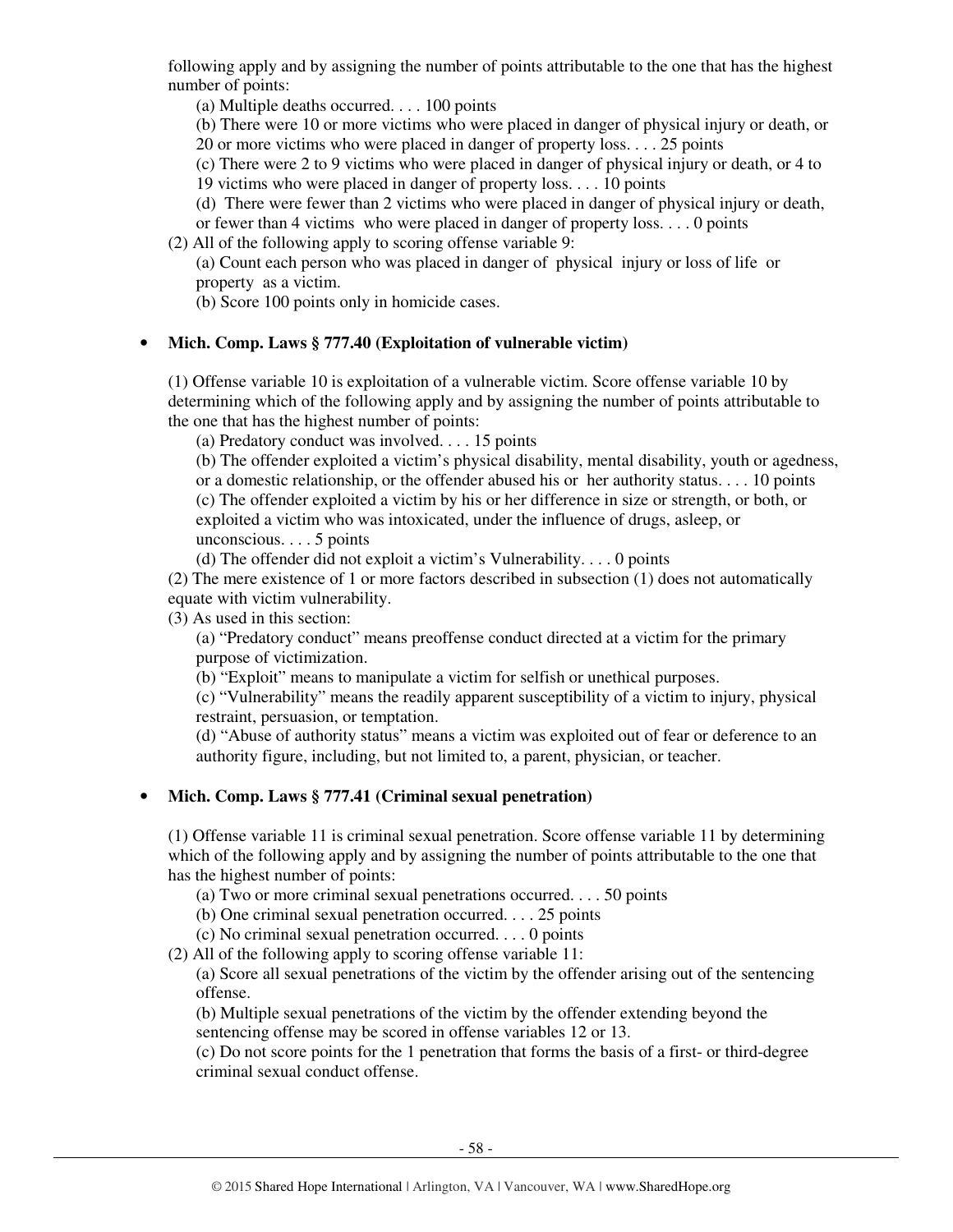## • **Mich. Comp. Laws § 777.42 (Contemporaneous felonious criminal acts)**

(1) Offense variable 12 is contemporaneous felonious criminal acts. Score offense variable 12 by determining which of the following apply and by assigning the number of points attributable to the one that has the highest number of points:

(a) Three or more contemporaneous felonious criminal acts involving crimes against a person were committed. . . . 25 points

(b) Two contemporaneous felonious criminal acts involving crimes against a person were committed. . . . 10 points

(c) Three or more contemporaneous felonious criminal acts involving other crimes were committed. . . . 10 points

(d) One contemporaneous felonious criminal act involving a crime against a person was committed. . . . 5 points

(e) Two contemporaneous felonious criminal acts involving other crimes were committed . . . 5 points

(f) One contemporaneous felonious criminal act involving any other crime was committed. . . . 1 point

(g) No contemporaneous felonious criminal acts were committed. . . . 0 points

(2) All of the following apply to scoring offense variable 12:

(a) A felonious criminal act is contemporaneous if both of the following circumstances exist:

(i) The act occurred within 24 hours of the sentencing offense.

(ii) The act has not and will not result in a separate conviction.

(b) A violation of section  $227b^{168}$  of the Michigan penal code, 1931 PA 328, MCL 750.227b, should not be considered for scoring this variable.

(c) Do not score conduct scored in offense variable 11.

## • **Mich. Comp. Laws § 777.43 (Continuing pattern of criminal behavior)**

(1) Offense variable 13 is continuing pattern of criminal behavior. Score offense variable 13 by determining which of the following apply and by assigning the number of points attributable to the one that has the highest number of points:

(a) The offense was part of a pattern of felonious criminal activity involving 3 or more sexual penetrations against a person or persons less than 13 years of age. . . . 50 points

(b) The offense was part of a pattern of felonious criminal activity directly related to causing, encouraging, recruiting, soliciting, or coercing membership in a gang or communicating a threat with intent to deter, punish, or retaliate against another for withdrawing from a gang.  $\ldots$  25 points

(c) The offense was part of a pattern of felonious criminal activity involving 3 or more crimes against a person. . . . 25 points

(d) The offense was part of a pattern of felonious criminal activity involving a combination of 3 or more crimes against a person or property or a violation of section 7401(2)(a)(i) to (iii)<sup>169</sup> or section 7403(2)(a)(i) to (iii)<sup>170</sup> of the public health code, 1978 PA 368, MCL

333.7401 and 333.7403. . . . 10 points

l

(e) The offense was part of a pattern of felonious criminal activity involving a combination of

<sup>&</sup>lt;sup>168</sup> Mich. Comp. Laws § 750.227b (Carrying or possessing firearm when committing or attempting to commit felony; "law enforcement officer" defined).

<sup>&</sup>lt;sup>169</sup> Mich. Comp. Laws § 333.7401 (Manufacturing, creating, delivering, or possessing with intent to manufacture, create, or deliver controlled substance, prescription form, or counterfeit prescription form; dispensing, prescribing, or administering controlled substance; violations; penalties; consecutive terms; discharge from lifetime probation; "plant" defined).

 $170$  Mich. Comp. Laws § 333.7403 (Knowingly or intentionally possessing controlled substance, controlled substance analogue, or prescription form; violations; penalties; discharge from lifetime probation).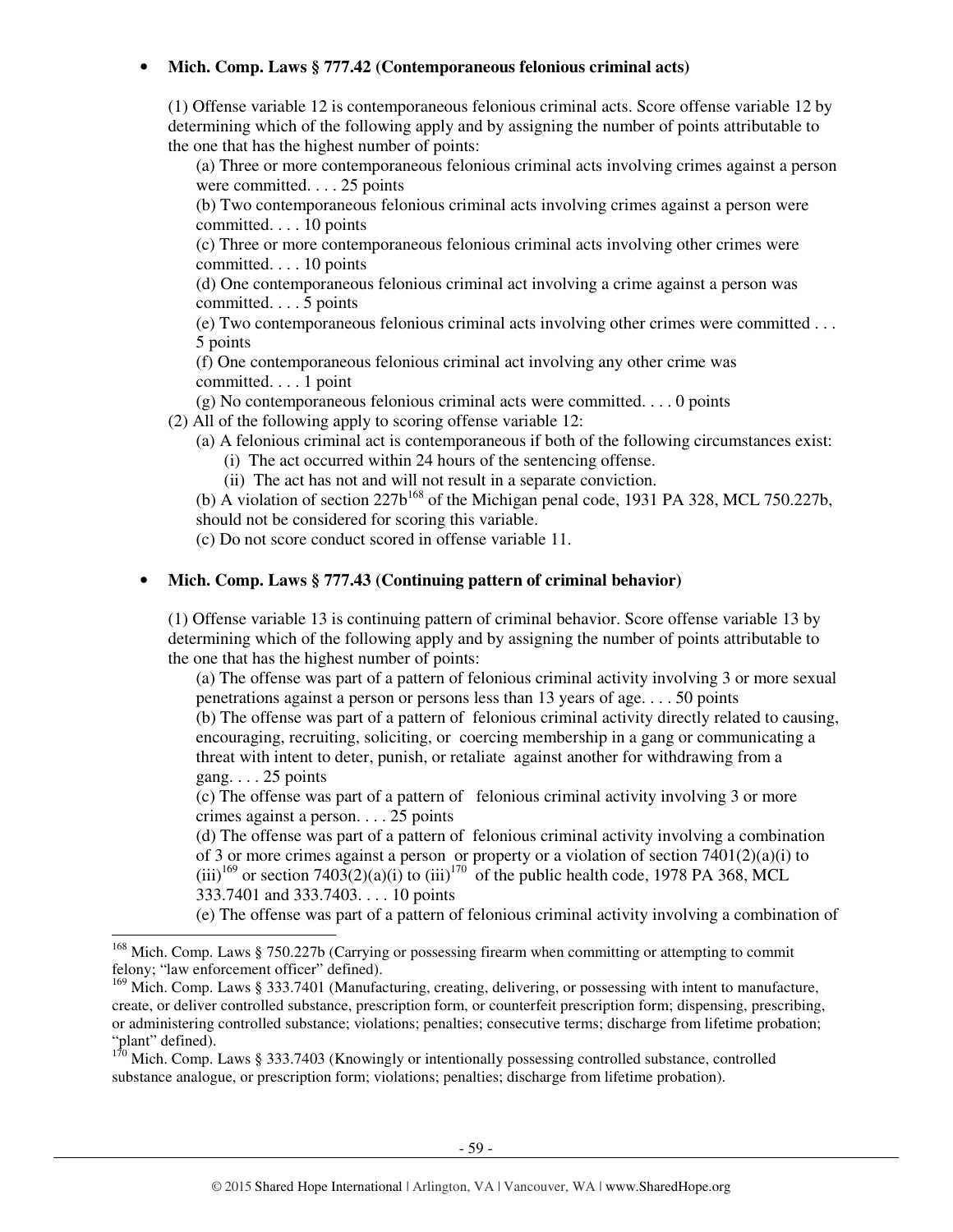3 or more violations of section  $7401(2)(a)(i)$  to (iii) or section  $7403(2)(a)(i)$  to (iii) of the public health code, 1978 PA 368, MCL 333.7401 and 333.7403. . . . 10 points (f) The offense was part of a pattern of felonious criminal activity involving 3 or more crimes against property. . . . 5 points

(g) No pattern of felonious criminal activity existed. . . . 0 points

(2) All of the following apply to scoring offense variable 13:

(a) For determining the appropriate points under this variable, all crimes within a 5-year period, including the sentencing offense, shall be counted regardless of whether the offense resulted in a conviction.

(b) The presence or absence of multiple offenders, the age of the offenders, or the degree of sophistication of the organized criminal group is not as important as the fact of the group's existence, which may be reasonably inferred from the facts surrounding the sentencing offense.

(c) Except for offenses related to membership in an organized criminal group or that are gang-related, do not score conduct scored in offense variable 11 or 12.

(d) Score 50 points only if the sentencing offense is first degree criminal sexual conduct.

(e) Do not count more than 1 controlled substance offense arising out of the criminal episode for which the person is being sentenced.

(f) Do not count more than 1 crime involving the same controlled substance. For example, do not count conspiracy and a substantive offense involving the same amount of controlled substances or possession and delivery of the same amount of controlled substances.

# • **Mich. Comp. Laws § 777.44 (Offender's role)**

(1) Offense variable 14 is the offender's role. Score offense variable 14 by determining which of the following apply and by assigning the number of points attributable to the one that has the highest number of points:

(a) The offender was a leader in a multiple offender situation. . . . 10 points

(b) The offender was not a leader in a multiple offender situation. . . . 0 points

(2) All of the following apply to scoring offense variable 14:

(a) The entire criminal transaction should be considered when scoring this variable. (b) If 3 or more offenders were involved, more than 1 offender may be determined to have been a leader.

# • **Mich. Comp. Laws § 777.46 (Property obtained, damaged, lost, or destroyed)**

(1) Offense variable 16 is property obtained, damaged, lost, or destroyed. Score offense variable 16 by determining which of the following apply and by assigning the number of points attributable to the one that has the highest number of points:

(a) Wanton or malicious damage occurred beyond that necessary to commit the crime for which the offender is not charged and will not be charged. . . . 10 points

(b) The property had a value of more than \$20,000.00 or had significant historical, social, or sentimental value. . . . 10 points

(c) The property had a value of  $$1,000.00$  or more but not more than  $$20,000.00$ .... . 5 points

(d) The property had a value of  $$200.00$  or more but not more than  $$1,000.00$ .... 1 point

(e) No property was obtained, damaged, lost, or destroyed or the property had a value of less than \$200.00. . . . 0 points

(2) All of the following apply to scoring offense variable 16:

(a) In multiple offender or victim cases, the appropriate points may be determined by adding together the aggregate value of the property involved, including property involved in uncharged offenses or charges dismissed under a plea agreement.

(b) In cases in which the property was obtained unlawfully, lost to the lawful owner, or destroyed, use the value of the property in scoring this variable. If the property was damaged,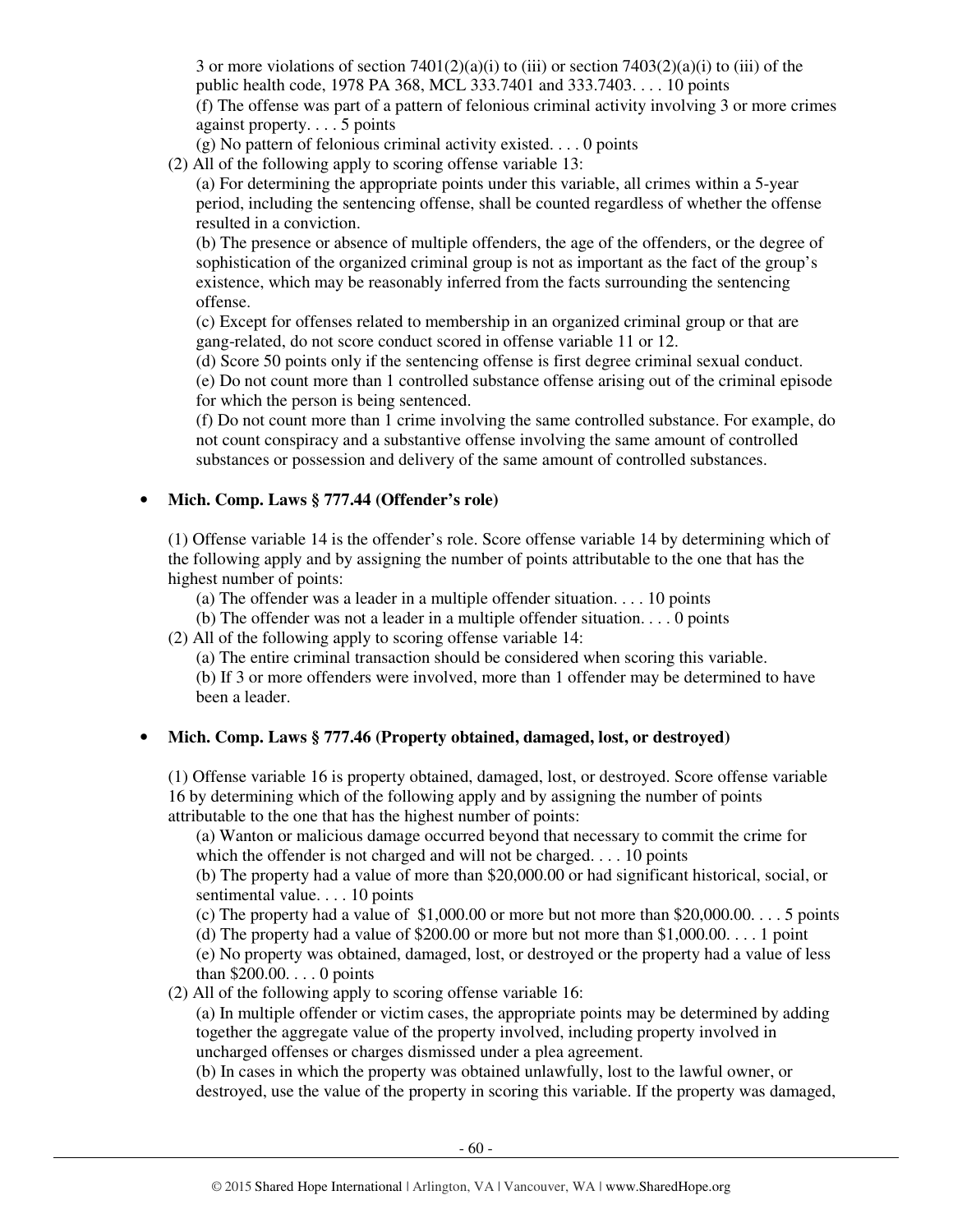use the monetary amount appropriate to restore the property to pre-offense condition in scoring this variable.

(c) The amount of money or property involved in admitted but uncharged offenses or in charges that have been dismissed under a plea agreement may be considered.

#### *Prior Record Variables*

Prior record variables are listed in Mich. Comp. Laws §§ 777.50–777.57 (Part 5. Prior record variables). Potentially applicable prior record variables are included below.

## • **Mich. Comp. Laws § 777.51 (Prior high severity felony convictions)**

(1) Prior record variable 1 is prior high severity felony convictions. Score prior record variable 1 by determining which of the following apply and by assigning the number of points attributable to the one that has the highest number of points:

(a) The offender has 3 or more prior high severity felony convictions. . . . 75 points

(b) The offender has 2 prior high severity felony convictions. . . . 50 points

(c) The offender has 1 prior high severity felony conviction. . . . 25 points

(d) The offender has no prior high severity felony convictions. . . . 0 points

(2) As used in this section, "prior high severity felony conviction" means a conviction for any of the following, if the conviction was entered before the sentencing offense was committed:

(a) A crime listed in offense class M2, A, B, C, or D .

(b) A felony under a law of the United States or another state corresponding to a crime listed in offense class M2, A, B, C, or D .

(c) A felony that is not listed in offense class M2, A, B, C, D, E, F, G, or H and that is punishable by a maximum term of imprisonment of 10 years or more.

(d) A felony under a law of the United States or another state that does not correspond to a crime listed in offense class M2, A, B, C, D, E, F, G, or H and that is punishable by a maximum term of imprisonment of 10 years or more.

# • **Mich. Comp. Laws § 777.52 (Prior low severity felony convictions)**

(1) Prior record variable 2 is prior low severity felony convictions. Score prior record variable 2 by determining which of the following apply and by assigning the number of points attributable to the one that has the highest number of points:

(a) The offender has 4 or more prior low severity felony convictions. . . . 30 points

(b) The offender has 3 prior low severity felony convictions. . . . 20 points

(c) The offender has 2 prior low severity felony convictions. . . . 10 points

(d) The offender has 1 prior low severity felony conviction.  $\dots$  5 points

(e) The offender has no prior low severity felony convictions. . . . 0 points

(2) As used in this section, "prior low severity felony conviction" means a conviction for any of the following, if the conviction was entered before the sentencing offense was committed:

(a) A crime listed in offense class E, F, G, or H.

(b) A felony under a law of the United States or another state that corresponds to a crime listed in offense class E, F, G, or H.

(c) A felony that is not listed in offense class M2, A, B, C, D, E, F, G, or H and that is punishable by a maximum term of imprisonment of less than 10 years.

(d) A felony under a law of the United States or another state that does not correspond to a crime listed in offense class  $M2$ , A, B, C, D, E, F, G, or H and that is punishable by a maximum term of imprisonment of less than 10 years.

# • **Mich. Comp. Laws § 777.53 (Prior high severity juvenile adjudications)**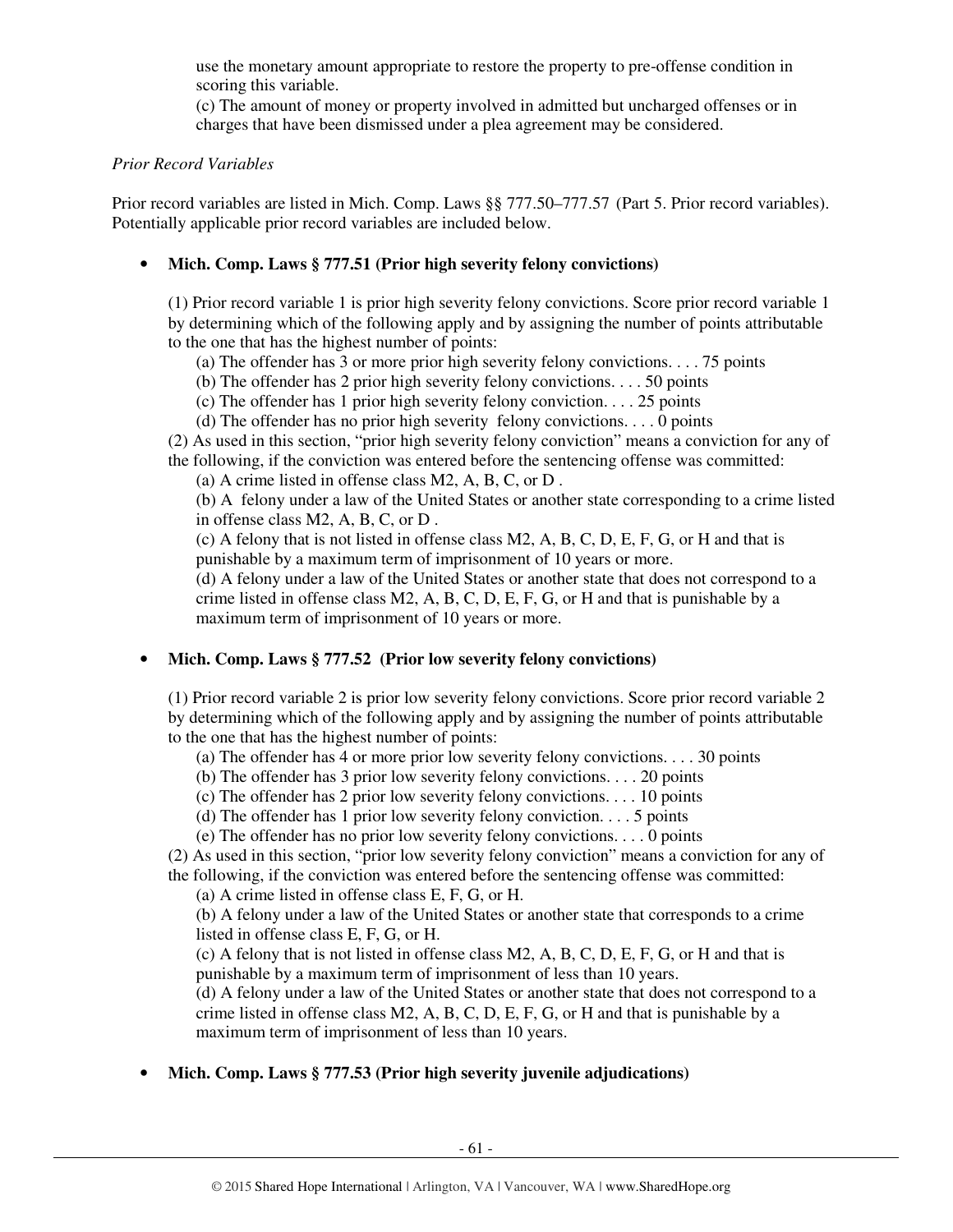(1) Prior record variable 3 is prior high severity juvenile adjudications. Score prior record variable 3 by determining which of the following apply and by assigning the number of points attributable to the one that has the highest number of points:

(a) The offender has 3 or more prior high severity juvenile adjudications. . . . 50 points

(b) The offender has 2 prior high severity juvenile adjudications. . . . 25 points

(c) The offender has 1 prior high severity juvenile adjudication. . . . 10 points

(d) The offender has no prior high severity juvenile adjudications. . . . 0 points

(2) As used in this section, "prior high severity juvenile adjudication" means a juvenile adjudication for conduct that would be any of the following if committed by an adult, if the order of disposition was entered before the sentencing offense was committed:

(a) A crime listed in offense class M2, A, B, C, or D.

(b) A felony under a law of the United States or another state corresponding to a crime listed in offense class M2, A, B, C, or D .

(c) A felony that is not listed in offense class M2, A, B, C, D, E, F, G, or H and that is punishable by a maximum term of imprisonment of 10 years or more.

(d) A felony under a law of the United States or another state that does not correspond to a crime listed in offense class  $M2$ , A, B, C, D, E, F, G, or H and that is punishable by a maximum term of imprisonment of 10 years or more.

## • **Mich. Comp. Laws § 777.54 (Prior low severity juvenile adjudications)**

(1) Prior record variable 4 is prior low severity juvenile adjudications. Score prior record variable 4 by determining which of the following apply and by assigning the number of points attributable to the one that has the highest number of points:

(a) The offender has 6 or more prior low severity juvenile adjudications. . . . 20 points

(b) The offender has 5 prior low severity juvenile adjudications. . . . 15 points

(c) The offender has 3 or 4 prior low severity juvenile adjudications. . . . 10 points

(d) The offender has 2 prior low severity juvenile adjudications. . . . 5 points

(e) The offender has 1 prior low severity juvenile adjudication. . . . 2 points

(f) The offender has no prior low severity juvenile adjudications. . . . 0 points

(2) As used in this section, "prior low severity juvenile adjudication" means a juvenile adjudication for conduct that would be any of the following if committed by an adult, if the order of disposition was entered before the sentencing offense was committed:

(a) A crime listed in offense class E, F, G, or H.

(b) A felony under a law of the United States or another state corresponding to a crime listed in offense class E, F, G, or H.

(c) A felony that is not listed in offense class M2, A, B, C, D, E, F, G, or H and that is punishable by a maximum term of imprisonment of less than 10 years.

(d) A felony under a law of the United States or another state that does not correspond to a crime listed in offense class  $M2$ , A, B, C, D, E, F, G, or H and that is punishable by a maximum term of imprisonment of less than 10 years.

## • **Mich. Comp. Laws § 777.55 (Prior misdemeanor convictions or prior misdemeanor juvenile adjudications)**

(1) Prior record variable 5 is prior misdemeanor convictions or prior misdemeanor juvenile adjudications. Score prior record variable 5 by determining which of the following apply and by assigning the number of points attributable to the one that has the highest number of points:

(a) The offender has 7 or more prior misdemeanor convictions or prior misdemeanor juvenile adjudications. . . . 20 points

(b) The offender has 5 or 6 prior misdemeanor convictions or prior misdemeanor juvenile adjudications. . . . 15 points

(c) The offender has 3 or 4 prior misdemeanor convictions or prior misdemeanor juvenile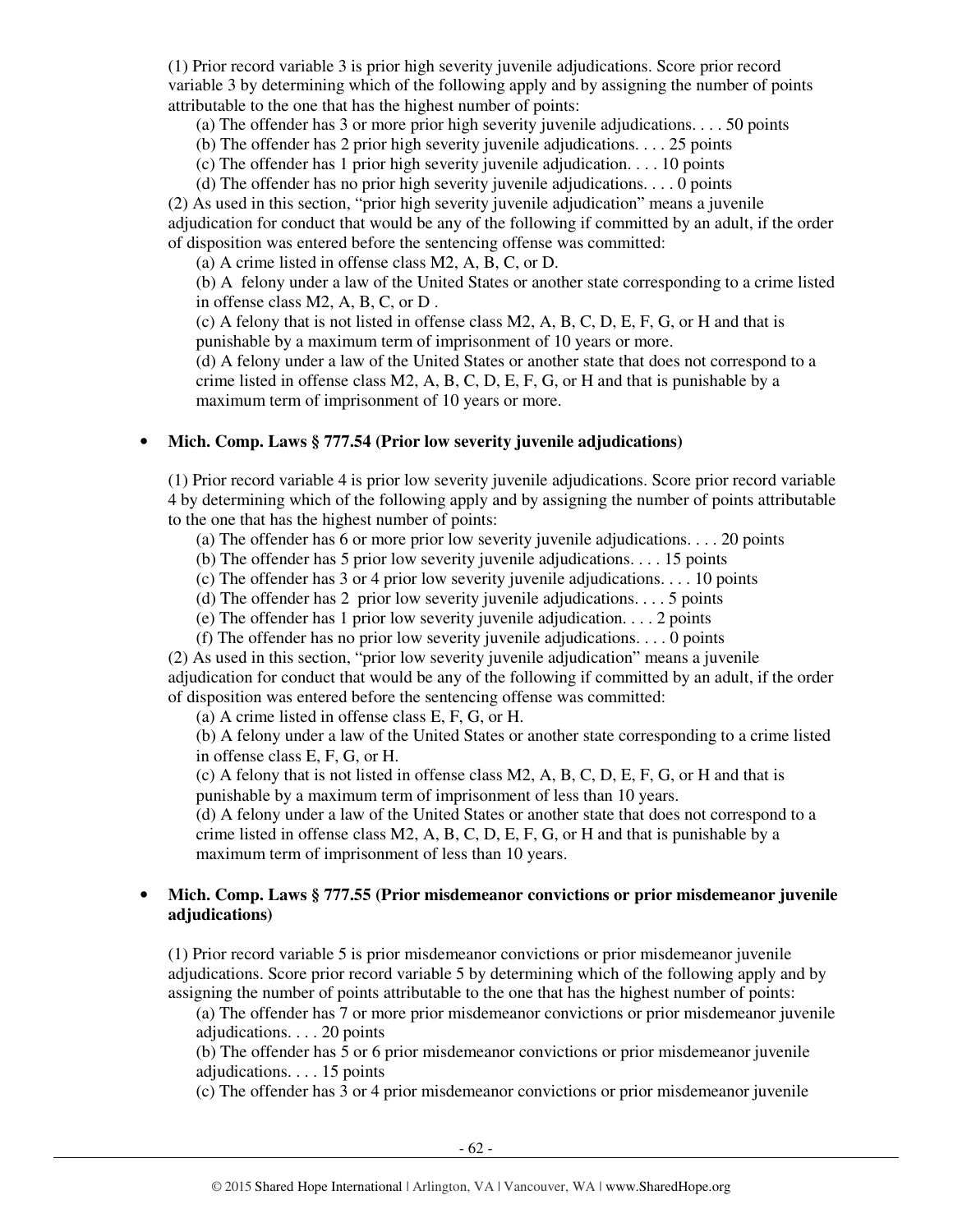adjudications. . . . 10 points

(d) The offender has 2 prior misdemeanor convictions or prior misdemeanor juvenile adjudications. . . . 5 points

(e) The offender has 1 prior misdemeanor conviction or prior misdemeanor juvenile adjudication. . . . 2 points

(f) The offender has no prior misdemeanor convictions or prior misdemeanor juvenile adjudications. . . . 0 points

(2) All of the following apply to scoring record variable 5:

(a) Except as provided in subdivision (b), count a prior misdemeanor conviction or prior misdemeanor juvenile adjudication only if it is an offense against a person or property, a controlled substance offense, or a weapon offense. Do not count a prior conviction used to enhance the sentencing offense to a felony.

(b) Count all prior misdemeanor convictions and prior misdemeanor juvenile adjudications for operating or attempting to operate a vehicle, vessel, ORV, snowmobile, aircraft, or locomotive while under the influence of or impaired by alcohol, a controlled substance, or a combination of alcohol and a controlled substance. Do not count a prior conviction used to enhance the sentencing offense to a felony.

(3) As used in this section:

(a) "Prior misdemeanor conviction" means a conviction for a misdemeanor under a law of this state, a political subdivision of this state, another state, a political subdivision of another state, or the United States if the conviction was entered before the sentencing offense was committed.

(b) "Prior misdemeanor juvenile adjudication" means a juvenile adjudication for conduct that if committed by an adult would be a misdemeanor under a law of this state, a political subdivision of this state, another state, a political subdivision of another state, or the United States if the order of disposition was entered before the sentencing offense was committed.

## • **Mich. Comp. Laws § 777.56 (Relationship to criminal justice system)**

(1) Prior record variable 6 is relationship to the criminal justice system. Score prior record variable 6 by determining which of the following apply and by assigning the number of points attributable to the one that has the highest number of points:

(a) The offender is a prisoner of the department of corrections or serving a sentence in jail. . . . 20 points

(b) The offender is incarcerated in jail awaiting adjudication or sentencing on a conviction or probation violation. . . . 15 points

(c) The offender is on parole, probation, or delayed sentence status or on bond awaiting adjudication or sentencing for a felony. . . . 10 points

(d) The offender is on probation or delayed sentence status or on bond awaiting adjudication or sentencing for a misdemeanor. . . . 5 points

(e) The offender has no relationship to the criminal justice system. . . . 0 points

(2) Score the appropriate points under this section if the offender is involved with the criminal justice system in another state or United States.

(3) As used in this section:

(a) "Delayed sentence status" includes, but is not limited to, an individual assigned or deferred under any of the following:

(i) Section 7411 of the public health code, 1978 PA 368, MCL 333.7411.

(ii) Section 1076(4) of the revised judicature act of 1961, 1961 PA 236, MCL 600.1076.

(iii) Section 350a of the Michigan penal code, 1931 PA 328, MCL 750.350a.

(iv) Section 430 of the Michigan penal code, 1931 PA 328, MCL 750.430.

- (v) Sections 11 to 15 of chapter II.
- (vi) Section 4a of chapter IX.

(b) "Prisoner of the department of corrections or serving a sentence in jail" includes an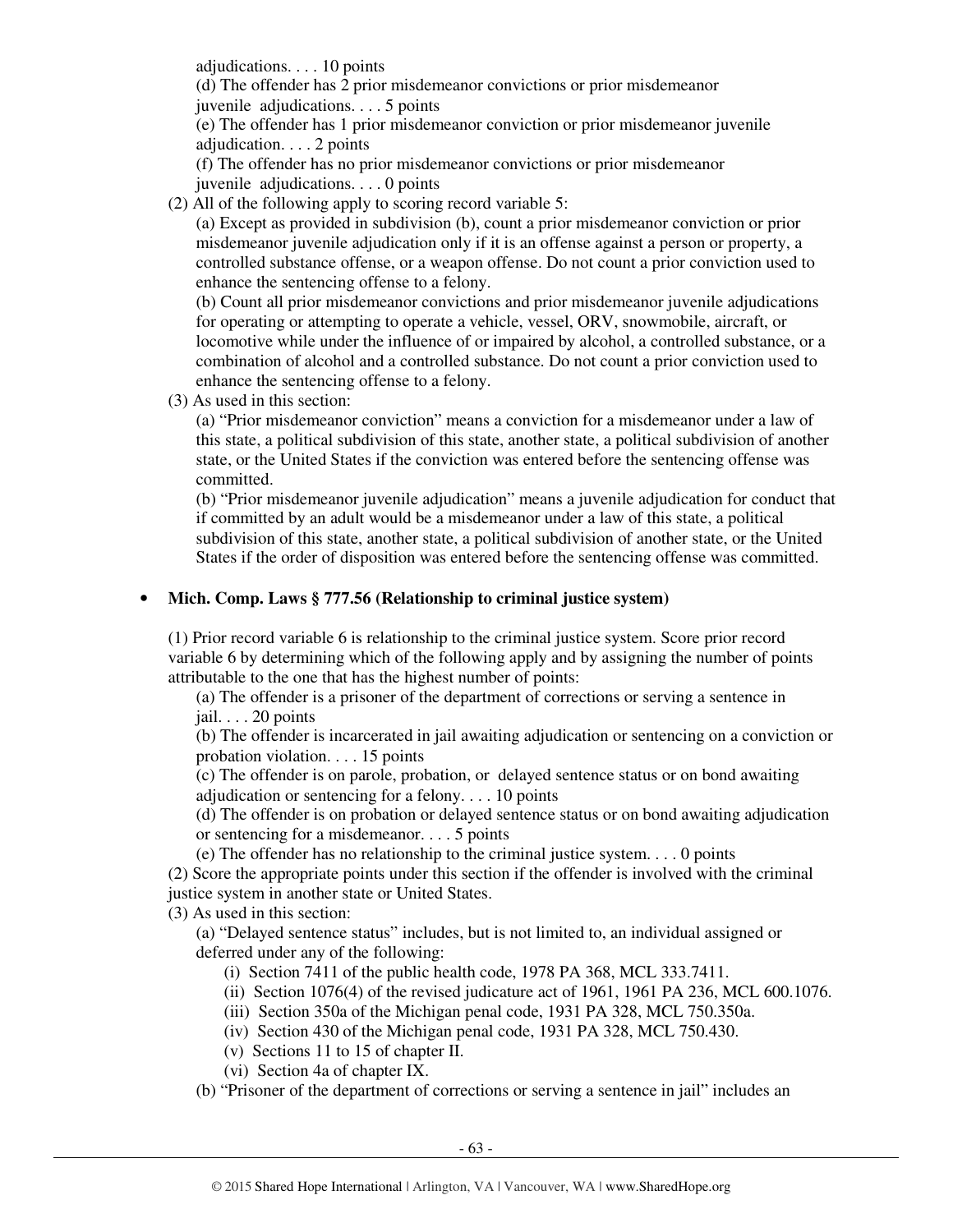individual who is an escapee.

# • **Mich. Comp. Laws § 777.57 (Subsequent or concurrent felony convictions)**

(1) Prior record variable 7 is subsequent or concurrent felony convictions. Score prior record variable 7 by determining which of the following apply and by assigning the number of points attributable to the one that has the highest number of points:

(a) The offender has 2 or more subsequent or concurrent convictions. . . . 20 points

- (b) The offender has 1 subsequent or concurrent conviction. . . . 10 points
- (c) The offender has no subsequent or concurrent convictions. . . . 0 points
- (2) All of the following apply to scoring record variable 7:

(a) Score the appropriate point value if the offender was convicted of multiple felony counts or was convicted of a felony after the sentencing offense was committed.

(b) Do not score a felony firearm conviction in this variable.

(c) Do not score a concurrent felony conviction if a mandatory consecutive sentence or a consecutive sentence imposed under section 7401(3) of the public health code, 1978 PA 368, MCL 333.7401, will result from that conviction.

## **3. Offenses and Penalties by Class.**

Michigan's sentencing guidelines separate offenses into eight separate categories. An individual's sentence is based on the class of the offense, the prior offense variables present, and the prior record variables present.

## *Class A Offenses*

-

Class A offenses are subject to minimum imprisonment ranges of 21–35 months to 270–450 months. Mich. Comp. Laws § 777.62 (Minimum sentence ranges for class A). The following are Class A offenses:

- Mich. Comp. Laws § 750.349 (Kidnapping; "restrain" defined; violation as felony; penalty; other violation arising from same transaction)
- Mich. Comp. Laws § 750.462f(1)(d) (Human trafficking violation involving death or the commission of certain felonies)
- Mich. Comp. Laws § 750.520b(2) (Criminal sexual conduct in the first degree; felony; consecutive terms)

Mich. Comp. Laws §§ 777.16g (MCL 750.135 to 750.147b; felonies to which chapter applicable; violation of MCL 750.145d), 777.16q (MCL 750.332 to 750.350a; felonies to which chapter applicable). 777.16w<sup>171</sup> (MCL 750.451 to 750.465a(1)(c); felonies to which chapter applicable), 777.16y (MCL 750.520b(2) to 750.532; felonies to which chapter applicable).

| <b>Offense</b><br><b>Variable</b> |            | <b>Prior Record Variable Level</b> |                |                |                |              |
|-----------------------------------|------------|------------------------------------|----------------|----------------|----------------|--------------|
| <b>Level</b>                      |            |                                    |                |                |                |              |
|                                   | $0$ points | $1-9$ points                       | $10-24$ points | $25-49$ points | $50-74$ points | $75+$ points |
|                                   | $21 - 35$  | $27 - 45$                          | $42 - 70$      | $51 - 85$      | $81 - 135$     | $108 - 180$  |
| $(0-19)$                          | months     | months                             | months         | months         | months         | months       |

<sup>&</sup>lt;sup>171</sup> The text of Mich. Comp. Laws Ann. § 777.16w (MCL 750.451(3) to 750.465a(1)(c); felonies to which chapter applicable; violation of MCL 750.462f) included here and elsewhere in this report includes amendments made by the enactment of Senate Bill 206 during the Regular Session of the 97th Michigan Legislature (effective January 14, 2015).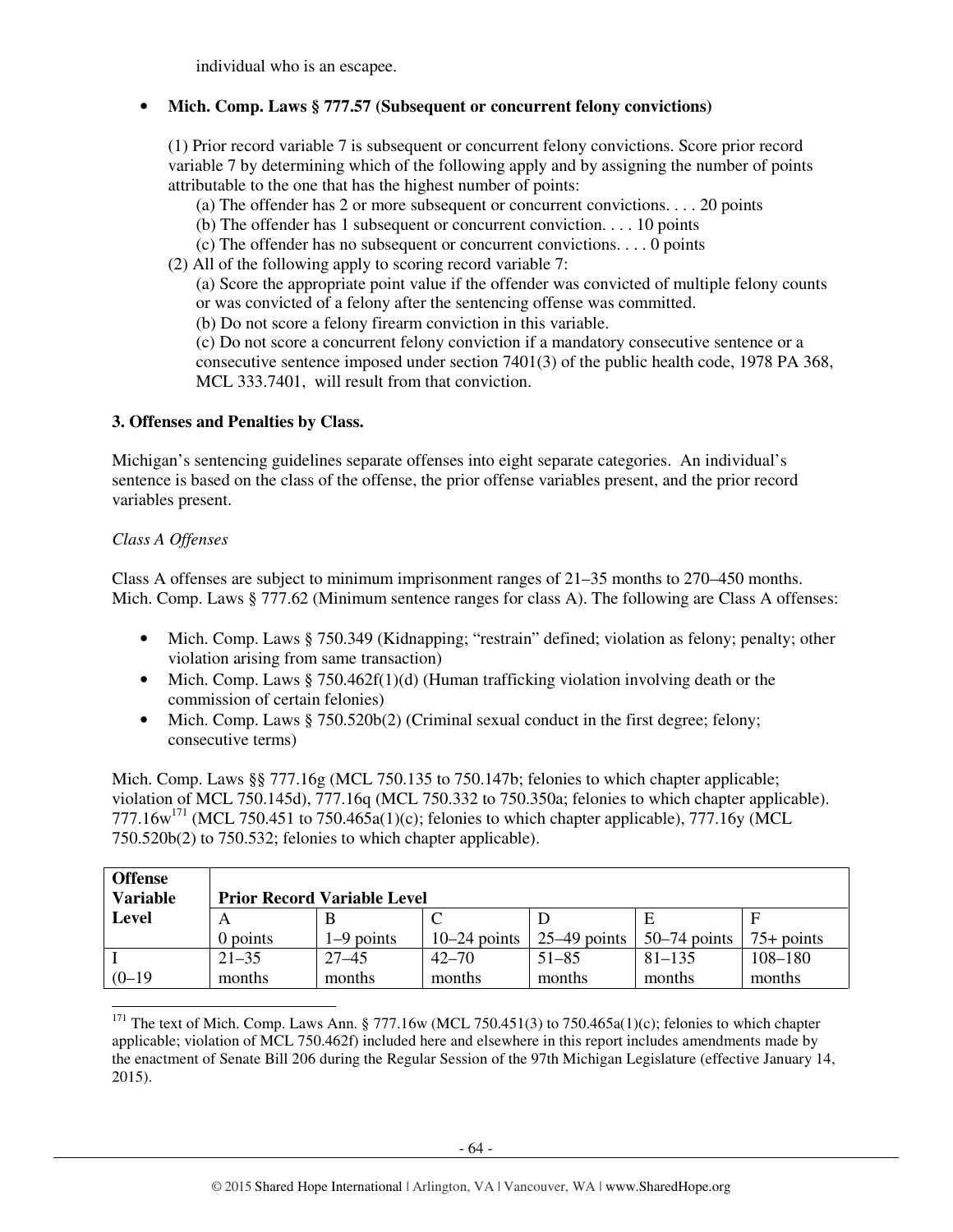| points)      |             |             |             |             |             |             |
|--------------|-------------|-------------|-------------|-------------|-------------|-------------|
| II $(20-39)$ | $27 - 45$   | $42 - 70$   | $51 - 85$   | $81 - 135$  | $108 - 180$ | $126 - 210$ |
| points)      | months      | months      | months      | months      | months      | months      |
| $III(40-59)$ | $42 - 70$   | $51 - 85$   | $81 - 135$  | 108-180     | $126 - 210$ | $135 - 225$ |
| points)      | months      | months      | months      | months      | months      | months      |
| IV (60-79)   | $51 - 85$   | $81 - 135$  | $108 - 180$ | $126 - 210$ | $135 - 225$ | $171 - 285$ |
| points)      | months      | months      | months      | months      | months      | months      |
| $V(80-99)$   | $81 - 135$  | $108 - 180$ | $126 - 210$ | $135 - 225$ | $171 - 285$ | $225 - 375$ |
| points)      | months      | months      | months      | months, or  | months      | months      |
|              |             |             |             | life        |             |             |
| $VI(100+$    | $108 - 180$ | $126 - 210$ | $135 - 225$ | $171 - 285$ | 225–375     | 270–450     |
| points)      | months      | months      | months, or  | months, or  | months      | months      |
|              |             |             | life        | life        |             |             |

Mich. Comp. Laws § 777.62 (Minimum sentence ranges for class A).

# *Class B Offenses*

Class B offenses are subject to minimum imprisonment ranges of 0–18 months to117–160 months. Mich. Comp. Laws § 777.63 Minimum sentence ranges for class B). The following are Class B offenses:

- Mich. Comp. Laws § 750.145c(2) (Definitions; child sexually abusive activity or material; penalties; possession of child sexually abusive material; expert testimony; defenses; acts of commercial film or photographic print processor; report to law enforcement agency by computer technician; applicability and uniformity of section; enactment or enforcement of ordinances, rules, or regulations prohibited)
- Mich. Comp. Laws  $§ 750.145d(2)(f)$  (Use of Internet or computer system; prohibited communication; violation; penalty; order to reimburse state or local governmental unit; definitions)
- Mich. Comp. Laws § 750.159j (Violation as felony; penalties; imposition of costs; order to criminally forfeit property; additional authority of court; conditions for entering order of criminal forfeiture; attorney fees; determination of extent of property; property not reachable; retention of property by law enforcement agency; disposition of money seized; seizure; other criminal or civil remedies not precluded)
- Mich. Comp. Laws § 750.457 (Accepting earnings of a prostitute)
- Mich. Comp. Laws 750.458 (Detaining person in house of prostitution for debt)
- Mich. Comp. Laws § 750.459 (Transporting person for prostitution; felony)
- Mich. Comp. Laws § 750.462(f)(1)(c) (Human trafficking violation resulting in serious bodily injury)
- Mich. Comp. Laws § 750.462f(2) (Obtaining a minor for commercial sexual activity or for forced labor or services)
- Mich. Comp. Laws § 750.520d (Criminal sexual conduct in the third degree; felony).

Mich. Comp. Laws §§ 777.16g (MCL 750.135 to 750.147b; felonies to which chapter applicable; violation of MCL 750.145d), 777.16i (MCL 750.158 to 750.182a; felonies to which chapter applicable), 777.16w (MCL 750.451 to 750.465a(1)(c); felonies to which chapter applicable), 777.16y (MCL 750.520b(2) to 750.532; felonies to which chapter applicable).

| <b>Offense</b>  |              |                                    |  |  |  |  |  |  |
|-----------------|--------------|------------------------------------|--|--|--|--|--|--|
| <b>Variable</b> |              | <b>Prior Record Variable Level</b> |  |  |  |  |  |  |
| Level           | $\mathbf{I}$ |                                    |  |  |  |  |  |  |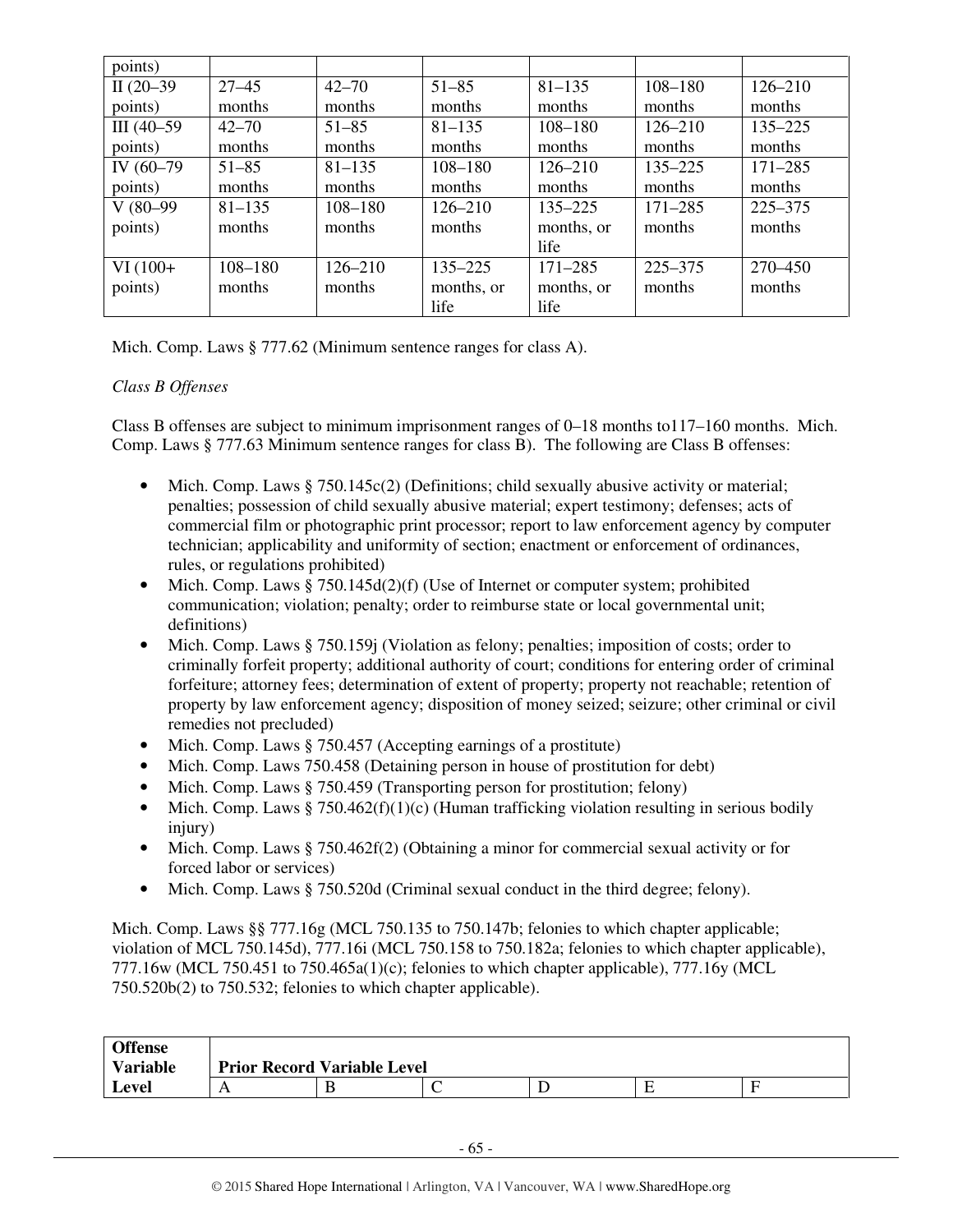|                 | $0$ points    | $1-9$ points | $10-24$ points | $25-49$ points | $50-74$ points | $75+$ points |
|-----------------|---------------|--------------|----------------|----------------|----------------|--------------|
|                 | $0-18$ months | $12 - 20$    | $24 - 40$      | $36 - 60$      | $51 - 85$      | $72 - 120$   |
| $(0-9$ points)  |               | months       | months         | months         | months         | months       |
| II $(10-24)$    | $12 - 20$     | $15 - 25$    | $30 - 50$      | $51 - 85$      | $72 - 120$     | $78 - 130$   |
| points)         | months        | months       | months         | months         | months         | months       |
| Ш               | $15 - 25$     | $21 - 35$    | $36 - 60$      | $57 - 95$      | $78 - 130$     | $84 - 140$   |
| $(25-34)$       | months        | months       | months         | months         | months         | months       |
| points)         |               |              |                |                |                |              |
| IV              | $21 - 35$     | $24 - 40$    | $45 - 75$      | $72 - 120$     | $84 - 140$     | $87 - 145$   |
| $(34 -$         | months        | months       | months         | months         | months         | months       |
| 49points)       |               |              |                |                |                |              |
| $V(50-74)$      | $24 - 40$     | $36 - 60$    | $51 - 85$      | $78 - 130$     | $87 - 145$     | $99 - 160$   |
| points)         | months        | months       | months         | months         | months         | months       |
| VI              | $36 - 60$     | $45 - 75$    | $57 - 95$      | $84 - 140$     | $99 - 160$     | $117 - 160$  |
| $(75 + points)$ | months        | months       | months         | months         | months         | months       |

Mich. Comp. Laws § 777.63 (Minimum sentence ranges for class B).

# *Class C Offenses*

Class C offenses are subject to minimum imprisonment ranges of 0–11 months to 62–114 months. Mich. Comp. Laws § 777.64 (Minimum sentence ranges for class C). The following are Class C offenses:

- Mich. Comp. Laws  $\S 750.145d(2)(e)$  (Use of Internet or computer system; prohibited communication; violation; penalty; order to reimburse state or local governmental unit; definitions)
- Mich. Comp. Laws  $\S 750.462f(1)(b)$  (Human trafficking violation resulting in bodily injury)
- Mich. Comp. Laws § 750.520c (Criminal sexual conduct in the second degree; felony).

Mich. Comp. Laws §§ 777.16g (MCL 750.135 to 750.147b; felonies to which chapter applicable; violation of MCL 750.145d), 777.16w (MCL 750.451 to 750.465a(1)(c); felonies to which chapter applicable), 777.16y (MCL 750.158 to 750.182a; felonies to which chapter applicable).

| <b>Offense</b><br><b>Variable</b> | <b>Prior Record Variable Level</b> |                                   |                |                |                |              |  |  |  |
|-----------------------------------|------------------------------------|-----------------------------------|----------------|----------------|----------------|--------------|--|--|--|
| <b>Level</b>                      | A                                  | E<br>$\mathcal{C}$<br>F<br>D<br>B |                |                |                |              |  |  |  |
|                                   | $0$ points                         | $1-9$ points                      | $10-24$ points | $25-49$ points | $50-74$ points | $75+$ points |  |  |  |
| $\mathbf I$                       | $0-11$ months                      | $0-17$ months                     | $10 - 19$      | $12 - 24$      | $19 - 38$      | $29 - 57$    |  |  |  |
| $(0-9$ points)                    |                                    |                                   | months         | months         | months         | months       |  |  |  |
| $\rm II$ (                        | $0-17$ months                      |                                   |                | $19 - 38$      | $29 - 57$      | $36 - 71$    |  |  |  |
| 10-24                             |                                    | $5-17$                            | 12-24          | months         | months         | months       |  |  |  |
| points)                           |                                    | months                            | months         |                |                |              |  |  |  |
| III(                              | $10 - 19$                          | $12 - 24$                         | $19 - 38$      | $29 - 57$      | $36 - 71$      | $43 - 86$    |  |  |  |
| 25-34                             | months                             | months                            | months         | months         | months         | months       |  |  |  |
| points)                           |                                    |                                   |                |                |                |              |  |  |  |
| IV                                | $12 - 24$                          | $19 - 38$                         | $29 - 57$      | $36 - 71$      | $43 - 86$      | $50 - 100$   |  |  |  |
| $(35-49)$                         | months                             | months                            | months         | months         | months         | months       |  |  |  |
| points)                           |                                    |                                   |                |                |                |              |  |  |  |
| V(                                | $19 - 38$                          | $29 - 57$                         | $36 - 71$      | $43 - 86$      | $50 - 100$     | $58 - 114$   |  |  |  |
| 50-74                             | months                             | months                            | months         | months         | months         | months       |  |  |  |
| points)                           |                                    |                                   |                |                |                |              |  |  |  |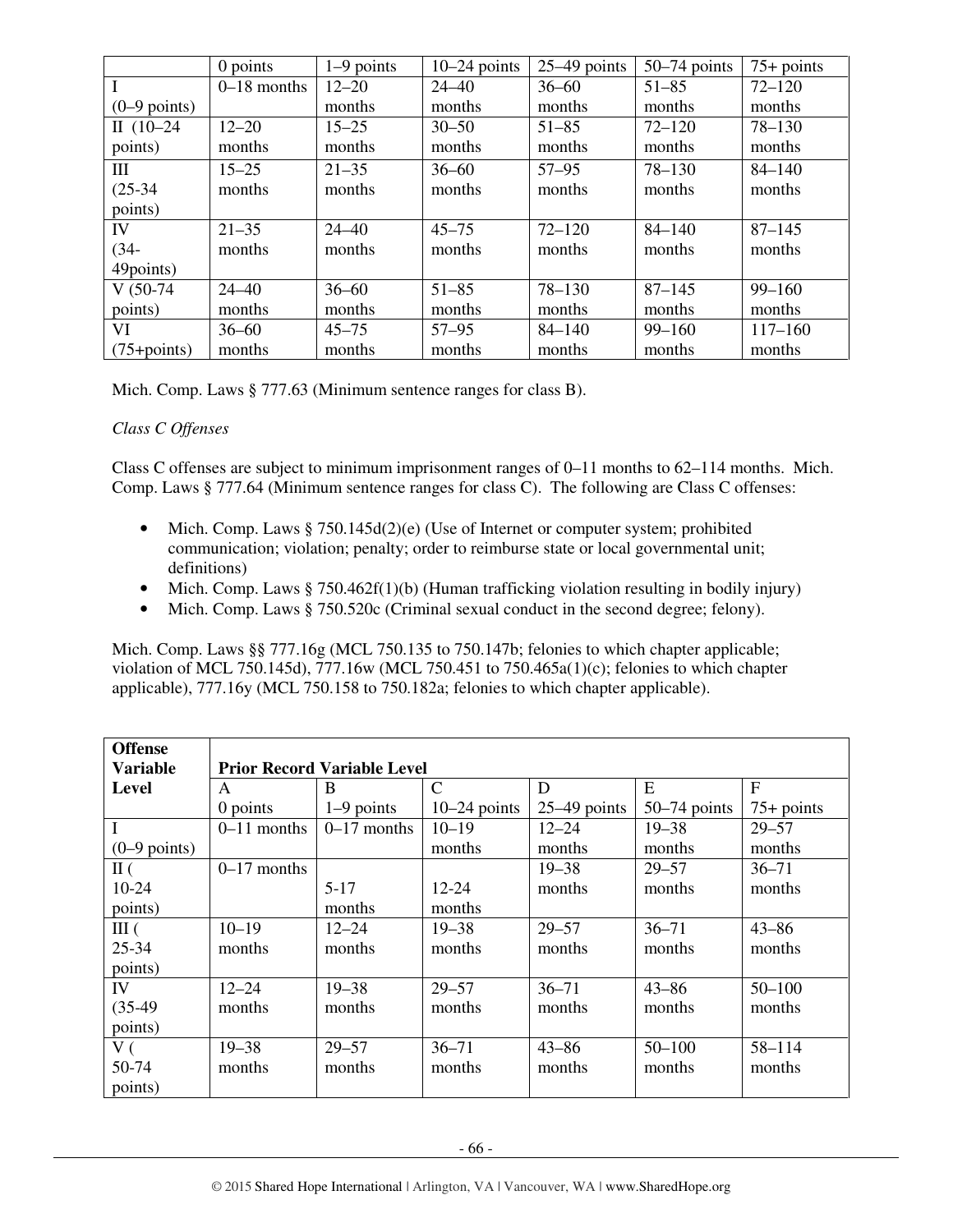| <b>TT</b><br>$\perp$ | $29 -$<br>$\epsilon$<br>ຼ | $36-$<br>$\sim$ | $3 - 86$<br>43 | $50 - 5$<br>$-100$ | $58-$<br>114 | $\epsilon$<br>$^{\backprime}14$<br>′ — ∣ |
|----------------------|---------------------------|-----------------|----------------|--------------------|--------------|------------------------------------------|
| $75+$                | months                    | months          | months         | months             | months       | months                                   |
| points)              |                           |                 |                |                    |              |                                          |

Mich. Comp. Laws § 777.64 (Minimum sentence ranges for class).

## *Class D Offenses*

Class D offenses are subject to minimum imprisonment ranges of 0–6 to 43–76 months. Mich. Comp. Laws § 777.65 (Minimum sentence ranges for class D). The following are Class D offenses:

- Mich. Comp. Laws § 750.145b (Accosting, enticing or soliciting child for immoral purpose; prior conviction; penalty)
- Mich. Comp. Laws § 750.145c(3) (Definitions; child sexually abusive activity or material; penalties; possession of child sexually abusive material; expert testimony; defenses; acts of commercial film or photographic print processor; report to law enforcement agency by computer technician; applicability and uniformity of section; enactment or enforcement of ordinances, rules, or regulations prohibited)
- Mich. Comp. Laws § 750.145d(2)(d) (Use of Internet or computer system; prohibited communication; violation; penalty; order to reimburse state or local governmental unit; definitions)
- Mich. Comp. Laws § 750.462f(1)(a) (Human trafficking violation)
- Mich. Comp. Laws  $\S 750.520(g)(1)$  (Assault with intent to commit criminal sexual conduct; felony).

Mich. Comp. Laws §§ 777.16g (MCL 750.135 to 750.147b; felonies to which chapter applicable; violation of MCL 750.145d), 777.16w (MCL 750.451 to 750.465a(1)(c); felonies to which chapter applicable), 777.16y MCL 750.520b(2) to 750.532; felonies to which chapter applicable).

| <b>Offense</b>  |               |                                    |                |                |                |              |  |  |  |
|-----------------|---------------|------------------------------------|----------------|----------------|----------------|--------------|--|--|--|
| <b>Variable</b> |               | <b>Prior Record Variable Level</b> |                |                |                |              |  |  |  |
| <b>Level</b>    | A             | B                                  | $\mathcal{C}$  | D              | E              | F            |  |  |  |
|                 | $0$ points    | $1-9$ points                       | $10-24$ points | $25-49$ points | $50-74$ points | $75+$ points |  |  |  |
|                 | $0-6$ months  | $0-9$ months                       | $0-11$ months  | $0-17$ months  | 5-23 months    | $10 - 23$    |  |  |  |
| $(0-9$ points)  |               |                                    |                |                |                | months       |  |  |  |
| П               | $0-9$ months  | $0-11$ months                      | $0-17$ months  | $5-23$ months  | $10 - 23$      | $19 - 38$    |  |  |  |
| $(10-24)$       |               |                                    |                |                | months         | months       |  |  |  |
| points)         |               |                                    |                |                |                |              |  |  |  |
| Ш               | $0-11$ months | $0-17$ months                      | $5-23$ months  | $10 - 23$      | $19 - 38$      | $29 - 57$    |  |  |  |
| $(25-34)$       |               |                                    |                | months         | months         | months       |  |  |  |
| points)         |               |                                    |                |                |                |              |  |  |  |
| IV              | $0-17$ months | $5-23$ months                      | $10 - 23$      | $19 - 38$      | $29 - 57$      | $34 - 67$    |  |  |  |
| $(35-49)$       |               |                                    | months         | months         | months         | months       |  |  |  |
| points)         |               |                                    |                |                |                |              |  |  |  |
| V               | $5-23$ months | $10 - 23$                          | $19 - 38$      | $29 - 57$      | $34 - 67$      | $38 - 76$    |  |  |  |
| $(50-74)$       |               | months                             | months         | months         | months         | months       |  |  |  |
| points)         |               |                                    |                |                |                |              |  |  |  |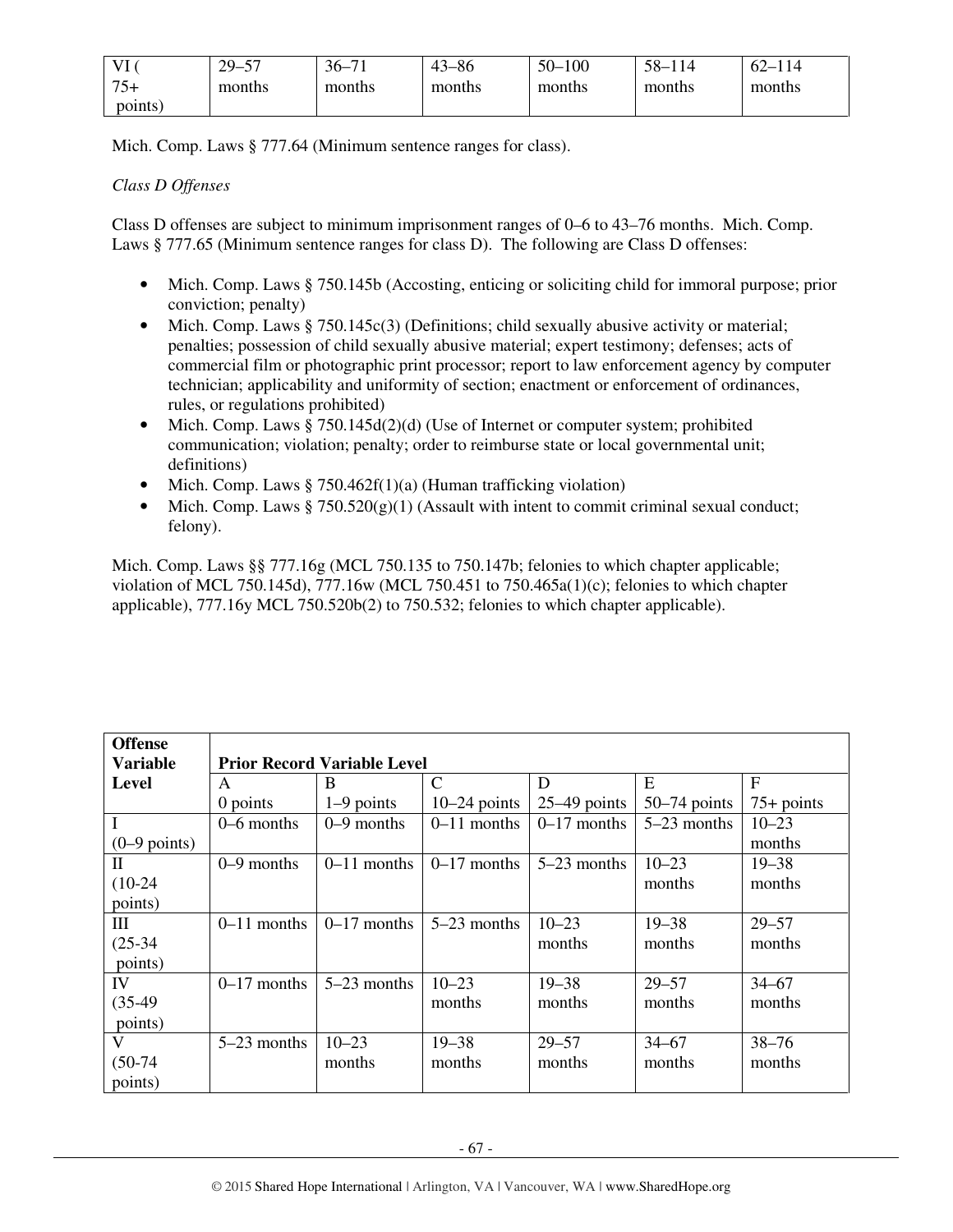| $(75+)$<br>VI. | $10 - 23$ | $19 - 38$ | $29 - 57$ | $34 - 67$ | $38 - 76$ | $43 - 76$ |
|----------------|-----------|-----------|-----------|-----------|-----------|-----------|
| points)        | months    | months    | months    | months    | months    | months    |
|                |           |           |           |           |           |           |

Mich. Comp. Laws § 777.65 (Minimum sentence ranges for class D).

# *Class E Offenses*

Class E offenses are subject to minimum imprisonment ranges of 0–3 months to 24–38 months. Mich. Comp. Laws § 777.66 (Minimum sentence ranges for class E). The following are Class E offenses:

- Mich. Comp. Laws § 750.451(4) (Soliciting a person under 18 years of age to commit prostitution)
- Mich. Comp. Laws § 750.452 (House of ill-fame; keeping, maintaining or operating)
- An attempt to commit any Class A, B, C, or D offense

Mich. Comp. Laws §§ 777.19(Attempt to commit offense, applicability of chapter), 777.16w (MCL 750.451 to 750.465a(1)(c); felonies to which chapter applicable), 777.16y (MCL 750.520b(2) to 750.532; felonies to which chapter applicable).

| <b>Offense</b>          |               |                                    |                |                |                |              |
|-------------------------|---------------|------------------------------------|----------------|----------------|----------------|--------------|
| <b>Variable</b>         |               | <b>Prior Record Variable Level</b> |                |                |                |              |
| <b>Level</b>            | $\mathsf{A}$  | B                                  | $\mathbf C$    | D              | E              | $\mathbf{F}$ |
|                         | 0 points      | $1-9$ points                       | $10-24$ points | $25-49$ points | $50-74$ points | $75+$ points |
| I                       | $0-3$ months  | $0 - 6$ months                     | $0-9$ months   | $5-23$ months  | $7-23$ months  |              |
| $(0-9$ points)          |               |                                    |                |                |                | $9 - 23$     |
|                         |               |                                    |                |                |                | months       |
| $\rm II$                | $0-6$ months  | $0-9$ months                       | $0-11$ months  | $7-23$ months  | $10 - 23$      | $12 - 24$    |
| $(10-24)$               |               |                                    |                |                | months         | months       |
| points)                 |               |                                    |                |                |                |              |
| III                     | $0-9$ months  | $0-11$ months                      | $0-17$ months  | $10 - 23$      | $12 - 24$      | $14 - 29$    |
| $(25-34)$               |               |                                    |                | months         | months         | months       |
| points)                 |               |                                    |                |                |                |              |
| IV                      | $0-11$ months | $0-17$ months                      | $5-23$ months  | $12 - 24$      | $14 - 29$      | $19 - 38$    |
| $(35-49)$               |               |                                    |                | months         | months         | months       |
| points)                 |               |                                    |                |                |                |              |
| $\overline{\mathbf{V}}$ | $0-14$ months | $5-23$ months                      | $7-23$ months  | $14 - 29$      | $19 - 38$      | $22 - 38$    |
| $(50-74)$               |               |                                    |                | months         | months         | months       |
| points)                 |               |                                    |                |                |                |              |
| VI                      | $0-17$ months | $7-23$ months                      | $12 - 24$      | $19 - 38$      | $22 - 38$      | $24 - 38$    |
| $(75 +$                 |               |                                    | months         | months         | months         | months       |
| points)                 |               |                                    |                |                |                |              |

Mich. Comp. Laws §§ 777.66 (Minimum sentence ranges for class E).

# *Class F Offenses*

Class F offenses subject to minimum imprisonment ranges of 0–3 months to 17–30 months. Mich. Comp. Laws § 777.67 (Minimum sentence ranges for class F). The following are Class F offenses:

• Mich. Comp. Laws § 750.145a (Accosting, enticing or soliciting child for immoral purpose)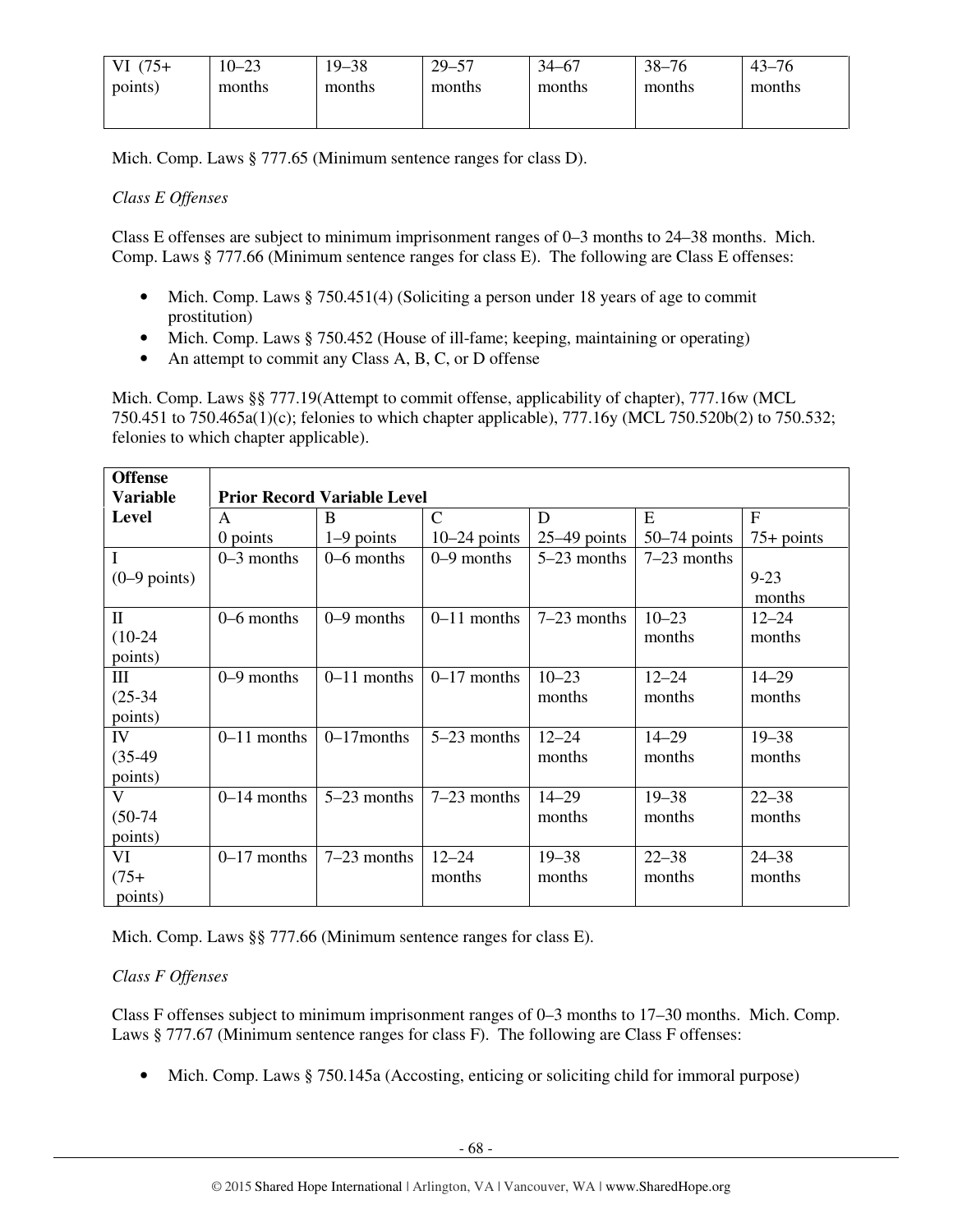- Mich. Comp. Laws § 750.145c(4)(Definitions; child sexually abusive activity or material; penalties; possessions of child sexually abusive material; expert testimony, defenses; acts of commercial film or photographic print processor; report to law enforcement agency by computer technician; applicability and uniformity of section; enactment or enforcement of ordinances, rules, or regulations prohibited)
- Mich. Comp. Laws  $§ 750.145d(2)(c)$  (Use of Internet or computer system; prohibited communication; violation; penalty; order to reimburse state or local governmental unit; definitions)

Mich. Comp. Laws § 777.16g (MCL 750.135 to 750.147b; felonies to which chapter applicable; violation of MCL 750.145d).

| <b>Offense</b>  |                                    |               |                |                |                |              |  |  |
|-----------------|------------------------------------|---------------|----------------|----------------|----------------|--------------|--|--|
| <b>Variable</b> | <b>Prior Record Variable Level</b> |               |                |                |                |              |  |  |
| <b>Level</b>    | A                                  | B             | $\mathcal{C}$  | D              | E              | F            |  |  |
|                 | 0 points                           | $1-9$ points  | $10-24$ points | $25-49$ points | $50-74$ points | $75+$ points |  |  |
|                 | $0-3$ months                       | $0-6$ months  | $0-9$ months   | $2-17$ months  | $5-23$ months  | $10 - 23$    |  |  |
|                 |                                    |               |                |                |                | months       |  |  |
| $(0-9$ points)  |                                    |               |                |                |                |              |  |  |
| П               | $0-6$ months                       | $0-9$ months  | $0-17$ months  | $5-23$ months  | $10 - 23$      | $12 - 24$    |  |  |
| $(10-34)$       |                                    |               |                |                | months         | months       |  |  |
| points)         |                                    |               |                |                |                |              |  |  |
| III(            | $0-9$ months                       | $0-17$ months | $2-17$ months  | $10 - 23$      | $12 - 24$      | $14 - 29$    |  |  |
| $35 - 74$       |                                    |               |                | months         | months         | months       |  |  |
| points)         |                                    |               |                |                |                |              |  |  |
| IV $($          | $0-17$ months                      | $2-17$ months |                | $12 - 24$      | $14 - 29$      | $17 - 30$    |  |  |
| $75+$           |                                    |               | $5-23$ months  | months         | months         | months       |  |  |
| points)         |                                    |               |                |                |                |              |  |  |

Mich. Comp. Laws § 777.67 (Minimum sentence ranges for class F).

# *Class G Offenses*

Class G offenses subject to minimum imprisonment ranges of 0–3 months to 7–23 months. Mich. Comp. Laws § 777.68 (Minimum sentence ranges for class G). The following are Class G offenses:

- Mich. Comp. Laws  $\S 750.145d(2)(b)$  (Use of Internet or computer system; prohibited communication; violation; penalty; order to reimburse state or local governmental unit; definitions)
- Mich. Comp. Laws § 750.451(3) (Violation of §§ 750.448, 750.449, 750.449a, 750.450, or 750.462; prior convictions; penalty; definition)
- Mich. Comp. Laws § 750.520e (Criminal sexual conduct in the fourth degree; misdemeanor).

Mich. Comp. Laws §§ 777.16g (MCL 750.135 to 750.147b; felonies to which chapter applicable; violation of MCL 750.145d), 777.16w (MCL 750.451 to 750.465a(1)(c); felonies to which chapter applicable), 777.16y (MCL 750.520b(2) to 750.532; felonies to which chapter applicable).